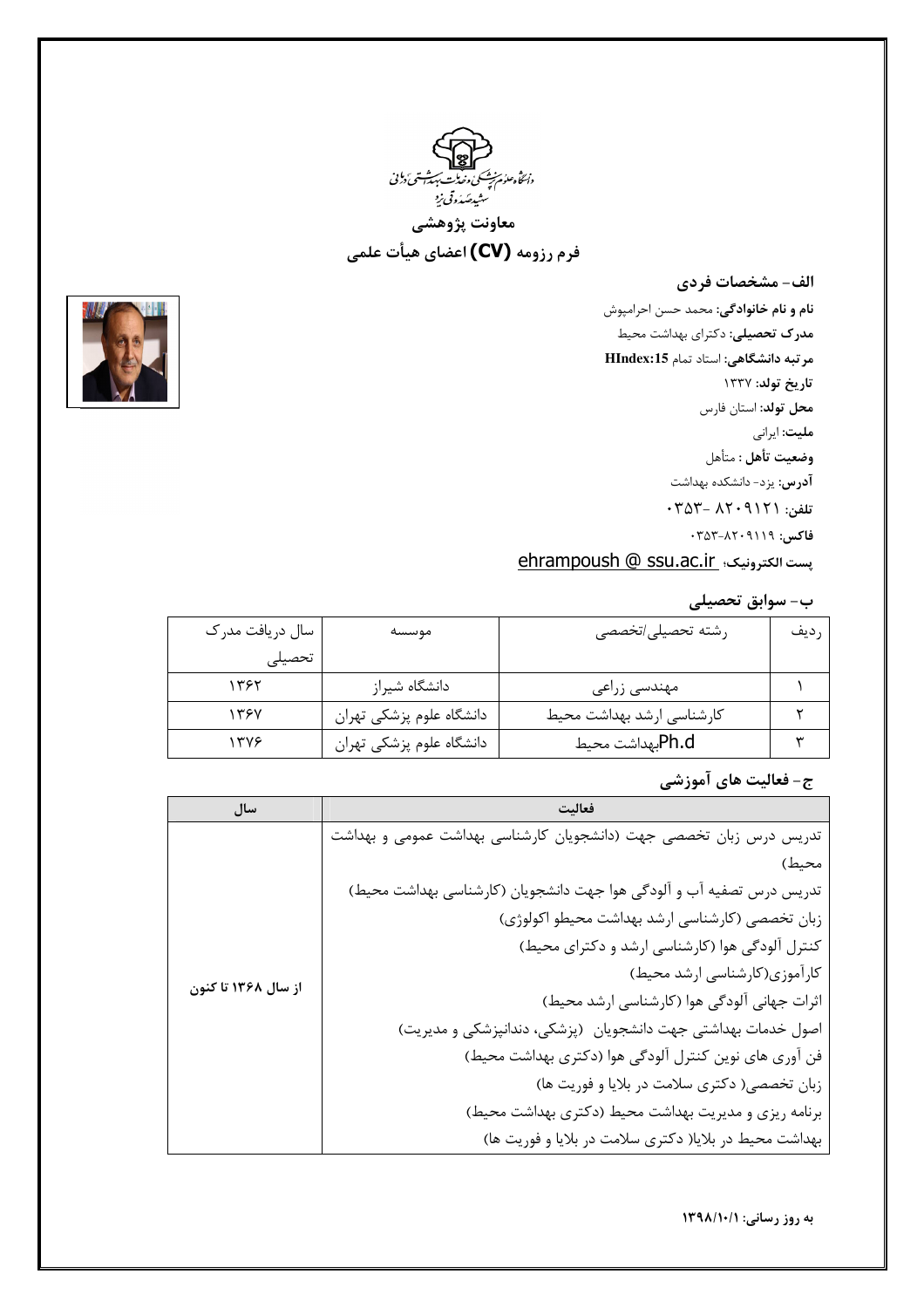ح- سوابق شغلی- حرفه ای

| سال                 | سوابق                                                   |
|---------------------|---------------------------------------------------------|
| از سال ۱۳۶۸ تا کنون | عضو هیأت علمی دانشگاه علوم پزشکی شهید صدوقی یزد         |
| از سال ۱۳۶۸ تا کنون | و مسئول راه اندازی دانشکده بهداشت و رئیس دانشکده        |
| از سال ۱۳۶۸ تا ۱۳۸۵ | مدير گروه بهداشت محيط                                   |
| از سال ۱۳۷۶ تا ۱۳۸۵ | معاون پشتيباني دانشگاه                                  |
| از سال ۱۳۶۸ تا کنون | عضو شوراى پژوهشى دانشگاه                                |
| از سال ۱۳۶۸ تا کنون | عضو شوراى پژوهشى دانشكده بهداشت                         |
| از سال ۱۳۶۸ تا کنون | عضو شوراها و كميته هاى مختلف دانشگاه                    |
| از سال ۱۳۷۷ تاکنون  | عضو هيأت ممتحنه و ارزشيابي رشته بهداشت محيط             |
| از سال ۱۳۸۱ تاکنون  | عضو هيأت تحريريه مجله طلوع بهداشت                       |
| از سال ۱۳۸۱ تا کنون | عضو هيأت تحريريه مجلههاى دانشكده بهداشت                 |
| از سال ۱۳۸۵ تاکنون  | عضو هيأت تحريريه مجله توسعه آموزش پزشكى دانشگاه         |
| از سال ۱۳۹۲ تاکنون  | عضو هيأت مميزه دانشگاه                                  |
| از سال ۱۳۹۴ تاکنون  | رییس کمیته اخلاق در پژوهش های زیست پزشکی دانشکده بهداشت |
| از سال ۱۳۹۵ تاکنون  | عضو كارگروه آزمايشگاه هاى پيشرفته تحقيقاتي دانشگاه      |
| از سال۱۳۹۶ تاکنون   | نماینده رییس دانشگاه علوم پزشکی یزد در کمیسیون مناقصات  |

## شرکت در کارگاهها و دوره های آموزشی

- ۱- کارگاه Curriculum Development
	- ٢- كارگاه آموزشي برنامه ريزي استراتژيک
		- ۳- کارگاه طرح درس
- ۴- کنفرانس روش های تدریس در آموزش عالی
- ۵- كارگاه آموزشى letter and Recommendtions , How to write cv
	- ۶- کارگاه ایجاد آمادگی برای اجرای مدیریت جامع کیفیت
		- ۷- کارگاه نیازسنجی آموزشی
	- ۸- همایش یک روزه اَموزشی تبیین نقشEDC در توسعه اَموزش پزشکی
		- ۹- کارگاه کشوری بازنگری برنامه درسی رشته های بهداشت
			- ۱۰–کارگاه آموزش روش تحقیق
			- 1۱- کارگاه آموزش روش تحقیق پیشرفته
				- ۱۲- کارگاه سخنرانی
				- ١٣- كاركاه تجزيه و تحليل سوال
					- ۱۴- کار گاه مقاله نویسی
			- ۱۵– کارگاه منطقه ای آموزشی بهداشت آب و فاضلاب ۱۶- کار گاه طراحی سوالات امتحانی
			- ۱۷ دوره آموزشی مفاهیم پایه و فن آوری اطلاعات
				- ١٨- دوره آموزشي مديريت فايل ها
					- ۱۹- دوره آموزشی آشنایی با شبکه اینترنت

به روز رسانی: ١٣٩٨/١٠/١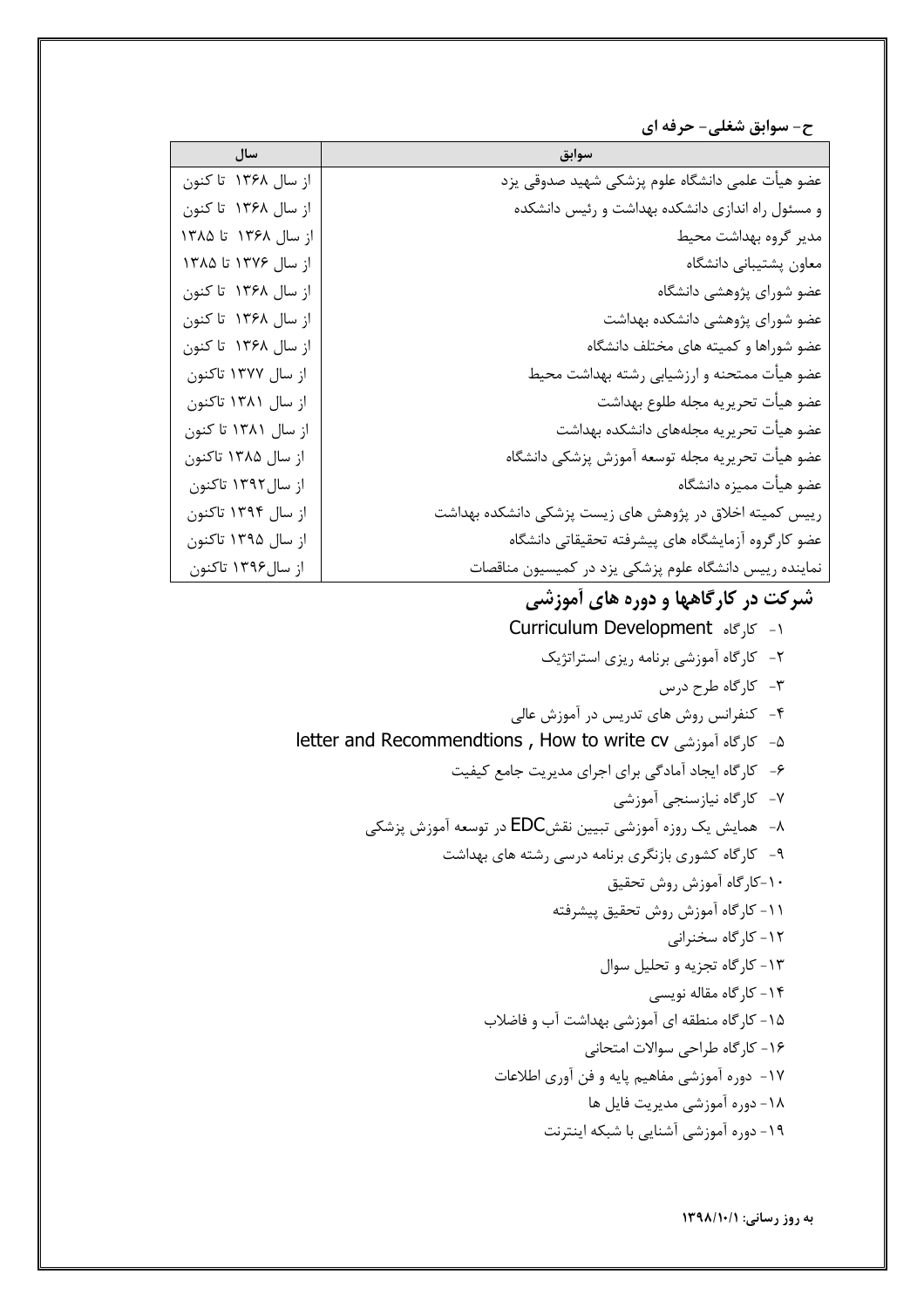## د: تأليفات و ترجمه

| انتشار     |                                         | م.<br>آ4      |
|------------|-----------------------------------------|---------------|
|            |                                         |               |
| 1391       | روش خودسنجي مربيان بهداشت               |               |
|            |                                         |               |
| پاییز ۱۳۸۰ | مبانی استفاده مجدد از فاضلاب            |               |
|            |                                         |               |
| پاییز ۱۳۸۲ |                                         | ٣             |
|            | اصول و کلیات خدمات بهداشتی              |               |
| پاييز ۱۳۸۲ | واژه نامه بهداشت محيط                   | ۴             |
|            |                                         |               |
| پاييز ۱۳۸۲ | مبانی و روشهای اپیدمیولوژی              | ۵             |
| 1517       | مبانی وروشهای اپیدمیولوژی (سوالات آزمون | ۶             |
|            | های کاردانی به کارشناسی )               |               |
| 1515       | ۱۰۰۰ نکته در ۱۰۰۰ تست بهداشت عمومی      | ٧             |
| زمستان     |                                         |               |
| 1٣٨٣       | اصول کارآموزی در عرصه بهداشت            | ٨             |
| اسفند      |                                         |               |
| 1٣٨٣       | اصول و كليات خدمات بهداشتى              | ٩             |
| چاپ دوم    |                                         |               |
| پاییز ۱۳۸۴ | مبانی و روشهای اپیدمیولوژی              | ١.            |
| (چاپ دوم)  |                                         |               |
| پاييز ۱۳۸۴ | ۱۰۰۰ نکته در ۱۰۰۰ تست بهداشت عمومی      | ۱۱            |
| چاپ دوم    |                                         |               |
| اول ۱۳۸۵   | واژه نامه بهداشت عمومی                  | $\mathcal{N}$ |
|            |                                         |               |
|            | تارىخ                                   | عنوان كتاب    |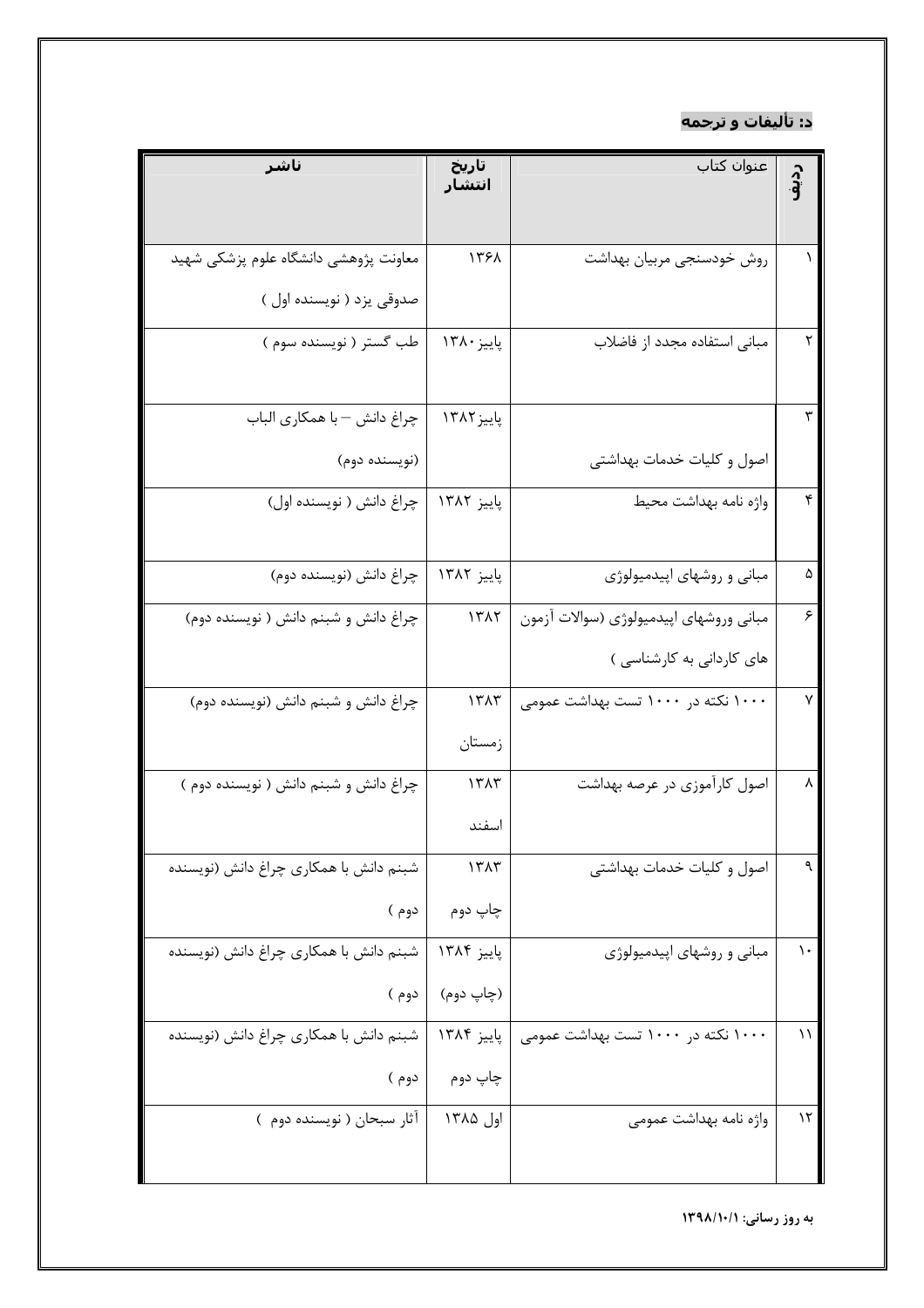|                            |                 | د: تأليفات و ترجمه                    |                |
|----------------------------|-----------------|---------------------------------------|----------------|
| ناشر                       | تارىخ<br>انتشار | عنوان كتاب                            | ر<br>آھ        |
| آثار سبحان ( نویسنده دوم)  | چاپ             | مبانی و روش های اپیدمیولوژی (۶۵۰ نکته | ۱۳             |
|                            | دوم ۱۳۸۵        | در ۶۵۰تست اپیدمیولوژی) جلد دوم        |                |
| آثار سبحان ( نویسنده دوم)  | 1٣٨۵            | اصول و کلیات خدمات بهداشتی            | ۱۴             |
|                            | چاپ سوم         |                                       |                |
| آثار سبحان ( نويسنده اول ) | چاپ             | اصول بهداشت محيط                      | ۱۵             |
|                            | اول ۱۳۸۵        |                                       |                |
| آثار سبحان ( نویسنده دوم)  | چاپ سوم         | ۱۰۰۰ نکته در آزمون های بهداشت عمومی   | ۱۶             |
|                            | 1318            |                                       |                |
| آثار سبحان ( نویسنده دوم)  | پاييز ۱۳۸۶      | اصول کارآموزی در عرصه بهداشت          | ۱۷             |
|                            | چاپ دوم         |                                       |                |
| آثار سبحان (نويسنده دوم)   | اسفند           | درسنامه کاردانی به کارشناسی بهداشت    | ١٨             |
|                            | 1318            | عمومى                                 |                |
| آثار سبحان ( نويسنده اول)  | بهار ١٣٨٧       | واژه نامه بهداشت محيط                 | ۱۹             |
|                            | چاپ سوم         |                                       |                |
| آثار سبحان ( نویسنده دوم)  | 1٣٨٧            | اصول و کلیات خدمات بهداشتی            | $\mathsf{r}$ . |
| أثار سبحان                 | 1711            | مبانی و روش های اپیدمیولوژی           | ۲۱             |
| آثار سبحان (نويسنده اول )  | اسفند           | گزیده ای از واژه های مدیریت بهداشت و  | ۲۲             |
|                            | ۱۳۸۸ چاپ        | درمان                                 |                |
|                            | اول             |                                       |                |
| آثار سبحان ( نويسنده اول ) | چاپ دوم         | اصول بهداشت محيط                      | ٢٣             |
|                            | 149.            |                                       |                |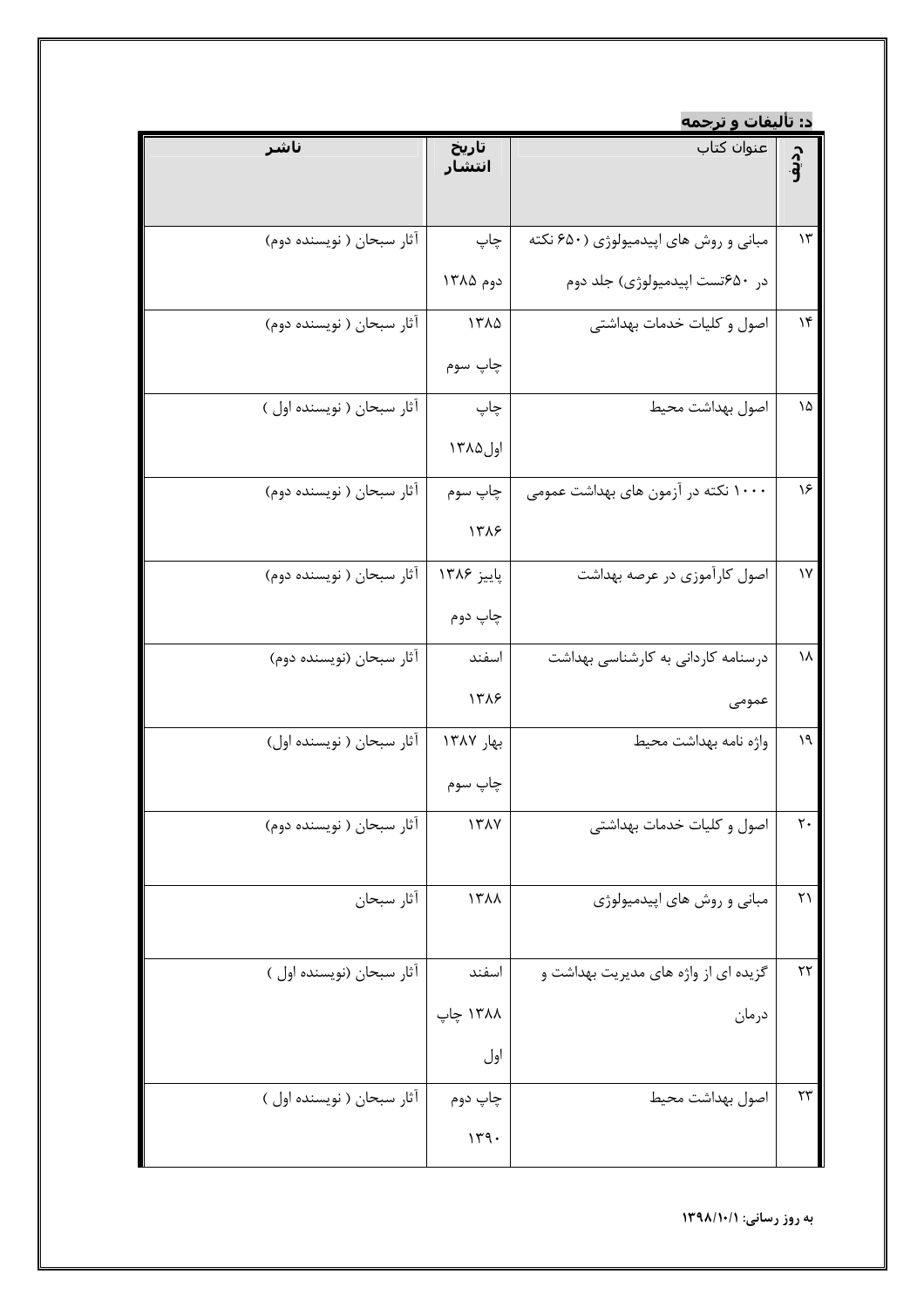| أثار سبحان                                  | 119.                | مبانی و روش های اپیدمیولوژی                                                  | $\gamma\gamma$     |
|---------------------------------------------|---------------------|------------------------------------------------------------------------------|--------------------|
| أثار سبحان                                  | 149.                | ۱۰۰۰ نکته در آزمون های بهداشت عمومی                                          | ۲۵                 |
| أثار سبحان                                  | 149.                | اصول و کلیات خدمات بهداشتی                                                   | ۲۶                 |
| أثار سبحان                                  | 149.                | اصول کارآموزی در عرصه بهداشت                                                 | ٢٧                 |
| آثار سبحان ( نويسنده اول)                   | چاپ چهارم<br>1491   | واژه نامه بهداشت محيط                                                        | ۲۸                 |
| أثار سبحان                                  | 1491                | مبانی و روش های اپیدمیولوژی                                                  | ٢٩                 |
| أثار سبحان                                  | 1491                | اصول و كليات خدمات بهداشتي                                                   | $\mathbf{r}$ .     |
| أثار سبحان                                  | 1491                | ۱۰۰۰ نکته در آزمون های بهداشت عمومی                                          | $\uparrow\uparrow$ |
| أثار سبحان                                  | 1197                | اصول و کلیات خدمات بهداشتی                                                   | $\mathbf{r}$       |
| رويان پژوه(تحت نظر دكتر محمد حسن احرام پوش) | 1197                | لغت نامه ايمنى مواد غذايي                                                    | ٣٣                 |
| أثار سبحان                                  | 1197                | روشهای حذف آلاینده های نویدید با تاکید<br>بر ترکیبات پادزیست از محیط های آبی | ٣۴                 |
| آثار سبحان ( نویسنده اول)                   | چاپ                 | واژه نامه بهداشت محيط                                                        | ٣۵                 |
|                                             | $1497^{\circ}$ پنجم |                                                                              |                    |
| آثار سبحان ( نویسنده دوم)                   | چاپ                 | اصول و كليات خدمات بهداشتي                                                   | ۳۶                 |
|                                             | چهارم               |                                                                              |                    |
|                                             | 1197                |                                                                              |                    |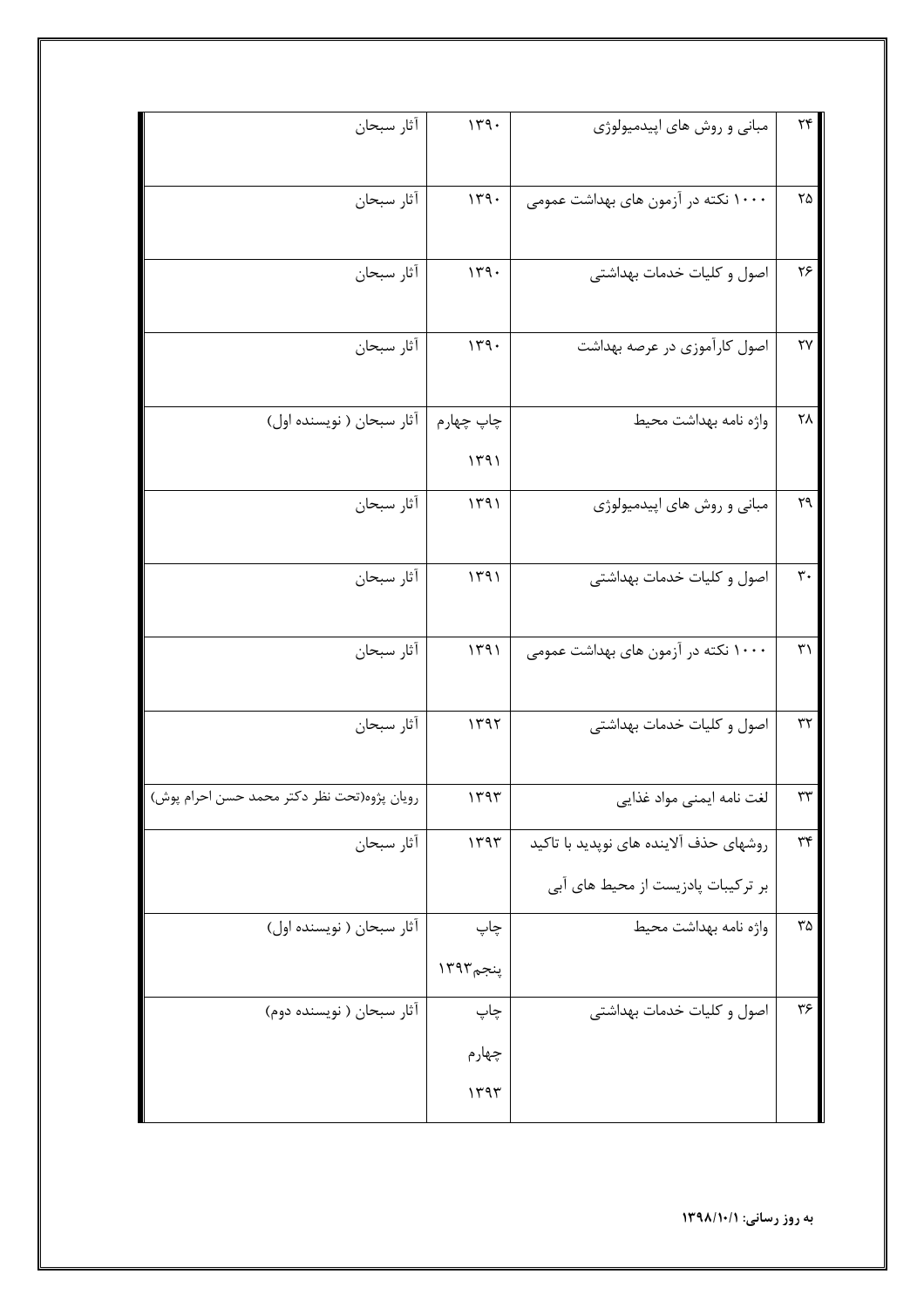| آثار سبحان ( نویسنده دوم)                 | چاپ ششم   | ۱۰۰۰ نکته در آزمون های بهداشت عمومی  | ٣٧ |
|-------------------------------------------|-----------|--------------------------------------|----|
|                                           | 1197      |                                      |    |
| آثار سبحان ( نویسنده دوم)                 | چاپ سوم   | اصول کارآموزی در عرصه بهداشت         | ۳۸ |
|                                           | 1197      |                                      |    |
| نجف آباد:انصارالامام المنتظر(عج) (نويسنده | 1497      | گوشت حلال از منظر اسلام              | ٣٩ |
| سوم)                                      | چاپ اول   |                                      |    |
| أرويج ايرانيان (نويسنده اول)              | 1141      | ملاحظات طراحي و بهره برداري راكتور   | ۴. |
|                                           | چاپ اول   | ناپيوسته متوالي                      |    |
| آرويج ايرانيان (نويسنده اول)              | 1497      | واژه نامه تخصصي فاضلاب               | ۴۱ |
|                                           | چاپ اول   |                                      |    |
| أرويج ايرانيان (نويسنده اول)              | 1797      | فرهنگ تشريحي اصطلاحات آلودگي هوا     | ۴٢ |
|                                           | چاپ اول   |                                      |    |
| آرويج ايرانيان (نويسنده اول)              | 1497      | پیل سوختی، وسیله ای مطمئن و پاک برای | ۴٣ |
|                                           | چاپ اول   | توليد انرژى                          |    |
| أرويج ايرانيان(نويسنده اول)               | ۱۳۹۳      | واژه نامه آلودگی هوا                 | ۴۴ |
| جامعه نگار                                | 1497      | بهداشت و ایمنی مواد غذایی: درسنامه   | ۴۵ |
|                                           |           | كارشناسى ارشد                        |    |
| انتشارات عمارات(وزیری)(نویسنده سوم)       | ۱۳۹۴      | راهنمای مدیریت رواناب های سطحی       | ۴۶ |
| آثار سبحان ( نویسنده اول )                | چاپ ششم   | واژه نامه بهداشت محيط                | ۴٧ |
|                                           | 1490      |                                      |    |
| آثار سبحان ( نویسنده دوم)                 | چاپ چهارم | اصول کارآموزی در عرصه بهداشت         | ۴۸ |
|                                           | 1490      |                                      |    |
| انتشارات خانیران (نویسنده دوم)            | ۱۳۹۶      | آب خاکستری(ویژگی ها، روش های تصفیه   | ۴۹ |
|                                           | چاپ اول   | و استفاده مجدد)                      |    |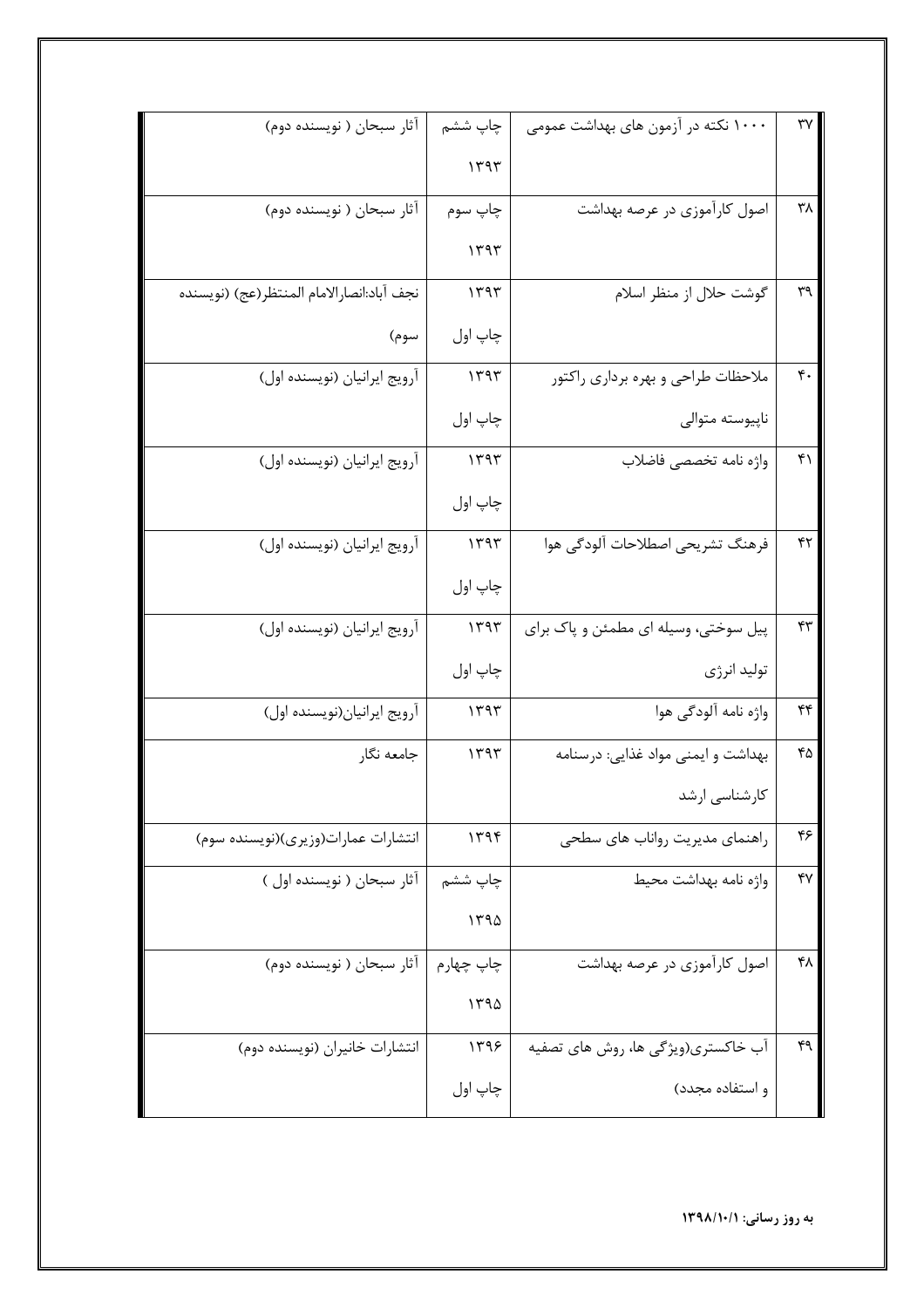ر: مقالات منتشر شده در مجلات معتبر علمی — پژوهشی داخل و خارج از کشور

| نويسنده | تاريخ انتشار                                                                  | نام نشريه                                                                                       | عناوين مقالات                                                                                                                                                                                                                                        | رديف |
|---------|-------------------------------------------------------------------------------|-------------------------------------------------------------------------------------------------|------------------------------------------------------------------------------------------------------------------------------------------------------------------------------------------------------------------------------------------------------|------|
| اول     |                                                                               | مجلهٔ دانشگاه علوم پزشکی شهید<br>صدوقی یزد. ISC                                                 | ترافیک ، سرب و مأموران راهنمایی و رانندگی                                                                                                                                                                                                            |      |
| دوم     | بهار ۱۳۷۶-<br>سال پنجم-<br>شماره ۱ - ص۴-                                      | مجلهٔ دانشگاه علوم پزشکی شهید<br>صدوقی یزد. ISC                                                 | میزان اطلاع مسئولین امور بهداشتی از نتایج تحقیقات بهداشتی و<br>اثر آن در برنامه ریزیهای مربوطه در استان یزد (محمد رضا بشارتی،<br>محمد حسن احرامپوش، علی اردلان) (کد در سامانه پژوهشی:<br>$(1\lambda Y)$                                              |      |
| اول     | پائيز ۱۳۷۶-<br>سال پنجم-<br>شماره۳- ص<br>$49 - 47$                            | مجلهٔ دانشگاه علوم پزشکی شهید<br>صدوقی یزد. ISC                                                 | بررسی شاخصهای مدیریتی و بهداشتی در صنعت آب و فاضلاب<br>ایران(محمد حسن احرامپوش، علیرضا مصداقی نیا)<br>(کد در سامانه پژوهشی: ۵۵۸۸)                                                                                                                    |      |
| اول     | تابستان۱۳۷۸<br>سال هفتم-<br>شماره ۲<br>ص۲۵-۲۱                                 | مجلهٔ دانشگاه علوم پزشکی شهید<br>صدوقی یزد (ویژه نامه بهداشت) . ISC                             | تعیین میزان برخی آلاینده های هوای شهر یزد(احرام پوش<br>محمدحسن ,امینی پور محمدرضا)(کد در سامانه پژوهشی: ۲۰۷)                                                                                                                                         |      |
| سوم     | تابستان ۱۳۷۹–<br>دوره٨-شماره٢<br>ويژه نامه<br>أموزش<br>پزشکی-ص<br>$119 - 1.9$ | دو ماهنامه علمی پژوهشی مجله دانشگاه<br>علوم پزشکی و خدمات بهداشتی درمانی<br>شهيد صدوقي يزد. ISC | نحوه تدريس وارزشيابي اعضاءهيئت علمى شركت كننده<br>درکارگاههای مرکز توسعه آموزش پزشکی دانشگاه علوم پزشکی<br>شهيدصدوقي يزد( كلانتر سيدمهدي,مظلومي محمودآباد<br>سيدسعيد,احرام پوش محمدحسن,اخوان كرباسي<br>محمدحسین,کریمی حسین)(کد در سامانه پژوهشی:۴۱۲) |      |
| دوم     | پائيز ۱۳۸۱<br>دوره ۱-<br>شماره ۱ -<br>٣٨١:٣۴                                  | طلوع بهداشت(نشريه دانشكده بهداشت<br>یزد) علمی ترویجی                                            | بررسي عملكرد تصفيه خانه فاضلاب بيمارستان وليعصر بافق و<br>امکان استفاده مجدد از پساب جهت کشاورزی (محمد تقی قانعیان،<br>محمد حسن احرامپوش، محمد حسین کارگر) (نوشته شده در<br>قسمت همایشها کد: ۲۴۶۵)                                                   |      |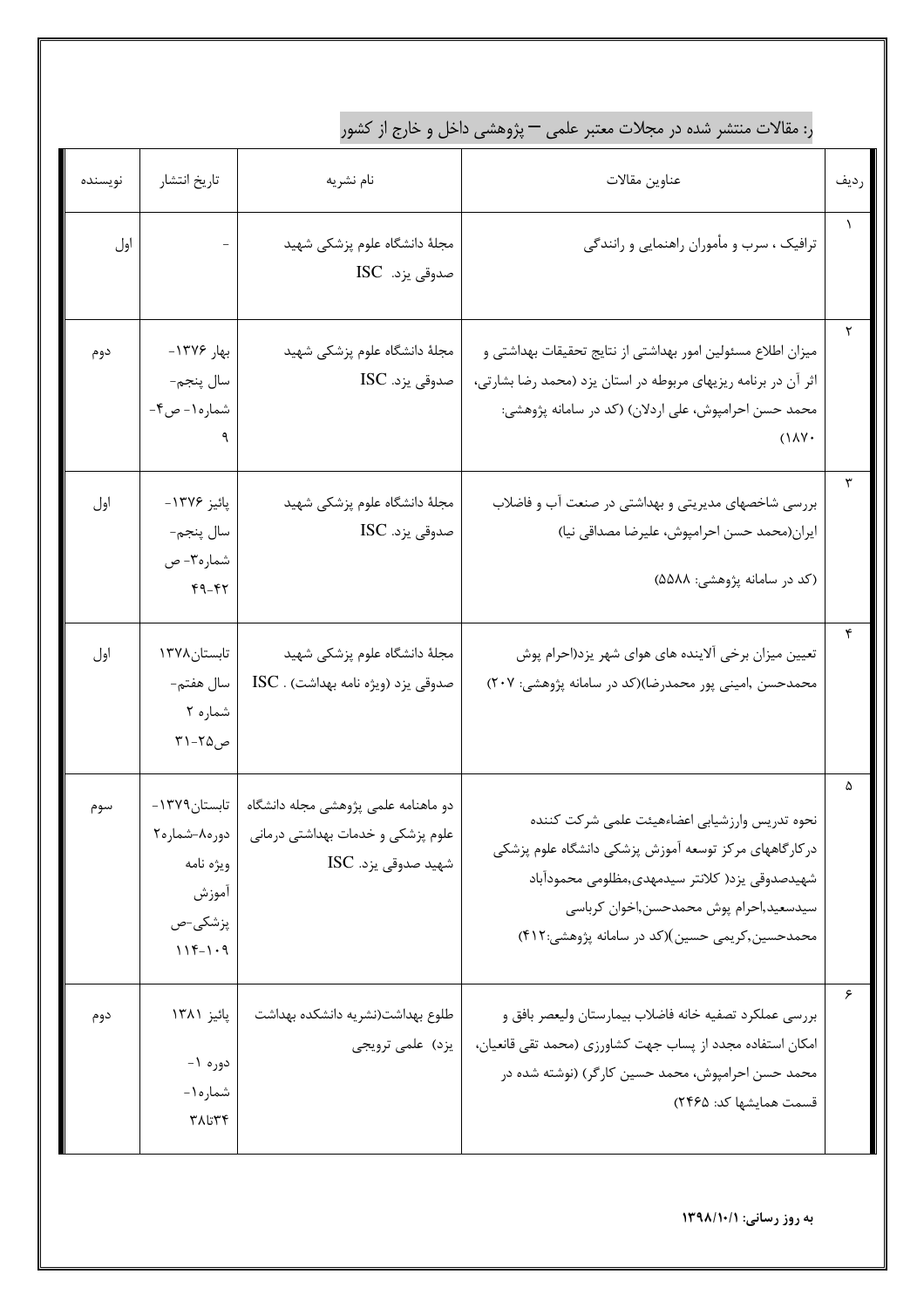|               | بررسي وضعيت بهداشتي مساجد واماكن متبركه شهرستان يزد<br>(محمد فرساد، محمد حسن احرامپوش، محمد رضا زارع خورمیزی، | طلوع بهداشت(نشريه دانشكده بهداشت<br>يزد) علمي ترويجي | پائيز ۱۳۸۱      | دوم   |
|---------------|---------------------------------------------------------------------------------------------------------------|------------------------------------------------------|-----------------|-------|
|               |                                                                                                               |                                                      | دوره ۱-         |       |
|               | عزیزاله الوانساز) (کد در سامانه پژوهشی: ۴۳۴۲)                                                                 |                                                      | شماره ۱-        |       |
|               |                                                                                                               |                                                      | $\lambda$ تا ۱۲ |       |
|               | بررسی علل شایع مرگ در استان یزد ( ۸۰-۱۳۷۹)( دکتر مهران                                                        | طلوع بهداشت(نشريه دانشكده بهداشت                     | زمستان          | دوم   |
|               | کریمی، دکتر محمدحسن احرامپوش) (کد در سامانه پژوهشی:                                                           | يزد). علمي ترويجي                                    | ۱۳۸۱-سال        |       |
|               | ۴۳۴۳)                                                                                                         |                                                      | اول-شماره۲-     |       |
|               |                                                                                                               |                                                      | ص ۱ –۸          |       |
|               |                                                                                                               |                                                      |                 |       |
|               | ویژگیهای یک استادخوب ازدیدگاه دانشجویان دانشگاه علوم پزشکی                                                    | مجله ایرانی آموزش در علوم پزشکی                      | دوره ۲ –        | دوم   |
|               | شهید صدوقی یزد(دکتر سید سعید مظلومی،دکتر محمدحسن                                                              | ويژه نامه پنجمين همايش كشوري                         | شماره۱          |       |
|               | احرامپوش،مهدی کلانتر، حسین کریمی، محمد علی حرازی)(کد در                                                       | آموزش پزشکی (پیاپی۷) .ISC                            | سال ۱۳۸۱        |       |
|               | سامانه پژوهشي:۴۱۳)                                                                                            |                                                      |                 |       |
|               |                                                                                                               |                                                      |                 |       |
| $\mathcal{L}$ | مقایسه اثر کشندگی سه نوع ماده ضدعفونی کننده بر قارچهای                                                        | مجلهٔ دانشگاه علوم پزشکی شهید                        | ويژەنامە        | دوم   |
|               | فرصت طلب عفونتزاي بيمارستاني( دكتر على اصغر نجف پور،                                                          | صدوقی یزد. ISC                                       | بهداشت–         |       |
|               | دکتر محمد حسن احرام پوش)(کد در سامانه پژوهشی: ۱۰۲۶)                                                           |                                                      | –۱۱ سال ۱       |       |
|               |                                                                                                               |                                                      | شماره ۱-        |       |
|               |                                                                                                               |                                                      | بهار ١٣٨٢-      |       |
|               |                                                                                                               |                                                      | ص ٣٢-٣٨         |       |
| $\setminus$   | بررسی وضعیت بیماری لیشمانیوز جلدی در منطقه تحت پوشش                                                           | مجله دانشگاه علوم پزشکی شهید                         | ويژەنامە        | چهارم |
|               | برنامه كنترل در شهرستان اردكان(عباسعلى دهقاني تفتي،                                                           | صدوقی یزد. ISC                                       | بهداشت —        |       |
|               | احمدعلی حنفی بجد، رضا جعفری، دکتر محمد حسن احرام پوش)                                                         |                                                      | سال ۱۱ -        |       |
|               | (کد در سامانه پژوهشی: ۱۰۲۵)                                                                                   |                                                      | شماره ۱ -بهار   |       |
|               |                                                                                                               |                                                      | ۱۳۸۲ - ص۲۲-     |       |
|               |                                                                                                               |                                                      | ۲۹              |       |
|               |                                                                                                               |                                                      |                 |       |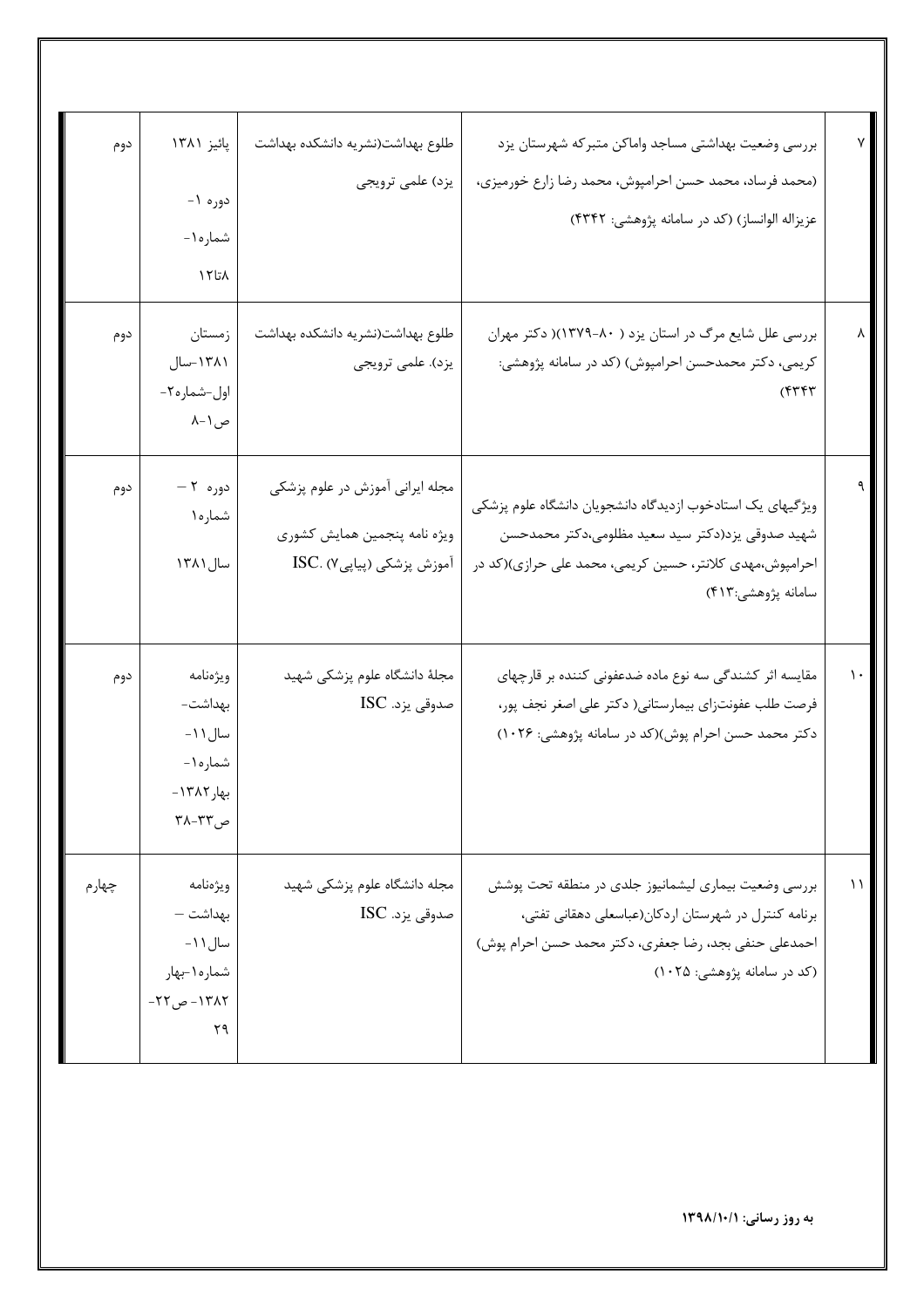| $\gamma$      | بررسی میزان نیتریت و نیترات منابع عمومی آب آشامیدنی<br>شهرستان یزد (۱۳۸۰)( دکتر محمدحسن احرام پوش، مهندس<br>محمد فرساد، مهندس سیدمجید مهدوی، مهندس ولی داد) (کد<br>در سامانه پژوهشی: ۸۵۸)                                                               | مجله طلوع بهداشت. علمي ترويجي                                                   | سال دوم شماره<br>اول بهار<br>١٣٨٢-ص ١۶-<br>٢٠                         | اول   |
|---------------|---------------------------------------------------------------------------------------------------------------------------------------------------------------------------------------------------------------------------------------------------------|---------------------------------------------------------------------------------|-----------------------------------------------------------------------|-------|
| $\gamma$      | تاثیر برنامه کنترل لیشمانیوز جلدی روستایی در یک کانون جدید<br>بیماری(احمدعلی حنفی بجد ،عباسعلی دهقانی تفتی ،رضا جعفری<br>محمدحسن احرام پوش)(کد در سامانه پژوهشی:۴۳۴۴)                                                                                   | مجله دانشكده پزشكى دانشگاه علوم<br>پزشکی مشهد علمی — پژوهشی                     | 1517<br>سال چهل و<br>شش-شماره۲-<br>تابستان ۸۲ –<br>ص۱۹–۲۵             | چهارم |
| $\mathcal{N}$ | نقش برنامه ریزی غربالگری در تشخیص زودرس بیماری<br>دیابت در منطقه آزاد شهر یزد (دکتر عباسعلی دهقانی، دکتر<br>محمد حسن احرامپوش، دکتر محمدرضا مشاهیری،<br>محمدرضا حيدري)                                                                                  | مجله پژوهش در علوم بهداشتی. ISC                                                 | سال سوم<br>شماره ۱ بهار و<br>تابستان ۱۳۸۲<br>شماره مسلسل<br>۵- ص۵۱-۱۹ | دوم   |
| ١۵            | بررسی منابع مورد استفاده زنان ۴۹-۱۵ ساله استان یزد در زمینه<br>آگاهیهای کسب شده نسبت به بهداشت مادر و کودک و تنظیم<br>خانواده(دكتر محمد حسين باقياني مقدم، دكتر محمد حسن<br>احرامپوش، دکتر مسعود میرزایی، شکوه فاضل پور) (کد در سامانه<br>پژوهشی: ۱۲۹۸) | مجله طلوع بهداشت. علمي ترويجي                                                   | بهار ١٣٨٣-<br>سال سوم-<br>شماره ۱-ص<br>$40 - 79$                      | دوم   |
| ۱۶            | بررسی نقش باکتریها در حذف ترکیبات مغذی از فاضلابهای<br>شهری(نجف پور علی اصغر ,احرامپوش محمدحسن) (کد در سامانه<br>پژوهشي: ۴۳۴۶)                                                                                                                          | مجله دانشگاه علوم پزشکی و خدمات<br>بهداشتی درمانی شهید صدوقی یزد.<br><b>ISC</b> | بهار ۱۳۸۳ -<br>دوره ۱۲-<br>شماره ۱ -<br>ص۶۸–۷۱                        | دوم   |
| ١٧            | بررسی عزت نفس و سنجش عوامل موثر بر آن در دانشجویان سال<br>آخر رشته های مختلف دانشگاه علوم پزشکی شهید صدوقی یزد (<br>محمد حسين باقياني مقدم، محمد حسن احرامپوش، شكوه فاضل<br>پور) (کد در سامانه پژوهشی: ۱۴۰۰)                                            | مجله آموزش بهداشت                                                               | خرداد ۱۳۸۳-<br>دوره ۱-شماره۳                                          | دوم   |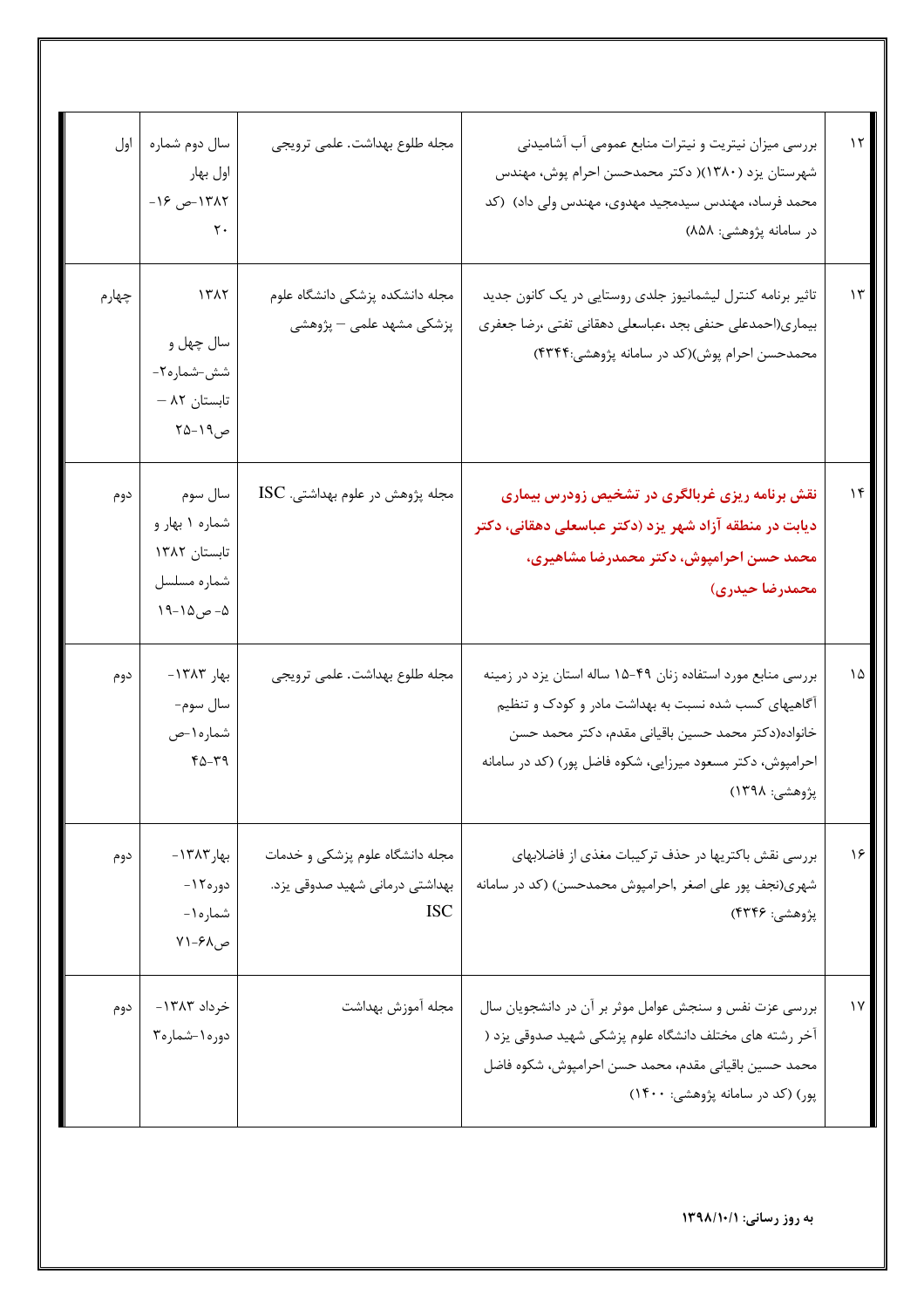| سوم | تابستان<br>١٣٨٣-دوره٣-<br>شماره۲-<br>ص۱۸-۲۲      | ترويجي                                             | بررسی نگرش و عملکرد دبیران مدارس پسرانه دوره متوسطه   مجله فصلنامه طلوع بهداشت. علمی<br>شهرستان یزد در مورد ورزش(دکتر سیدسعید مظلومی، علی اکبر<br>مزیدی، دکتر محمدحسن احرامپوش، مژده اژدری) (کد در سامانه<br>پژوهشي: ۱۳۹۹) | 1 V               |
|-----|--------------------------------------------------|----------------------------------------------------|----------------------------------------------------------------------------------------------------------------------------------------------------------------------------------------------------------------------------|-------------------|
| سوم | تابستان<br>۱۳۸۴-دوره۷-<br>شماره ۲ –<br>ص ۱۰۱–۱۰۷ | $\text{ISC}$ . (٢۴ مسلسل ۱۲۴) .                    | بررسی آگاهی و نگرش سربازان یک واحد آموزشی منطقه جنوب<br>شرق کشور در خصوص بیماری ایدز(مظلومی محمودآباد سیدسعید،<br>محمدپور محمدعلی ,احرامپوش محمدحسن) (کد در سامانه<br>پژوهشي: ۴۳۴۷)                                        | $\lambda$         |
| سوم | دوره۷-<br>شماره۲-<br>تابستان ۱۳۸۴<br>ص ۱۰۱–۱۰۷   | مجله طب نظامی<br>علمی پژوهشی                       | بررسی آگاهی و نگرش سربازان یک واحد آموزشی منطقه جنوب<br>شرق کشور در خصوص بیماری ایدز( سید سعید مظلومی<br>محمودآباد ، محمد علی محمد پور، محمد حسن احرامپوش)(کد در<br>سامانه پژوهشي:۱۷۸۷)                                    | $\mathsf{r}\cdot$ |
| دوم | تیر ۱۳۸۴<br>دوره ۷<br>شماره ٢-<br>ص ۸۱–۸۸        | Chemical abstract                                  | تعیین میزان آلودگی با مواد رادیواکتیو در منطقه ساغند(فرساد   مجله دانشگاه علوم پزشکی شهر کرد.<br>محمد،دکتر احرامپوش محمدحسن ، امینی پور محمدرضا)(کد در<br>سامانه پژوهشی: ۱۴۹۵)                                             | $\uparrow$ )      |
| اول | پاييز ۱۳۸۴<br>سال دوم<br>شماره ۷                 | مجله دانشگاه علوم پزشکی درمانی<br>مازندران. SCOPUS | بررسی مدیریتی زباله ها ی خانگی شهر یزد(محمد حسین باقیانی<br>مقدم، محمد حسن احرامپوش)                                                                                                                                       | ۲۲                |
|     |                                                  |                                                    |                                                                                                                                                                                                                            |                   |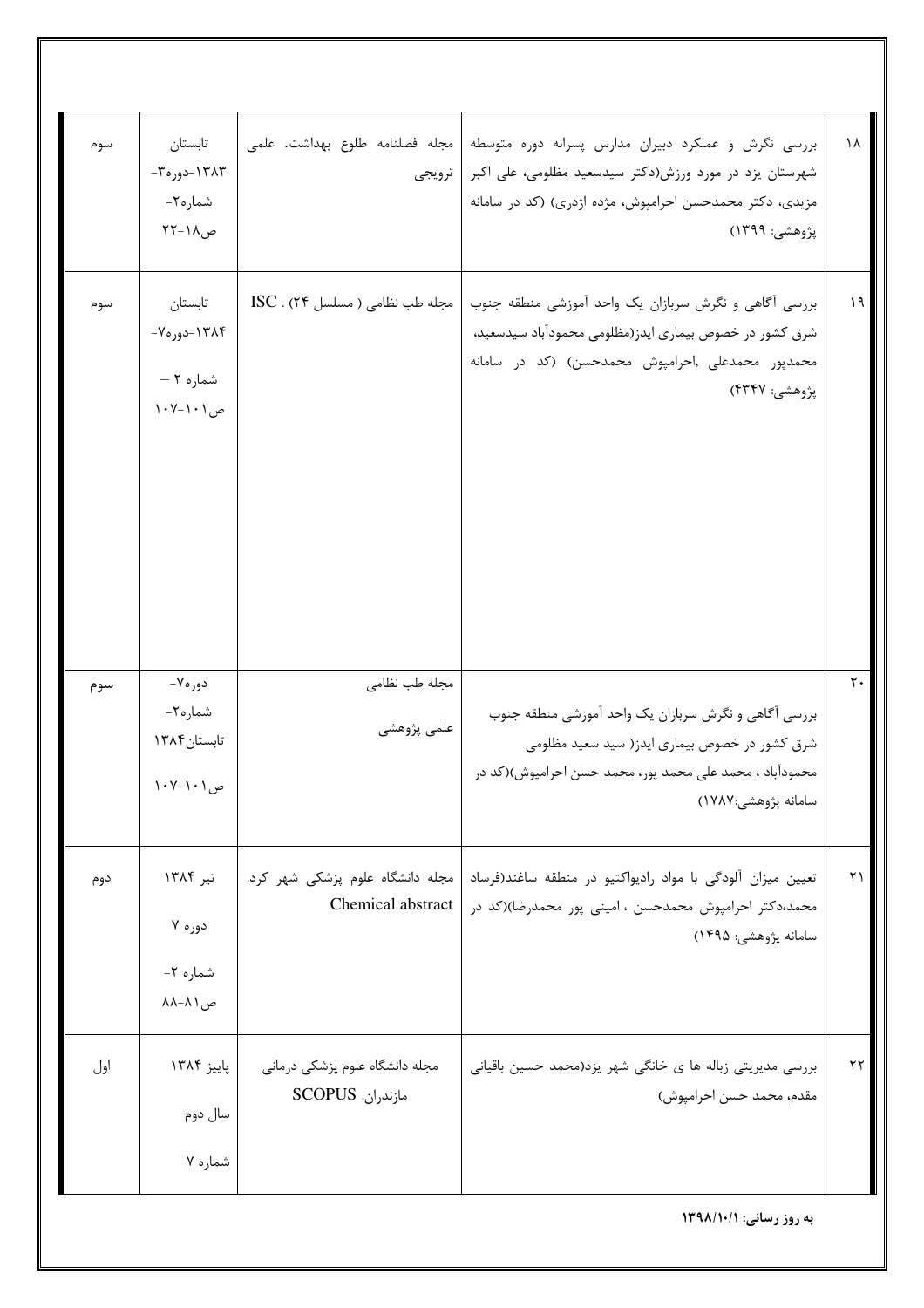| اول                                                                                                      | شماره۴-<br>زمستان ۱۳۸۴                                                                | فصلنامه طلوع بهداشت. علمي ترويجي   سال حِهارم-                                                                                                               |                                                                                                                                                                                                                     | بررسی آلودگی هوای شهر یزد از نظر فاکتورهای pm10,co,so2<br>دود و ارائه راهکارهای آموزشی جهت کنترل آن (محمد حسن<br>احرامپوش، محمد حسین باقیانی مقدم، ولی اله نصیری) (کد در<br>سامانه پژوهشي: ۱۹۵۸) | ۲۳       |
|----------------------------------------------------------------------------------------------------------|---------------------------------------------------------------------------------------|--------------------------------------------------------------------------------------------------------------------------------------------------------------|---------------------------------------------------------------------------------------------------------------------------------------------------------------------------------------------------------------------|--------------------------------------------------------------------------------------------------------------------------------------------------------------------------------------------------|----------|
| سوم                                                                                                      | فروردين<br>ارديبهشت<br>$-14\lambda\Delta$<br>دوره ۱۶<br>شماره ۵۱–<br>$Y\Delta - 99$ ص | مجله دانشگاه علوم پزشکی مازندران.                                                                                                                            | <b>ISC</b>                                                                                                                                                                                                          | بررسی تیپ شخصیتی و وضعیت حادثه در موتورسواران حادثه دیده<br>شهرستان یزد ، سال ۱۳۸۳(باقیانی مقدم محمدحسین ,حلوانی<br>غلامحسین ,احرامپوش محمدحسن) (کد در سامانه پژوهشی:<br>(7.97)                  | ۲۴       |
|                                                                                                          | summer 2004, vol5, No.1, Journal of                                                   |                                                                                                                                                              |                                                                                                                                                                                                                     | Student s' Viewpoints on the educational methods used in                                                                                                                                         | ۲۵       |
| p13-16                                                                                                   | ISI , نويسنده : دومMedical Education                                                  |                                                                                                                                                              |                                                                                                                                                                                                                     | shaheed sadoughi university of Medical sciences(Baghiani<br>Moghadam M.H.Ehrampoush M.H.; Yazdani<br>Sh.MD; Fazelpour Sh.; Karimi H)<br>(کد در سامانه بژوهشی: ۳۴۶۳)                              |          |
|                                                                                                          |                                                                                       | Pakistan journal of Biological sciences                                                                                                                      |                                                                                                                                                                                                                     | Viewpoints, knowledge and practice In Exercise : A survey in                                                                                                                                     | $\gamma$ |
| Vol 8, No 6, june 2005                                                                                   |                                                                                       |                                                                                                                                                              | the university Student(S.S. Mazloomi, M.M. Hassan Poor,<br>(نوشته شده در قسمت همایشها کد: M.H. Ehrampoush) (۱۶۳۰                                                                                                    |                                                                                                                                                                                                  |          |
| p918-920 نويسنده : سوم                                                                                   |                                                                                       |                                                                                                                                                              |                                                                                                                                                                                                                     |                                                                                                                                                                                                  |          |
| Acta Medica Iranica<br>Volume 43, Number 5<br>September-october 2005<br>p342-346, isc نويسنده : سوم      |                                                                                       |                                                                                                                                                              | THE EFFECT OF HEALTH EDUCTION IN PROMOTING<br>HEALTH OF HAIRDRESSERS ABOUT HEPATITIS B<br>BASED ON HEALTH BELIEF MODEL(BAGHIANI<br>MOGHADAM M.H., MAZLOOMY S.S., EHRAMPOUSH<br>(کد در سامانـه پژوهشـی: ۱۵۳۶) ( M.H. | ۲۷                                                                                                                                                                                               |          |
| Iranian Journal of Environmental Health<br>science and Engineering 2005 vol, 2 No, 2<br>PP 26-30, Pubmed |                                                                                       | Survey of knowledge, Attitude and practice of Yazd<br>university of Medical sciences students about solid wastes<br>disposal and Recycling(MH Ehrampoush, MH |                                                                                                                                                                                                                     | ٢٨                                                                                                                                                                                               |          |
|                                                                                                          | نویسنده : اول                                                                         |                                                                                                                                                              | Baghiani Moghadam) (۱۵۳۷ پژوهشی: ۱۵۳۷)                                                                                                                                                                              |                                                                                                                                                                                                  |          |
| ISI نویسنده : دوم                                                                                        | Iran.J, Radiat. Res. 2005; 3(1), 17-20                                                |                                                                                                                                                              |                                                                                                                                                                                                                     | Gamma background radiation Yazd Provinc e; A<br>Preliminary report(f-Bouzarjomehri and M.H Ehrampoush)<br>(کد در سامانه پژوهشی: ۳۴۶۱)                                                            | ۲۹       |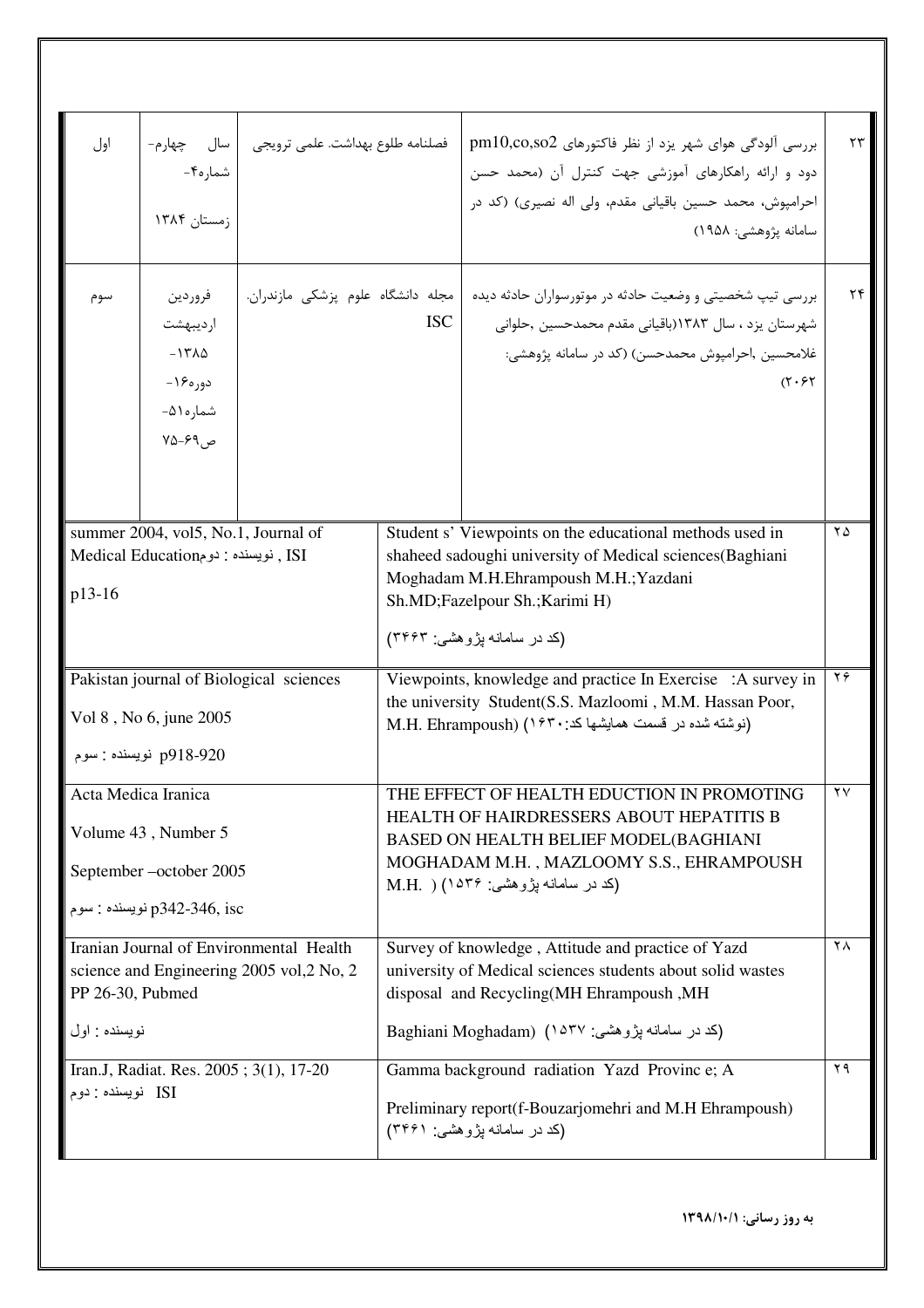| Iranian Journal of Environment Health<br>Science & Engineering, 2005 Vol 2<br>NO.2, 57-61, Pubmed |                                                                                   |                                          | Type of Fuel Consumed and Frequency of Lorry Passing<br>Associated with Allergic Rhinitis and Asthma Symptoms in<br>Children( M Karimi, MH Ehrampoush, M Mirzaei, MH<br>(کد در سامانه پژوهشی: ۱۷۳۳) (Ahmadieh                                                                                      | $\mathsf{r}$ . |
|---------------------------------------------------------------------------------------------------|-----------------------------------------------------------------------------------|------------------------------------------|----------------------------------------------------------------------------------------------------------------------------------------------------------------------------------------------------------------------------------------------------------------------------------------------------|----------------|
| Pakistan Journal of medical sciences 2005<br>$-Vol.21$ , No.3, p298-302<br>نويسنده ينجم           |                                                                                   |                                          | GOITER PREVALENCE URINARY IODINE EXCRETION<br>AND HOUSE HOLD SALT IODINE AFTER 10 YEARS<br>OF SALT IODIZATION IN YAZD PROVINCE<br>IRAN(Mozaffari Hassan, Dehghani Ali, Afkhami<br>Mohammad, Bemanali Jalali, Mohammad Hassan<br>[نوشته شده در قسمت همایشها کد:۴۳۳) (Ehrampoush                     |                |
| <b>Hamdard Medicus</b><br>October, December 2006<br>, No.4<br>نویسنده: دوم                        |                                                                                   |                                          | The study of self-esteem and Some Factors Influencing it<br>Among Students passing their Last Study Year from Different<br>Majors in Shahid Sadoughi Medical Sciences University in<br>Yazd City, Iran<br>(M.H. Baghiani Moghadam-M.H. Ehrampoush - G.R Sharifi<br>(کد در سامانه پژوهشی: ۲۷۰۷)(Rad | $\tau\tau$     |
| دوم                                                                                               | سال پنجم —<br>  شماره ۱و۲- بهار<br>و تابستان ۸۵<br>چاپ در سال<br>۱۳۸۶- ص۴۷-<br>۵۴ | فصلنامه طلوع<br> بهداشت . علمى<br>ترويجي | بررسی میزان افسردگی در دانشجویان دانشگاه علوم پزشکی شهید صدوقی یزد و<br>ارتباط آن با بعضی از فاکتورهای تحصیلی در سال ۸۵-۸۴ (محمد حسین باقیانی<br>مقدم،محمد حسن احرامپوش، فرحناز خبیری) (کد در سامانه پژوهشی: ۲۳۰۰)                                                                                 | ۳۳             |
| دوم                                                                                               | دوره۸-شماره۲<br>تيرماه١٣٨٥<br>ص ۱۱۱-۱۱۹                                           | مجله دانشگاه علوم<br>پزشکی زاهدانisc     | سنجش نگرش و عملکرد دانشجویان دانشگاه علوم پزشکی شهید صدوقی یزد<br>نسبت به خود درمانی با دارو(محمد حسین باقیانی مقدم،محمد حسن<br>احرامپوش)(کد در سامانه پژوهشی:۲۱۸۵)                                                                                                                                | ٣۴             |
| سوم                                                                                               | سال پنجم-<br>شماره٣و۴- پاييز<br>و زمستان ۱۳۸۵                                     | فصلنامه طلوع<br>بهداشت. علمی<br>ترويجي   | بررسی عوامل مرتبط با مصرف ماهی در خانوارهای شهر جوانرود بر اساس مدل<br>رفتار برنامه ریزی شده (۱۳۸۵)( دکتر محمدحسین باقیانی مقدم ، سهیلا عیوضی ،<br>دکتر محمدحسن احرامپوش ) (کد در سامانه پژوهشی: ۲۴۲۷)                                                                                             | ٣۵             |
| نهم                                                                                               | پاییز و زمستان<br>١٣٨۵                                                            | فصلنامه طلوع<br>بهداشت. علمی             | اولویت های مشکلات سلامت و تحقیقات بهداشتی بر اساس نیاز سنجی در استان<br>یزد(سید مجتبی یاسینی اردکانی ,حسن مظفری خسروی ,سیدمهدی کلانتر ,<br>مهران كريمي ,محمدحسين احمديه ,محمدرضا اميني پور ,زهره كلاني ,سيدسعيد                                                                                    | ۳۶             |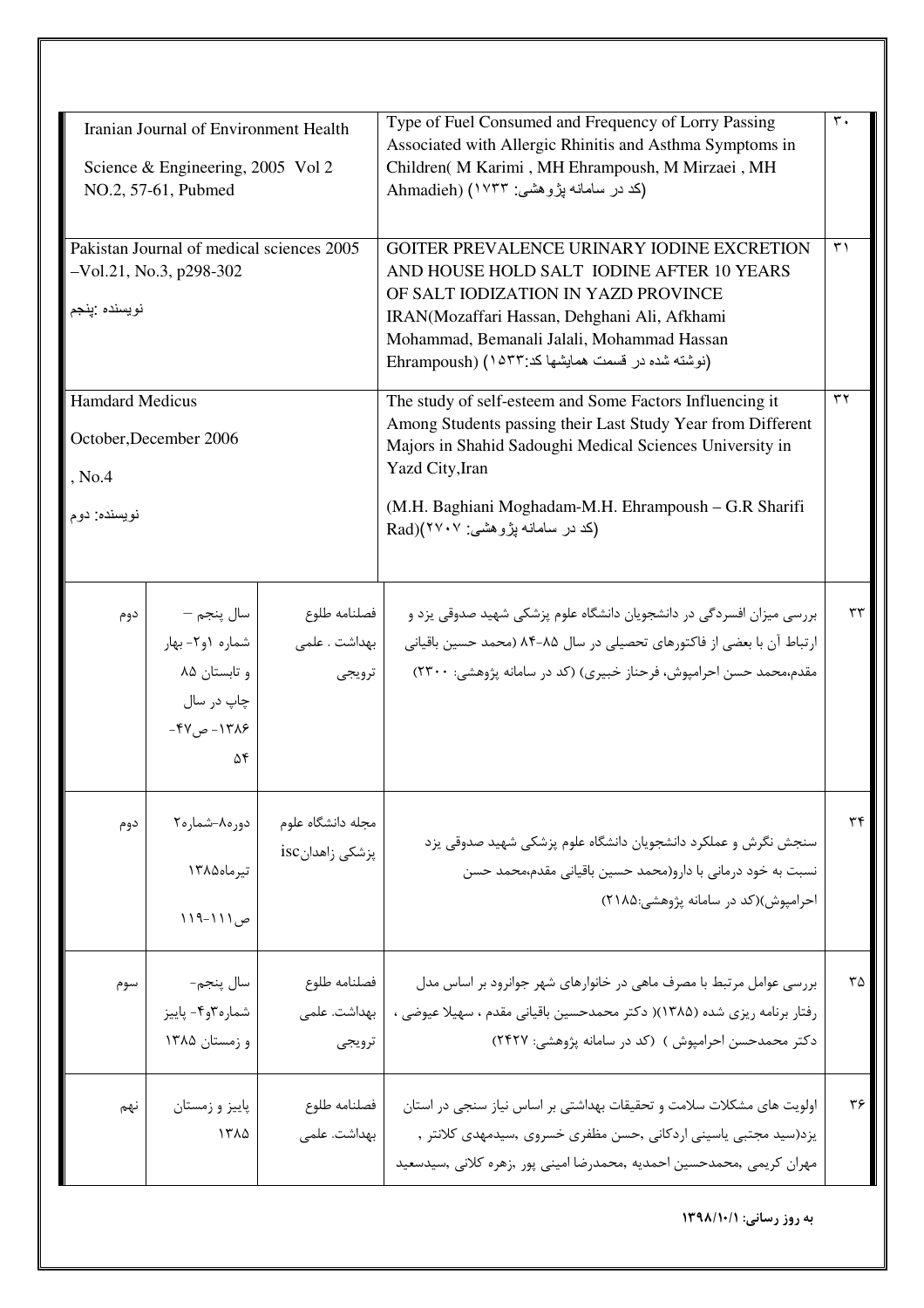|                                                                                                                | سال پنجم-شماره<br>$Y \setminus - \cdot \circ - \cdot$ او $\mathcal{F}$ |                                                         | مظلومی محمود آباد ,محمدحسن احرامپوش ,محمدعلی حراز ی ,محسن میرزائی ,   ترویجی<br>مجيد رضازاده   ,احمد حائريان اردكاني  ,ملک افضلي) (كد در سامانه پژوهشي:<br>۲۴۲۶)                                                |                |
|----------------------------------------------------------------------------------------------------------------|------------------------------------------------------------------------|---------------------------------------------------------|-----------------------------------------------------------------------------------------------------------------------------------------------------------------------------------------------------------------|----------------|
| اول                                                                                                            |                                                                        | مجله علمی پژوهشی   زمستان ۱۳۸۵<br>تحقيقات نظام<br>سلامت | $\rm\,B$ بررسی اگاهی، نگرش و عملکرد زنان آرایشگر یزد نسبت به هپاتیت<br>۱۳۸۴(نوشته شده در قسمت همایشها کد:۲۰۶۶)                                                                                                  | ٣٧             |
| دوم                                                                                                            | و آموزش پزشکی   ۲، بهار و تابستان<br>يزد. ISC   ۱۳۸۶- ص۴۷-<br>۵٢       | مجله مطالعات توسعه   سال دوم، شماره                     | دیدگاه مربیان شاغل در مراکز بهداشتی درمانی در زمینه مشکلات کارآموزی<br>دانشجویان دانشکده بهداشت (محمد حسین باقیانی مقدم، محمد حسن<br>احرامپوش، شهره شکاری، حسین کریمی) (کد در سامانه پژوهشی: ۴۳۴۹)              | ۳۸             |
| Iranian Journal of<br>Radiology-volume $4-$<br>number1<br>Autmn 2006, p29-35                                   |                                                                        | (کد در سامانه پژوهشي: ۲۲۷۹)(Khosravi                    | The study of Mean Glandular Dose in Mammography in yazd and the factors<br>Affecting it (F.Bouzarjomehri-A, Mosaar-A. Ghasemi-MH Ehrampoush-H.                                                                  | ۳۹             |
| Social Behavior and<br>Personality, 2006,<br>volume34, Number7,<br>p759-768<br><b>ISI</b>                      |                                                                        | (کد در سامانه بزوهشی: ۳۵۶۷)                             | Self-Efficacy AND Health promotion BEHAVIORS of OIDER ADULTS in<br>IRAN (MohammadAli MorowatiSharifabad, Fazlollah<br>Ghofranipour,<br>Alireza Heidarnia, Gholamreza babaeeruchi, Mohammad Hassan Ehrampoush    | $\mathbf{r}$ . |
| Journal of Environmental<br>Health Science &<br>Engineering.<br>summer.2006,<br>Vol3.No3.pp.161-168,<br>pubmed |                                                                        |                                                         | Evaluation of Dustfall in the Air of Yazd (k.Naddafi, R.Nabizadeh, Z.<br>soltanianzadeh, M.H. Ehrampoush) (١٣٣٥٣ بِژوهشي: ١٣٣٥٣)                                                                                | ۴۱             |
| سوم                                                                                                            | سال ششم-شماره<br>دوم- تابستان<br>۱۳۸۶ - ص ۵۰–<br>۵۷                    | فصلنامه طلوع بهداشت.<br>علمي ترويجي                     | بررسی کیفیت فیزیکی و شیمیایی آب آشامیدنی شهر یزد(سمائی<br>محمدرضا،ابراهيمي اصغر،دكتر احرامپوش محمد حسن،طالبي پروانه، خليلي<br>محمدحسن،مروتی رضا) (کد در سامانه پژوهشی: ۲۷۹۲)                                    | ۴۲             |
| دوم                                                                                                            | سال دوم شماره<br>دوم پاییز و<br>زمستان ۱۳۸۶                            | مجله مرکز مطالعات و<br>توسعه آموزش علوم                 | ارزيابي پايان نامه هاي تحصيلي فارغ التحصيلان دانشگاه علوم پزشكي و خدمات<br>، محمد حسن * حسن مظفري خسروي بهداشتي درماني شهيد صدوقي يزد(<br>احرامپوش، حسین عقیلی، فروغ جوادیان زاده، طاهره رحیم دل) (کد در سامانه | ۴۳             |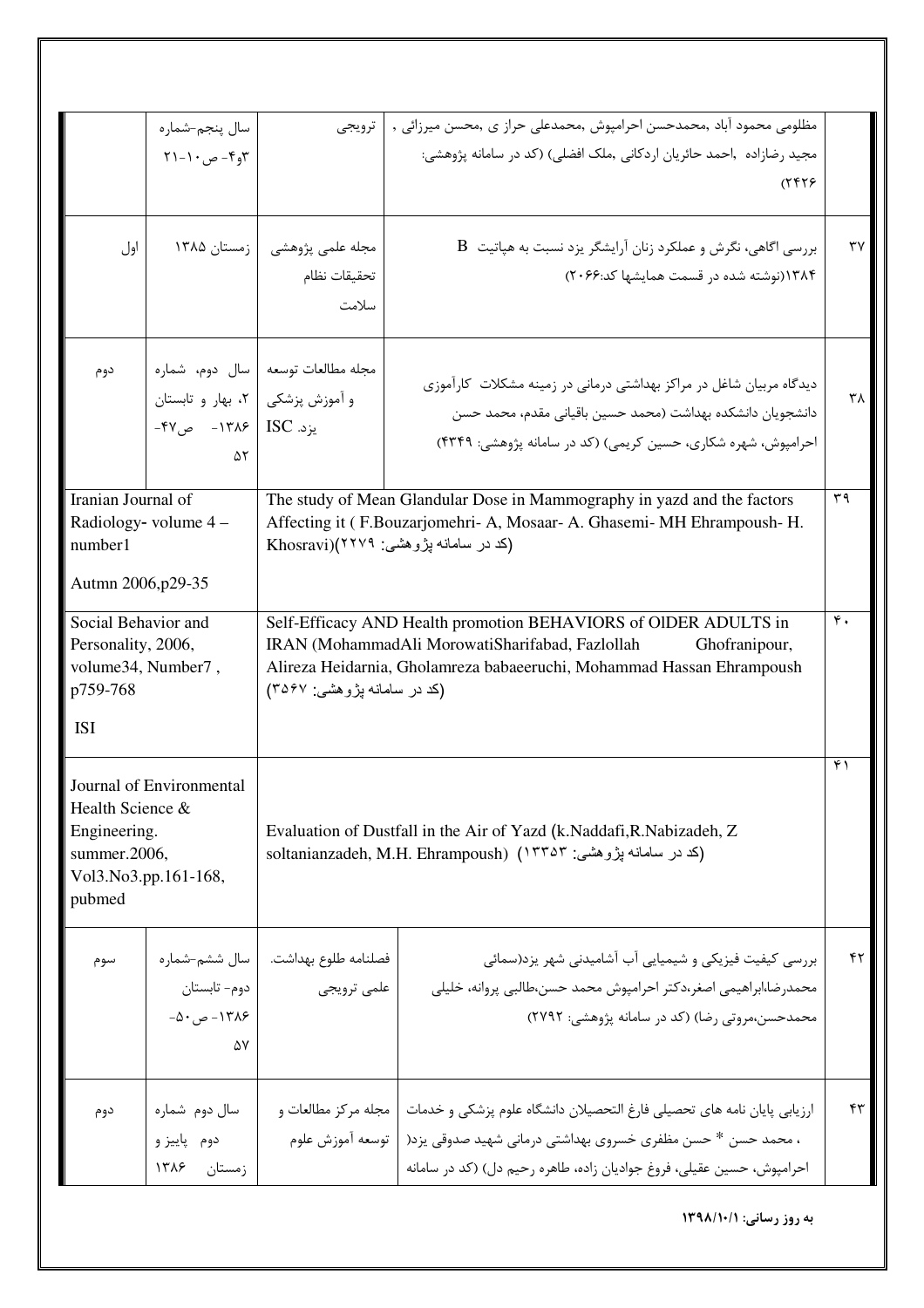|                                                                                                  | ص ۳۵-۲۷                                                        | پزشکی یزد. ISC                                   | پژوهشي: ۴۳۵۰)                                                                                                                                                                                                                          |    |
|--------------------------------------------------------------------------------------------------|----------------------------------------------------------------|--------------------------------------------------|----------------------------------------------------------------------------------------------------------------------------------------------------------------------------------------------------------------------------------------|----|
| سوم                                                                                              | سال پانزدهم<br>شماره۴زمستان<br>۱۳۸۶ - ص۵۹–<br>۶۳               | مجله علمى پژوهشى<br>دانشگاه علوم پزشکی<br>يزد    | بررسی فونستیک جوندگان استان یزد با تأکید بر مخازن لیشمانیوز پوستی<br>روستایی(رضا جعفری ، عباس علی دهقانی تفتی، محمد حسن احرامپوش، حسن<br>سلیمانی) (کد در سامانه پژوهشی: ۲۵۵۱)                                                          | ۴۴ |
| اول                                                                                              | سال ششم،<br>شماره۳-۴.<br>زمستان ۱۳۸۶ -<br>ص۷۴-۸۳               | فصلنامه طلوع بهداشت.<br>علمي ترويجي              | بررسی میزان حذف شوینده های خطی و مواد آلی توسط وتلند مصنوعی زیر<br>سطحی از فاضلاب شهر یزد در شش ماهه اول سال ۸۷ (دکترمحمد حسن<br>احرامپوش، بهروز کریمـی ، سـجاد رحیمـی ،پروانـه طالبی، سیدوحید غلمانی)<br>(کد در سامانه پژوهشی: ۱۳۳۵۲) | ۴۵ |
| دوم                                                                                              | سال٧- شماره ١و٢<br>بهار و تابستان<br>١٣٨٧ - ص٢٢-<br>$\tau\tau$ | فصلنامه طلوع بهداشت.<br>علمى ترويجي              | بررسی کیفیت آب شرب مصرفی در اتوبوس های بین شهری کرمان در نیمه اول<br>سال ۱۳۸۷ ( محمد ملکوتیان ، محمد حسن احرامپوش ،حسین جعفری<br>منصوریان) (کد در سامانه پژوهشی: ۱۳۳۵۰)                                                                | ۴۶ |
| سوم                                                                                              | سال شانزدهم<br>شماره۲ تابستان<br>١٣٨٧ حص٢۴-<br>$\mathbf{r}$ .  | ماهنامه علمى پژوهشى<br>دانشگاه علوم پزشکی<br>يزد | تعيين غلظت سرب خون كارگران معدن سرب و روي كوشك(محمدرضا اميني<br>پور* ، ابوالفضل برخورداری، محمدحسن احرامپوش، علی محمد حکیمیان) (کد<br>در سامانه پژوهشی: ۲۶۸۱)                                                                          | ۴۷ |
| دوم                                                                                              | $\mathsf{Y7-79.9}$ -۱۳۸۷                                       | دانشگاه علوم پزشکی   شماره۴ زمستان<br>يز د       | بررسی کل ذرات معلق و ترکیب مواد تشکیل دهنده آن در منطقه مرکزی شهر ۔   ماهنامه علمی پژوهشی۔   سال شانزدهم<br>يزد(كاظم ندافي ، محمد حسن احرامپوش، وحيد جعفري، رامين نبي زاده،<br>مسعود یونسیان) (کد در سامانه پژوهشی: ۲۸۶۱)              | ۴۸ |
| Iranian Journal of<br><b>Radiation Research</b><br>Volume 6, No. 3, Winter<br>2008(ISI) p141-144 |                                                                | (کد در سامانه بژوهشی: ۳۵۵۰)                      | Radon level in dwelling's basement of Yazd - Iran.<br>(F.Bouzarjomehri – M.H Ehrampoush)                                                                                                                                               | ۴۹ |
| Aids Behavior - sprin ger,<br>Apr 2009, ISI IF: 3.017,<br>Vol 13 Number 2, p297-<br>302, Pubmed  |                                                                | پژوهشي: ۳۴۶۷ )                                   | Hiv/Aids Epidemic features and Trends in Iran, 1986-2006<br>(H Fallahzadh, M Morovatisharifabad-MH Ehrampoush) (كد در سامانه)                                                                                                          | ۵. |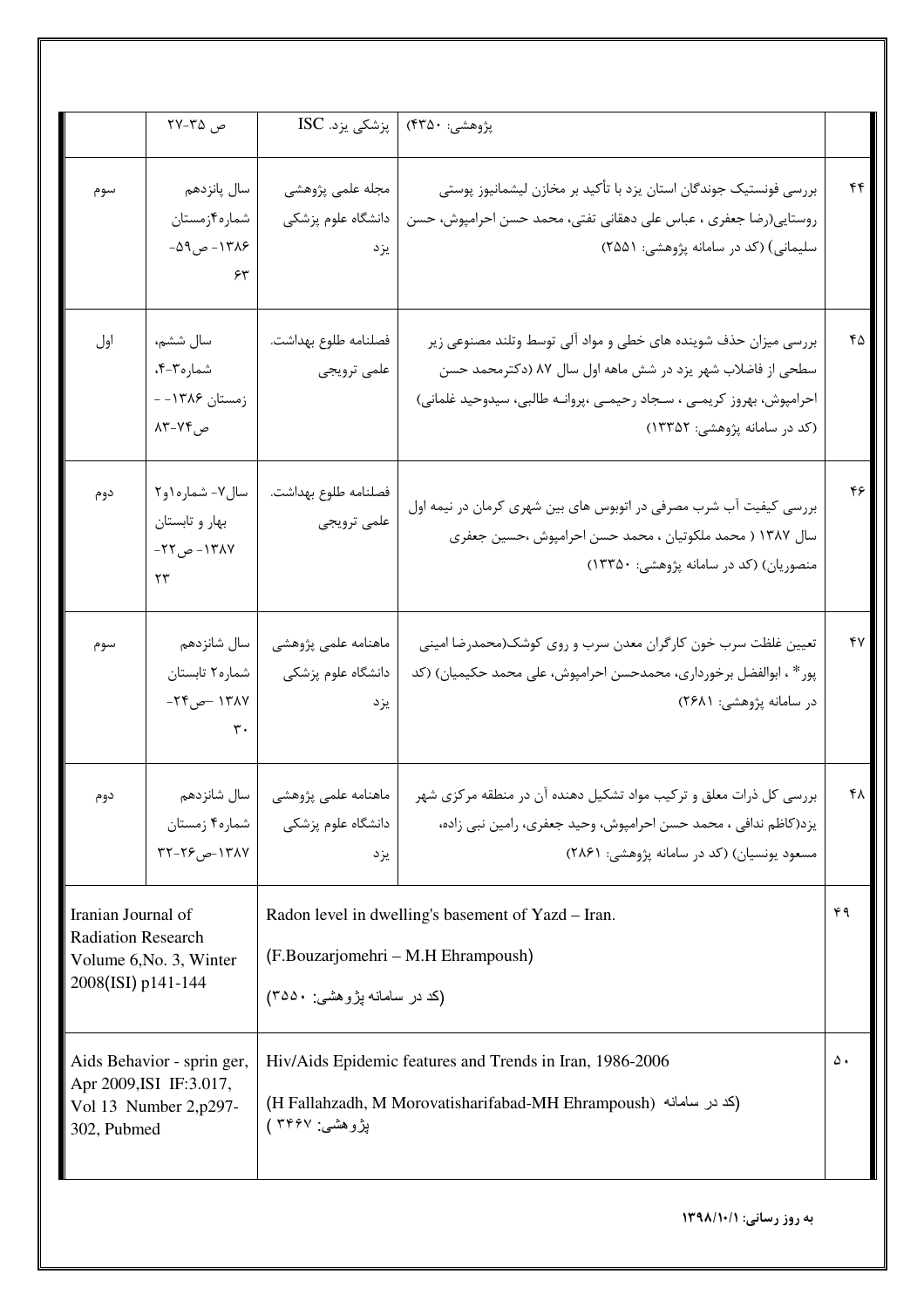| Iran.an Journal of Clinical<br><b>Infectious Diseases</b> | Effect of mass media educational intervention during the 2005 cholera epidemic in<br>Iran (Mohammad Hossein Baghianimoghadam – Mohammad Hassan | ۵۱ |
|-----------------------------------------------------------|------------------------------------------------------------------------------------------------------------------------------------------------|----|
| Vlume4 Number 2 April<br>2009, p109-112, Embase           | Ehrampoush- Beham Baghianimoghadam) (٣۴٢٢ بژوهشي: ۴۴۲۲                                                                                         |    |
|                                                           |                                                                                                                                                |    |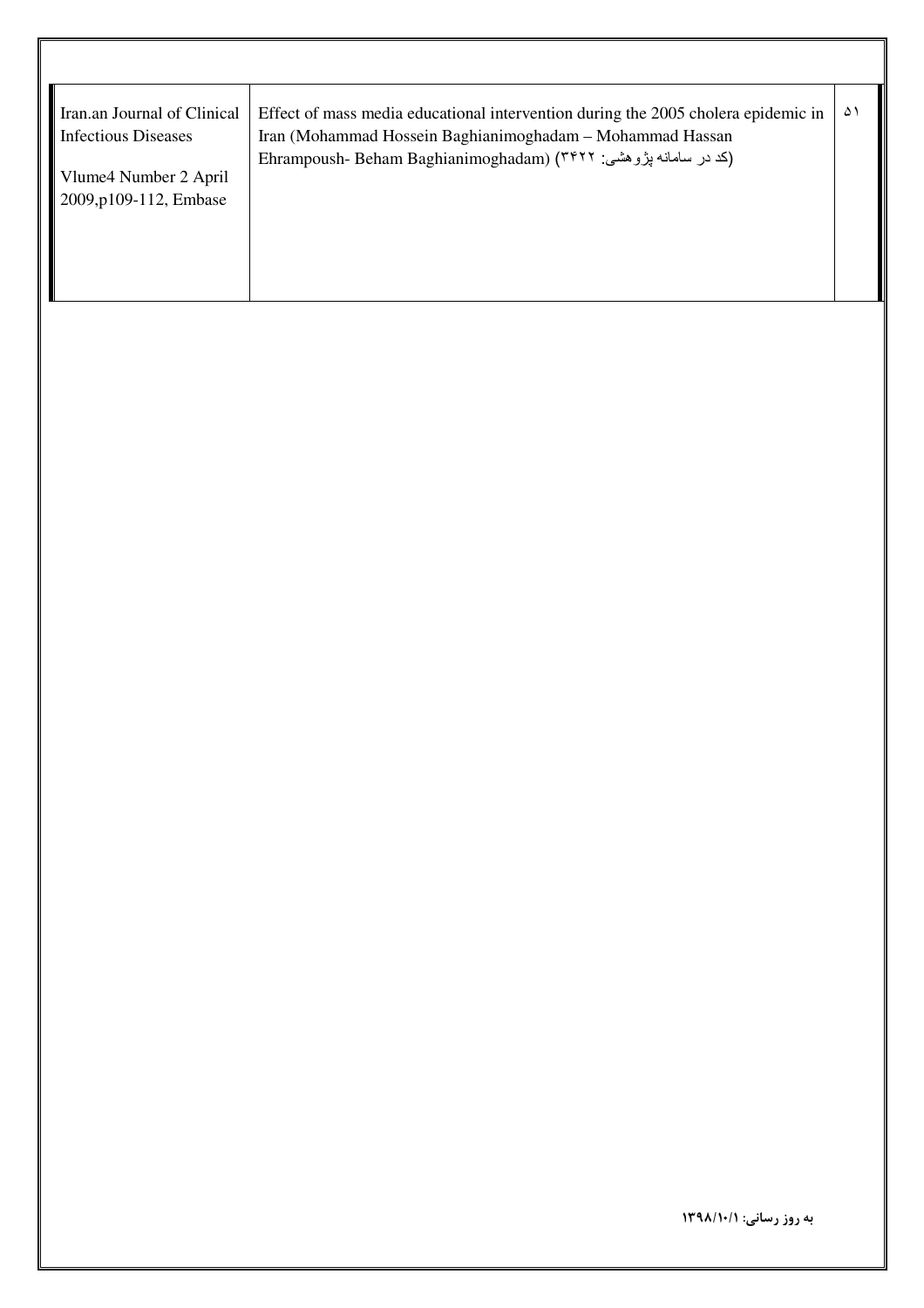| اول | سال هفتم – شماره<br>سوم و چهارم پاییز و<br>زمستان ۱۳۸۷-<br>ص۱۴-۲۲ | مجله طلوع بهداشت.<br>علمي ترويجي                                                     | بررسی کارایی فیلتر سنگی با بستر سنگ آتشفشان در حذف آمونیاک و کلیفرم<br>مدفوعي از پساب خروجي تصفيه خانه فاضلاب خوي(دكتر محمد حسن<br>احرامپوش، دکتر محمد تقی قانعیان،بایرام هاشم زاده، مهندس مهدی<br>مختاری،مهندس اکرم جمال، دکتر حسین فلاح زاده) (کد در سامانه پژوهشی:<br>(1109) | ۵۲ |
|-----|-------------------------------------------------------------------|--------------------------------------------------------------------------------------|---------------------------------------------------------------------------------------------------------------------------------------------------------------------------------------------------------------------------------------------------------------------------------|----|
| دوم | سال هفتم - شماره<br>سوم و چهارم پاییز و<br>زمستان ۱۳۸۷-<br>ص۶۵-۷۳ | مجله طلوع بهداشت.<br>علمى ترويجي                                                     | بررسی پتانسیل خوردگی و رسوب گذاری در سیستم آب رسانی دو گانه مرکز<br>بخش خرانق از توابع استان یزد(دکتر محمد تقی قانعیان، دکتر محمد حسن<br>احرامپوش،دکتر قادر غنی زاده، محسن امراللهی) (کد در سامانه پژوهشی: ۳۹۳۴)                                                                | ۵٣ |
| سوم | سال هشتم- شماره ۱و۲<br>بهار وتابستان ١٣٨٨-<br>ص ۶۲–۶۸             | مجله طلوع بهداشت.<br>علمي ترويجي                                                     | بررسی میزان سرب در کاهو مصرفی شهر کرمان(محمد ملکوتیان، میترا ابولی،<br>محمد حسن احرامپوش) (کد در سامانه پژوهشی: ۴۳۵۱)                                                                                                                                                           | ۵۴ |
| اول | سال هشتم، شماره اول<br>و دوم ،بهار و<br>تابستان١٣٨٨-ص ١١-<br>۱۶   | فصلنامه طلوع بهداشت.<br>علمي ترويجي                                                  | اثر ترکیب پراکسیدهیدروژن و نقره بر گندزدایی سطح استیل آلوده به چند<br>باكترى بيماريزا (دكتر محمد حسن احرامپوش، مجتبى داودى، عبدالرحيم<br>آبسالان، حسین فلاح زاده) (کد در سامانه پژوهشی: ۱۳۳۴۹)                                                                                  | ۵۵ |
| دوم | دوره ۱۸- شماره ۳<br>١٣٨٩- ص١٨۴-١٩٠                                | مجله دانشگاه علوم<br>پزشکی شهیدصدوقی یزد.<br><b>ISC</b>                              | بررسی میزان انگیزش تحصیلی و ارتباط آن با رفتارهای پرخطر بهداشتی در<br>دانشجويان پسر(سيد سعيد مظلومي، محمد حسن احرامپوش، فرخ لقا ثروت،<br>محسن عسکر شاهی) (کد در سامانه پژوهشی: ۳۹۷۳)                                                                                            | ۵۶ |
| دوم | دوره سوم- شماره۲<br>١٣٨٩-ص١٦٤۵-١٧۶                                | فصلنامه سلامت و محيط<br>زيست، فصلنامه علمي<br>پژوهشي انجمن علمي<br>بهداشت محيط ايران | کاربرد فرآیند اکسیداسیون فتوشیمیایی با پرسولفات پتاسیم و نور خورشید در<br>حذف رنگ راکتیو آبی ۱۹ از محیط های آبی( محمدتقی قانعیان، محمد حسن<br>احرامپوش، قادر غنی زاده ، محبوبه دهواری، مریم ابوترابی، طاهره جاسمی زاد )<br>(کد در سامانه پژوهشی: ۴۱۵۳)                          | ۵۷ |
| سوم | دوره ۵ –شماره ۱۴-<br>بهار ۱۳۸۹- ص ۵۱-۶۰                           | مجله شیمی کاربردی<br>$ISC$ (انديشه علوم)                                             | بررسی مقدار آرسنیک در ذرات رسوب شونده هوای شهر یزد (زهرا<br>سلطانیان زاده – محمد حسین سلمانی – محمد حسن احرامپوش )                                                                                                                                                              | ۵۸ |
| سوم | دوره۹-شماره۲،۲-                                                   | دو ماهنامه علمی                                                                      | بررسي وضعيت بهداشت محيط كار و معاينه فيزيكي قاليبافان روستاهاي<br>شهرستان مهریز در سال ۱۳۸۳(باقیانی مقدم محمدحسین ,امینی پور محمدرضا ,                                                                                                                                          | ۵۹ |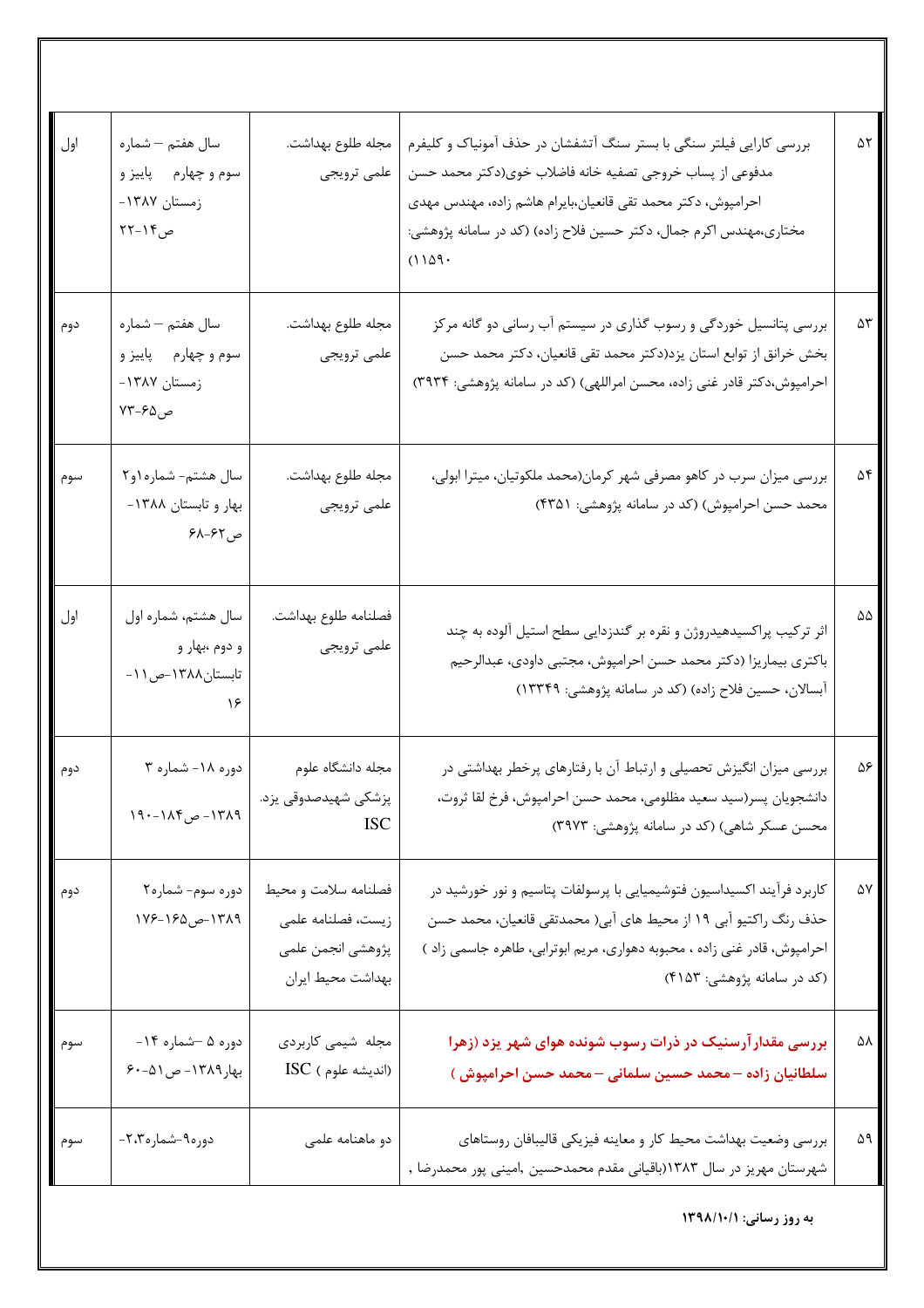|       | تابستان و پاییز ۱۳۸۹                                                                                         | پژوهشي طلوع بهداشت                      | احرامپوش محمدحسن ,وكيلي محمود ,دهقاني تفتي محمدحسين ,فاضل پور                                                                                                                                                                                                         |                            |
|-------|--------------------------------------------------------------------------------------------------------------|-----------------------------------------|-----------------------------------------------------------------------------------------------------------------------------------------------------------------------------------------------------------------------------------------------------------------------|----------------------------|
|       | ص۸۶-۹۶                                                                                                       | <b>ISC</b>                              | شكوه ,مسلمان حسن)                                                                                                                                                                                                                                                     |                            |
|       |                                                                                                              |                                         | (کد در سامانه پژوهشی:۴۰۰۷)                                                                                                                                                                                                                                            |                            |
| سوم   | سال چهاردهم شماره<br>سوم پاييز ١٣٨٩-<br>ص۲۲۶–۲۳۳                                                             | مجله پزشکی هرمزگان .<br><b>ISC</b>      | ویژگی های استاد توانمند از دیدگاه دانشجویان دانشگاه علوم پزشکی شهید<br>صدوقی یزد- ۱۳۸۷ (دکتر سید سعید مظلومی، زهره رهایی، دکتر محمد حسن<br>احرامپوش، طاهره سلطانی) (کد در سامانه پژوهشی: ۴۲۸۰)                                                                        | $\varphi$ .                |
| دوم   | دوره بیست و یکم،<br>شماره۴، آذر و دي<br>١٣٨٩ ص٣٨-۴٣                                                          | مجله آب و فاضلاب<br>اصفهان. ISC         | بررسی راندمان حذف آلکیل بنزین سولفات خطی (LAS) در برکه های تثبیت<br>فاضلاب شهر يزد( اصغر ابراهيمي ؛ محمد حسن احرامپوش؛ محمدرضا سمايي؛<br>سيد وحيد غلماني؛ پروانه طالبي؛ مجيد دهقان؛ عاطفه هنردوست؛ ابراهيم<br>شاهسونی) (کد در سامانه پژوهشی: ۴۱۵۶)                    | ۶۱                         |
| دوم   | ويژه نامه بهداشت<br>محيط-دوره ۶-<br>شماره۴- ۱۳۸۹-ص<br>$\lambda \cdot \Delta \xi - \lambda \cdot \xi \lambda$ | مجله علمی پژوهشی<br>تحقيقات نظام سلامت  | بررسی کیفیت شیمیایی آبهای زیر زمینی در مجاورت محل دفن زباله شهر یزد در<br>سال ۱۳۸۸ اصغر ابراهیمی, محمدحسن احرامپوش, محمدتقی قانعیان, مجتبی<br>داودی, حسن هاشمی, شاهین بهزادی) (کد در سامانه پژوهشی: ۴۲۹۰)                                                             | $\gamma$                   |
| دوم   | دوره۹ شماره دوم وسوم<br>تابستان و پاییز۱۳۸۹-<br>ص ۱ ۱ – ۲ ۲                                                  | فصلنامه علمى پژوهشى<br>طلوع بهداشت. ISC | کاربرد فرایند ازن زنی در حذف رنگ راکتیو قرمز ۱۹۸ در شرایط قلیایی<br>(محمد تقى قانعيان – محمد حسن  احرامپوش – قادر غنى زاده – محسن عسكر<br>شاهی – سید مجتبی ممتاز )(کد در سامانه پژوهشی: ۴۶۶۵)                                                                         | $\mathop{\rm \mathsf{FT}}$ |
| سوم   | دوره ۹ شماره دوم<br>وسوم تابستان و<br>پاییز ۱۳۸۹-ص ۸۶-۸۹                                                     | فصلنامه علمى پژوهشى<br>طلوع بهداشت ISC  | بررسي ارتباط بين وضعيت بهداشت محيط كار و سلامت قاليبافان روستاهاي<br>شهرستان مهریز در سال۸۷-۸۶ (محمد حسین باقیانی مقدم – محمد رضا امینی<br>پور – محمد حسن احرامپوش –محمود وكيلي – محمد حسين دهقاني تفتي –<br>شکوه فاضل پور – حسن مسلمان ) (کد در سامانه پژوهشی: ۴۶۷۰) | ۶۴                         |
| چهارم | دوره۹ شماره چهارم-<br>زمستان١٣٨٩-ص ١-٩                                                                       | فصلنامه علمى پژوهشى<br>طلوع بهداشتISC   | بررسی کارایی نانو فیلتر در حذف کلسیم و منیزیم از نمونه مصنوعی آب در<br>شرایط بهره برداری مختلف (محمد ملکوتیان –امیر حسین محوی – علی فاتحی<br>زاده – محمد حسن احرامپوش ) (کد در سامانه پژوهشی: ۴۶۷۲)                                                                   | $\mathcal{S}\Delta$        |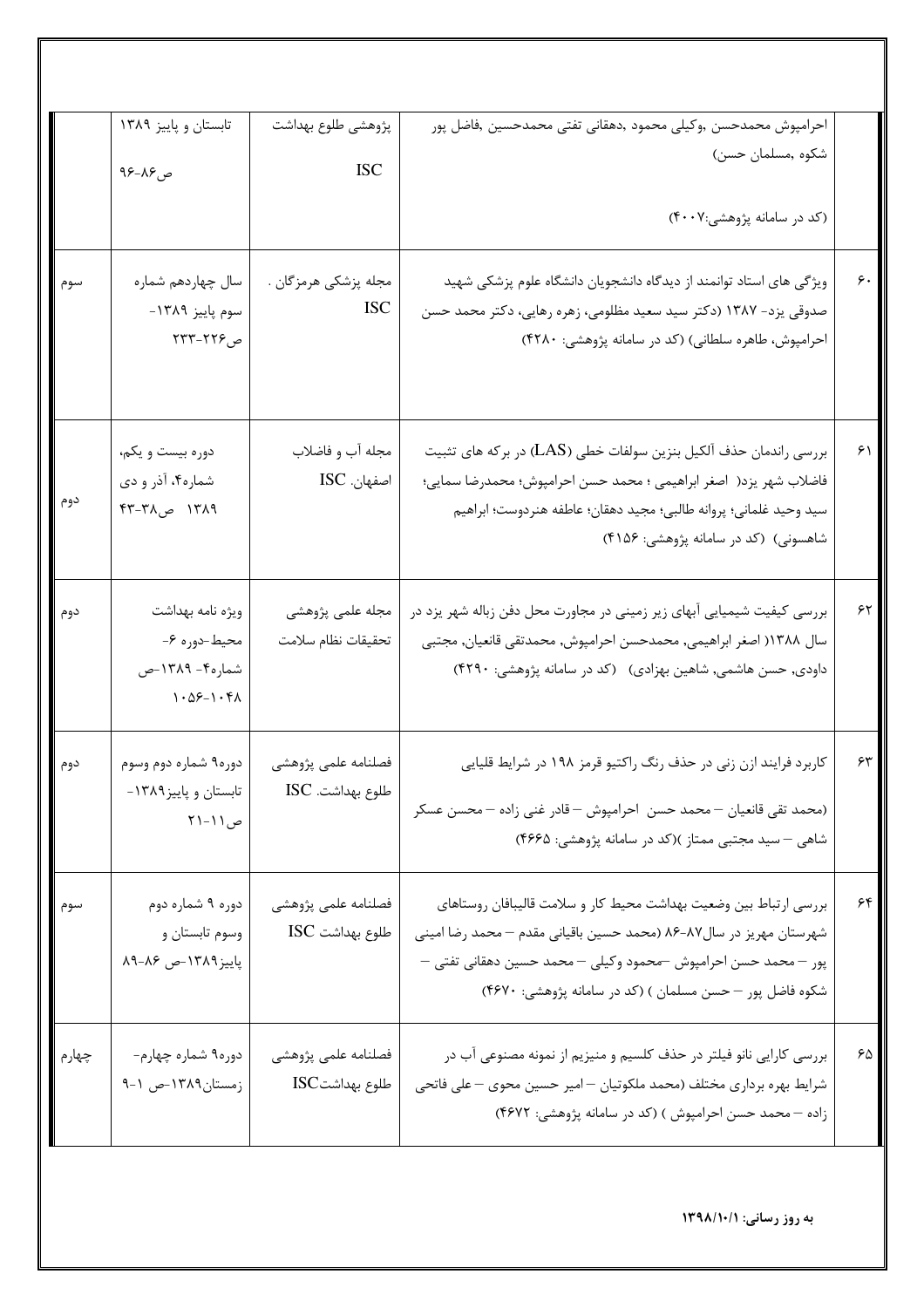| دوم | دوره۹ شماره چهارم-<br>زمستان۱۳۸۹- ص۵۹-<br>٧٠                                                                                           | فصلنامه علمى پژوهشى<br>طلوع بهداشت. ISC                                        | جذب رنگ راکتیو قرمز ۱۹۸ بوسیله نانو ذرات دی اکسید تیتانیوم از فاضلاب<br>سنتتيک ( محمد تقى قانعيان – محمد حسن احرامپوش – سميه رحيمي – قادر<br>غنی زاده – محسن عسکر شاهی ) (کد در سامانه پژوهشی: ۴۶۷۵)                   | ۶۶ |
|-----|----------------------------------------------------------------------------------------------------------------------------------------|--------------------------------------------------------------------------------|------------------------------------------------------------------------------------------------------------------------------------------------------------------------------------------------------------------------|----|
| دوم | دوره۹ شماره چهارم-<br>زمستان۱۳۸۹- ص ۸۰-<br>۸۹                                                                                          | فصلنامه علمى پژوهشى<br>طلوع بهداشت. ISC                                        | بررسی آگاهی و عملکرد مردم شهر یزددر مورد مدیریت مواد زائد جامد شهری در<br>سال ۔ ۱۳۸۷ (اصغر ابراهیمی – محمد حسن احرامپوش – محمد رضا سمائی –<br>ابراهیم شاهسونی – یوسف افرا – مریم ابوترابی) (کد در سامانه پژوهشی: ۴۶۷۷) | ۶۷ |
| دوم | دوره دهم – شماره ۱ –<br>بهار ١٣٩٠-ص٧٠-٨١                                                                                               | فصلنامه علمى پژوهشى<br>طلوع بهداشت. ISC                                        | بررسی کارایی پوسته تخم مرغ به عنوان جاذب طبیعی در حذف رنگ راکتیو قرمز<br>۱۹۸ از محلولهای آبی (محمد تقی قانعیان – محمدحسن احرامپوش – قادر غنی<br>زاده –سید مجتبی ممتاز )(کد سامانه پژوهشی:۴۸۲۱)                         | ۶۸ |
| سوم | سال دهم –شماره اول-<br>بهار ١٣٩٠ حس ۶۲-<br>۶۹                                                                                          | فصلنامه علمى پژوهشى<br>طلوع بهداشت. ISC                                        | قابليت نانو ذرات آهن اكسيد در حذف يون نقره از محيط فاضلاب صنعتي<br>مصنوعى<br>(محمدحسین سلمانی ندوشن – محدثه ابوئیان جهرمی —محمدحسن احرامپوش-<br>حمیدرضا زارع-مهری سازواری)(کد سامانه پژوهشی:۴۸۲۰)                      | ۶۹ |
| دوم | دوره چهارم ،شماره ۱<br>،بهار ١٣٩٠-ص٣٣-٣۴                                                                                               | مجله سلامت و محيط،<br>فصلنامه علمی پژوهشی –<br>انجمن علمى بهداشت<br>محيط ايران | تصفیه شیرابه زباله با استفاده از روش اکسیداسیون مرطوب با هوا (بهروز کریمی<br>،محمد حسن احرامپوش ،مهدی مختاری ،اصغر ابراهیمی )(کد سامانه<br>پژوهشي:۵۴۲۵)                                                                | ٧٠ |
| اول | سال دهم – شماره<br>اول- بهار ١٣٩٠-<br>ص ۱ ۱ -۲۴                                                                                        | فصلنامه علمى پژوهشى<br>طلوع بهداشت. ISC                                        | مدلسازي فسفر در بركه تثبيت اختياري تصفيه خانه فاضلاب يزد (محمد حسن<br>احرامپوش — ابراهیم شاهسونی — محمد رضا سمایی- اصغر ابراهیمی —سید وحید<br>غلمان،اكبر صالحي-پروانه طالبي-شاهسوني)(كد سامانه پژوهشي:۴۹۰\$)           | ٧١ |
|     | فصلنامه سلامت و محيط زيست،<br>فصلنامه علمى پژوهشى –انجمن<br>علمي بهداشت محيط ايران حوره<br>چهارم ،شماره دوم ،تابستان<br>۱۳۹۰– ص۱۴۹–۱۵۸ |                                                                                | مقایسه سه فرآیند اکسیداسیون پیشرفته در حذف مواد آلی از شیرابه کارخانه کمپوست اصفهان<br>(بهروز کریمی ،محمدحسن احرامپوش ،مهدی مختاری ،اصغر ابراهیمی )(کد سامانه پژوهشی:۵۴۲۴)                                             | ۷۲ |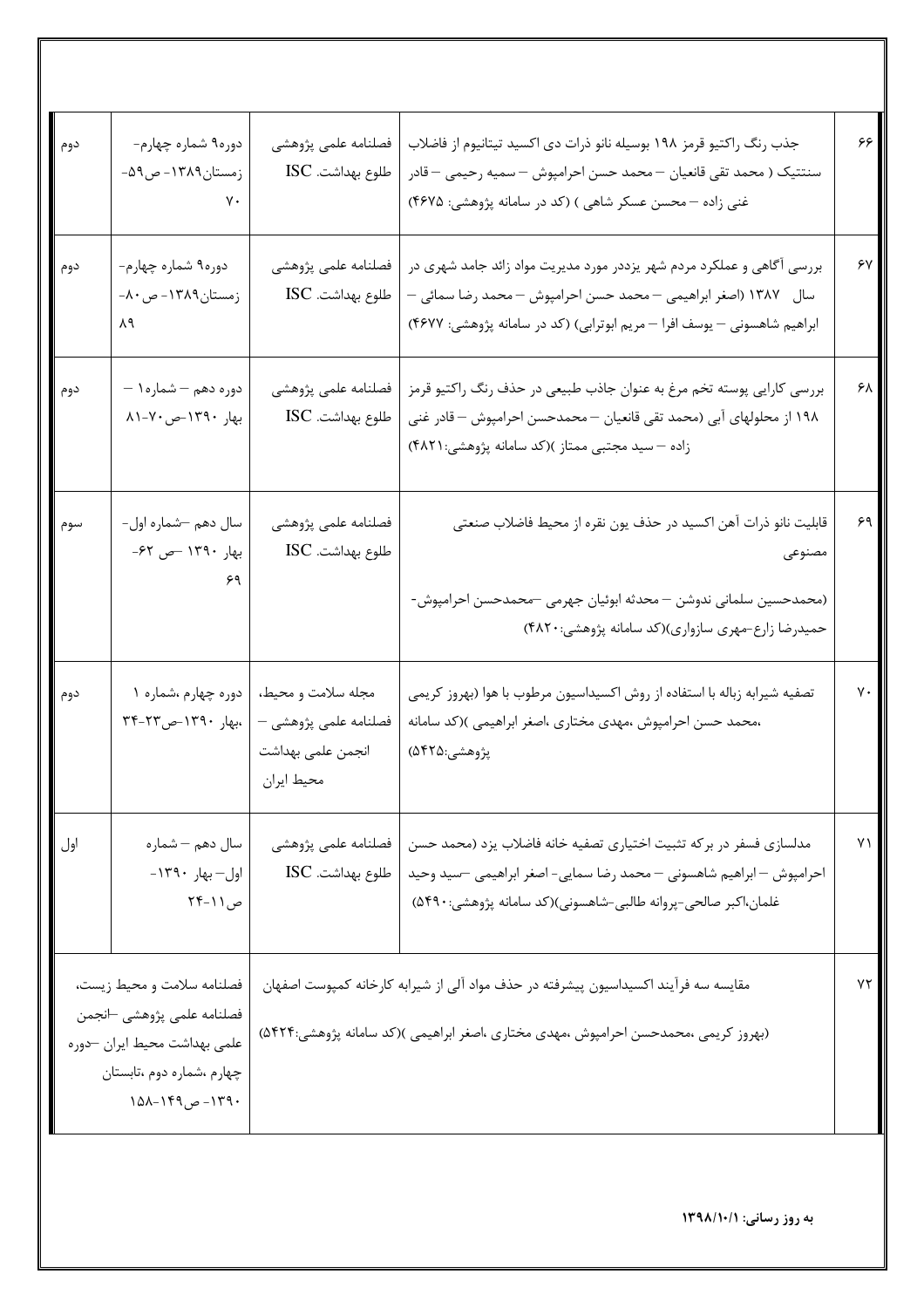| ۷۳ | مطالعه تشخیصی گونه های قارچی درماتوفیتی در محوطه استخرهای شنای سر پوشیده شهر یزد در سال<br>۱۳۸۸(محمد حسن احرامپوش-عباسعلی جعفری-سمیه رحیمی —محمد تقی قانعیان –فرحناز خبیری ) (کد<br>در سامانه پژوهشی: ۴۸۴۹)                                                  | مجله علمى پژوهشى تحقيقات<br>نظام سلامت. ISC -سال هفتم<br>شماره سوم - مهر و آبان ١٣٩٠-<br>ص۳۷۳–۲۸۰                             |
|----|--------------------------------------------------------------------------------------------------------------------------------------------------------------------------------------------------------------------------------------------------------------|-------------------------------------------------------------------------------------------------------------------------------|
| ۷۴ | مقایسه کارایی راکتورهای منقطع و لوله ای در حذف رنگ متیلن بلو از فاضلاب مصنوعی نساجی با استفاده از<br>TIO2/UV فرايند فتوكاتاليستى (دكتر محمد حسن احرامپوش — غلامرضا موسوى- دكتر محمد تقى قانعيان<br>– سجاد رحیمی، حسین فلاح زاده )(کد در سامانه پژوهشی: ۴۳۱۹) | طلوع بهداشت- سال نهم حشماره<br>اول ۱۳۸۹چاپ در سال ۱۳۹۰.<br>isc                                                                |
| ۷۵ | بررسی وضعیت افسردگی در بین دانشجویان دانشکده های بهداشت و پرستاری و مامایی دانشگاه علوم پزشکی<br>شهید صدوقی یزد در سال   ۱۳۸۷( دکتر محمد حسین  باقیانی مقدم — دکتر محمد حسن احرامپوش —<br>بهمن رحيمي- امير حسين امينيان – محمد أرام)(كد سامانه پژوهشي:٥۴۳۴)  | فصلنامه مركز مطالعات و توسعه<br>آموزش علوم پزشکی یزد - دوره<br>ششم – شماره اول – زمستان<br>$ISC .7f-1Y \nightharpoonup -179.$ |
| ٧۶ | بررسی میزان آگاهی ؛ نگرش و عملکرد مردم منطقه جرقویه –رامشه در زمینه مدیریت مواد زاید جامد (محمد<br>حسن احرامپوش ؛علی پارسا ،قاسم کیانی،فرهاد ایرجی،عارف رضایی)(کد سامانه پژوهشی: ۴۸۵۰)                                                                       | مجله تحقيقات نظام سلامت.<br>ISC-سال هفتم-شماره پنجم-<br>بهمن واسفند ١٣٩٠- ص٥٣۴-<br>$\Delta \mathbf{f}$ .                      |
| ۷۷ | کاربرد فرایند فتوکاتالیستی Tio2/uv-c در حذف رنگ راکتیو قرمز ۱۹۸ از فاضلاب سنتتیک<br>نساجی(محمدحسن احرامپوش ,محمدتقی قانعیان، قادرغنی زاده ,سمیه رحیمی) (کد در سامانه<br>پژوهشي:۱۰۵۵۱۰                                                                        | طلوع بهداشت<br><b>ISC</b><br>$-$ ۶-۳ شماره ۳-۴ $-$ ۴<br>اسفند ۱۳۹۰<br>$\lambda$ ) $-\xi$ 9                                    |
| ۷٨ | بررسی کارایی پودر استخوان ماهی مرکب در حذف رنگ راکتیو قرمز ۱۹۸ از محلول های آبی(محمدتقی<br>قانعیان ، محمدحسن احرامپوش، محبوبه دهواری، بهزاد جمشیدی، محسن امراللهی)(کد در سامانه<br>پژوهشي:۵۵۱۱)                                                              | مجله طلوع بهداشت١٣٩٠ اسفند<br><b>ISC</b><br>دوره ۱۰<br>شماره ۴-۴<br>$141 - 174$                                               |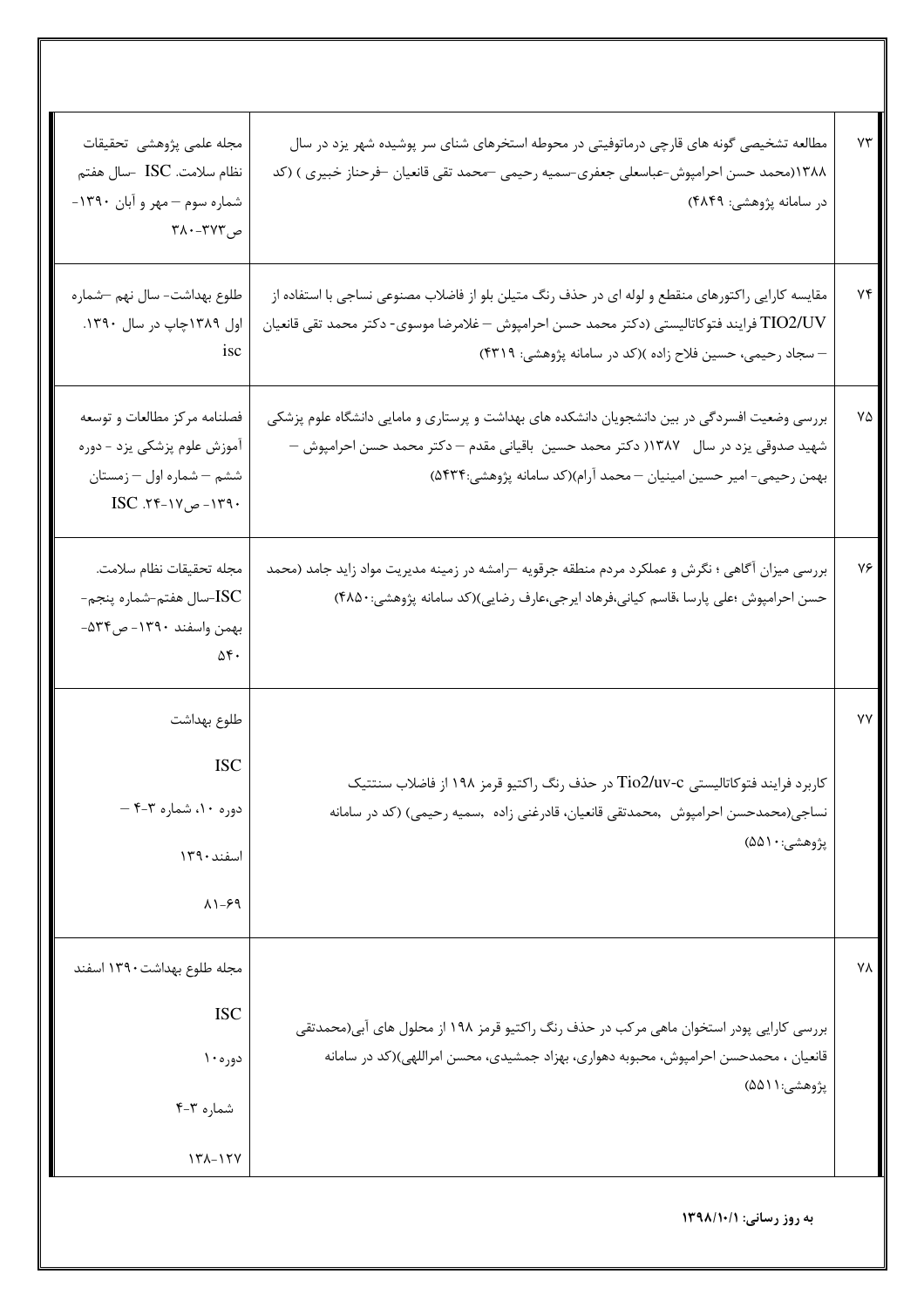| Middle east journal of<br>scientific research. Vol.6,<br>NO.2, 2010, p142-146<br><b>SCOPUS</b>                                   | A survey about determining the total coliforms bacteria in process of introduction<br>of ice in Yazd, Iran.<br>(M.H. Ehrampoush- M.H. Baghianimoghadam- M. Farsad- V. Dada- A.H.<br>(کد در سامانه پژوهشی: ۱۲۷۸) Mahdavi. )              | ٧٩            |
|----------------------------------------------------------------------------------------------------------------------------------|-----------------------------------------------------------------------------------------------------------------------------------------------------------------------------------------------------------------------------------------|---------------|
| Iranian journal of<br>environmental health<br>science and<br>engineering, 2010, ISI,<br>Vol 7, No:2, p145-156                    | Application of iron impregnated activated carbon for removal of arsenic from<br>water<br>(كد در سامانه پژوهشي: Gh. Ghanizadeh- M.H Ehrampoush- M.T. Ghaneian )(۳۳۳۷ )                                                                   | ۸.            |
| AUSTRALIAN journal of<br><b>Basic and Applied</b><br>Sciences, 4(9): 4279-4285,<br>2010                                          | Removal of Methylene Blue (MB) dye from textile synthetic wastewater using<br>TiO2/uv-c photo catalytic process<br>(M.H. Ehrampoush- GHR Mousavi- M.T. Ghaneian- S. Rahimi- M. Ahmadian)<br>(کد در سامانه بژوهشی: ۳۹۵۳)                 | $\lambda$     |
| ,Iranain journal of<br><b>Environmental Health</b><br>science and Engineering,<br>2011, ISI, Vol.8.<br>NO.1, p35-40              | Removal of methylene Blue (MB) dye from textile simulated sample using tubular<br>reactor and TiO2/uv-c photocatalytic process<br>(M.H. Ehrampoush- GH.R Mousavi- M.T. Ghaneian- S. Rahimi- M. Ahmadian)<br>(کد در سامانه بژوهشي: ۴۴۳۶) | $\lambda$ ٢   |
| , Iranain journal of<br><b>Environmental Health</b><br>science and<br>Engineering, 2011, Vol8,<br>No:2, p101-108<br>ISI IF:1.072 | Equilibrium and kinetics study of reactive red 123 Dye removal from Aqueous<br>solution by adsorption on Eggshell<br>(کد در سامانه پژوهشی: M.H. Ehrampoush- GH.Ghanizadeh-M.T. Ghaneian)(۴۳۵۴ )                                         | $\wedge \tau$ |
| International journal of<br>Dermatology Vol.50<br>NO.10, p1262-1265, 2011,<br>ISI IF:1.265                                       | knowledge Attitude and performance (kAP) Of students toward skin cancer in<br>yazd, 2009<br>(کد در سامانه پژوهشي: ۱۳۴۴)(mazloomy-Noorbala-mohammadi-rahaei-Ehrampoush)                                                                  | ۸۴            |
| World Applied sciences<br>Journal Vol.13 NO:1<br>2011-p52-59(SCOPUS)                                                             | Selectivity in removal of cadmium(II) from mixed metal effluents using Ion<br>flotation ( MH Ehrampoush, M.T. Ghaneian, MH. Salmani, M<br>(کد در سامانه پژوهشي: Davoudi,MH.Fallahzadeh)(۴۴۴۳.                                           | ۸۵            |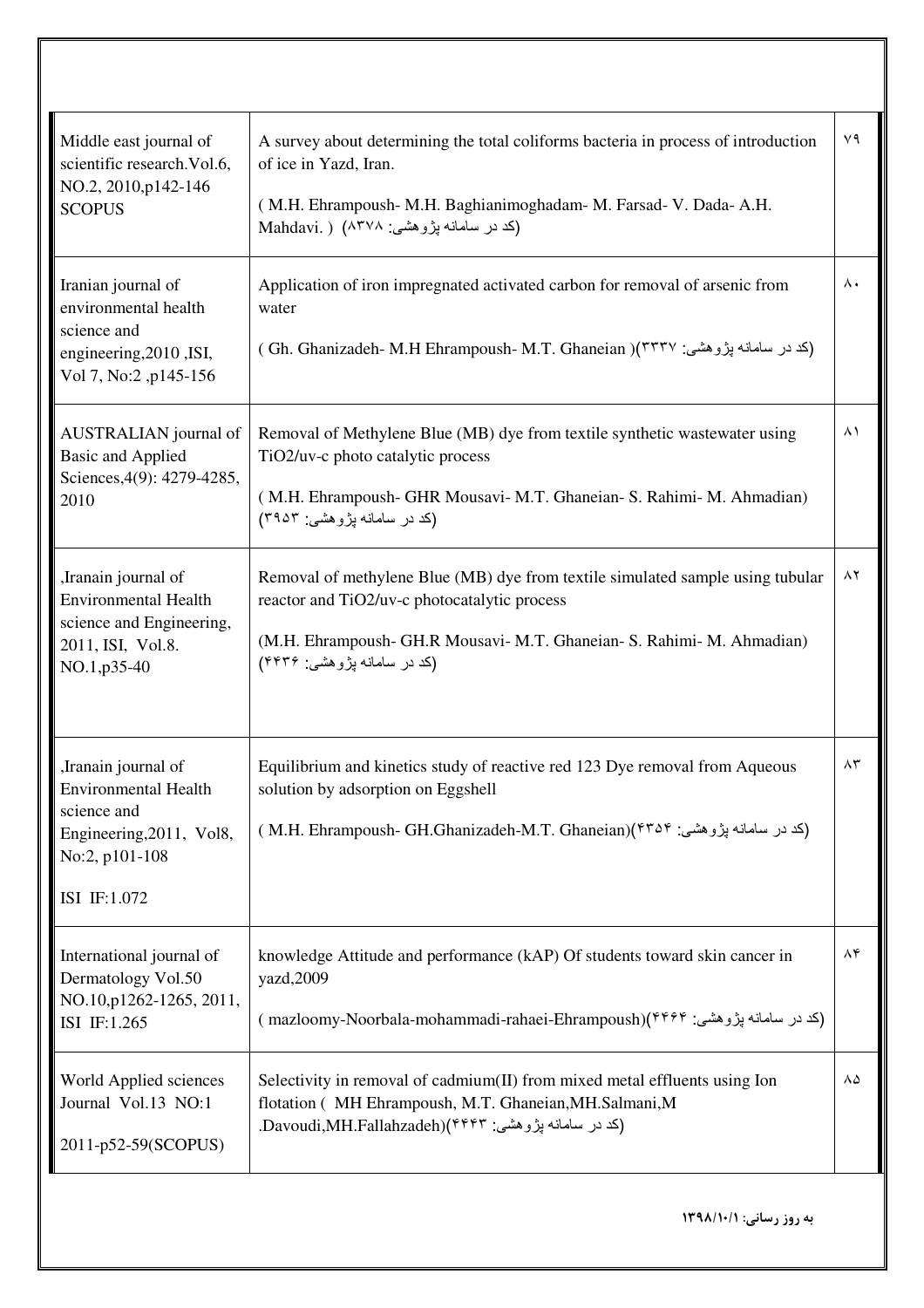| Desalination and water<br>treatment, 2011,<br>Vol.29 NO.1,3 P326-330,<br>ISI IF:0.752                            | Nitrate removal from aqueouse solutions by nanofiltration (Amir Hossein Mahvi-<br>Mohammad Malakootian -Ali Fatehizadeh-Mohammad Hassan Ehrampoush) (كد)<br>در سامانه بژوهشي: ۵۳۳۲)                                                                                           | $\Lambda \hat{r}$ |
|------------------------------------------------------------------------------------------------------------------|-------------------------------------------------------------------------------------------------------------------------------------------------------------------------------------------------------------------------------------------------------------------------------|-------------------|
| World applied sciences<br>journal 13 (8) 1909-1915-<br>2011, SCOPUS                                              | Application of Ozonation process for the Removal of Reactive Red 198 Dye from<br>Aqueous solutions (Mohammad taghi ghaneian - mohammad hassan Ehrampoush<br>– ghader ghanizadeh –seyed mogtaba Momtaz)(۴۴۶۳ جنر سلمانه پژوهشي: –                                              | ۸۷                |
| Journal of Preventive<br>Medicine and Hygiene<br>2011 Vol.52 NO.2 83-88,<br>Pubmed                               | Comparison of environmental health status in primary schools in different<br>districts of isfahan city in 2008-2009. (Sharifirad G-Baghianimoghadam MH-<br>Parizadeh A - Oruji MA - Ehrampoush MH- Baghianimoghadam B) (كد سامانه)<br>بڑوهشي:۴۴۶۶)                            | ۸۸                |
| Polish Journal of<br><b>Environmental Studies</b><br>Vol21, No:4, p1095-1100,<br>2012, ISI IF:0.543              | Noise pollution in urban environments: a study in yazd city, Iran<br>(کد در سامانه پژوهشی: Ehrampoush, halvani,  barkhordari, zare)(۵۶۳۶ )                                                                                                                                    | ۸۹                |
| International journal of<br>Environmental health<br>Engineering -vol 1- issue<br>15 -january 2012- p15-20        | Catalytic oxidation of hydrogen peroxide and the adsorption combinatory process<br>in leachate waste pretreatment from composting factory<br>(Behrooz karimi - mohammad hassan Ehrampoush - Asghar Ebrahimi- Mehdi<br>(كد سامانه پژوهشي:2002) Mokhtari – Mohammad Mehdi Amin) | ٩.                |
| International journal of<br><b>Environmental Health</b><br>Engineering<br>Vol 1, issue 2, february<br>2012, p1-6 | Antibacterial effects of hydrogen peroxid and silver composition on selected<br>pathogenic enterobacteriaceae<br>(Mojtaba Davoudi, Mohammad hassan Ehrampoush, Tahereh vakili,<br>Abdorrahim Absalan , Asghar Ebrahimi) (دکد سامانه پژوهشی:۸۵۵۴                               | ۹۱                |
| Journal of community<br>health research(JCHR)<br>Vol.1-NO.1<br>2012<br>$11 - 18$<br><b>ISC</b>                   | Removing Copper from Contaminated Water Using Activated Carbon Sorbent by<br>Continuous Flow( M.H. Salmani, M.H. Ehrampoush, S. Sheikhalishahi, M.<br>(کد در سامانه پژوهشی:Dehvari)(۶۳۴۸                                                                                      | ۹۲                |
|                                                                                                                  | به روز رسانی: ١٣٩٨/١٠/١                                                                                                                                                                                                                                                       |                   |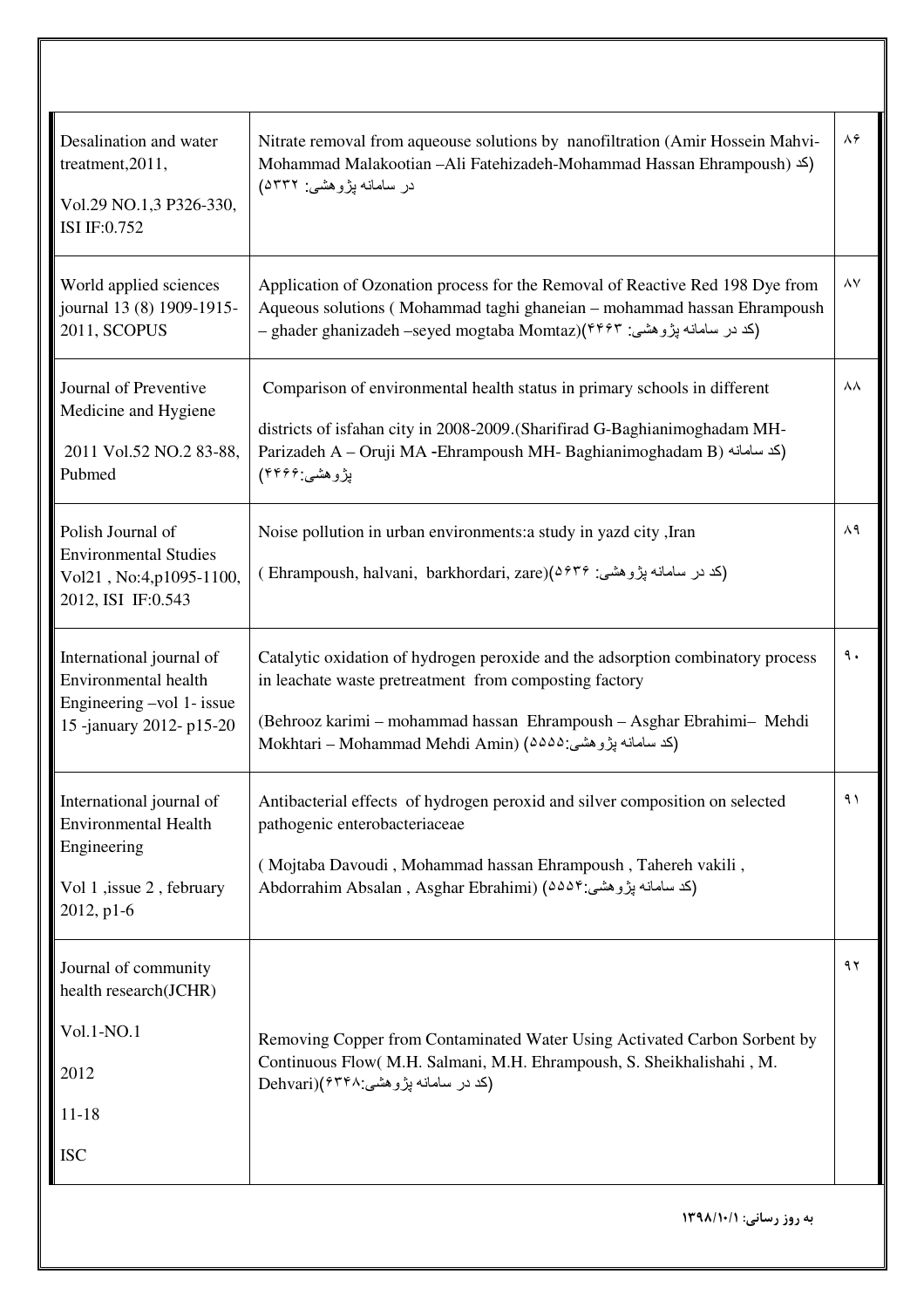| Middle-East Journal of<br>Scientific Research<br>2013, Vol.13, NO.6,<br>p710-715<br>scopus                                                        | Antibacterial Effects of Hydrogen Peroxide and Silver Composition on Selected<br>Pathogenic Enterobacteria( Mojtaba Davoudi, Tahereh Vakili, Abdorrahim<br>Absalan, Mohammad Hassan Ehrampoush, Mohammad taghi ghaneian ) (كد در)<br>سامانه بِزْوهشي:۶۵۲۵) | ۹۳ |
|---------------------------------------------------------------------------------------------------------------------------------------------------|------------------------------------------------------------------------------------------------------------------------------------------------------------------------------------------------------------------------------------------------------------|----|
|                                                                                                                                                   | حذف نيكل از آب خنک کننده مصنوعي نيروگاه اتمي با استفاده از نانو ذرات آهن اکسيد(محمد حسن                                                                                                                                                                    | ۹۴ |
| مجله علمی پژوهشی طلوع بهداشت <mark>.</mark><br>دوره ۱۱- شماره ۱ خرداد ۱۳۹۱                                                                        | احرامپوش، محمد حسین سلمانی ندوشن، محدثه ابوئیان جهرمی، حمید رضا زارع، محمد تقی   قانعیان ،                                                                                                                                                                 |    |
| ص ۱ –۸                                                                                                                                            | محسن عسکری شاهی، مهری سازواری)(کد سامانه پژوهشی:۵۶۲۰)                                                                                                                                                                                                      |    |
| Journal of Environment<br>Health Science &<br>Engineering Vol.10,<br>NO.1, 2013                                                                   | removal of cadmium (II) in simulated wastewater by Ion flotation technique<br>(M.H.salmani, M.davoudi, M.H.ehrampoush, M.T ghaneian, H. Fallahzadah) $\leq$ )<br>در سامانه پژوهشی: ۶۲۵۶)                                                                   | ۹۵ |
| ISI IF:0.338                                                                                                                                      |                                                                                                                                                                                                                                                            |    |
| <b>GREEN PAGE</b><br>April 2013                                                                                                                   | Treatment of composting leachate by wet air oxidation: Assessment of the role of<br>operating parameters(Behroz Karimi, Mohammad Hassan Ehrampoush, Asghar<br>Ebrahimi, Mehdi Mokhtari) (۶۸۴۵: جُرُوهشي)                                                   | ۹۶ |
| Iranian Journal of<br><b>Environmental Health</b><br>Science & Engineering<br>2013, Vol.10,<br>NO:1 ,doi:10.1186/1735-<br>2746-10-1, ISI IF:1.181 | The study of leachate treatment by using three Advanced oxidation processes<br>based wet air oxidation(Behroz Karimi, Mohammad Hassan Ehrampoush*, Asghar<br>(كد سامانه پژوهشي: Ebrahimi,Mehdi Mokhtari)(۶۲۱۰                                              | ٩V |
| مجله علمي پژوهشي طلوع بهداشت                                                                                                                      | کاربرد پودر معمولی گل گیاه تلخه به عنوان جاذب بیولوژیکی طبیعی در حذف کروم شش ظرفیتی از فاضلاب                                                                                                                                                              | ٩٨ |
| دوره یازدهم – شماره دوم                                                                                                                           | سنتتيک (محمد تقى قانعيان — محمد حسن احرامپوش — محبوبه دهوارى — بهزاد جمشيدى — محسن<br>امراللهي) (كد سامانه پژوهشي:۵۷۲۶)                                                                                                                                    |    |
| شهريور ١٣٩١ ص١٩-٢٨                                                                                                                                |                                                                                                                                                                                                                                                            |    |
| مجله علمى پژوهشى دانشگاه علوم<br>پزشکی شهید صدوقی یزدcinhal<br>دوره ۲۰-شماره۳-مرداد و<br>شهريور ١٣٩١-٣٤٩-٣٤٩                                      | بررسی وضعیت کیفیت فیزیکو شیمیایی و میکروبی آب استخرهای شنای شهر یزد(محمد تقی قانعیان،محمد<br>حسن احرامپوش، ولی داد، محسن امراللهی، محبوبه دهواری، بهزاد جمشیدی)(کد در سامانه پژوهشی:۴۹۸۹)                                                                  | ۹۹ |
|                                                                                                                                                   | به روز رسانی: ١٣٩٨/١٠/١                                                                                                                                                                                                                                    |    |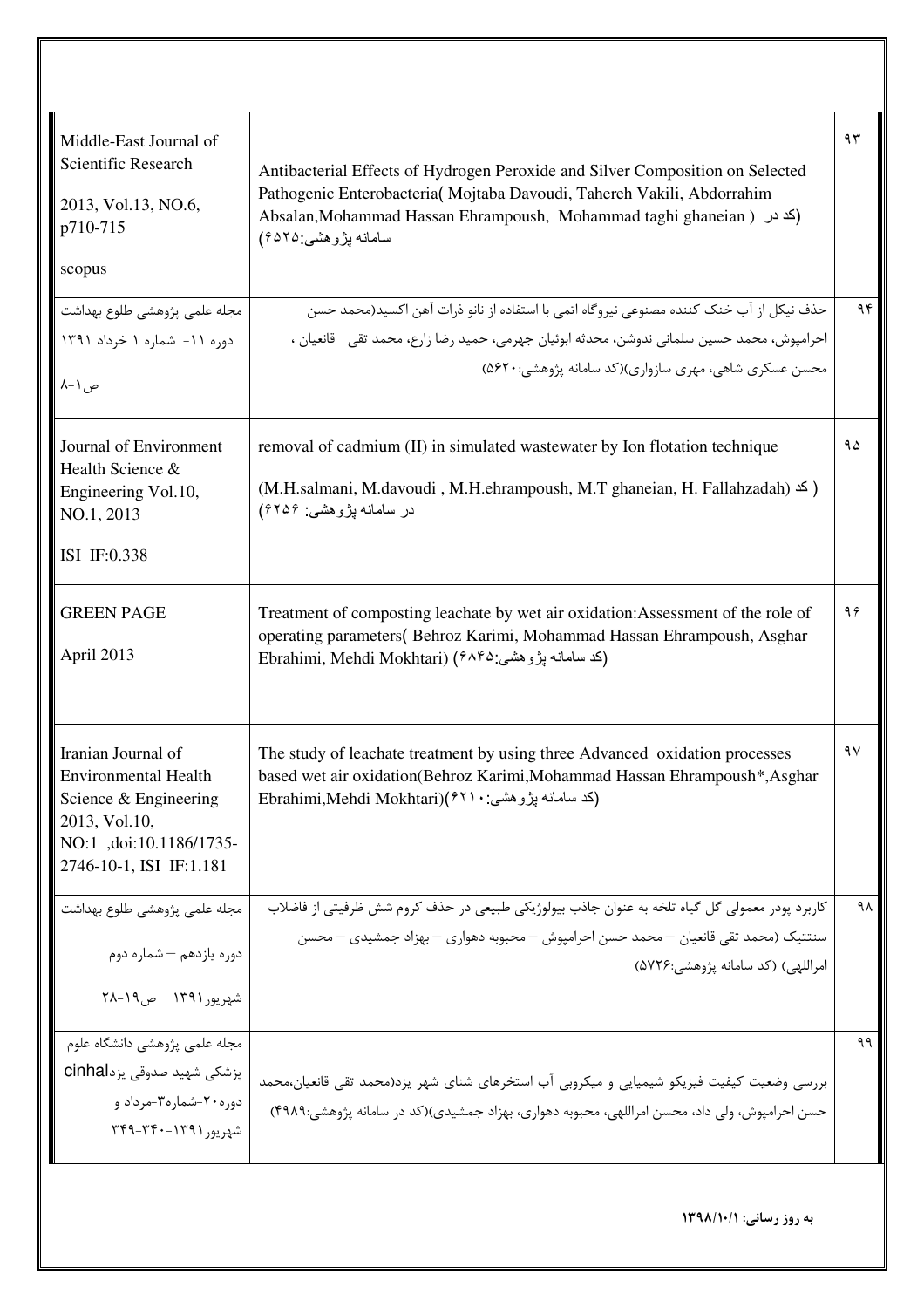| مجله مرکز مطالعات و توسعه<br>آموزش علوم پزشکی یزد. ISC-<br>دوره هفتم -شماره ۳- شماره<br>پیاپی ۷-پاییز ۱۳۹۱- ص۱۶-۲۶ | تعیین اهمیت گویه های موجود در پرسشنامه ارزشیابی نحوه تدریس نظری استاد از نظر دانشجویان دانشکده<br>بهداشت در سال تحصیلی ۱۳۹۰-۱۳۸۹(محمد حسین دهقانی تفتی – محمد حسین باقیانی مقدم – محمد<br>حسن احرامپوش — ناهید آردیان — نجمه صیقل )(کد سامانه پژوهشی:۹۶۸)       | $\cdots$                        |
|--------------------------------------------------------------------------------------------------------------------|-----------------------------------------------------------------------------------------------------------------------------------------------------------------------------------------------------------------------------------------------------------------|---------------------------------|
| مجله علمى -پژوهشى تحقيقات<br>نظام سلامت -دوره ۸شماره ۶ -<br>۱۳۹۱ ص۵۸-۱۰-۶۷                                         | بررسی کارایی نانولوله های کربنی چند جداره اصلاح شده با هیپوکلریت کلسیم در حذف بنزن از محلول های<br>(دکتر محمد حسن احرامپوش،حمیدرضا پور زمانی ،مریم پزشکی نجف آبادی)(کد سامانه<br>ابی<br>پژوهشي:۶۵۴۷)                                                            | $\lambda \cdot \lambda$         |
| مجله علمى پژوهشى طلوع<br>بهداشت. ISC دوره يازدهم -<br>شماره سوم –۱۳۹۱بهمن<br>ص۷۹-۹۰                                | بررسی کارایی نانوتیوب های کربنی چند جداره در جذب اسید هیومیک در شرایط اسیدی از محلول های آبی<br>(محمد حسن احرامپوش ,امیرحسین محوی؛حسین فلاح زاده ,سیده پروین موسوی )(کد سامانه<br>پژوهشي:۶۲۶۵)                                                                  | $\cdot$ $\cdot$ $\cdot$         |
| مجله علمى پژوهشى طلوع<br>بهداشت. SCا-دوره ۱۱-شماره۴<br>اسفند١٣٩١ ص٤٢-۵٠                                            | بررسی اثر استابیلایزر و طعم دهنده ها بر روی ویژگی های حسی ماست سویا (جلال صادقی زاده یزدی،<br>مصطفی مظاهری تهرانی ، محمد باقر حبیبی نجفی ، محمد حسن احرامپوش ، حسین فلاح زاده)(کد سامانه<br>پژوهشي:۶۴۴۴)                                                        | $\eta \cdot \tau$               |
| نشریه شیمی و مهندسی شیمی<br>ايران. SCا-دوره ٣١.شماره <sub>٩</sub> ۴.<br>۱۳۹۱ - ص۳۳-۲۸                              | بررسی استفاده از فرایند اکسایش پیشرفته در حذف ترکیب های نیتروژن دار از شیرابه کارخانه کمپوست<br>اصفهان (بهروز کریمی ؛محمد حسن احرامپوش ,اصغر ابراهیمی ,مهدی مختاری)(کد در سامانه پژوهشی:<br>(1777)                                                              |                                 |
| Polish Journal of<br><b>Chemical Technology</b><br>2013, Vol.15, NO:2, p40-<br>47<br>ISI IF:0.474                  | Equilibrium and Kinetic Studies of Cr (VI) removal from Synthetic WasteWater<br>by Acroptilon repense Flower Powder(Mohammad Taghi Ghaneian, Mohammad<br>Hasan Ehrampoush, Asghar Mosleh Arany, Behzad Jamshidi, Mahboobeh Dehvari)<br>(کد سامانه پژوهشي: ۶۸۴۰) | $\cdot \Delta$                  |
| Fresenius Environmental<br>Bulletin,<br>volume.22, NO.8,                                                           | Prevalent kinetic model for cd (II) adsorption from aqueous solution on barley<br>straw(mohammd Hassan Ehrampoush, Hossein Masoudi, Amir Hossein<br>Mahvi,Mohammad Hossein Salmani)(٧٤٩١) بژوهشي: ١                                                             | $\mathcal{L} \cdot \mathcal{F}$ |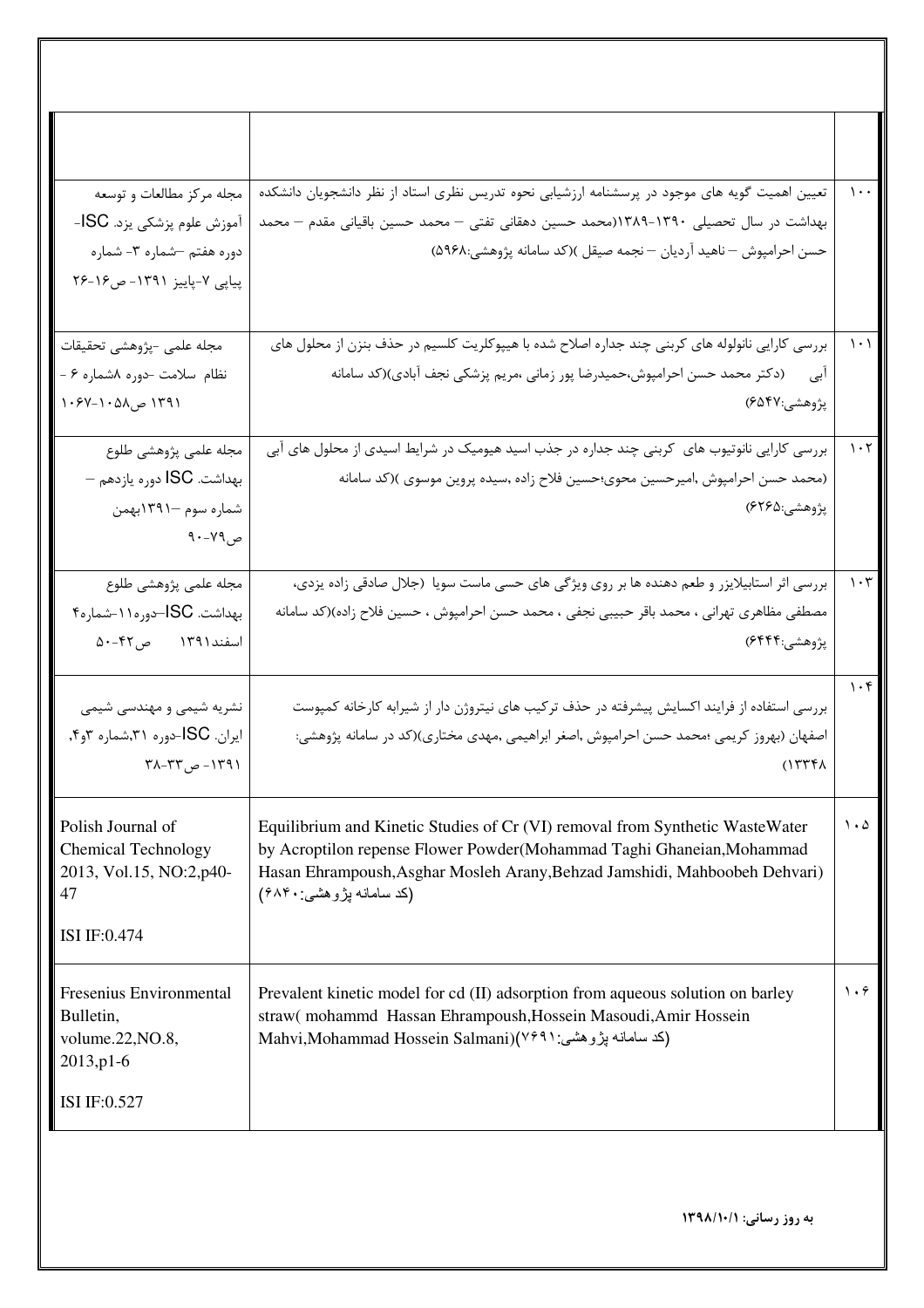| مجله دانشگاه علوم پزشکی<br>رفسنجان . ISC<br>دوره دوازدهم،شماره۲ ؛اردیبهشت<br>107-184:1797 | آگاهی ؛نگرش و عملکرد دانشجویان دانشگاه علوم پزشکی و خدمات بهداشتی درمانی شهید صدوقی یزد در<br>زمینه بازیافت مواد زائد جامد :گزارش کوتاه(مهدی صفدری-مهدی میرزایی علویجه –محمد حسن احرامپوش<br>–محمد تقی قانعیان –محمد علی مروتی شریف آباد )(کد سامانه پژوهشی:۶۸۸۵) | $\mathcal{N}\cdot\mathcal{N}$ |
|-------------------------------------------------------------------------------------------|-------------------------------------------------------------------------------------------------------------------------------------------------------------------------------------------------------------------------------------------------------------------|-------------------------------|
| مجله آب وفاضلاب. ISC ،دوره۲۴<br>شماره ۲ سال۱۳۹۲-صفحات<br>$11 - 119$                       | تصفيه شيرابه تازه با فرآيند اكسيداسيون پيشرفته مرطوب همراه با آب اكسيژنه ،مطالعه موردي شيرابه كارخانه<br>کمپوست زباله اصفهان (بهروز کریمی ،محمد حسن احرامپوش ،مهدی مختاری ،اصغر ابراهیمی )(کد سامانه<br>پژوهشي:۱۶۱۶)                                              | $\lambda \cdot \lambda$       |
| مجله علمى پژوهشى طلوع<br>بهداشت. SC– دوره۱۲-شماره<br>یک بھار ۱۳۹۲<br>ص۳۳-۴۳               | بررسی کارایی روش وتلند مصنوعی زیر سطحی در تصفیه فاضلاب شهر یزد در سال ۱۳۹۰ (محمد حسن<br>، داوود حسین شاهی، اصغر ابراهیمی، محمد تقی قانعیان، محمد حسن لطفی، سید وحید غلمانی، احرامپوش<br>اکبر صالحی وزیری، شیرین آیت اللهی ،پروانه طالبی) (کد سامانه پژوهشی:۶۸۹۴)  | $\eta \cdot \eta$             |
| مجله سلامت و بهداشت. ISC-<br>دوره چهارم ؛شماره اول بهار<br>۱۳۹۲ - ص۷-۲۰                   | بررسی راندمان و تعیین ضرایب سینتیکی حذف نوترینت ها در نیزار زیر سطحی تصفیه خانه فاضلاب شهر یزد<br>(مهدی فرزاد کیا؛محمد حسن احرامپوش؛مجید کرمانی؛کاظم ندافی ؛احسان ابویی مهریزی)(کد سامانه<br>پژوهشي:۶۸۷۷)                                                         | $\mathcal{U}$                 |
| مجله علمى پژوهشى طلوع بهداشت<br>دوره ۱۲-شماره ۲<br>تابستان ١٣٩٢<br>ص ۱۳۶–۱۴۶              | بررسی حذف مواد آلی در نیزار مصنوعی زیر سطحی: تعیین ضرایب سینتیکی(مهدی فرزداکیا، محمد حسن<br>احرامپوش، مجید کرمانی، کاظم ندافی، احسان ابویی مهریزی)(کد در سامانه پژوهشی:۷۳۰۲)                                                                                      | ۱۱۱                           |
| مجله علمي پژوهشي طلوع بهداشت<br><b>Isc</b><br>دوره ۱۲-شماره ۲<br>تابستان ۱۳۹۲<br>ص۱۲۴–۱۳۵ | بررسی وضعیت بهداشتی کشتارگاههای دام وطیور استان یزد(محمدتقی قانعیان، محمدحسن احرامپوش، محمد<br>فرساد ، محبوبه دهواری) (کد در سامانه پژوهشی:۷۲۹۸)                                                                                                                  | ۱۱۲                           |
|                                                                                           | به روز رسانی: ١٣٩٨/١٠/١                                                                                                                                                                                                                                           |                               |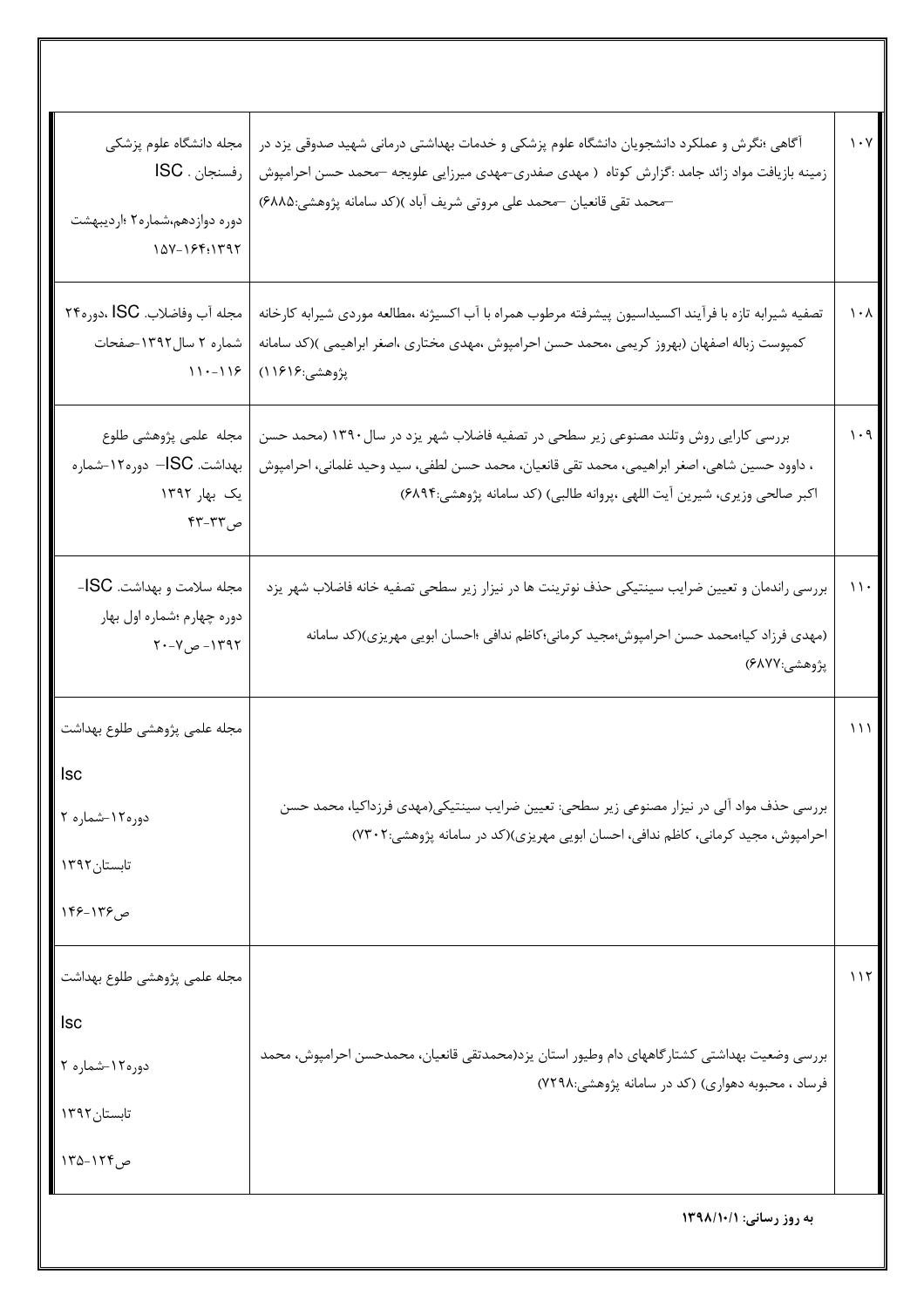| مجله علمي پژوهشي طلوع بهداشت<br><b>Isc</b>                                             |                                                                                                                                                                                                                                                         | ۱۱۳           |
|----------------------------------------------------------------------------------------|---------------------------------------------------------------------------------------------------------------------------------------------------------------------------------------------------------------------------------------------------------|---------------|
| دوره۱۲-شماره ۲                                                                         | کارایی جاذب ساقه جو در حذف یون کادمیوم از محلول های آبی با روش جریان پیوسته(محمد حسین<br>سلمانی، محمد حسن احرامپوش، حسین مسعودی ، محمد تقی قانعیان، محسن عسکری شاهی، رضا رحیمیان                                                                        |               |
| تابستان ١٣٩٢                                                                           | )(کد در سامانه پژوهشی:۷۳۰۸)                                                                                                                                                                                                                             |               |
| ص۱۴–۲۵                                                                                 |                                                                                                                                                                                                                                                         |               |
| مجله علمي پژوهشي طلوع بهداشت                                                           |                                                                                                                                                                                                                                                         | ۱۱۴           |
| <b>Isc</b>                                                                             |                                                                                                                                                                                                                                                         |               |
| دوره۱۲-شماره ۲                                                                         | بررسی میزان آلودگی قارچی سطوح استخرهای سرپوشیده شهر یزد در سال ۱۳۹۰(عباسعلی جعفری ، محمد<br>تقی قانعیان، محمد حسن احرامپوش، سلمان زارعی) (کد در سامانه پژوهشی:۷۳۲۴)                                                                                     |               |
| تابستان ۱۳۹۲                                                                           |                                                                                                                                                                                                                                                         |               |
| ص ۶۱–۶۹                                                                                |                                                                                                                                                                                                                                                         |               |
| مجله علمى پژوهشى طلوع<br>بهداشت. ISC دوره دوازدهم—<br>شماره سوم-پاييز ١٣٩٢<br>ص۱۰۶–۱۱۵ | بررسی کارایی نانوذرات آلومینای اصلاح شده با لیگاند شیفباز در حذف کروم شش ظرفیتی از محلول آبی در<br>شرايط اسيدي (محمدحسن احرامپوش، معصومه طباطبايي، محمدتقي قانعيان، محسن عسكر شاهي، محسن<br>امرالهی ، بهزاد جمشیدی)(کد سامانه پژوهشی:۸۳۶۶)              | $\bigwedge$   |
| Journal of Community<br>Health Research, 2013,<br>Vol.2, NO.3, p229-237,<br><b>ISC</b> | Application of electron beam/MnII process for humic acid removal from aqueous<br>solutions (Mohammad Taghi Ghaneian, Mohammad Hassan Ehrampoush,<br>Mahboobeh Dehvari, Monireh Kheirkhah, Fatemeh Anvari, Behzad Jamshidi)<br>(کد سامانـه پژوهشـی:۷۷۱۴) | $\frac{1}{2}$ |
| مجله علمی پژوهشی طلوع<br>ISC,بهداشت<br>دوره۱۲-شماره ۳<br>پاییز۱۳۹۲                     | بررسی میزان آگاهی ،نگرش و عملکرد زنان خانه دار شهر یزد در زمینه بازیافت مواد زائد جامد(مهدی<br>صفدري؛محمد حسن احرامپوش،محمد تقى قانعيان ,محمد على مروتى شريف آباد؛اعظم محمدلو؛مهدى<br>میرزایی علویجه) (کد سامانه پژوهشی:۷۷۹۳)                           | 11Y           |
| $\mathsf{r}$ ص ۲۲-۲۲                                                                   |                                                                                                                                                                                                                                                         |               |
| <b>SCا</b> مجله طب کار                                                                 | تعیین وضعیت سبک زندگی و عوامل مرتبط بر آن در بین کارمندان و کارگران شهر یزد(باقیانی مقدم<br>محمدحسین ,احرامیوش محمدحسن ,آردیان ناهید ,سلطانی طاهره) (کد در سامانه پژوهشی:۷۵۴۲)                                                                          | りりん           |
|                                                                                        | به روز رسانی: ۱۳۹۸/۱۰/۱                                                                                                                                                                                                                                 |               |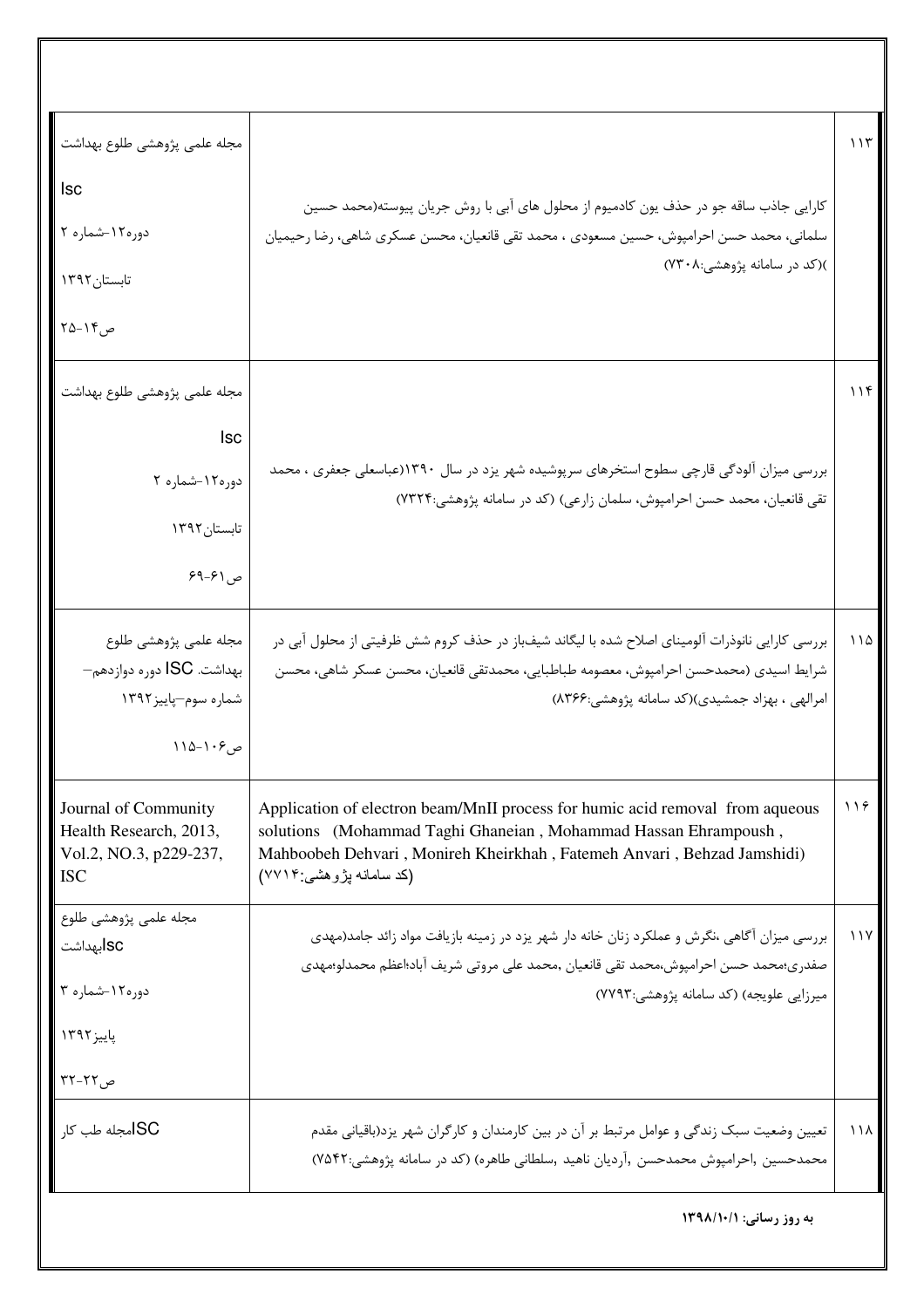| پاییز ۱۳۹۲ <mark> </mark>                                 |                                                                                                                                                                       |     |
|-----------------------------------------------------------|-----------------------------------------------------------------------------------------------------------------------------------------------------------------------|-----|
| دوره۵-شماره۳ <mark> </mark>                               |                                                                                                                                                                       |     |
| ص۷۹-۸۷                                                    |                                                                                                                                                                       |     |
| مجله علمی پژوهشی طب کار                                   | بررسی فراوانی علائم سندرم ساختمان بیمار و برخی عوامل مرتبط با آن در پرستاران بخش های مراقبت ویژه                                                                      | ۱۱۹ |
| پاییز ۱۳۹۲                                                | بیمارستان های آموزشی دانشگاه علوم پزشکی کرمان(قانعیان محمدتقی ,مروتی شریف آباد محمدعلی ,                                                                              |     |
| دوره۵-شماره۳-ص۴۹-۵۸                                       | احرامپوش محمدحسن ,حاجی حسینی مهدی)(کد در سامانه پژوهشی:۷۵۶۵)                                                                                                          |     |
| مجله سلامت و محيط، فصلنامه ي                              |                                                                                                                                                                       | 15. |
| علمى پژوهشى انجمن علمى<br>بهداشت محيط ايران               | بررسی کیفیت فیزیکی، شیمیایی و میکروبی آب جکوزی های شهر یزد در سال ۱۳۹۰( محمد تقی قانعیان،                                                                             |     |
| دوره۶-شماره۳-پاییز۱۳۹۲                                    | محسن امرالهی، محمد حسن احرامپوش، محبوبه دهواری)(کد در سامانه پژوهشی:۸۳۳۸)                                                                                             |     |
| $T11 - T19$ ص                                             |                                                                                                                                                                       |     |
| مجله علمى پژوهشى طلوع                                     | بررسی کارایی زائدات گیاه آفتابگردان در حذف کادمیوم از محلول های آبی                                                                                                   | ۱۲۱ |
| بهداشت. ISC دوره دوازدهم—<br>شماره چهارم-زمستان ۱۳۹۲ ص ۱- | (محمد حسن احرامپوش، عبدالایمان عمویی، محمد تقی قانعیان، فاطمه اصغر زاده، سهراب حلال پور، ثریا                                                                         |     |
|                                                           | حلال خور)(كد سامانه پژوهشي:٨٣٧٣)                                                                                                                                      |     |
| مجله دانشگاه علوم پزشکی                                   | بررسی کارایی زایدات گیاه کلزا در حذف کادمیوم از محلول های آبی (عبدالایمان عموئی، محمد حسن                                                                             | 157 |
| مازندران، دوره۲۳، شماره ۱۱۰،<br>اسفند ١٣٩٢، ١٥۴-١۶٣       | احرامپوش، محمد تقی قانعیان، فاطمه اصغرزاده، عباس موسی پور، هادی پارسیان)(کد در سامانه<br>پژوهشي:۱۳۸۹۹)                                                                |     |
| scopus                                                    |                                                                                                                                                                       |     |
| مجله علمى پژوهشى طلوع                                     |                                                                                                                                                                       | ۱۲۳ |
| lscابهداشت                                                |                                                                                                                                                                       |     |
| دوره ۱۲-شماره۴                                            | بررسی کارایی آلفا و گاما آلومینا در حذف فلوراید از آب آشامیدنی(محمد تقی قانعیان، محمد حسن احرامپوش،<br>بتول محب راد ، بنت الهدى آخوندزاده )(كد در سامانه پژوهشي:۷۹۶۶) |     |
| زمستان۱۳۹۲                                                |                                                                                                                                                                       |     |
| ص۱۵۶–۱۶۶                                                  |                                                                                                                                                                       |     |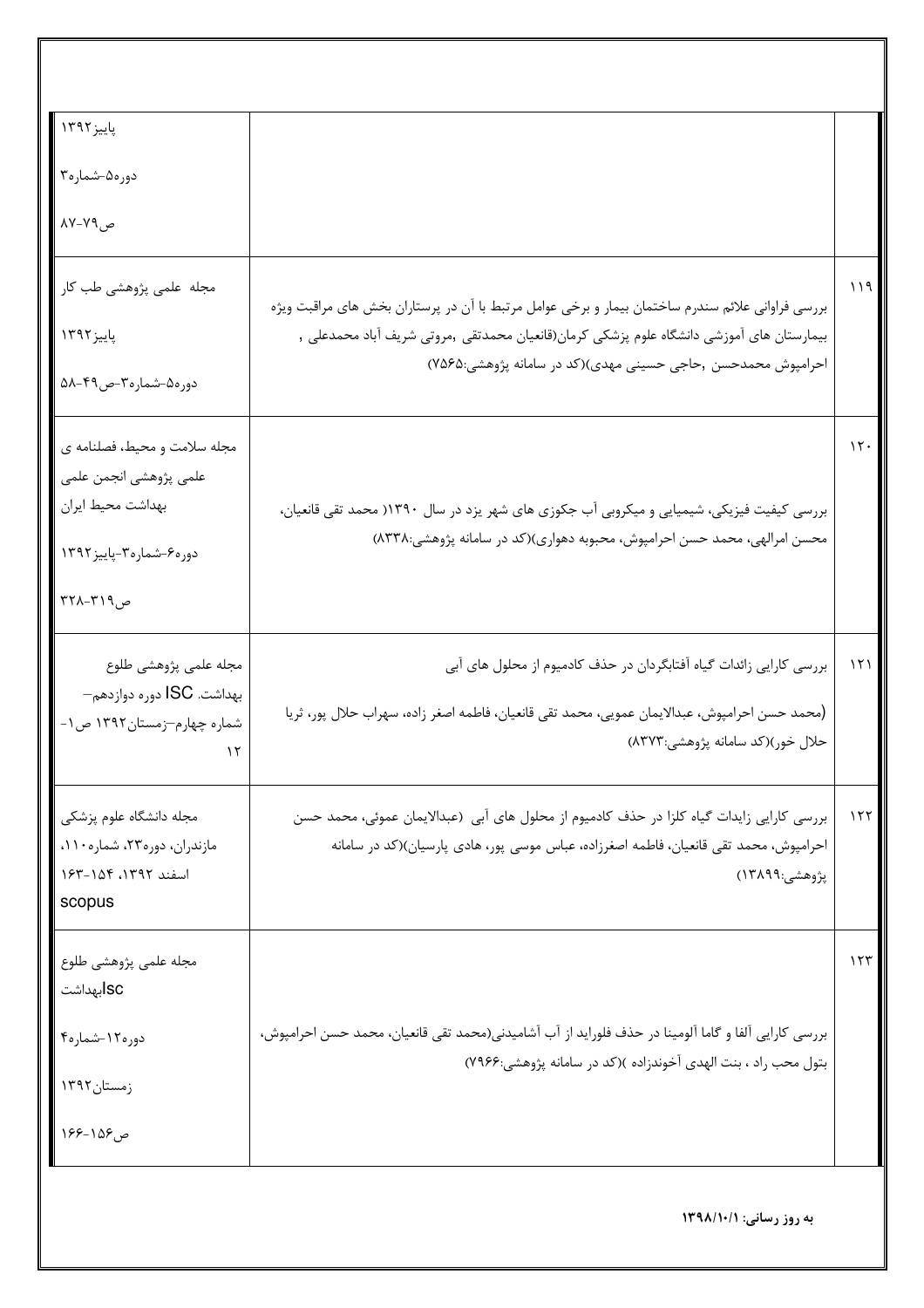| طلوع بهداشت- ويژه نامه بهداشت<br>محيط ١٣٩٢<br><b>ISC</b><br>دوره ۱۲-شماره۴<br>ص ۷۴-۸۳   | کاربرد خاکستر استخوان به عنوان جاذب طبیعی درحذف رنگ اسیدی نارنجی ۷ از فاضلاب سنتتیک<br>نساجی(محمد حسن احرامپوش، محمد تقی قانعیان، سیده پروین موسوی )(کد در سامانه پژوهشی:۸۳۷۶)                                                                                       | 156         |
|-----------------------------------------------------------------------------------------|----------------------------------------------------------------------------------------------------------------------------------------------------------------------------------------------------------------------------------------------------------------------|-------------|
| طلوع بهداشت- ويژه نامه بهداشت<br>محيط ١٣٩٢<br><b>ISC</b><br>دوره ۱۲-شماره۴<br>ص۸۴–۹۵    | کارایی هیبرید نانولوله های کربنی چند جداره اصلاح شده با هیپوکلریت کلسیم و نانوذرات سیلیکا در حذف<br>بنزن از محلول های آبی(محمد حسن احرامپوش ، محمد مهدی امین، حمید رضا پورزمانی، محمد تقی قانعیان،<br>مریم پزشکی نجف آبادی)(کد در سامانه پژوهشی:۸۳۷۷)                | ۱۲۵         |
| طلوع بهداشت- ويژه نامه بهداشت<br>محيط ١٣٩٢<br><b>ISC</b><br>دوره ۱۲-شماره۴<br>77-۵۵-گ   | فناوري نانو و حذف آلودگي هاي آب(محمد حسين سلماني، محمد عابدي ، سيد احمد مظفري، محمد حسن<br>احرامپوش )(کد در سامانه پژوهشی:۸۲۰۳)                                                                                                                                      | 158         |
| طلوع بهداشت- ويژه نامه بهداشت<br>محيط ١٣٩٢<br><b>ISC</b><br>دوره ۱۲-شماره۴<br>ص ۲۳۱-۲۴۱ | بررسی حذف کروم شش ظرفیتی با استفاده از نانولوله های کربنی تک جداره و چند جداره فعال از محلول های<br>آبی(محمد تقی قانعیان، علی اصغر نجف پور، محمد حسن احرامپوش، حبیب الله اسماعیلی، حسین علیدادی،<br>قربان سلیمانی خمارتاش ، محسن امراللهی)(کد در سامانه پژوهشی:۸۱۷۷) | $\lambda$   |
| مجله علمی دانشگاه علوم پزشکی<br>SCارفسنجان<br>دوره۱۲-شماره۱۱                            | حذف رنگ اسیدی نارنجی ۷ از فاضلاب سنتتیک نساجی توسط نانوتیوبهای کربنی تک جداره: مطالعات جذب،<br>ایزوترم و سینتیک( پروین موسوی، محمد مهدی امام جمعه ، محمد حسن احرامپوش، محبوبه دهواری، سارا<br>جمشیدی) (کد در سامانه پژوهشی:۸۰۱۲)                                     | $15\lambda$ |
|                                                                                         | به روز رسانی: ۱۳۹۸/۱۰/۱                                                                                                                                                                                                                                              |             |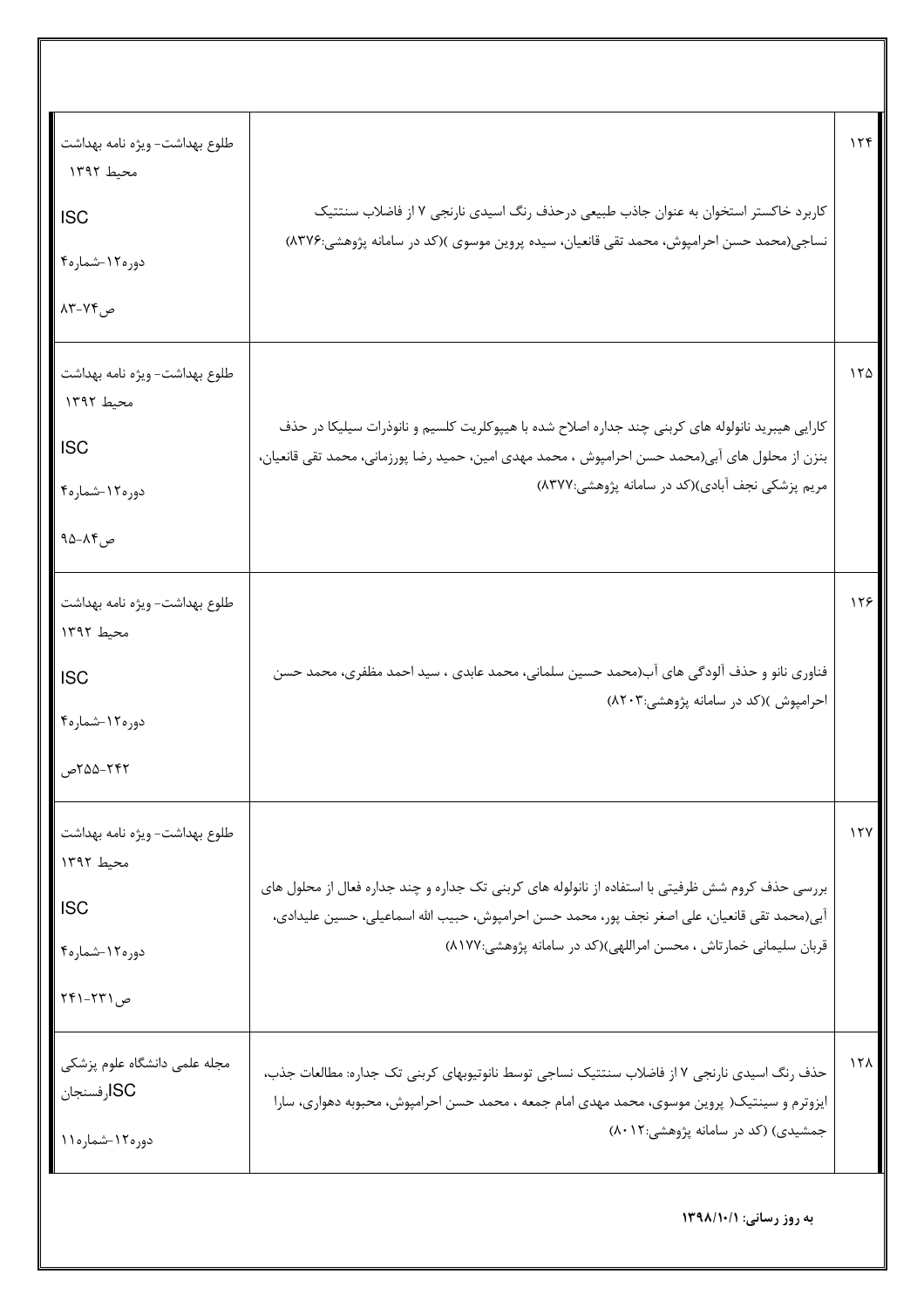| 1197                                                                                                                                                                         |                                                                                                                                                                                                                                                                          |     |
|------------------------------------------------------------------------------------------------------------------------------------------------------------------------------|--------------------------------------------------------------------------------------------------------------------------------------------------------------------------------------------------------------------------------------------------------------------------|-----|
| ص۷۰۲–۱۱۸                                                                                                                                                                     |                                                                                                                                                                                                                                                                          |     |
| SCامقاله پژوهشی                                                                                                                                                              |                                                                                                                                                                                                                                                                          | ۱۲۹ |
| سلامت جامعه                                                                                                                                                                  | تاثیر هشت هفته ایروبیک در آب بر سطح بتااندورفین سرم زنان با افسردگی متوسط و خفیف (غلامرضا شریفی،<br>عليرضا بابايي مزرعه نو، محمد حسن احرامپوش، ابراهيم سلماني، نجمه حاجيان، راضيه زاده محمد اوليائي) (كد                                                                 |     |
| دوره۷-شماره۲و۳-۱۳۹۲، ص۴۰-<br>۴٧                                                                                                                                              | در سامانه یژوهشی: ۱۳۳۶۰)                                                                                                                                                                                                                                                 |     |
| Journal of Toxicology<br>and Environmental<br><b>Health Sciences-vol</b><br>$.5(8)$ , pp. 150-<br>155, august, 2013,<br>ChemicalAbstract                                     | A comparative study of copper(ii) removal on iron oxide, aluminum oxide<br>and activated carbon by continous down flow method (Mohammad<br>Hossein Salmani, Mahmoud Vakili, Mohammad Hassan Ehrampoush) (d.)<br>سامانه پژوهشی:۷۰۰۵)                                      | 15. |
| Journal of<br><b>Environmental Health</b><br>Science & Engineering-<br>2013 Vol.11 NO:21, ISI,<br>pubmed                                                                     | Comparison between Ag(I)and Ni (II) removal from syntheic nuclear power<br>plant coolant Water by iron oxide nanoparticles (Mohammad Hossein<br>Mohammad Hassan Ehrampoush, Mohaddeseh<br>Salmani,<br>Abouieian-<br>Jahromi , Mohsen Askarishahi)(٧٠٠۴:ند سامانه پژوهشی) | 151 |
| Asian<br>Journal<br>of l<br>Chemistry-2013<br><b>ISI</b><br>IF:0.253<br><b>Vol.25</b><br>NO.10 p5319-5324                                                                    | Adsorption of Humic Acid from Aqueous Solution on Single-Walled Carbon<br>Nanotubes (S.P. Moussavi, M.H. Ehrampoush, A.H. Mahvi, M. Ahmadian,<br>S. Rahimi) (٧١٠٧) (اكد سامانه پژوهشي:۷۱۰۷                                                                               | ۱۳۲ |
| <b>JOURNAL OF</b><br><b>APPLIED SCIENCE</b><br><b>AND</b><br><b>ENVIRONMENTAL</b><br><b>MANAGEMENT</b><br>(JASEM)<br>December 2013<br>VOL.17(4) 583-593,<br>ChemicalAbstract | Evaluation of pH and High Ionic Strength Solution Effect in Cadmium<br>Removal by Zinc Oxide Nanoparticles (SALMANI M.H.ZAREI<br>S,EHRAMPOUSH M.H,DANAIE S.) (كد سامانه يژوهشى)                                                                                          | 155 |
| Journal of<br>Environmental<br>Treatment<br>Techniques2013 - Vol.1<br>NO:3 151-157, ISC                                                                                      | Utilization of Olive Kernel Ash in RB19 From Synthetic Textile<br>Wastewater (Behzad Jamshidi, Mohammad Hassan Ehrampoush, Mahboobeh<br>Dehvari)<br>(کد سامانه پژوهشی:۷۹۲۶)                                                                                              | 156 |
| Journal of<br>Environmental and<br>Public Health, 2013, p1-<br>5                                                                                                             | Efficiency of Constructed Wetland Vegetated with Cyperus alternifolius<br>Applid for Municipal Wastewater Treatment (Asghar Ebrahimi, Ensiyeh<br>Taheri, Mohammad Hassan Ehrampoush, Sara Nasiri, Fatemeh Jalali,                                                        | 150 |
|                                                                                                                                                                              | به روز رسانی: ۱۳۹۸/۱۰/۱                                                                                                                                                                                                                                                  |     |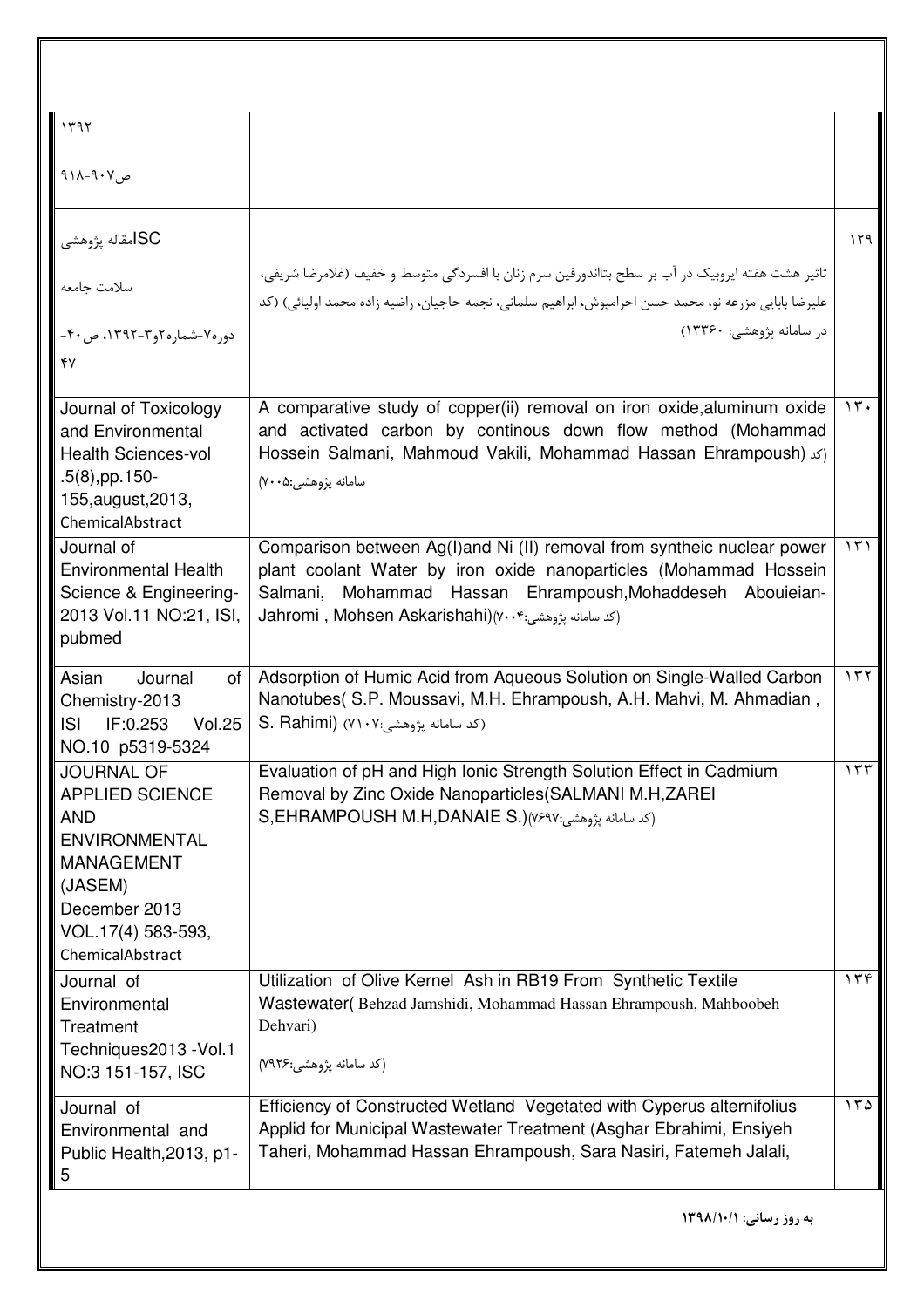|                                                                                   | (کد سامانه پژوهشی:۷۱۳۵)                                                                                                                                                                                                                                         |          |
|-----------------------------------------------------------------------------------|-----------------------------------------------------------------------------------------------------------------------------------------------------------------------------------------------------------------------------------------------------------------|----------|
| Journal of Community                                                              |                                                                                                                                                                                                                                                                 | 156      |
| <b>Health Research</b>                                                            |                                                                                                                                                                                                                                                                 |          |
| <b>ISC</b>                                                                        | Human, Environment and Sustainable Development(EHRAMPOUSH<br>(کد در سامانه پژوهشی:MOHAMMAD HASSAN) (۷۰۲۸                                                                                                                                                        |          |
| 2013, volum2, number1                                                             |                                                                                                                                                                                                                                                                 |          |
| Journal of community<br>health research(JCHR)                                     |                                                                                                                                                                                                                                                                 | $\gamma$ |
| <b>ISC</b>                                                                        | The Effect of Nitrate as a Radical Scavenger for the Removal of Humic Acid from<br>Aqueous Solutions by Electron Beam Irradiation(Mohammad Taghi Ghaneian,                                                                                                      |          |
| Vol.1- NO.3                                                                       | Mohammad Hassan Ehrampoush, Tahereh Jasemizad, Monireh Kheirkhah, Reza                                                                                                                                                                                          |          |
| 2013                                                                              | Amraei, Fatemeh Sahlabadi) (1998) اکد در سامانه پژوهشی جنوع است Amraei, Fatemeh Sahlabadi)                                                                                                                                                                      |          |
| 134-143                                                                           |                                                                                                                                                                                                                                                                 |          |
| Journal of community<br>health research(JCHR)                                     |                                                                                                                                                                                                                                                                 | ۱۳۸      |
| <b>ISC</b>                                                                        |                                                                                                                                                                                                                                                                 |          |
| Vol.2-NO.1                                                                        | Assessment of School Backpack Weight and Other Characteristics in Elementary<br>Schools, Yazd-Iran( Abolfazl Barkhordari, Mohamad Hassan Ehrampoush, Mahdi                                                                                                      |          |
| 2013                                                                              | Barkhordari , Fatema Derakhshi, Mohsen Mirzaii(٧٠٣٢ بژوهشی: ۱۰۳۲                                                                                                                                                                                                |          |
| $2 - 7$                                                                           |                                                                                                                                                                                                                                                                 |          |
| Pakistan Journal of<br><b>Biological Sciences</b>                                 |                                                                                                                                                                                                                                                                 | ۱۳۹      |
| Pubmed                                                                            | Comparing the Efficiency of Cyperus alternifolius and Phragmites australis in                                                                                                                                                                                   |          |
| 2013                                                                              | Municipal Wastewater Treatment by Subsurface Constructed Wetland (Shahi DH,                                                                                                                                                                                     |          |
| Vol.16-NO.8                                                                       | Eslami H, Ehrampoush MH, Ebrahimi A, Ghaneian MT, Ayatollah S, Mozayan<br>(کد در سامانه پژوهشي: MR.)(۶۶۴۴                                                                                                                                                       |          |
| 379-384                                                                           |                                                                                                                                                                                                                                                                 |          |
|                                                                                   |                                                                                                                                                                                                                                                                 |          |
| <b>ASIAN JOURNAL OF</b><br><b>CHEMISTRY</b><br>Vol.25, NO.13, 2013,<br>p7427-7432 | Application of Tio2 /uv-c Photocatalytic Process in Removal of Reactive Red 198<br>Dye from Synthetic Textile Wastewater (SOMAYE RAHIMI, MOHAMMAD<br>HASSAN EHRAMPOUSH, MOHAMMAD TAGHI GHANEIAN, SOHYLA<br>RESHADAT, ALI FATEHIZADEH, MOHAMMAD AHMADIAN, GHADER | 19.      |
| ISI IF:0.253                                                                      | (کد در سامانه پژوهشي: GHANIZADEH , SAJAD RAHIMI )(۱۳۳۴۶                                                                                                                                                                                                         |          |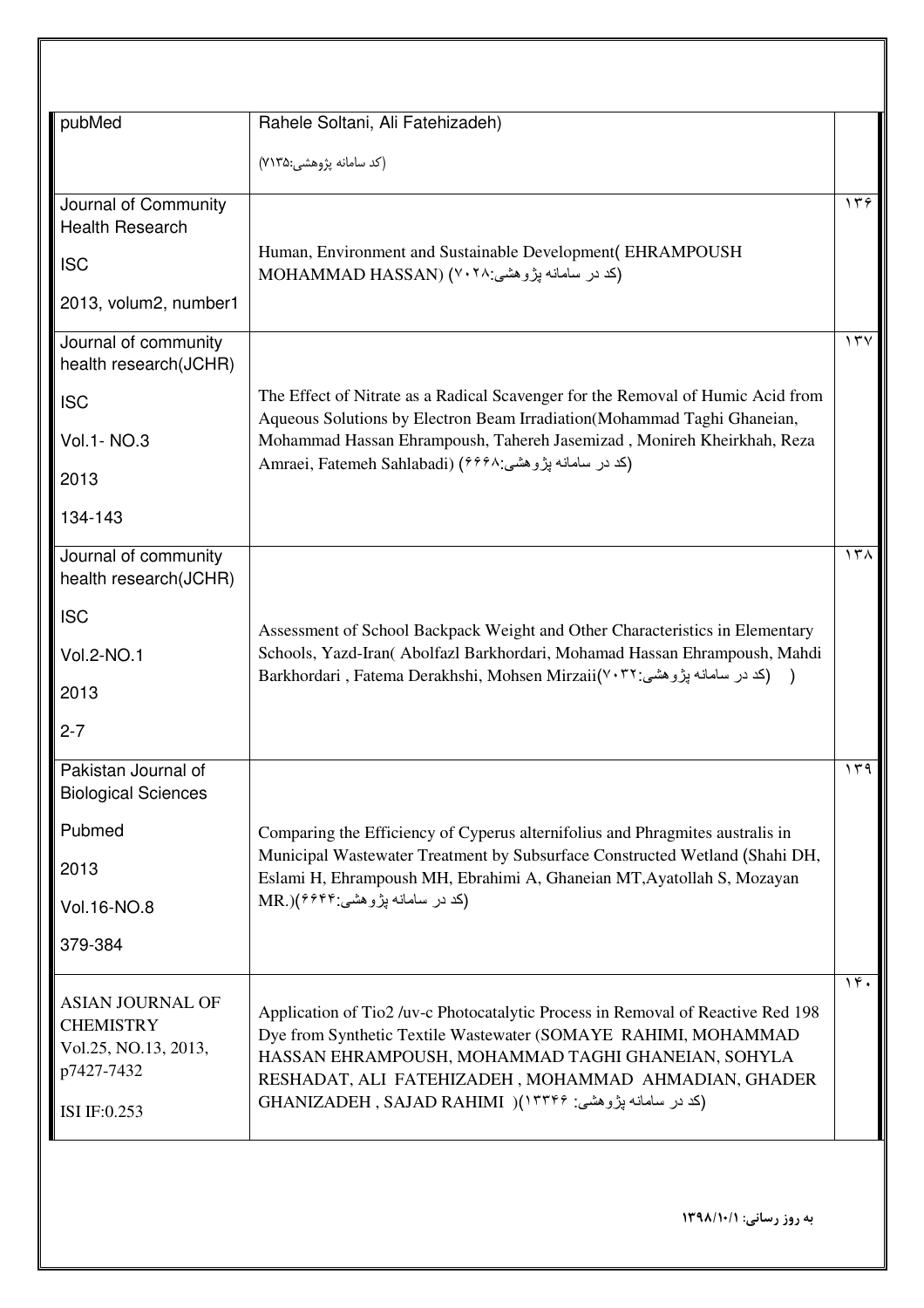| مجله دانشگاه علوم پزشکی<br>مازندران، دوره۲۳، شماره۱۱۰،<br>اسفند ١٣٩٢، ص١٥۴-١۶٣.<br><b>SCOPUS</b> | بررسی کارایی زائدات گیاه کلزا در حذف کادمیوم از محلول های آبی (عبدالایمان عموئی، محمد حسن<br>احرامپوش، محمد تقی قانعیان، فاطمه اصغر زاده، عباس موسی پور، هادی پارسیان) (کد در سامانه پژوهشی:<br>(1419)                                                                                                                               | ۱۴۱      |
|--------------------------------------------------------------------------------------------------|--------------------------------------------------------------------------------------------------------------------------------------------------------------------------------------------------------------------------------------------------------------------------------------------------------------------------------------|----------|
| <b>Health Scope</b><br>2014 Vol.3 NO:1, ISC                                                      | Theories About Effects of Islamic Slaughter Laws On Meat Hygiene<br>(Bahador Hajimohammadi, Mohammad Hassan Ehrampoush, Behrooz<br>Hajimohammadi ) (١٣٨٣) (مد سامانه يژوهشي)                                                                                                                                                         | ۱۴۲      |
| Health care for women<br>International<br>2014 Vol.35 NO:1 p50-<br>59 PUBMED<br>ISI IF: 0.802    | A study of the knowledge Attitude and Practice (KAP) of women Referring<br>to Health Center for Cardiovascular Diseases(CVD) and its Risk Factors<br>(seyed said mazloomy, mohammad Hossein baghianimoghadam,<br>mohammd Hassan Ehrampoush, Behnam Baghianimoghadam, maysam<br>mazidi, mohammd Reaza mozayan) (۶۲۵۹: شمامانه یژوهشی) | ۱۴۳      |
| Asian Journal of<br>Chemistry-<br>February2014<br>Vol26, NO: 3, p821-826<br>ISI IF: 0.253        | Efficiency of Multi-Walled Carbon Nanotubes in Adsorbing Humic Acid<br>from Aqueous Solutions (S.P. Moussavi, M.H. Ehrampoush, A.H. Mahvi, S.<br>Rahimi, M. Ahmadian)<br>(کد سامانه پژوهشی:۷۹۹۸)                                                                                                                                     | 156      |
| Revista de Cercetare<br>si Interventie<br>Sociala, 2014, Vol. 44,<br>p103-115, ISI IF:0.798      | The Spatial Analysis of Hot Spots in Urban Areas of Iran. The Case<br>Study: Yazd (Nahid ARDIAN, Mohamad Hossein BAGHIANIMOGHADAM,<br>Hasan HEKMATNIA, Mohammd Hassan EHRAMPOUSH, Mahdi ARDIAN,<br>Ebrahim MASOUDNIA)<br>(کد سامانه پژوهشی:۸۲۴۰)                                                                                     | 140      |
|                                                                                                  |                                                                                                                                                                                                                                                                                                                                      |          |
| Journal of Community<br>Health Research, 2014,<br>Vol.2, NO.4, p.267-275,<br><b>ISC</b>          | Evaluation of Environmental Health Indicators of Halva and tahini<br>production Centers in Ardakan, Yazd (Mohammad Taghi Ghaneian, Jalal<br>Sadeghizadeh, Mahboobeh Mootab, Mohammad Hassan Ehrampoush,<br>Bahador Hajimohammadi, Hossein Fallahzadeh, Arefeh Dehghani Tafti,<br>اكد سامانه يژوهشي: Mahboobeh Dehvari) (١٤٢١)        | ۱۴۶      |
| دوماهنامه علمى پژوهشى طلوع                                                                       | بررسی کارایی توده زیستی ساکارومایسس (مخمر نان) غیر فعال در حذف آرسینک از محلول های                                                                                                                                                                                                                                                   | $\gamma$ |
| بهداشت. ISC –سال سيزدهم –                                                                        | آبی(محمدحسن احرامپوش، حسین علیدادی، محمدتقی قانعیان، علی اصغر نجف پور، علی اکبر دهقان کنگ                                                                                                                                                                                                                                            |          |
| شماره اولخروردين وارديبهشت                                                                       | زيتون ، بتول محب راد)(كد سامانه پژوهشي:٨٣٧۵)                                                                                                                                                                                                                                                                                         |          |
| ۱۳۹۳ ص ۱-۱۲                                                                                      |                                                                                                                                                                                                                                                                                                                                      |          |
| مجله علمى پژوهشى طلوع                                                                            |                                                                                                                                                                                                                                                                                                                                      | ۱۴۸      |
| بهداشتIsc                                                                                        | بررسی کارایی خاکستر هسته زیتون در حذف نیترات از محلول های آبی(محمد تقی قانعیان، محمد حسن                                                                                                                                                                                                                                             |          |
| دوره۱۳-شماره۲خرداد و تیر ۱۳۹۳                                                                    | احرامپوش، مهدی صفدری ، مهدی امام جمعه، محسن عسکری شاهی )(کد در سامانه پژوهشی:۸۵۸۸)                                                                                                                                                                                                                                                   |          |
|                                                                                                  |                                                                                                                                                                                                                                                                                                                                      |          |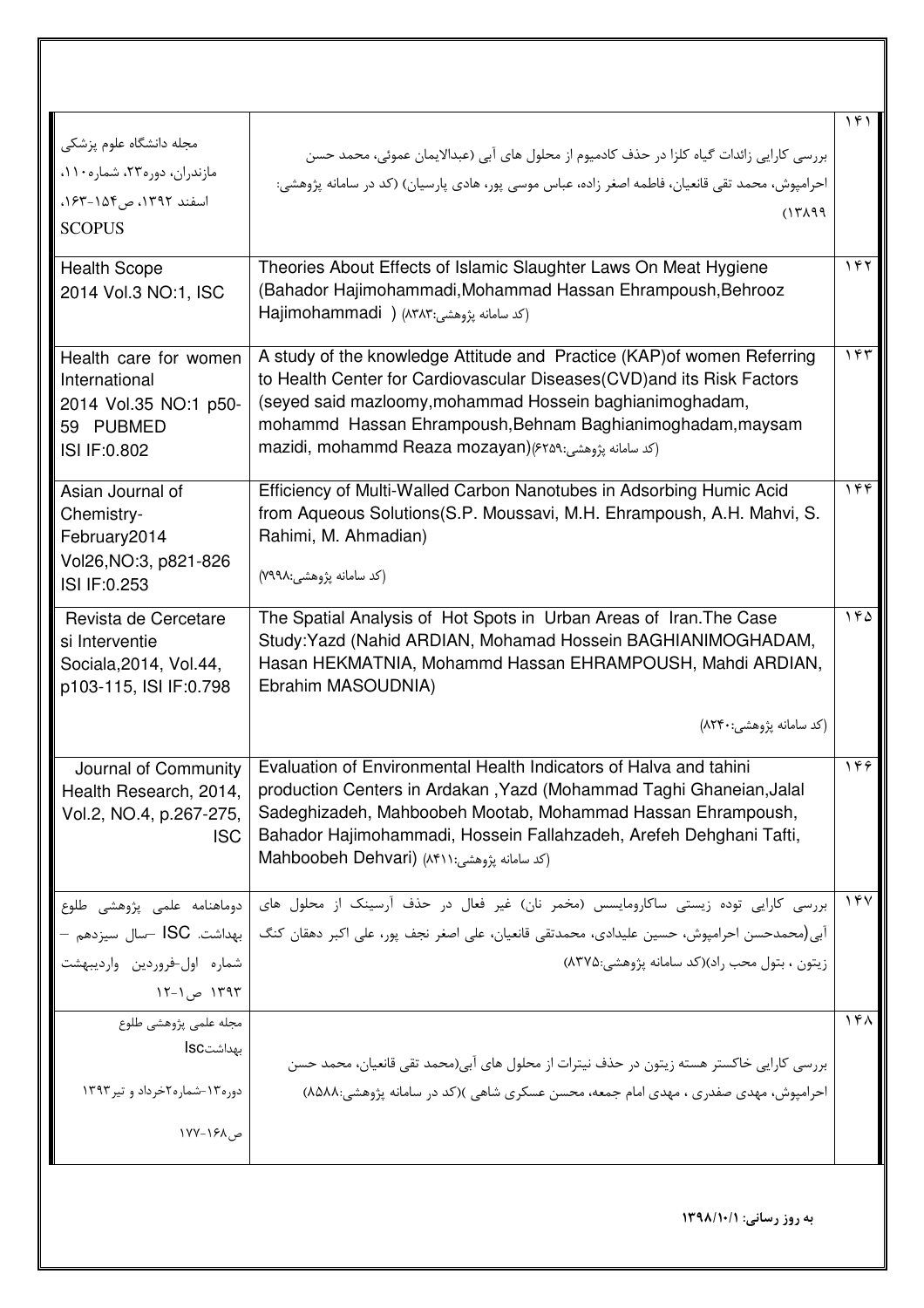| SCانظام سلامت<br>بررسی کارایی خاک مونتموریونیت در جذب سدیم دودسیل سولفات از محلول های آبی(محمدتقی قانعیان,<br>محمد حسن احرامپوش, صادق کاظمی, محسن سعدانی, محسن عسکر شاهی, پروانه طالبی, ساره رحیمی)(کد<br>دوره ۱۰-شماره۴<br>در سامانه پژوهشی:۹۶۳۷)<br>۱۳۹۳ ص۷۶۴-۷۶۶<br>مجله علمى پژوهشى تحقيقات<br>$\Delta$ .<br>نظام سلامت. ISC<br>کاربرد نانولوله های کربنی تک جداره در جذب رنگ راکتیو قرمز ۱۹۸ از محلول های آبی( محسن سعدانی ،<br>سیده پروین موسوی ، محمد حسن احرامپوش ، طاهره جاسمی زاد ، ساره رحیمی)(کد در سامانه<br>تابستان۱۳۹۳-دوره۱۰-شماره۲<br>پژوهشي:۸۸۵۴)<br>ص۲۴۵–۲۵۷<br>۱۵۱<br>فصلنامه علمى دانشگاه علوم<br>پزشکی تربت حیدریه دوره دوم-<br>بررسی میانگین مقادیر PM2/ 5 موجود در هوای شهر مشهد در سال ۱۳۹۲( محمد تقی قانعیان - محمد<br>شماره۲<br>حسن احرامپوش -حسین علیدادی - عباس صادقی -علی اصغر نجف پور-ضیاالدین بنیادی)(کد در سامانه<br>تابستان١٣٩٣<br>پژوهشي:۲۲۰(۱)<br>ص١٩-٢۴<br>107<br>بررسی عوامل موثر بر کارایی نانو ذرات روی اکسید در حذف کادمیوم از محلول های آبی<br>مجله علمى پژوهشى طلوع<br>بهداشت. ISC دور۱۳۰-شماره۳ –<br>(محمد حسن احرامپوش، محمد حسین سلمانی، سلمان زارعی*، اصغر ابراهیمی، محسن عسکری شاهی ،<br>مردادو شهريور١٣٩٣ حص١٠-١٠<br>مهدی صفدری)(کد سامانه پژوهشی: ۸۸۳۰)<br>۱۵۳<br>بررسی کیفیت میکروبی دستگاه های برش دهنده کالباس در فروشگاه های عرضه مواد غذایی شهر شیراز<br>مجله علمى پژوهشى طلوع<br>(سيف اله زارعي، محمد حسن احرامپوش، سيد محمد مظلومي ، محمد تقي قانعيان، بهادر حاجي محمدي،<br>بهداشت. ISC-دوره۱۳-شماره۳-<br>عزيزا. . دهقان) (كد سامانه پژوهشي:٩٩٧٥)<br>مرداد وشهريور١٣٩٣ ص٥٤-۶٣<br>108<br>نظریه ای پیرامون ارتباط بین حرمت خوراکی بافت غدد حیوانی از منظر اسلام و خطر ابتلا انسان به انگل<br>تازه های دام ،طیور،آبزیان-شهریور<br>و مهر ۱۳۹۳،سال دهم شماره ۵۳<br>لينگواتولا سراتا<br>(سپیده خلعتبری لیماکی، بهادر حاجی محمدی، محمد حسن احرامپوش، پوران مروتی، فاطمه شاه حسینی)<br>(کد سامانه پژوهشی:۱۰۵)<br>100<br>مجله دانشكده بهداشت و انستيتو<br>آگاهی و نگرش و عملکرد زنان ساکن در شهر یزد درباره مسمومیت غذایی<br>تحقیقات بهداشتی. ISC- دوره<br>(بهادر حاجی محمدی-محمد حسن احرامپوش-سپیده خلعتبری لیماکی-آسیه امیری –سکینه گرایلو-مطهره<br>۱۲ شمار ۳ پاییز۱۳۹۳- ص ۹۵-<br>السادات حسيني )(كد سامانه پژوهشي:٩٩٧٣)<br>٨١<br>109<br>مجله علمى پژوهشى دانشگاه علوم<br>تعیین سطح سرمی سلنیوم در زوج های جوان سالم با روش جذب اتمی کوره ای<br>پزشکی شهید صدوقی یزد.<br>به روز رسانی: ۱۳۹۸/۱۰/۱ |                          |     |
|----------------------------------------------------------------------------------------------------------------------------------------------------------------------------------------------------------------------------------------------------------------------------------------------------------------------------------------------------------------------------------------------------------------------------------------------------------------------------------------------------------------------------------------------------------------------------------------------------------------------------------------------------------------------------------------------------------------------------------------------------------------------------------------------------------------------------------------------------------------------------------------------------------------------------------------------------------------------------------------------------------------------------------------------------------------------------------------------------------------------------------------------------------------------------------------------------------------------------------------------------------------------------------------------------------------------------------------------------------------------------------------------------------------------------------------------------------------------------------------------------------------------------------------------------------------------------------------------------------------------------------------------------------------------------------------------------------------------------------------------------------------------------------------------------------------------------------------------------------------------------------------------------------------------------------------------------------------------------------------------------------------------------------------------------------------------------------------------------------------------------------------------------------------------------------------------------------------------------------------------------------------------------------------------------------------------------------------------------|--------------------------|-----|
|                                                                                                                                                                                                                                                                                                                                                                                                                                                                                                                                                                                                                                                                                                                                                                                                                                                                                                                                                                                                                                                                                                                                                                                                                                                                                                                                                                                                                                                                                                                                                                                                                                                                                                                                                                                                                                                                                                                                                                                                                                                                                                                                                                                                                                                                                                                                                    | مجله علمى پژوهشى تحقيقات | ۱۴۹ |
|                                                                                                                                                                                                                                                                                                                                                                                                                                                                                                                                                                                                                                                                                                                                                                                                                                                                                                                                                                                                                                                                                                                                                                                                                                                                                                                                                                                                                                                                                                                                                                                                                                                                                                                                                                                                                                                                                                                                                                                                                                                                                                                                                                                                                                                                                                                                                    |                          |     |
|                                                                                                                                                                                                                                                                                                                                                                                                                                                                                                                                                                                                                                                                                                                                                                                                                                                                                                                                                                                                                                                                                                                                                                                                                                                                                                                                                                                                                                                                                                                                                                                                                                                                                                                                                                                                                                                                                                                                                                                                                                                                                                                                                                                                                                                                                                                                                    |                          |     |
|                                                                                                                                                                                                                                                                                                                                                                                                                                                                                                                                                                                                                                                                                                                                                                                                                                                                                                                                                                                                                                                                                                                                                                                                                                                                                                                                                                                                                                                                                                                                                                                                                                                                                                                                                                                                                                                                                                                                                                                                                                                                                                                                                                                                                                                                                                                                                    |                          |     |
|                                                                                                                                                                                                                                                                                                                                                                                                                                                                                                                                                                                                                                                                                                                                                                                                                                                                                                                                                                                                                                                                                                                                                                                                                                                                                                                                                                                                                                                                                                                                                                                                                                                                                                                                                                                                                                                                                                                                                                                                                                                                                                                                                                                                                                                                                                                                                    |                          |     |
|                                                                                                                                                                                                                                                                                                                                                                                                                                                                                                                                                                                                                                                                                                                                                                                                                                                                                                                                                                                                                                                                                                                                                                                                                                                                                                                                                                                                                                                                                                                                                                                                                                                                                                                                                                                                                                                                                                                                                                                                                                                                                                                                                                                                                                                                                                                                                    |                          |     |
|                                                                                                                                                                                                                                                                                                                                                                                                                                                                                                                                                                                                                                                                                                                                                                                                                                                                                                                                                                                                                                                                                                                                                                                                                                                                                                                                                                                                                                                                                                                                                                                                                                                                                                                                                                                                                                                                                                                                                                                                                                                                                                                                                                                                                                                                                                                                                    |                          |     |
|                                                                                                                                                                                                                                                                                                                                                                                                                                                                                                                                                                                                                                                                                                                                                                                                                                                                                                                                                                                                                                                                                                                                                                                                                                                                                                                                                                                                                                                                                                                                                                                                                                                                                                                                                                                                                                                                                                                                                                                                                                                                                                                                                                                                                                                                                                                                                    |                          |     |
|                                                                                                                                                                                                                                                                                                                                                                                                                                                                                                                                                                                                                                                                                                                                                                                                                                                                                                                                                                                                                                                                                                                                                                                                                                                                                                                                                                                                                                                                                                                                                                                                                                                                                                                                                                                                                                                                                                                                                                                                                                                                                                                                                                                                                                                                                                                                                    |                          |     |
|                                                                                                                                                                                                                                                                                                                                                                                                                                                                                                                                                                                                                                                                                                                                                                                                                                                                                                                                                                                                                                                                                                                                                                                                                                                                                                                                                                                                                                                                                                                                                                                                                                                                                                                                                                                                                                                                                                                                                                                                                                                                                                                                                                                                                                                                                                                                                    |                          |     |
|                                                                                                                                                                                                                                                                                                                                                                                                                                                                                                                                                                                                                                                                                                                                                                                                                                                                                                                                                                                                                                                                                                                                                                                                                                                                                                                                                                                                                                                                                                                                                                                                                                                                                                                                                                                                                                                                                                                                                                                                                                                                                                                                                                                                                                                                                                                                                    |                          |     |
|                                                                                                                                                                                                                                                                                                                                                                                                                                                                                                                                                                                                                                                                                                                                                                                                                                                                                                                                                                                                                                                                                                                                                                                                                                                                                                                                                                                                                                                                                                                                                                                                                                                                                                                                                                                                                                                                                                                                                                                                                                                                                                                                                                                                                                                                                                                                                    |                          |     |
|                                                                                                                                                                                                                                                                                                                                                                                                                                                                                                                                                                                                                                                                                                                                                                                                                                                                                                                                                                                                                                                                                                                                                                                                                                                                                                                                                                                                                                                                                                                                                                                                                                                                                                                                                                                                                                                                                                                                                                                                                                                                                                                                                                                                                                                                                                                                                    |                          |     |
|                                                                                                                                                                                                                                                                                                                                                                                                                                                                                                                                                                                                                                                                                                                                                                                                                                                                                                                                                                                                                                                                                                                                                                                                                                                                                                                                                                                                                                                                                                                                                                                                                                                                                                                                                                                                                                                                                                                                                                                                                                                                                                                                                                                                                                                                                                                                                    |                          |     |
|                                                                                                                                                                                                                                                                                                                                                                                                                                                                                                                                                                                                                                                                                                                                                                                                                                                                                                                                                                                                                                                                                                                                                                                                                                                                                                                                                                                                                                                                                                                                                                                                                                                                                                                                                                                                                                                                                                                                                                                                                                                                                                                                                                                                                                                                                                                                                    |                          |     |
|                                                                                                                                                                                                                                                                                                                                                                                                                                                                                                                                                                                                                                                                                                                                                                                                                                                                                                                                                                                                                                                                                                                                                                                                                                                                                                                                                                                                                                                                                                                                                                                                                                                                                                                                                                                                                                                                                                                                                                                                                                                                                                                                                                                                                                                                                                                                                    |                          |     |
|                                                                                                                                                                                                                                                                                                                                                                                                                                                                                                                                                                                                                                                                                                                                                                                                                                                                                                                                                                                                                                                                                                                                                                                                                                                                                                                                                                                                                                                                                                                                                                                                                                                                                                                                                                                                                                                                                                                                                                                                                                                                                                                                                                                                                                                                                                                                                    |                          |     |
|                                                                                                                                                                                                                                                                                                                                                                                                                                                                                                                                                                                                                                                                                                                                                                                                                                                                                                                                                                                                                                                                                                                                                                                                                                                                                                                                                                                                                                                                                                                                                                                                                                                                                                                                                                                                                                                                                                                                                                                                                                                                                                                                                                                                                                                                                                                                                    |                          |     |
|                                                                                                                                                                                                                                                                                                                                                                                                                                                                                                                                                                                                                                                                                                                                                                                                                                                                                                                                                                                                                                                                                                                                                                                                                                                                                                                                                                                                                                                                                                                                                                                                                                                                                                                                                                                                                                                                                                                                                                                                                                                                                                                                                                                                                                                                                                                                                    |                          |     |
|                                                                                                                                                                                                                                                                                                                                                                                                                                                                                                                                                                                                                                                                                                                                                                                                                                                                                                                                                                                                                                                                                                                                                                                                                                                                                                                                                                                                                                                                                                                                                                                                                                                                                                                                                                                                                                                                                                                                                                                                                                                                                                                                                                                                                                                                                                                                                    |                          |     |
|                                                                                                                                                                                                                                                                                                                                                                                                                                                                                                                                                                                                                                                                                                                                                                                                                                                                                                                                                                                                                                                                                                                                                                                                                                                                                                                                                                                                                                                                                                                                                                                                                                                                                                                                                                                                                                                                                                                                                                                                                                                                                                                                                                                                                                                                                                                                                    |                          |     |
|                                                                                                                                                                                                                                                                                                                                                                                                                                                                                                                                                                                                                                                                                                                                                                                                                                                                                                                                                                                                                                                                                                                                                                                                                                                                                                                                                                                                                                                                                                                                                                                                                                                                                                                                                                                                                                                                                                                                                                                                                                                                                                                                                                                                                                                                                                                                                    |                          |     |
|                                                                                                                                                                                                                                                                                                                                                                                                                                                                                                                                                                                                                                                                                                                                                                                                                                                                                                                                                                                                                                                                                                                                                                                                                                                                                                                                                                                                                                                                                                                                                                                                                                                                                                                                                                                                                                                                                                                                                                                                                                                                                                                                                                                                                                                                                                                                                    |                          |     |
|                                                                                                                                                                                                                                                                                                                                                                                                                                                                                                                                                                                                                                                                                                                                                                                                                                                                                                                                                                                                                                                                                                                                                                                                                                                                                                                                                                                                                                                                                                                                                                                                                                                                                                                                                                                                                                                                                                                                                                                                                                                                                                                                                                                                                                                                                                                                                    |                          |     |
|                                                                                                                                                                                                                                                                                                                                                                                                                                                                                                                                                                                                                                                                                                                                                                                                                                                                                                                                                                                                                                                                                                                                                                                                                                                                                                                                                                                                                                                                                                                                                                                                                                                                                                                                                                                                                                                                                                                                                                                                                                                                                                                                                                                                                                                                                                                                                    |                          |     |
|                                                                                                                                                                                                                                                                                                                                                                                                                                                                                                                                                                                                                                                                                                                                                                                                                                                                                                                                                                                                                                                                                                                                                                                                                                                                                                                                                                                                                                                                                                                                                                                                                                                                                                                                                                                                                                                                                                                                                                                                                                                                                                                                                                                                                                                                                                                                                    |                          |     |
|                                                                                                                                                                                                                                                                                                                                                                                                                                                                                                                                                                                                                                                                                                                                                                                                                                                                                                                                                                                                                                                                                                                                                                                                                                                                                                                                                                                                                                                                                                                                                                                                                                                                                                                                                                                                                                                                                                                                                                                                                                                                                                                                                                                                                                                                                                                                                    |                          |     |
|                                                                                                                                                                                                                                                                                                                                                                                                                                                                                                                                                                                                                                                                                                                                                                                                                                                                                                                                                                                                                                                                                                                                                                                                                                                                                                                                                                                                                                                                                                                                                                                                                                                                                                                                                                                                                                                                                                                                                                                                                                                                                                                                                                                                                                                                                                                                                    |                          |     |
|                                                                                                                                                                                                                                                                                                                                                                                                                                                                                                                                                                                                                                                                                                                                                                                                                                                                                                                                                                                                                                                                                                                                                                                                                                                                                                                                                                                                                                                                                                                                                                                                                                                                                                                                                                                                                                                                                                                                                                                                                                                                                                                                                                                                                                                                                                                                                    |                          |     |
|                                                                                                                                                                                                                                                                                                                                                                                                                                                                                                                                                                                                                                                                                                                                                                                                                                                                                                                                                                                                                                                                                                                                                                                                                                                                                                                                                                                                                                                                                                                                                                                                                                                                                                                                                                                                                                                                                                                                                                                                                                                                                                                                                                                                                                                                                                                                                    |                          |     |
|                                                                                                                                                                                                                                                                                                                                                                                                                                                                                                                                                                                                                                                                                                                                                                                                                                                                                                                                                                                                                                                                                                                                                                                                                                                                                                                                                                                                                                                                                                                                                                                                                                                                                                                                                                                                                                                                                                                                                                                                                                                                                                                                                                                                                                                                                                                                                    |                          |     |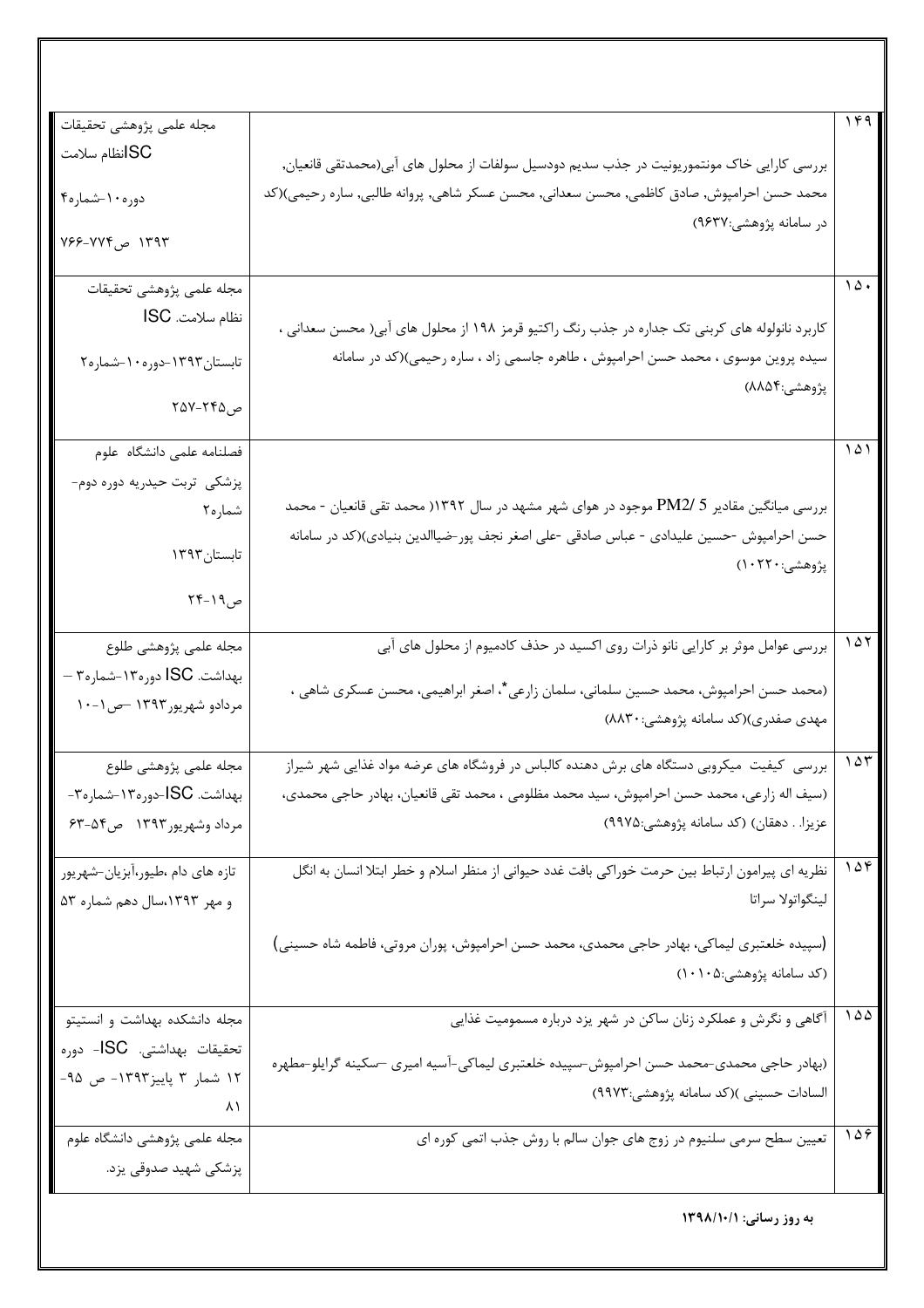| cinahl-دوره ٢٢-شماره ۴-مهرو<br>(محمد حسین سلمانی ندوشن؛ محمد حسن احرامپوش؛ محسن عسکری شاهی؛ محمود وکیلی)(کد سامانه<br>آبان ۱۳۹۳ ص۱۳۵۰–۱۳۵۷<br>پژوهشي:۸۸۹۵)<br>10V<br>مجله علمى پژوهشى طلوع<br>بهداشتlsc<br>بررسی کارآیی خاکستر زیتون تلخ در حذف کروم شش ظرفیتی از فاضلاب سنتزی صنعت آبکاری(محمد تقی<br>قانعیان، محمد حسن احرامپوش، بهزاد جمشیدی ، حمید سودائی زاده، محسن عسکری شاهی، محبوبه<br>دوره ۱۳-شماره۴<br>دهواری) (کد در سامانه پژوهشی:۹۰۶۲) |
|-----------------------------------------------------------------------------------------------------------------------------------------------------------------------------------------------------------------------------------------------------------------------------------------------------------------------------------------------------------------------------------------------------------------------------------------------------|
|                                                                                                                                                                                                                                                                                                                                                                                                                                                     |
|                                                                                                                                                                                                                                                                                                                                                                                                                                                     |
|                                                                                                                                                                                                                                                                                                                                                                                                                                                     |
|                                                                                                                                                                                                                                                                                                                                                                                                                                                     |
|                                                                                                                                                                                                                                                                                                                                                                                                                                                     |
| مهر و آبان١٣٩٣ص٣٢-۴٧                                                                                                                                                                                                                                                                                                                                                                                                                                |
| ۱۵۸<br>وضعیت بهداشت محیط مسکن مسلولین شهرستان یزد از نظر عوامل پیشگیری از انتقال بیماری های واگیر بر<br>دو ماهنامه علمی پژوهشی طلوع                                                                                                                                                                                                                                                                                                                 |
| بهداشت. isc-مهر وأبان ۱۳۹۳-<br>حسب استانداردهای سازمان جهانی بهداشت(اصغر ابراهیمی-محمد حسن احرامپوش-علیرضا شهریاری                                                                                                                                                                                                                                                                                                                                  |
| فارفانی-محمد حسین کارگر-ابراهیم شاهسونی-رضا علی فلاح زاده-حسین خانی)(کد سامانه پژوهشی:۹۰۹۸)<br>دوره سيزدهم شماره ۴ ص١-٩                                                                                                                                                                                                                                                                                                                             |
| 109<br>مجله علمى پژوهشى طلوع                                                                                                                                                                                                                                                                                                                                                                                                                        |
| بهداشت. ISC                                                                                                                                                                                                                                                                                                                                                                                                                                         |
| بررسی کارایی کربن فعال دانه ای در کاهش COD ناشی از آلودگی آب با گازوییل (محمدحسین سلمانی،<br>دوره۱۳-شماره۴                                                                                                                                                                                                                                                                                                                                          |
| مهدی مختاری، محمدحسن احرامپوش، فاطمه سهل آبادی، محسن عسکری شاهی، طاهره جاسمی زاد، پروا نه                                                                                                                                                                                                                                                                                                                                                           |
| مهر و أبان١٣٩٣<br>طالبی)((کد سامانه پژوهشی:۹۱۰۴)                                                                                                                                                                                                                                                                                                                                                                                                    |
| ص١۵۴-١۶۳                                                                                                                                                                                                                                                                                                                                                                                                                                            |
| $\gamma$ .<br>مجله علمى پژوهشى طلوع                                                                                                                                                                                                                                                                                                                                                                                                                 |
| بهداشت. ISC                                                                                                                                                                                                                                                                                                                                                                                                                                         |
| بررسی کارایی پودر گل گیاه تلخه در حذف رنگ راکتیو قرمز ۱۹۸ از محیطهای آبی ( مجتبی گل کاری، محمد<br>دوره۱۳-شماره۵                                                                                                                                                                                                                                                                                                                                     |
| تقی قانعیان، محمد حسن احرامپوش، محبوبه دهواری)((کد سامانه پژوهشی:۹۳۸۸)                                                                                                                                                                                                                                                                                                                                                                              |
| آذر و دی ۱۳۹۳ص۹۲-۱۰۳                                                                                                                                                                                                                                                                                                                                                                                                                                |
| 191<br>دوماهنامه علمى پژوهشى طلوع<br>بررسی چالش رفتار من سانی در انتصاب مدیران مورد مطالعه : مدیران دانشگاه علوم پزشکی شیراز(ساناز                                                                                                                                                                                                                                                                                                                  |
| بهداشت. ISC، آذر و دی ۱۳۹۳،<br>سهرابي زاده، محمد حسن احرامپوش، پيوند باستاني، طاهره شفقت، حامد رحيمي)(كد در سامانه                                                                                                                                                                                                                                                                                                                                  |
| دوره ١٣، شماره۵، ص٨٣-٩١<br>پژوهشي:۱۳۳۲۲)                                                                                                                                                                                                                                                                                                                                                                                                            |
|                                                                                                                                                                                                                                                                                                                                                                                                                                                     |
| ۱۶۲<br>بررسی تحلیلی سینتیک و ترمودینامیک جذب فسفات از محلول های آبی با خاکستر استخوان<br>مجله طب نظامی-دوره۱۶،شماره                                                                                                                                                                                                                                                                                                                                 |
| ١٣٩٣-صفحات١٨٣-<br>۴،زمستان<br>(محمدتقی قانعیان –محمد تحقیقی حاج علی زاده-قادر غنی زاده –محمدحسن احرامپوش)(کد سامانه                                                                                                                                                                                                                                                                                                                                 |
| <b>IA9, SCOPUS</b><br>پژوهشي:۹۷۳۹)                                                                                                                                                                                                                                                                                                                                                                                                                  |
| ۱۶۳<br>مجله دانشگاه علوم پزشکی                                                                                                                                                                                                                                                                                                                                                                                                                      |
| بررسی کارایی خاکستر هسته خرما در حذف نیترات از محلول های آبی (مطالعه ایزوترمی و سینتیکی) ( مهدی<br>شهركرد                                                                                                                                                                                                                                                                                                                                           |
| صفدری ، محمد تقی قانعیان، محمد حسن احرامپوش، علیرضا بابایی، محمد مهدی امام جمعه، سلمان                                                                                                                                                                                                                                                                                                                                                              |
| Chemical abstract<br>زارعی)(کد در سامانه پژوهشی:۹۴۱۹)                                                                                                                                                                                                                                                                                                                                                                                               |
| به روز رسانی: ١٣٩٨/١٠/١                                                                                                                                                                                                                                                                                                                                                                                                                             |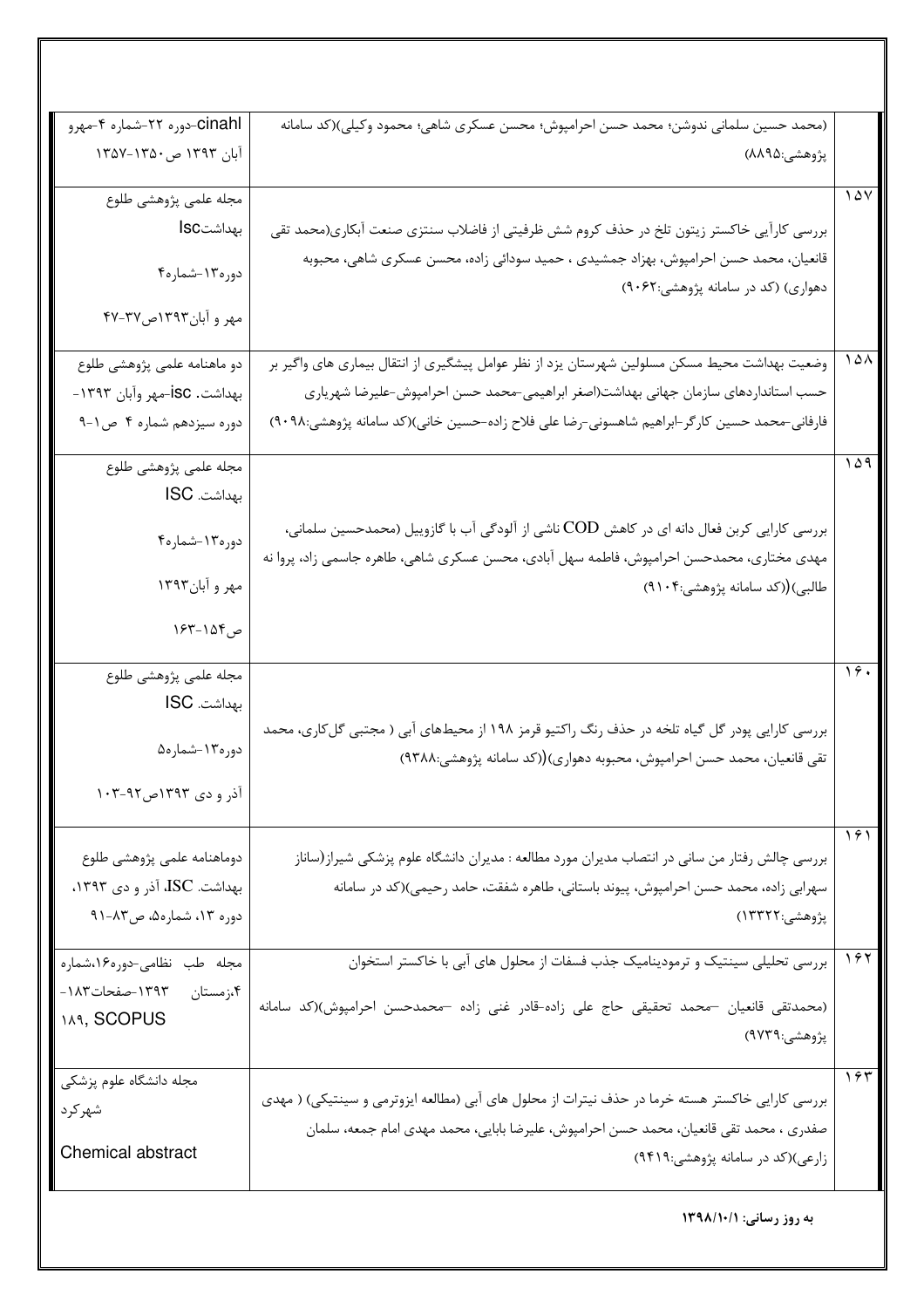| دور۱۶۰–شماره۶-بهمن و <sup>ا</sup><br>اسفند۱۳۹۳<br>ص ۴۸-۵۶<br>Journal of Community<br>Reactive Blue 19 Dye Adsorption Behavior on Jujube Stems Powder from<br>۱۶۴<br>Health Research-<br>Syntetic Textile Wastewater: Isotherm and Kinetic Adsorption Studies<br>Volume 3, Number 1<br>(Mohammad Taghi Ghaneian, Mohammad Hassan Ehrampoush, Fatemeh<br>(Spring 2014) - p67-78,<br>Sahlabadi, Mahboobeh Mootab, Iraj Rezapour, Tahereh Jasemizad)<br>(کد<br>$-ISC$<br>سامانه پژوهشی:۸۶۹۱)<br>۱۶۵<br>Photocatalytic Degradation of Humic Acid by Ag/ZnO Nanoparticles under<br>Journal of Community<br>UVC Irradiation from Aqueous Solutions (Mohammad Taghi Ghaneian,<br><b>Health Research</b><br>Vol.3 NO.:2 - 2014<br>Masoumeh Tabatabaee, Pouran Morovati, Mohammad Hassan<br>p153-161, ISC<br>Ehrampoush, Ali Dehghani)<br>(کد سامانه پژوهشی:۸۶۹۲)<br>Effect of Supplemental Ascorbic Acid on Aerobic Capacity in children<br>199<br>International Journal of<br>Pediatrics-, Volume 2,<br>(Gholamreza Sharifi, Alireza Babai Mazreno, Firuz Jalili, Mohammad<br>Issue 4.1, October<br>Hassan Ehrampoush, Najme Abyar, Ibrahim Salmani, Najme Hajian)<br>2014, 239-243 scopus,<br>cinhal<br>(کد سامانه پژوهشی:۸۷۸۳)<br>1.54<br>Desert, ISC<br>Modelling the formation of Ozone in the air by using Adaptive Neuro-Fuzzy<br>Vol.19-NO.2<br>Inference System (ANFIS) (Case study: city of Yazd, Iran) (L. Rafati, M.H.<br>Ehrampoush, A. Talebi, M.Mokhtari, Z. Kherad Pisheh, H.R. Dehghan) (كد در<br>سامانه پژوهشي: ۹۲۳۰)<br>131-135<br>198<br>Knowledge, attitude and performance of wood painter about harmful<br>Environmental<br>effects of solvents and dyes on human health (Mohammad Miri, Reza Ali<br>HealthEngineering and<br>fallahzadeh, Mohammad Hassan Ehrampoush, Mohammad Hossien Salmani)<br>Management Journal<br>Volume 1, Number 1<br>(کد سامانه پژوهشی:۹۳۳۰)<br>$(2014)$ 25-28,<br>Chemicalabstract<br>۱۶۹<br>Environmental<br>Technology, 2014<br>Equilibrium and kinetics of phosphorous adsorption onto bone charcoal from<br>Vol.35, NO.7<br>aqueous solution(Mohammad Taghi Ghaneian, Ghader Ghanizadeh, Mohammad<br>Tahghighi Haji Alizadeh, Mohammad Hassan Ehrampoush, Farhan Mohd Said)<br>ISI IF:1.560<br>(کد سامانه پژوهشی:۷۵۹۴)<br>p882-890 |      |  |
|----------------------------------------------------------------------------------------------------------------------------------------------------------------------------------------------------------------------------------------------------------------------------------------------------------------------------------------------------------------------------------------------------------------------------------------------------------------------------------------------------------------------------------------------------------------------------------------------------------------------------------------------------------------------------------------------------------------------------------------------------------------------------------------------------------------------------------------------------------------------------------------------------------------------------------------------------------------------------------------------------------------------------------------------------------------------------------------------------------------------------------------------------------------------------------------------------------------------------------------------------------------------------------------------------------------------------------------------------------------------------------------------------------------------------------------------------------------------------------------------------------------------------------------------------------------------------------------------------------------------------------------------------------------------------------------------------------------------------------------------------------------------------------------------------------------------------------------------------------------------------------------------------------------------------------------------------------------------------------------------------------------------------------------------------------------------------------------------------------------------------------------------------------------------------------------------------------------------------------------------------------------------------------|------|--|
|                                                                                                                                                                                                                                                                                                                                                                                                                                                                                                                                                                                                                                                                                                                                                                                                                                                                                                                                                                                                                                                                                                                                                                                                                                                                                                                                                                                                                                                                                                                                                                                                                                                                                                                                                                                                                                                                                                                                                                                                                                                                                                                                                                                                                                                                                  |      |  |
|                                                                                                                                                                                                                                                                                                                                                                                                                                                                                                                                                                                                                                                                                                                                                                                                                                                                                                                                                                                                                                                                                                                                                                                                                                                                                                                                                                                                                                                                                                                                                                                                                                                                                                                                                                                                                                                                                                                                                                                                                                                                                                                                                                                                                                                                                  |      |  |
|                                                                                                                                                                                                                                                                                                                                                                                                                                                                                                                                                                                                                                                                                                                                                                                                                                                                                                                                                                                                                                                                                                                                                                                                                                                                                                                                                                                                                                                                                                                                                                                                                                                                                                                                                                                                                                                                                                                                                                                                                                                                                                                                                                                                                                                                                  |      |  |
|                                                                                                                                                                                                                                                                                                                                                                                                                                                                                                                                                                                                                                                                                                                                                                                                                                                                                                                                                                                                                                                                                                                                                                                                                                                                                                                                                                                                                                                                                                                                                                                                                                                                                                                                                                                                                                                                                                                                                                                                                                                                                                                                                                                                                                                                                  |      |  |
|                                                                                                                                                                                                                                                                                                                                                                                                                                                                                                                                                                                                                                                                                                                                                                                                                                                                                                                                                                                                                                                                                                                                                                                                                                                                                                                                                                                                                                                                                                                                                                                                                                                                                                                                                                                                                                                                                                                                                                                                                                                                                                                                                                                                                                                                                  |      |  |
|                                                                                                                                                                                                                                                                                                                                                                                                                                                                                                                                                                                                                                                                                                                                                                                                                                                                                                                                                                                                                                                                                                                                                                                                                                                                                                                                                                                                                                                                                                                                                                                                                                                                                                                                                                                                                                                                                                                                                                                                                                                                                                                                                                                                                                                                                  |      |  |
|                                                                                                                                                                                                                                                                                                                                                                                                                                                                                                                                                                                                                                                                                                                                                                                                                                                                                                                                                                                                                                                                                                                                                                                                                                                                                                                                                                                                                                                                                                                                                                                                                                                                                                                                                                                                                                                                                                                                                                                                                                                                                                                                                                                                                                                                                  |      |  |
|                                                                                                                                                                                                                                                                                                                                                                                                                                                                                                                                                                                                                                                                                                                                                                                                                                                                                                                                                                                                                                                                                                                                                                                                                                                                                                                                                                                                                                                                                                                                                                                                                                                                                                                                                                                                                                                                                                                                                                                                                                                                                                                                                                                                                                                                                  |      |  |
|                                                                                                                                                                                                                                                                                                                                                                                                                                                                                                                                                                                                                                                                                                                                                                                                                                                                                                                                                                                                                                                                                                                                                                                                                                                                                                                                                                                                                                                                                                                                                                                                                                                                                                                                                                                                                                                                                                                                                                                                                                                                                                                                                                                                                                                                                  |      |  |
|                                                                                                                                                                                                                                                                                                                                                                                                                                                                                                                                                                                                                                                                                                                                                                                                                                                                                                                                                                                                                                                                                                                                                                                                                                                                                                                                                                                                                                                                                                                                                                                                                                                                                                                                                                                                                                                                                                                                                                                                                                                                                                                                                                                                                                                                                  |      |  |
|                                                                                                                                                                                                                                                                                                                                                                                                                                                                                                                                                                                                                                                                                                                                                                                                                                                                                                                                                                                                                                                                                                                                                                                                                                                                                                                                                                                                                                                                                                                                                                                                                                                                                                                                                                                                                                                                                                                                                                                                                                                                                                                                                                                                                                                                                  |      |  |
|                                                                                                                                                                                                                                                                                                                                                                                                                                                                                                                                                                                                                                                                                                                                                                                                                                                                                                                                                                                                                                                                                                                                                                                                                                                                                                                                                                                                                                                                                                                                                                                                                                                                                                                                                                                                                                                                                                                                                                                                                                                                                                                                                                                                                                                                                  | 2014 |  |
|                                                                                                                                                                                                                                                                                                                                                                                                                                                                                                                                                                                                                                                                                                                                                                                                                                                                                                                                                                                                                                                                                                                                                                                                                                                                                                                                                                                                                                                                                                                                                                                                                                                                                                                                                                                                                                                                                                                                                                                                                                                                                                                                                                                                                                                                                  |      |  |
|                                                                                                                                                                                                                                                                                                                                                                                                                                                                                                                                                                                                                                                                                                                                                                                                                                                                                                                                                                                                                                                                                                                                                                                                                                                                                                                                                                                                                                                                                                                                                                                                                                                                                                                                                                                                                                                                                                                                                                                                                                                                                                                                                                                                                                                                                  |      |  |
|                                                                                                                                                                                                                                                                                                                                                                                                                                                                                                                                                                                                                                                                                                                                                                                                                                                                                                                                                                                                                                                                                                                                                                                                                                                                                                                                                                                                                                                                                                                                                                                                                                                                                                                                                                                                                                                                                                                                                                                                                                                                                                                                                                                                                                                                                  |      |  |
|                                                                                                                                                                                                                                                                                                                                                                                                                                                                                                                                                                                                                                                                                                                                                                                                                                                                                                                                                                                                                                                                                                                                                                                                                                                                                                                                                                                                                                                                                                                                                                                                                                                                                                                                                                                                                                                                                                                                                                                                                                                                                                                                                                                                                                                                                  |      |  |
|                                                                                                                                                                                                                                                                                                                                                                                                                                                                                                                                                                                                                                                                                                                                                                                                                                                                                                                                                                                                                                                                                                                                                                                                                                                                                                                                                                                                                                                                                                                                                                                                                                                                                                                                                                                                                                                                                                                                                                                                                                                                                                                                                                                                                                                                                  |      |  |
|                                                                                                                                                                                                                                                                                                                                                                                                                                                                                                                                                                                                                                                                                                                                                                                                                                                                                                                                                                                                                                                                                                                                                                                                                                                                                                                                                                                                                                                                                                                                                                                                                                                                                                                                                                                                                                                                                                                                                                                                                                                                                                                                                                                                                                                                                  |      |  |
|                                                                                                                                                                                                                                                                                                                                                                                                                                                                                                                                                                                                                                                                                                                                                                                                                                                                                                                                                                                                                                                                                                                                                                                                                                                                                                                                                                                                                                                                                                                                                                                                                                                                                                                                                                                                                                                                                                                                                                                                                                                                                                                                                                                                                                                                                  |      |  |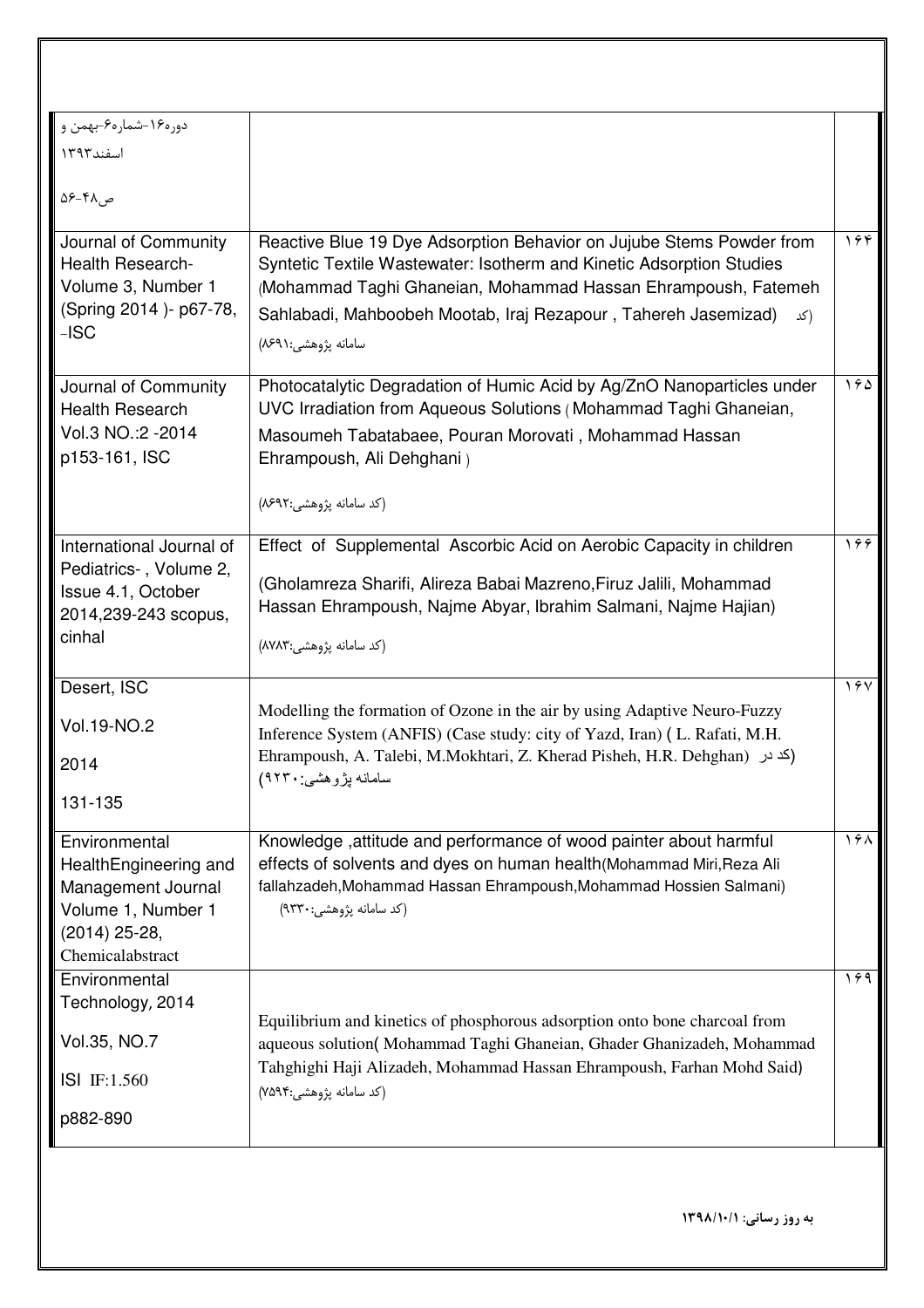| Journal of Environmental                                                                                             |                                                                                                                                                                                                                                                                                                                         | $\gamma \vee \cdot$  |
|----------------------------------------------------------------------------------------------------------------------|-------------------------------------------------------------------------------------------------------------------------------------------------------------------------------------------------------------------------------------------------------------------------------------------------------------------------|----------------------|
| Health Science and                                                                                                   |                                                                                                                                                                                                                                                                                                                         |                      |
| Engineering, 2014                                                                                                    | Humic acid degradation by the synthesized flower-like Ag/ZnO nanostructure as                                                                                                                                                                                                                                           |                      |
| ISI IF:0.500                                                                                                         | an efficient photocatalyst(Ghaneian MT, Morovati P, Ehrampoush MH,<br>Tabatabaee M)(۹۲۷۳: بژوهشی)                                                                                                                                                                                                                       |                      |
| Vol.12 NO.138                                                                                                        |                                                                                                                                                                                                                                                                                                                         |                      |
| <b>Environmental Health</b><br>Engineering and<br>Management Journal,<br>Vol.1, NO.1, 2014, 1-5,<br>Chemicalabstract | Study on the adsorption isotherms of chromium (VI) by means of carbon nano<br>tubes from aqueous solutions (Ali Asghar Najafpoor, Ghorban<br>Soleimani, Mohammad Hassan Ehrampoush, Mohammd Taghi Ghaneian, Elham<br>Rahmanpour Salmani,Maryam Dolatabadi Takabi) (١٣٣٣٣) بن وهشى: Rahmanpour Salmani,Maryam Dolatabadi | $\sqrt{11}$          |
| Environmental<br>HealthEngineering and<br>Management Journal -<br>vol.1, NO.1, Autumn2014<br>p7-12, Chemicalabstract | Performance evaluation of Wastewater stabilization ponds in yazd - Iran (mahdi<br>farzadkia, mohammad hassan ehrampoush, sharam sadeghi, majid<br>kermani, mohammad taghi Ghaneian, vahid Ghelmani, Ehsan Abouee mehrizi) <<br>سامانه بِژوهشي:۱۳۳۴۶)                                                                    | 111                  |
| Journal of Environmental<br>Health Science &<br>Engineering, 2014,<br>Vol.12, NO.52, ISI<br>IF:1.012                 | Indicator pathogens, organic matter and LAS detergent removal from wastewater<br>by constructed subsurface wetlands (Behrooz Karimi, Mohammad Hassan<br>Ehrampoush, Hossin Jabary)(١٣٩٠٤) (كد در سامانه پژوهشي: ۴۹۰٤)                                                                                                   | 155                  |
| International Journal of<br>Pediatrics Vol.2 NO.:4.2<br>$-2014 - 79-85$ scopus                                       | The Effects of Daily Rhythms on Sports Functions and Physicological Variables<br>of Immune Elite Swimmers.<br>(Gholamreza Sharifi; Alireza Babai Mazreno; Marjan Mirjalili; Mohammad<br>(کد در سامانه پژوهشی: ۱۳۳۴۴)(Hassan Ehrampoush                                                                                  | $\gamma \vee \gamma$ |
|                                                                                                                      |                                                                                                                                                                                                                                                                                                                         |                      |
| Journal of Community<br>Health Research, 2015,<br>Vol.3, NO.3, 232-241<br><b>ISC</b>                                 | The Antimicrobial activity of Essential Oil of Zataria multiflora Boiss and Satureja<br>khuzestanica and their Stability (Nasimeh Jorabi, Mohammad Taghi Ghaneian, Ali<br>Jebali, Seyed hossein Hekmati moghaddam, Mohammad Hassan Ehrampoush,<br>Asghar Mosleh Arani) (۱۰۲۸۶) (Asghar Mosleh Arani                     | 1 <sub>V</sub>       |
| Journal of Education<br>and Health Promotion-                                                                        | Health literacy among adults in Yazd, Iran (a-Haerian, MH- Baghiani<br>moghaddam, MH-Ehrampoush, S Bazm, MH- Bahsoun)                                                                                                                                                                                                   | 119                  |
| vol.4-NO.91-2015- Pub<br>Med                                                                                         | (کد سامانه پژوهشی:۱۰۹۱۴)                                                                                                                                                                                                                                                                                                |                      |
| Environmental<br>HealthEngineering and<br>Management Journal<br>20 january                                           | Antimicrobial activity, toxicity and stability of phytol as a novel surface<br>disinfectant (Mohammad Taghi Ghaneian, Mohammad Hassan<br>Ehrampoush, Ali Jebali, Seyed hossein Hekmati moghaddam, Mohammad                                                                                                              | $\sqrt{v}$           |
|                                                                                                                      | به روز رسانی: ۱۳۹۸/۱۰/۱                                                                                                                                                                                                                                                                                                 |                      |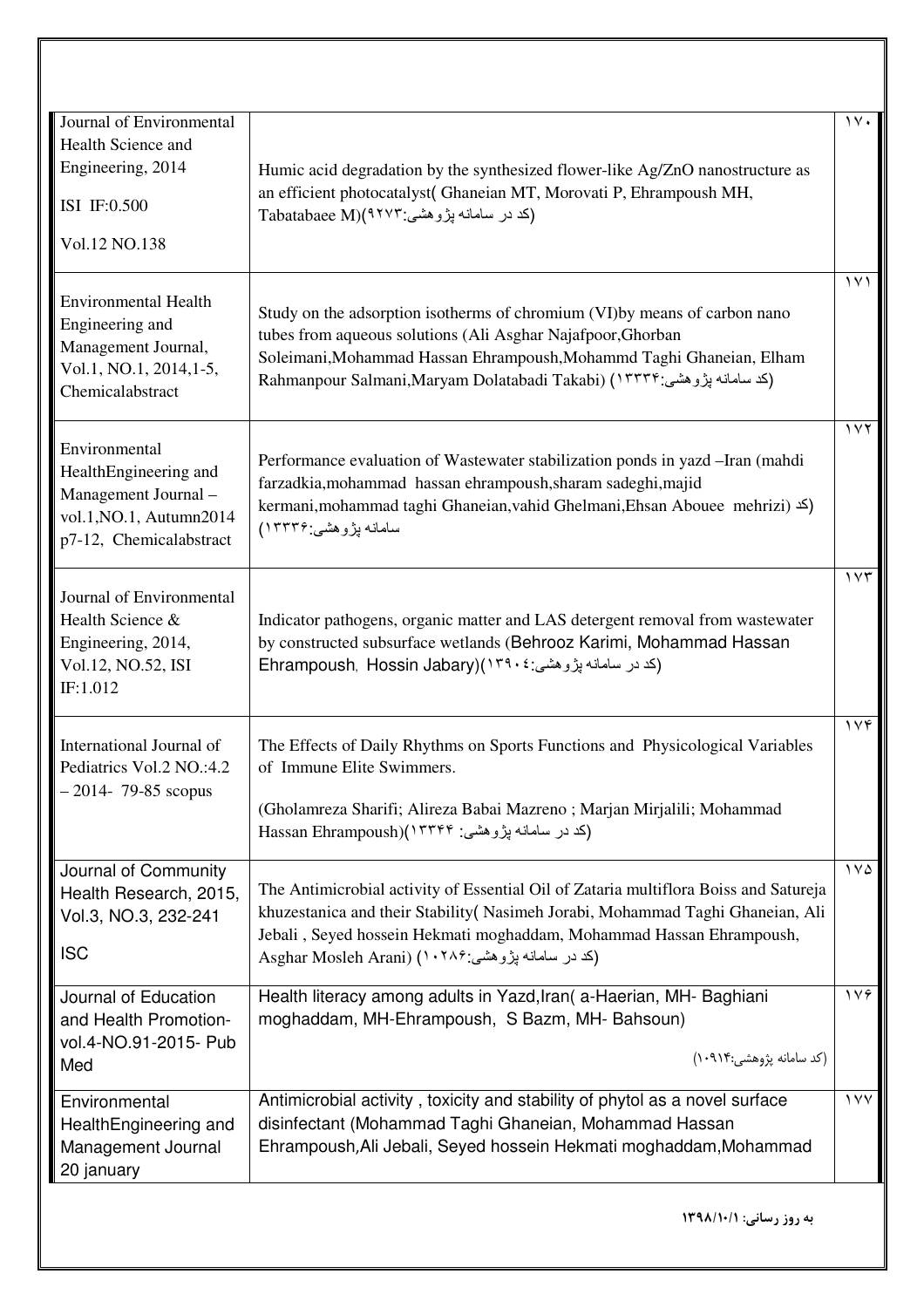| 2015, vol. 2, NO. 1         | Mahmoudi)                                                                                                                           |                           |
|-----------------------------|-------------------------------------------------------------------------------------------------------------------------------------|---------------------------|
| P13-16,                     |                                                                                                                                     |                           |
| Chemicalabstract            | (کد سامانه پژوهشی:۹۷۳۸)                                                                                                             |                           |
| Journal of Food Quality     | A Survey on Relationship between Diet and Urinary Excretion of Aflatoxin                                                            | $\sqrt{2}$                |
| Hazards Control, 2015,      | $M_1$ : A Screening Pilot Study on Iranian Pulation                                                                                 |                           |
| <b>Chemical Abstract.</b>   |                                                                                                                                     |                           |
| Vol.2, NO.2, 2015, p66-     | (S.Mason, B.Hajimohamadi, M.H.Ehrampoush, F.Khabiri, M.Soltani)<br>(کد سامانه                                                       |                           |
| 70                          | پژوهشي:۱۰۹۶۲)                                                                                                                       |                           |
| International Journal of    | Survey on removal efficiency of linear alkylbenzene sulfonate in Yazd                                                               | 111                       |
| <b>Environmental Health</b> | stabilization pond                                                                                                                  |                           |
| Engineering, 2015,          |                                                                                                                                     |                           |
| <b>Chemical Abstract.</b>   | (Asghar Ebrahimi, Mohammad Hassan Ehrampoush, Mohammad Reza<br>Samaei, Ebrahim Shahsavani, Elham Hosseini, Hassan Hashemi, Parvaneh |                           |
| vol.4 NO.1                  | Taalebi, Seyed vahid Ghelmani, Majid Dehghan, Atefe Honardoost) (كدسامانه)                                                          |                           |
|                             | پژوهشي:۱۶۳) (۱۰                                                                                                                     |                           |
|                             |                                                                                                                                     |                           |
| <b>JOURNALOF</b>            | Synthesis of Ag(i) and cu(i) complexes with 4-Amino-5-Methyl-2h-1,2,4-                                                              | 14.                       |
| PHARMACEUTICAL              | Triazole-3(4h)-thione ligand as thiocarbohydrazide Derivatives And Their                                                            |                           |
| , 2015, CHEMISTRY           | Antimicrobial activity (Mohammad Taghi Ghaneian,                                                                                    |                           |
| Vol.49, NO.3, p210-212      | Masoumeh Tabatabaee, Mohammad Hassan Ehrampoush, Ali Jebali,                                                                        |                           |
| ISI IF:0.461                | Seyed hossein Hekmati moghaddam, Hossein Fallahzadeh,<br>Reza Ali Fallahzadeh)                                                      |                           |
|                             | (کد سامانه پژوهشی:۱۰۱۲۲                                                                                                             |                           |
|                             |                                                                                                                                     |                           |
| مجله علمی پژوهشی طلوع       | بررسی کارایی فرایند اکسیداسیون کاتالیتیکی پرتو های پر انرژی الکترونی توام با پرسولفات پتاسیم در حذف                                 | $\lambda$                 |
| بهداشت. ISC                 | اسید هیومیک از محلول های آبی(محمدتقی قانعیان، محمد حسن احرامپوش، محبوبه دهواری ، منیره خیر                                          |                           |
| دوره۱۴-شماره۱ فروردین و     | خواه، فاطمه انوری، محسن عسکری شاهی، بهزاد جمشیدی)(کد سامانه پژوهشی:۹۹۳۴)                                                            |                           |
| ارديبهشت ١٣٩۴ ص۶۳-٧۶        |                                                                                                                                     |                           |
|                             |                                                                                                                                     | $\lambda$                 |
| مجله میکروب شناسی مواد      | بررسی میزان آگاهی ؛نگرش و عملکرد زنان مقیم در شهر شیراز پیرامون بیماری منتقله از غذا (بهادر حاجی                                    |                           |
| غذایی(JFM)-ISCسال دوم       | محمدی — محمد حسن احرامپوش -آسیه امیری —سپیده خلعتبری —سکینه گرایلو-مطهره السادات حسینی)                                             |                           |
| شماره ۴-بهار ۱۳۹۴ صفحات۱-۱  |                                                                                                                                     |                           |
|                             | (کد سامانه پژوهشي:۱۳۳۴۳)                                                                                                            |                           |
| مجله علمى پژوهشى طلوع       |                                                                                                                                     | $\overline{1\Lambda\tau}$ |
| بهداشت. ISC                 |                                                                                                                                     |                           |
|                             |                                                                                                                                     |                           |
| دوره۱۴-شماره۲               | بررسی کارایی نانولوله کربنی چند جداره اکسید شده در حذف سرب از محیط آبی ( محمد ملکوتیان، محمد                                        |                           |
|                             | حسن احرامپوش، امیر ناصر علی بیگی) (کد سامانه پژوهشی:۱۲۷۹۲)                                                                          |                           |
| خرداد و تير۱۳۹۴             |                                                                                                                                     |                           |
| ص۱۱۵–۱۲۴                    |                                                                                                                                     |                           |
|                             |                                                                                                                                     |                           |
|                             |                                                                                                                                     |                           |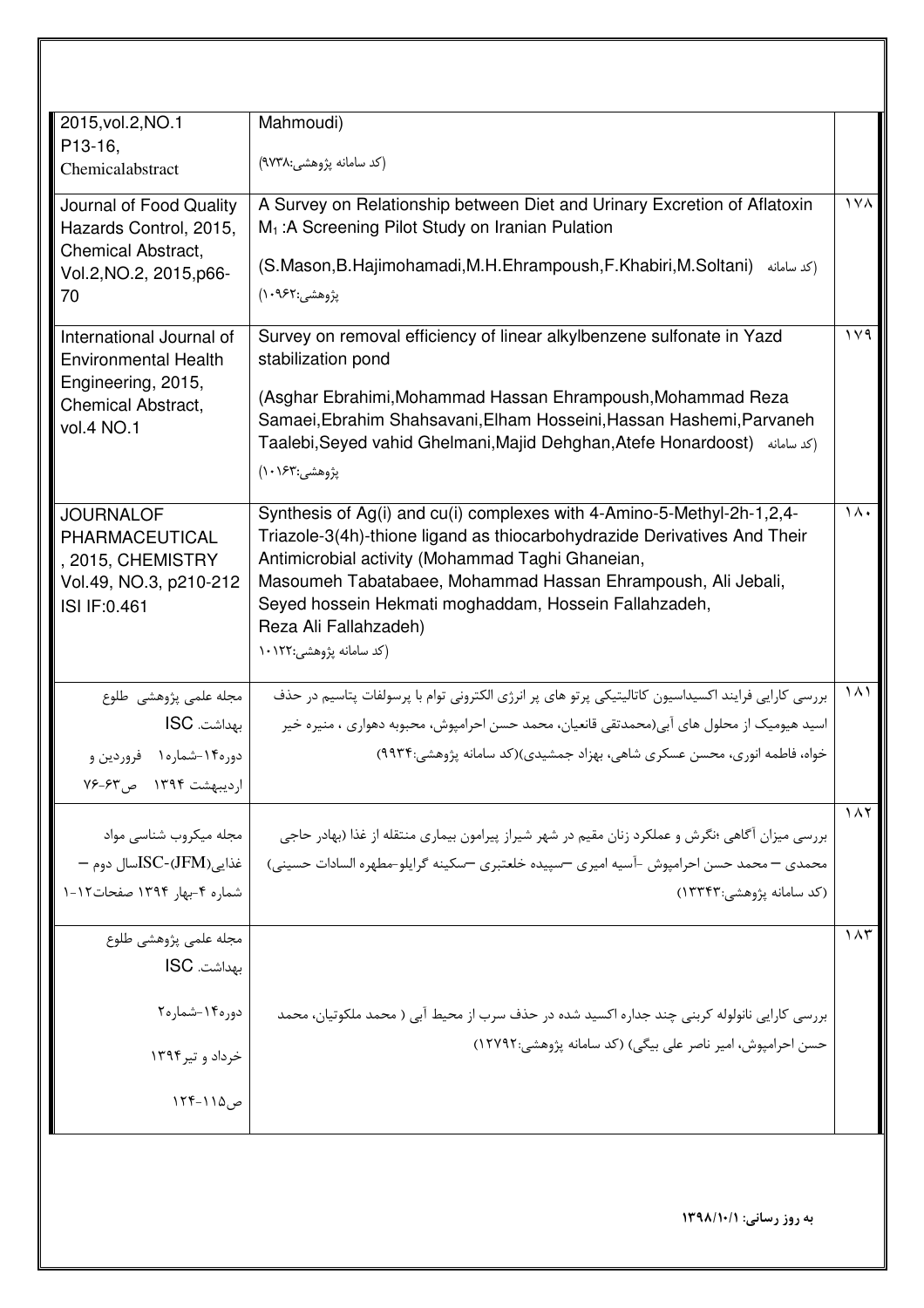| دوره۱۴- شماره۶                                                       |                                                                                                                                                                                        |                 |
|----------------------------------------------------------------------|----------------------------------------------------------------------------------------------------------------------------------------------------------------------------------------|-----------------|
| مجله علمى پژوهشى طلوع<br>بهداشت. ISC                                 | بررسی ارتباط بین مصرف برنج و دفع ادراری آفلاتوکسین M1 در زنان  مراجعه کننده به مراکز بهداشتی شهر<br>يزد                                                                                | ۱۹۱             |
| ص۱۵-۲۸                                                               |                                                                                                                                                                                        |                 |
| آذر و دی۱۳۹۴                                                         | حسن احرامپوش، علی دهقانی) (کد در سامانه پژوهشی:۱۰۹۴۳)                                                                                                                                  |                 |
| دوره۱۴-شماره ۵                                                       | کارخانجات لوازم خانگی(علیرضا شهریاری فارفانی، مهدی مختاری ، اصغر ابراهیمی، محمد تقی قانعیان، محمد                                                                                      |                 |
| <b>Isc</b>                                                           | بررسی کارایی روش توام انعقاد شیمیایی و اکسیداسیون پیشرفته (پروکسون) در تصفیه فاضلاب رنگی                                                                                               |                 |
| مجله علمي پژوهشي طلوع بهداشت                                         |                                                                                                                                                                                        | ۱۹۰             |
| آذر و دی ۱۳۹۴ ص۱۴۱-۱۵۰                                               |                                                                                                                                                                                        |                 |
| دوره۱۴ -شماره۵                                                       | پژوهشي:۱۱۳۲۶)                                                                                                                                                                          |                 |
| مجله علمى پژوهشى طلوع<br>بهداشت. ISC                                 | بررسی پایداری ،سمیت و اثر ضد میکروبی محلول آلیسین(محمد تقی قانعیان ،محمد حسن احرام پوش، علی<br>جبالي، سمانه مظفري ،سيد حسين حكمتي مقدم ،حسين فلاح زاده ،رضا على فلاح زاده)  (كد سامانه |                 |
|                                                                      |                                                                                                                                                                                        | 141             |
| بهداشت. ISC، دوره۱۴-شماره۴ ،<br>مهر و آبان۱۳۹۴ ص۶۵-۷۷                | کاربرد سموم در سال ۱۳۹۱ ( محمد رضا میر شکاری، محمد حسن احرامپوش، عباسعلی دهقانی، محمدتقی<br>قانعیان، محمد حسین دهقانی، محسن عسکری شاهی)(کد سامانه پژوهشی:۱۳۳۲۳)                        |                 |
| دوماهنامه علمى پژوهشى طلوع                                           | بررسی میزان آگاهی، نگرش و عملکرد متصدیان کشت گلخانهای شهرستان یزد در رابطه با مخاطرات بهداشتی                                                                                          |                 |
| مهروآبان۱۳۹۴ ص۱۱-۲۲                                                  |                                                                                                                                                                                        | 1 $\land \land$ |
| دوره۱۴-شماره۴                                                        | ،زهرا سلطانیان زاده ،سارا جمشیدی،سعیده طاهرزاده )(کد سامانه پژوهشی:۱۰۹۰۰)                                                                                                              |                 |
| بهداشت. ISC                                                          | دبیرستان شهر یزد(محمد حسن احرامپوش؛محمد جواد زارع سخویدی،امیرهوشنگ مهرپرور،حسین فلاح زاده                                                                                              |                 |
| مجله علمي پژوهشي طلوع                                                | بررسی غلظت ذرات معلق در هوای داخل کلاس و هوای بیرون و عوامل تاثیر گذار آن در مدارس راهنمایی و                                                                                          | $\lambda$       |
| 2015, Vol. 11, No. 30<br>ISI IF: 0.368                               | (Seyed Mohammad Reza, Ghaem Mohammadi, Nahid Ardian, Mohammad<br>Hassan Ehrampoush, Mahdi Ardian, Sajad Saleh Manshadi, GHassemi<br>(كد سامانه يژوهشى:GHolam Reza) (١٠٧٩٩)             |                 |
| <b>CIENCIAE TECNICA</b><br>.VITIVINICOLA                             | Educational Motivation of Students and the Effecting Factors                                                                                                                           | ۱۸۶.            |
| <b>Sciences Research</b><br>2015, Vol.2, NO.5, 39-<br>44             | (کد سامانه پژوهشی:۱۰۷۱۲)                                                                                                                                                               |                 |
| <b>American Association</b><br>for sciense and<br>technology, Health | The Mental Health and Social Support in Bafqs Miners (Ardian Nahid,<br>Mazloomy Mahmoudabad Seyyed Saeid, Ardian Mahdi, Ehrampoush<br>Mohammad Hassan, Eslami Hadi)                    | ۱۸۵             |
| <b>ISI IF:0.5</b>                                                    | (کد سامانه پژوهشی:۱۱۴۱۴)                                                                                                                                                               |                 |
| 2015, Vol.13, NO.84                                                  | Hossein Mahvi)                                                                                                                                                                         |                 |
| Science & Engineering                                                | Ehrampoush, Mohammad Miria, mohammad Hossien Salmani, Amir                                                                                                                             |                 |
| Journal of<br><b>Environmental Health</b>                            | Cadmium removal from aqueous solution by green synthesis iron oxide<br>nanoparticles with tangerine peel extract(Mohammad Hassan                                                       | 14F             |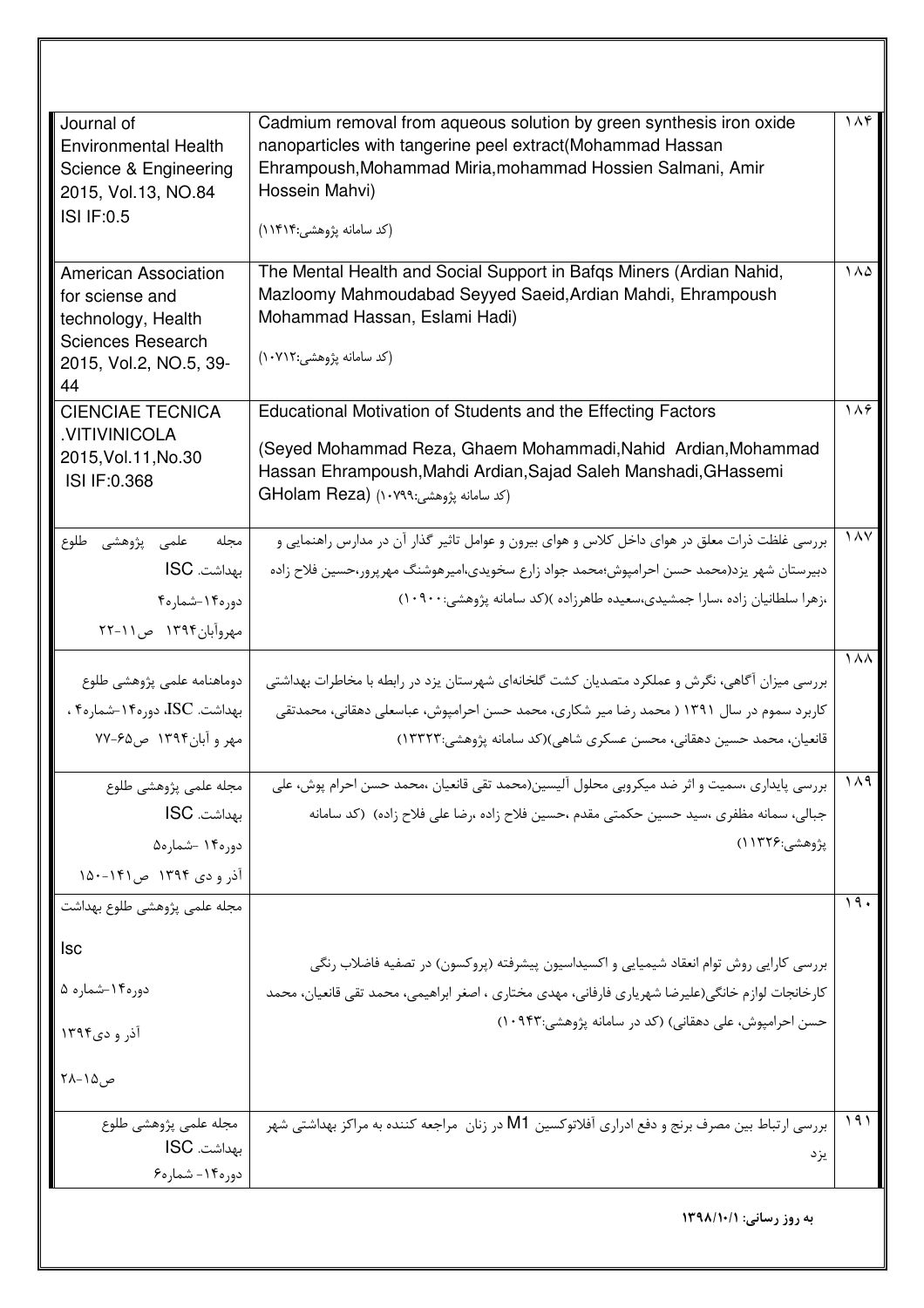|     | (بهادر حاجی محمدی، محمد حسن احرامپوش، منصوره سلطانی،  حسن مظفری خسروی، فاطمه زارع،                              | ويژه نامه بهمن واسفند ١٣٩۴                                                         |
|-----|-----------------------------------------------------------------------------------------------------------------|------------------------------------------------------------------------------------|
|     | حمیدرضا جمشیدی ،حمیدرضا دهقان، آرش دالوند) (کد سامانه پژوهشی:۱۱۴۵۷)                                             | ص۳۲۸–۳۴۶ ت                                                                         |
| 197 |                                                                                                                 | مجله علمى پژوهشى طلوع                                                              |
|     |                                                                                                                 | بهداشت. ISC                                                                        |
|     | کاربرد گرانول پوست گردو بعنوان جاذب طبیعی در حذف نیکل از محلولهای آبی ( محمد تقی قانعیان، محمد                  | دوره۱۴-شماره۶                                                                      |
|     | حسین سلمانی، محمد حسن احرامپوش، علی دهقانی، اسماعیل سلطانی نژاد) (کد سامانه پژوهشی:۱۱۳۶۲)                       |                                                                                    |
|     |                                                                                                                 | بهمن واسفند١٣٩۴ ص١٨۴-                                                              |
|     |                                                                                                                 | ۱۹۷                                                                                |
| 195 |                                                                                                                 | مجله علمى پژوهشى طلوع                                                              |
|     |                                                                                                                 | بهداشت. ISC                                                                        |
|     | کاربرد فرآیند فتوکاتالیستیAg-ZnO/UV-C در تجزیه سم ۲, ۴-دی کلروفنوکسی استیک اسید در محلول                        |                                                                                    |
|     | های آبی ( محمدتقی قانعیان، معصومه طباطبایی، محمد حسن احرامپوش، علی دهقانی، محمدرضا نفیسی)                       | دوره۱۴-شماره۶                                                                      |
|     | (کد سامانه پژوهشي:۱۱۳۶۱)                                                                                        | ويژه نامه بهمن واسفند١٣٩۴                                                          |
|     |                                                                                                                 |                                                                                    |
|     |                                                                                                                 | ص۲۲۷–۲۳۵ م                                                                         |
| 194 |                                                                                                                 | مجله علمى پژوهشى طلوع                                                              |
|     |                                                                                                                 | بهداشت. ISC                                                                        |
|     | حذف استامینوفن از محلولهای آبی توسط فتوکاتالیست $\mathrm{TiO2}$ / زئولیت $\mathrm{X}$ ( محمد ملکوتیان، محمد حسن | دوره۱۴-شماره۶                                                                      |
|     | احرامپوش، هیوا حسینی، ملیحه پورشعبان مازندرانی) (کد سامانه پژوهشی: ۱۲۷۹۱)                                       |                                                                                    |
|     |                                                                                                                 | ویژه نامه بهمن و اسفند۱۳۹۴                                                         |
|     |                                                                                                                 | $\mathsf{Y}\mathsf{Y}\mathsf{I}\mathsf{F}\mathsf{-}\mathsf{Y}\mathsf{I}\mathsf{Y}$ |
| 190 |                                                                                                                 | مجله علمى پژوهشى طلوع                                                              |
|     |                                                                                                                 | بهداشت. ISC                                                                        |
|     | بررسی خصوصیات شیمیایی و درجه رسیدگی ورمی کمپوست بدست آمده از پسماندهای فرایند تولید قارچ                        |                                                                                    |
|     | دکمه ای(علیرضا رعنایی، مهدی مختاری، حسین علیدادی، محمد حسن احرامپوش) (کد سامانه                                 | ويژه نامه بهمن و اسفند ١٣٩۴                                                        |
|     | پژوهشی:۱۵۸۸)                                                                                                    | دوره۱۴ شماره۶                                                                      |
|     |                                                                                                                 | 115-178                                                                            |
| 199 |                                                                                                                 | مجله تحقيقات سلامت در                                                              |
|     |                                                                                                                 | (دانشگاه علوم پزشکی SCاجامعه                                                       |
|     | بررسی کارایی کمک منعقد کننده پلی آکریل آمید اصلاحشده با نانو ذرات آلومنیوم اکسید در آبگیری لجن                  | و خدمات بهداشتی درمانی                                                             |
|     | تولیدی از تصفیه خانه فاضلاب شهر یزد( شبنم امانعلی خانی، محمد حسین سلمانی ندوشن، محمد حسن                        | مازندران)                                                                          |
|     | احرامپوش، مهدی مختاری) (کد در سامانه پژوهشی:۱۱۵۸۳)                                                              |                                                                                    |
|     |                                                                                                                 | دوره ۱-شماره۴ زمستان۱۳۹۴                                                           |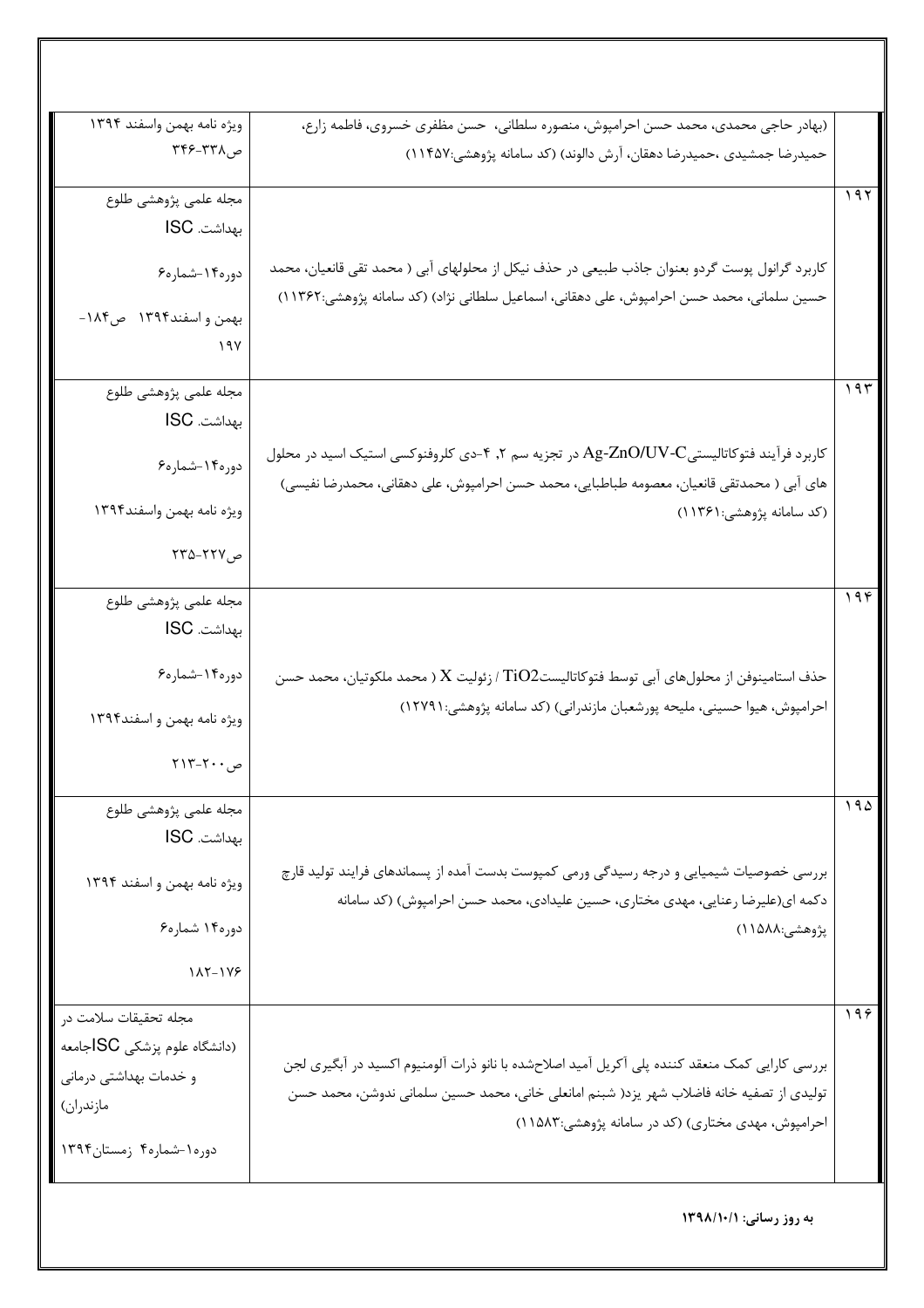| ص ۶۳-۶۳                                                                                                                                       |                                                                                                                                                                                                                                                                                           |                               |
|-----------------------------------------------------------------------------------------------------------------------------------------------|-------------------------------------------------------------------------------------------------------------------------------------------------------------------------------------------------------------------------------------------------------------------------------------------|-------------------------------|
|                                                                                                                                               |                                                                                                                                                                                                                                                                                           |                               |
| Ecology .Enviroment<br>and coservation journal<br>(Eco.Env.and Cons).<br>Vol.21, NO.3, 2015,<br>pp.(1149-1153),<br>ChemicalAbstract<br>Pubmed | Household hazardous waste Management (case study : Yazd, Iran)<br>(M.mokhtari, M.H.Ehrampoush, M.Salehi, z.kherad pisheh) (كدسامانه)<br>پژوهشی:۱۵۷۷)                                                                                                                                      | 19V                           |
| Journal of Advances in<br><b>Environmental Health</b><br>Research, vol.3, No.4,<br>Autumn 2015-chemical<br>Abstracts                          | Preparation of Magnetic Chitosan/Fe-Zr Nanoparticles for the Removal of<br>Heavy Metals from Aqueous Solution (Maryam Khodadadi, Mohammad<br>Hassan Ehrampoush, Amir Hossein Mahvi, Hadigheh Dorri, Lida Rafati, Ali<br>(كد سامانه يژوهشي:۱۶۷۸)(Naghizadeh                                | ۱۹۸                           |
| Global journal of health                                                                                                                      |                                                                                                                                                                                                                                                                                           | 199                           |
| science                                                                                                                                       | Assessment of Sick Building Syndrome and Its Associating Factors Among                                                                                                                                                                                                                    |                               |
| 2015, Vol.7, NO.2                                                                                                                             | Nurses in the Educational Hospitals of Shahid Sadoughi University of<br>Medical Sciences, Yazd, Iran(Vafaeenasab MR, Morowatisharifabad MA,                                                                                                                                               |                               |
| 247-253                                                                                                                                       | Taghi Ghaneian M, Hajhosseini M, Ehrampoush MH)(اكد در سامانه پژوهشی:Taghi Ghaneian M, Hajhosseini M, Ehrampoush MH)                                                                                                                                                                      |                               |
| pubmed                                                                                                                                        |                                                                                                                                                                                                                                                                                           |                               |
| Journal of Community<br><b>Health Research</b><br>2015, Vol.4, NO.3                                                                           | Examining Changes Trend of Fluoride Concentration in Groundwater<br>Using Geo-Statistical Technique Case Study: Drinking Water wells in<br>Yazd-Ardakan Plain (Razieh Charkhkarzadeh, zahra derakhshan,                                                                                   | $\mathbf{y}$ .                |
| 220-233                                                                                                                                       | Mohammad Miri, Mohammad Hassan Ehrampoush, Mohammad Hassan<br>Lotfi, Vahid Jafari Nodoshan) (١١۴۶٧: اكد در سامانه پژوهشى:۱۶۷                                                                                                                                                              |                               |
| <b>ISC</b>                                                                                                                                    |                                                                                                                                                                                                                                                                                           |                               |
| Journal of Community<br>Health Research, Vol.3,<br>NO.4, 2015<br>242-252, ISC                                                                 | Antimicrobial activity and toxicity of Zhumeria majdae essential oil and its<br>capsulated form (Rahil Emami, Mohammad Taghi Ghaneian, Ali Jebali,<br>Seyed hossein Hekmati moghaddam, Mohammad Hassan Ehrampoush,<br>Asghar Mosleh Arani)(١٢٣۶١: در سامانه پژوهشی:۸sghar Mosleh Arani)   | $\mathbf{Y} \cdot \mathbf{Y}$ |
| Desert, Vol.20, NO.1,<br>2015, 65-71, ISC                                                                                                     | Groundwater quality assessment using artificial neural network: A case<br>study of Bahabad Plain, Yazd, Iran<br>(Z.Kheradpisheh,A.Talebi,L.Rafati,M.T.Ghaneeian,M.H.Ehrampoush) (2.<br>سامانه پژوهشی:۱۳۳۲۸)                                                                               | $\mathbf{y}$ . $\mathbf{y}$   |
| <b>Environmental Health</b><br>Engineering and<br>Management Journal,<br>Vol2, NO.1, winter2015,                                              | Investigating the efficiency and kinetic cofficients of nutrient removal in the<br>subsurface artificial wetland of yazd wastewater treatment<br>plant(M.Farzadkia-M.H.Ehrampoush-E.Abouee Mehrizi-S.Sadeghi-<br>P.Talebi-A.Salehi-M.Kermani)(١٣٣٣١: يژوهشي: P.Talebi-A.Salehi-M.Kermani) | $\mathbf{Y} \cdot \mathbf{Y}$ |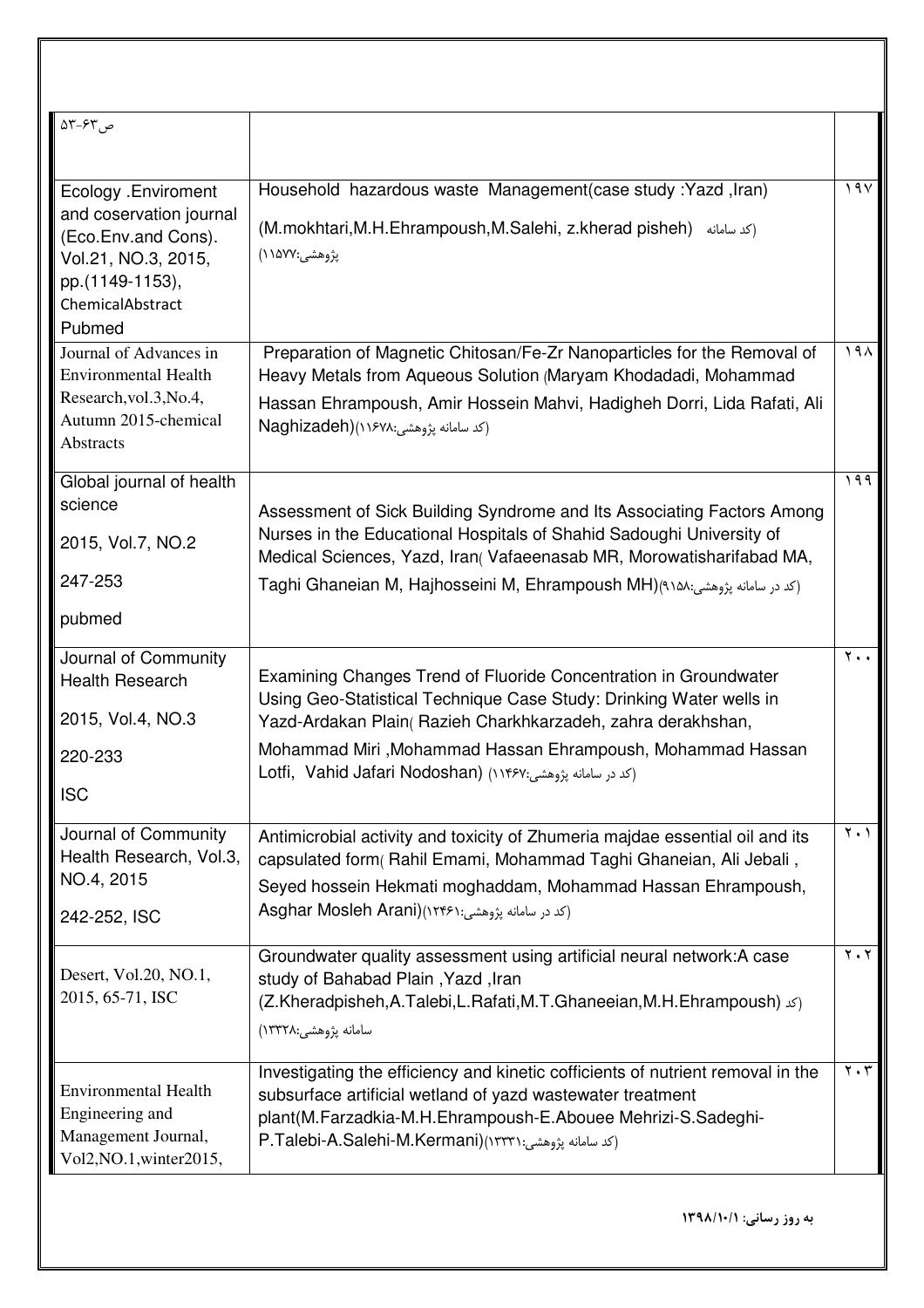| 23-30, ChemicalAbstract                                                                                                                            |                                                                                                                                                                                                                                                                                                                                  |                                              |
|----------------------------------------------------------------------------------------------------------------------------------------------------|----------------------------------------------------------------------------------------------------------------------------------------------------------------------------------------------------------------------------------------------------------------------------------------------------------------------------------|----------------------------------------------|
| Analytical and<br>bioanalytical chemistry<br>research, Vol.2, NO.1, June<br>2015 p13-21, SCOPUS                                                    | Determination of Iron Species by Combination of Solvent Assisted-<br>Dispersive Solid Phase Extraction and Spectrophotometry<br>(z.Dehghani,S.Dadfarnia.A.M.Haji shabani, M.H.Ehrampoush) (كدسامانه)<br>پژوهشی:۱۳۳۳۵)                                                                                                            | $Y \cdot Y$                                  |
| Environmental<br>HealthEngineering and<br>Management Journal,<br>2015, Vol.2, NO.4, 193-<br>197, ChemicalAbstract                                  | Study of co(II) adsorption from aqueous solution using protein granules<br>produced from chicken feather (mohammad hossein salmani, mahammad<br>Hassan ehrampoush, lida rafati, maryam farzi, kazem barzegar) (كد سامانه)<br>پژوهشی:۱۳۵۵۶)                                                                                       | $\mathbf{y} \cdot \mathbf{y}$                |
| دوماهنامه علمى پژوهشى طلوع<br>بهداشت. ISC، ويژه نامه بهمن .<br>اسفند۱۳۹۴، دوره۱۴، شماره۶،<br>$551 - 507$ , ح                                       | بررسی مقدار آفلاتوکسین   M1در شیر مادران شهر یزد در دو فصل تابستان و زمستان در سال ۱۳۹۲ محمد<br>حسن احرامپوش، بهادر حاجی محمدی، پریا عزتی، مهدی دهقان منشادی، حمیدرضا دهقان، حمیدرضا<br>جمشیدی)(کد سامانه پژوهشی:۱۳۳۲۴)                                                                                                          | $\mathbf{y} \cdot \mathbf{z}$                |
| نشریه پژوهش های علوم دامی<br>ايران<br>دوره ۷.شماره۴-زمستان۱۳۹۴<br>ص ۴۲۲–۴۲۷                                                                        | بررسی میزان و نوع آلودگی قارچی خوراک دام درگاوداریهای شیری شهر یزد(محمد تقی قانعیان - عباسعلی<br>جعفري - سارا جمشيدي - محمد حسن احرامپوش - حبيبه مومني – اميد جمشيدي- محمد علي قوه)(كد در<br>سامانه پژوهشی:۱۱۰۷۳)                                                                                                                | $Y \cdot V$                                  |
| <b>ISC</b><br>Desalination and Water<br>Treatment,<br>19february2016, Vol.57,<br>NO.53, p1-6<br>ISI IF:1.173, Scopus<br><b>Exposure and Health</b> | The role of desalination in removal of the chemical, physical and biological<br>parameters of drinking water(a case study of birjand city, Iran)<br>(M.Khodadadi, A.H.Mahvi, M.T.Ghaneian, M.H.Ehrampoush, H.Dorri,<br>لكد سامانه يژوهشي:L.Rafati) (۱۰۹۶۷<br>Fluoride in Drinking Water in 31 Provinces of Iran (Z.Kheradpisheh. | $Y \cdot A$<br>$\mathbf{r} \cdot \mathbf{r}$ |
| 2016, Vol.8, NO.4, 465-<br>474, ISI, Scopus                                                                                                        | M.H.Ehrampoush. Ahmad Montazeri. M.Mirzaei. M.Mokhtari. A.H.Mahvi)<br>(کد سامانه پژوهشی:۱۵۸۲)                                                                                                                                                                                                                                    |                                              |
| Journal of<br>environmental health<br>and sustainable<br>development, Vol.1,<br>NO.1, 2016, 51-74                                                  | Removal Methods of Antibiotic compounds from Aqueous Environments-A<br>Review (Zahra Derakhshan, Mehdi Mokhtari, Fatemeh Babaei, Roya Malek<br>Ahmadi, Mohammad Hassan Ehrampoush, Mohammad Faramarzian) (كد در سامانه)<br>بِژوهشي ۱۱۴۶۵)                                                                                        | $\gamma \wedge$                              |
| مجله سلامت ومحيط زيہ<br>خصلنامه علمی یژوهشی $\mathsf{ISC} \mid$                                                                                    | پیش بینی میزان تولید پسماند شهری با استفاده از روش سری زمانی(تکنیکARMA) و مدل سـازی پویـایی<br>سيستم (نرم افزار Vensim) (اصغر ابراهيمي؛محمد حسن احرامپوش؛حسن هاشـمي؛محبوبه دهـواري)   (كـد                                                                                                                                       | ۱۱ ۲                                         |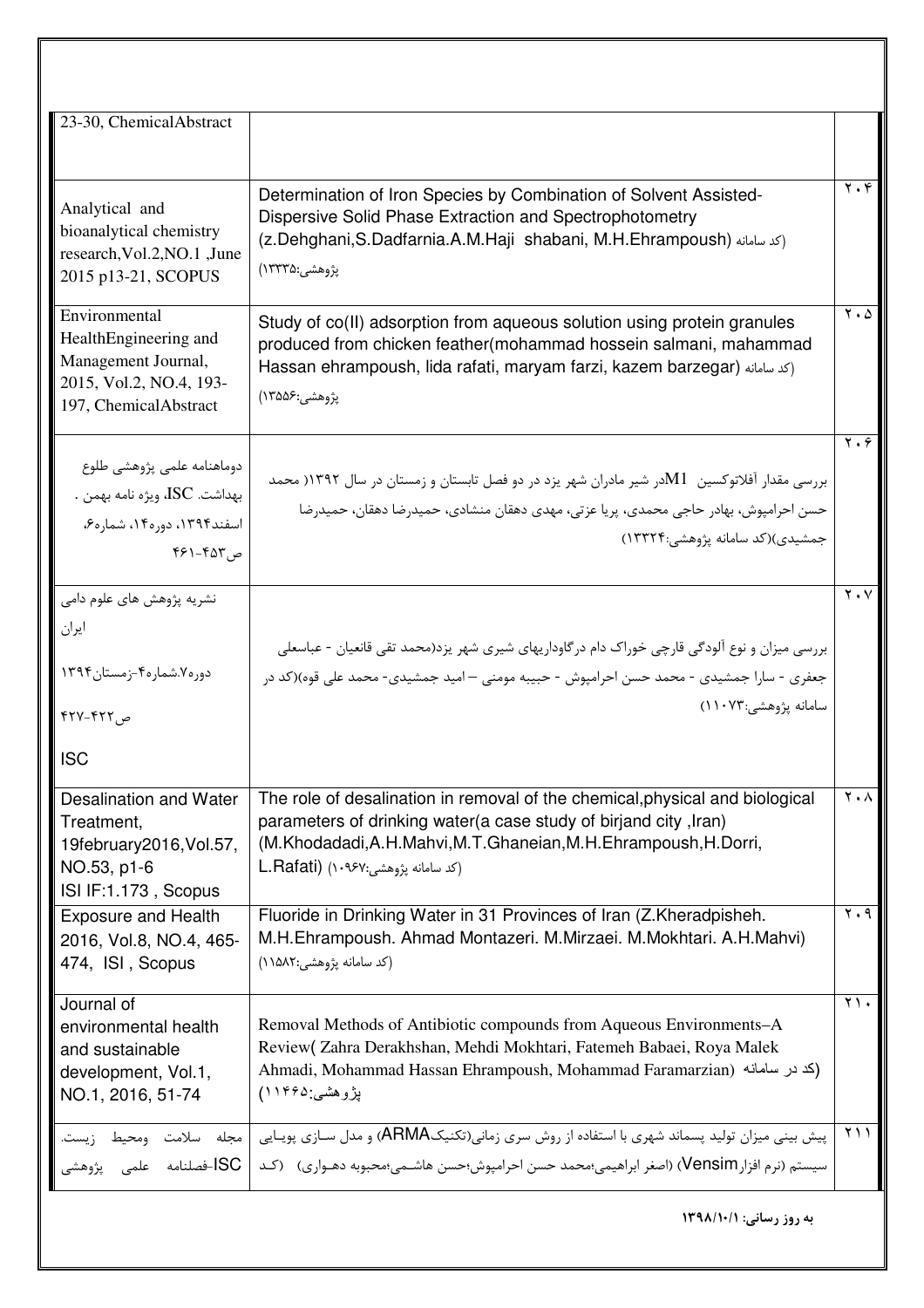| انجمن علمی بهداشت محیط                     | سامانه پژوهشي:۱۱۶۶۵)                                                                           |                                      |
|--------------------------------------------|------------------------------------------------------------------------------------------------|--------------------------------------|
| ایران-دوره نهم شماره اول                   |                                                                                                |                                      |
| بهار۱۳۹۵ -ص۵۷–۶۸                           |                                                                                                |                                      |
| مجله مركز مطالعات و توسعه                  | بررسی وضعیت نگرش دانشجویان رشته مهندسی بهداشت محیط دانشگاه علوم پزشکی شهید صدوقی یزد           | $\gamma \wedge \gamma$               |
| آموزش علوم پزشکی یزد. ISC —                | نسبت به رشته تحصیلی و آینده شغلی در سال تحصیلی ۱۳۹۴-۱۲۹۳(محمد امین مقدسی-محمد حسن              |                                      |
| دوره ۱۱-شماره ۱- بهار ۱۳۹۵-                | احرامپوش-مرتضی محمد زاده –حسین کریمی منجرموئی- محمد امین میرنسب)(کد سامانه پژوهشی:۱۱۶۴۴)       |                                      |
| ص۴۳-۵۰                                     |                                                                                                |                                      |
|                                            |                                                                                                | ۲۱۳                                  |
| مجله علمى پژوهشى طلوع                      |                                                                                                |                                      |
| بهداشت. ISC                                |                                                                                                |                                      |
| دوره۱۵-شماره۲                              | بررسی میزان آلودگی قارچی در آردهای توزیعشده در نانواییهای شهر یزد ( عباسعلی جعفری، محمد تقی    |                                      |
|                                            | قانعیان، محمد حسن احرامپوش، حبیبه مومنی، سارا جمشیدی، سمانه مظفری) (کد سامانه پژوهشی:۱۲۷۹۶)    |                                      |
| خرداد و تیر ۱۳۹۵ ص۱۹۴-۲۰۳                  |                                                                                                |                                      |
| مجله علمى پژوهشى طلوع                      |                                                                                                | $Y \vee Y$                           |
| بهداشت. ISC                                |                                                                                                |                                      |
|                                            |                                                                                                |                                      |
| دوره۱۵-شماره۲                              |                                                                                                |                                      |
|                                            | بررسی میزان حذف سورفاکتانتهای آنیونی وCOD فاضلاب کارواش با فرایند ازن زنی در یک راکتور با بستر |                                      |
| خرداد و تیر ۱۳۹۵                           | آکنده(  حسن ترابی، محمدحسن احرامپوش، اصغر ابراهیمی، پروانه طالبی، مهدی مختاری)(کد سامانه       |                                      |
| ص۲۲-۳۳                                     | پژوهشي:۱۲۷۹۰)                                                                                  |                                      |
|                                            |                                                                                                |                                      |
|                                            |                                                                                                |                                      |
|                                            |                                                                                                | ۲۱۵                                  |
| فصلنامه بهداشت و ايمني كار-                | شناسایی ،طبقه بندی و مدیریت پسماند صنعتی مجتمع فولاد کویر بر اساس کنوانسیون بازل و   RCRA      |                                      |
| جلد۶-شماره ۲-تابستان ۱۳۹۵-                 | (محمد حسن احرامپوش,محسن حسامی آرانی,محمدتقی قانعیان,اصغر ابراهیمی,مسعود شفیعی)(کد سامانه       |                                      |
| ص ۷۹–۱۹<br><b>Santa Contract Structure</b> | پژوهشي:۱۲۷۹۵)                                                                                  |                                      |
| مجله دانشگاه علوم پزشکی                    |                                                                                                | $\overline{\Uparrow\Uparrow\varphi}$ |
| رفسنجان. ISC ۱۵-شماره۵-                    | ارزیابی اثرات بهداشتی ناشی ازPM2.5 در هوای شهر مشهد در سال۱۳۹۲ (دکتر محمد حسن احرامپوش-        |                                      |
| تابستان ۱۳۹۵–۳۹۸–۳۹۸                       | دكتر محمد تقى قانعيان-ضياء الدين بنيادى)((كد سامانه پژوهشى:۱۱۹۶۶)                              |                                      |
|                                            |                                                                                                |                                      |
| مجله علمى پژوهشى طلوع                      |                                                                                                | Y                                    |
| بهداشت. ISC                                | متاژنومیکس و کاربردهای آن( مقاله مروری) (لیدا رفعتی، محمد حسن احرامپوش، زهره خرد پیشه، سید     |                                      |
|                                            | مجتبی ممتاز، ضیا الدین بنیادی، مهدی مختاری، سمانه صدیقی خویدک، فاطمه چاه متکی) (کد سامانه      |                                      |
| دوره۱۵-شماره۴                              | پژوهشي:۱۲۴۹۸)                                                                                  |                                      |
| مهر و آبان ۱۳۹۵ ص۵۵-۶۵                     |                                                                                                |                                      |
|                                            |                                                                                                |                                      |
| مجله علمى پژوهشى طلوع                      | بررسی کارایی نانوذرات اهن اکسید سنتز شده در حذف یون مس از محلولهای ابی(محمدحسین سلمانی،        | $\gamma \wedge \wedge$               |
|                                            | محمدحسن احرامپوش، محمد میری ، محمدتقی قانعیان، محسن عسکری شاهی )(کد در سامانه                  |                                      |
|                                            |                                                                                                |                                      |
|                                            | به روز رسانی: ۱۳۹۸/۱۰/۱                                                                        |                                      |
|                                            |                                                                                                |                                      |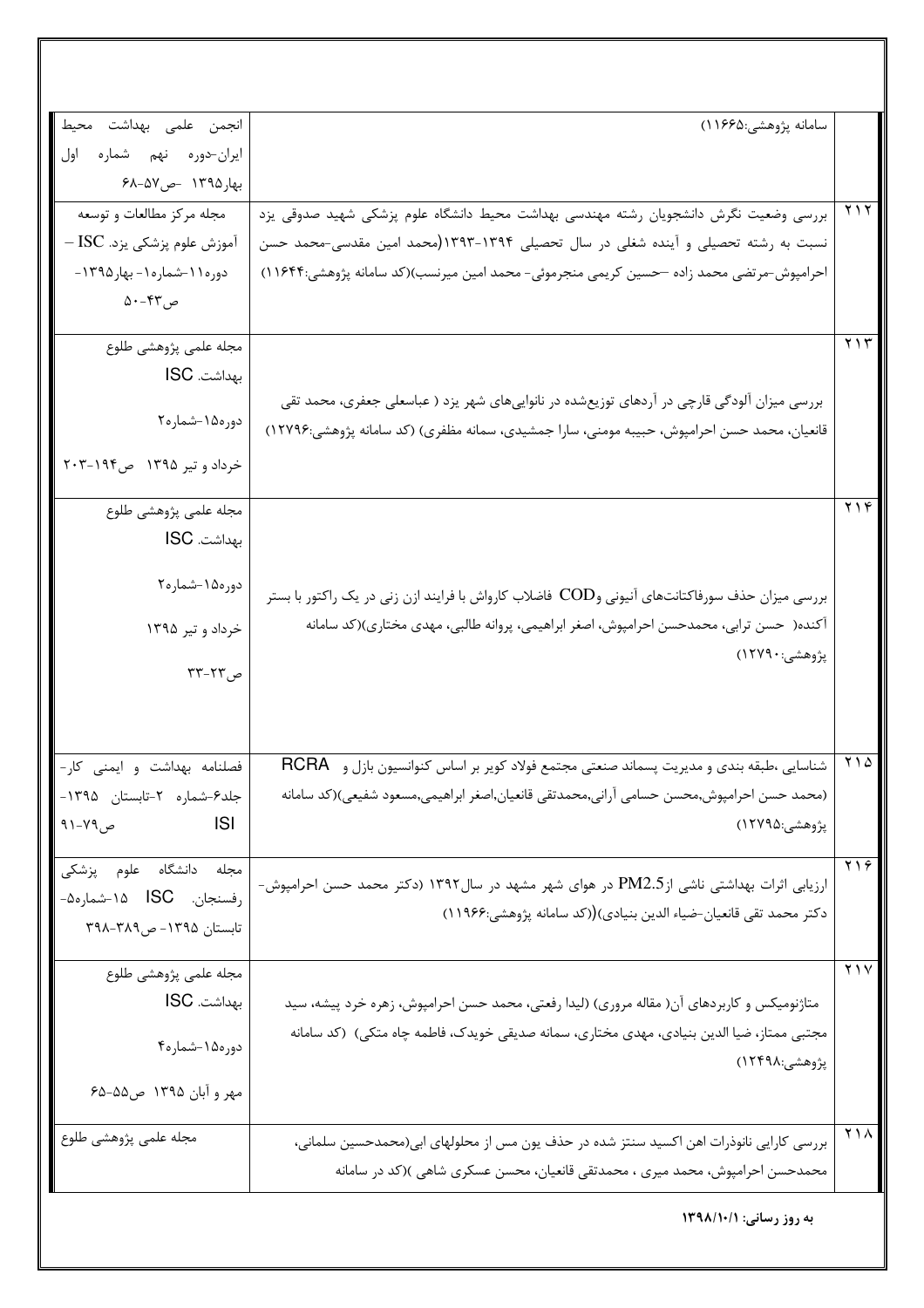| پژوهشي:۱۲۳۰۸)                                                                                                                                                                                                                                                                                                                                                |                        |
|--------------------------------------------------------------------------------------------------------------------------------------------------------------------------------------------------------------------------------------------------------------------------------------------------------------------------------------------------------------|------------------------|
|                                                                                                                                                                                                                                                                                                                                                              |                        |
|                                                                                                                                                                                                                                                                                                                                                              |                        |
|                                                                                                                                                                                                                                                                                                                                                              |                        |
| Effects of radical scavengers on humic acid removal by electron beam<br>irradiation (Tahereh Jasemizad, Mohammad Taghi Ghaneian, Mohammad<br>Hassan Ehrampoush, Iraj Rezapour, Ali Jebali& Fatemeh Sahlabadi)<br>(کد سامانه پژوهشی:۱۱۴۸۶)                                                                                                                    | Y                      |
| Selecting the optimal process for the removal if reactive red 198 dye from<br>textile wastewater using analytical hierarchy process(AHP) (Mohammad<br>Hassan Ehrampoush, Mohammad Miri, Seyed Mojtaba Momtaz, Mohammad<br>Taghi Ghaneian, Lida Rafati, Hosein Karimi, Somaye Rahimi)(١١٥۶۵: بوهشی:Taghi Ghaneian, Lida Rafati, Hosein Karimi, Somaye Rahimi) | ٢٢.                    |
| Prediction of the waste stabilization pond performance using linear<br>multiple regression and multi-layer perceptron neural network: a case<br>study of Birjand, Iran (Maryam Khodadadi, Alireza Mesdaghinia, Simin<br>Nasseri, Mohammad Taghi Ghaneian, Mohammad Hassan Ehrampoush,<br>(كد سامانه يژوهشي:۱۶۸۱)(Mahdi Hadi                                  | $\gamma \gamma$        |
| Preparation and characterization Tio2 incorporated 13X molecular sieves for<br>Photocatalytic removal of acetaminophen from aqueous solutions(Mohammad<br>Malakootian, Maliheh Pourshaban-Mazandarani, Hiwa Hossaini, Mohammad<br>(كد سامانه يژوهشي:۱۲۰۷۲) (Hassan Ehrampoush                                                                                | $\overline{Y}$         |
| Reduction of Aflatoxin M1 during Production of Kashk, a Traditional Iranian<br>Dairy Product (S. Mason, S. Arjmandtalab, B. Hajimohammadi, M.H.<br>Ehrampoush, A. Khosravi Arsanjani *, G.H. Jahed Khaniki, A. Rahimzade,<br>M. Raeisi)<br>(کد سامانه پژوهشي:١٢٢٨٢)                                                                                          | $\overline{Y}$         |
| Effect of Zataria multiflora Essential Oil on Histamine Production in Iranian<br>Salted-Fermented Fish Sauce (Mahyaveh) (A. Saffari, B. Hajimohammadi,<br>E. Eftekhar *, M.H. Ehrampoush, S.S. Athari, A. Rahimzade, S. Nosrati, P.<br>Arshiyan , D. Ben Ammar) (١١٩٨٧: شامانه يژوهشي)                                                                       | $\gamma \gamma \gamma$ |
|                                                                                                                                                                                                                                                                                                                                                              |                        |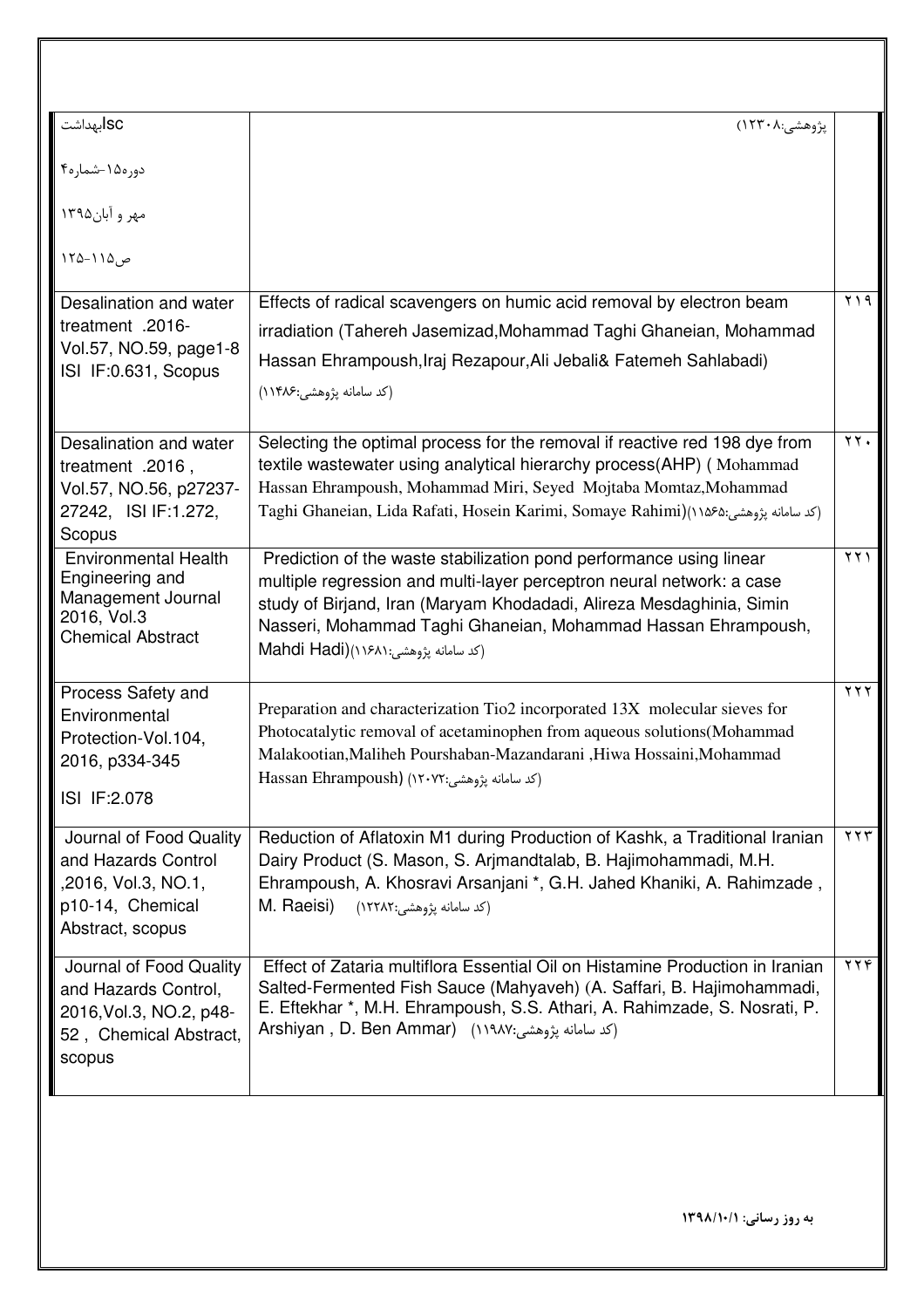| Environmental<br>Monitoring and<br>Assessment, 2016, ISI<br>IF2015:1.98, Vol.188,<br>NO.10, scopus   | Cardiovascular, respiratory, and total mortality attributed to PM2.5 in<br>Mashhad, Iran (bonyadi Z, ehrampoush MH, ghaneian MT, mokhtari M,<br>Sadeghi A) (١١٩۶٣: يژوهشي: ۱۱۹۶۳)                                                                                                                                  | ۲۲۵                    |
|------------------------------------------------------------------------------------------------------|--------------------------------------------------------------------------------------------------------------------------------------------------------------------------------------------------------------------------------------------------------------------------------------------------------------------|------------------------|
| Journal of Enviromental<br><b>Health and Sustainable</b><br>Development(JEHSD)<br>2016, 1(3):163-172 | Waste to Energy: Challenges and Opportunities in Iran(Lida Rafati,<br>Maryam RahmaniBoldaji, Maryam Khodadadi, Zahra Atafar, Mohammad Hassan<br>Ehrampoush, SeyedMojtaba Momtaz, Rahimeh Alizadeh, Mehdi Mokhtari)<br>(کد<br>سامانه بِژوهشي:۱۲۴۹۲)                                                                 | $\overline{YYf}$       |
| Journal of Molecular<br>Liquids, 2016, Vol.224-<br>part A, P832-841<br>ISI IF:2.74<br>pubmed, Scopus | Modeling of adsorption kinetic and equilibrium isotherms of naproxen onto<br>functionalized nano-clay composite adsorbent (lida rafati, mohamad Hassan<br>ehrampoush, amir abbas rafati, mehdi mokhtari, amir hossein mahvi) (كد سامانه ()<br>پژوهشی:۹۰۹۰)                                                         | $\gamma \gamma \gamma$ |
| Journal of Health and<br>Safety at Work<br>Vol. 6; No. 2; Summer<br>2016<br><b>ISI</b>               | Identification, classification and management of industrial waste in Kavir<br>steel complex according to the Bazel convention and RCRA (Mohammad<br>Hassan Ehrampoush, Mohsen Hesami Arani, Mohammad Taghi Ghaneian,<br>Asghar Ebrahimi, Masoud Shafiee)(١١٥۴٢: ركد سامانه يژوهشي:Asghar Ebrahimi, Masoud Shafiee) | $\gamma \gamma \wedge$ |
| Journal of health<br>sciences survellance<br>system(JHSSS) ISC<br>April2016<br>Vol4- NO.2<br>83-88   | Removal of Chromium and Cadmium from Wastewater in Waste Stabilization<br>Ponds, Yazd-Iran(Mohammad Reza Samaei, Mohammad hassan Ehrampoush,<br>Hoshang Maleknia, Zahra Elhamiyan, Ebrahim Shahsavani, Asghar Ebrahimi) $\leq$ )<br>در سامانه پژوهشی:۱۱۳۰۸)                                                        | ۲۲۹                    |
| journal of Water Sci<br>Technol, 2016, Vol.74,<br>NO.11, p2569-2581<br>ISI IF:1.064, Scopus          | Evaluation of volcanic pumice stone as media in fixed bed sequence batch reactor<br>for atrazine removal from aquatic environments (Zahra Derakhshan, Mohammad<br>Hassan Ehrampoush, Amir Hossein Mahvi, Mohammad Faramarzian, Mehdi<br>(كد در سامانه پژوهشي:۱۲۷۰۷(Mokhtari) , Seyed Mohammad Mazloomi             | $\tau\tau$ .           |
| Journal of community<br>health research, ISC<br>2016, Vol.5, NO.3<br>195-201                         | Knowledge, Attitude, and Performance of Nurses' Crisis Management in Natural<br>Disasters in Yazd City(Tahere Soltani, Mohammad Hossein Baghianimoghadam,<br>Mohammad Hassan Ehrampoush, Najmeh Baghian, Abdolkhalegh Jafari) (كد در)<br>سامانـه پژوهشـی:۱۲۰۱۵)                                                    | $\gamma \gamma \gamma$ |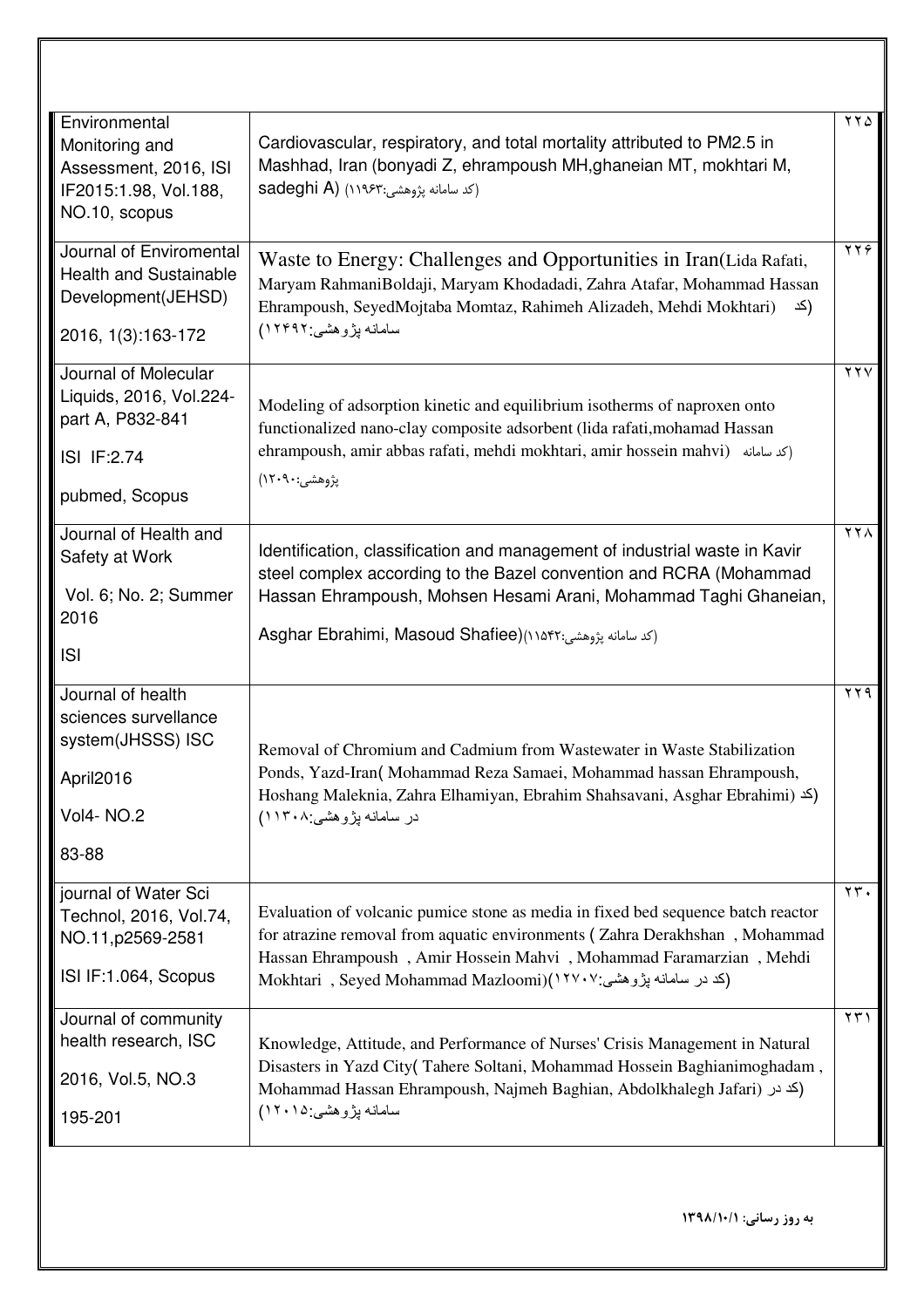| Research Journal of<br><b>Medical Sciences</b><br>,2016, Vol.10,<br>NO.4, Scopus                                           | Extrinsic or Intrinsic Religious Orientation May Have an Impact on Mental Health<br>(S.S. Mazloomy Mahmoodabad, M.H. Ehrampoush, S.Z. Tabei, M. Nami, H.<br>Fallahzadeh , B. NamavarJahromi , A. Shayan, S. Forouhari) (كد در سامانه)<br>بڑوہشی ۱۳۰۴۵)                                                                                        | ۲۳۲                    |
|----------------------------------------------------------------------------------------------------------------------------|-----------------------------------------------------------------------------------------------------------------------------------------------------------------------------------------------------------------------------------------------------------------------------------------------------------------------------------------------|------------------------|
| Journal of<br>environmental health<br>and sustainable<br>development, 2016<br>Vol.1, NO.3<br>163-170                       | Modeling and Performance of Waste Tires as Media in Fixed Bed Sequence Batch<br>Reactor(Zahra Derakhshan, Mohammad Faramarzian, Mohammad Taghi<br>(کد در سامانه پژوهشی:۱۲۶۹۴)(Ghaneian, Mohammad Hassan Ehrampoush)                                                                                                                           | ۲۳۳                    |
| International Journal of<br>Advanced<br>Biotechnology and<br>,2016, Research (IJBR)<br>Vol.7, NO.2, pp29-37,<br><b>ISI</b> | Effectiveness of separate ozonation process separately and in combination with<br>clay to remove sodium dodecyl sulfate from aqueous solutions (Mohammad Taghi<br>Ghaneian, Mohammad Hassan Ehrampoush, Sadegh kazemi, Mohsen Sa'adani)<br>(کد در سامانه پژوهشی: ۱۳۵۴۸)                                                                       | ۲۳۴                    |
| مجله علمى پژوهشى طلوع<br>بهداشت. ISC دوماهنامه<br>  دوره۱۵-شماره۱<br>فروردین و اردیبهشت۱۳۹۵ص ۱۰-<br>۲۵                     | کاربرد روشهای WilliamFine , PHA در مدیریت ریسک مخاطرات زیست محیطی و برآورد هزینه های<br>كنترلي در مجتمع فولاد كوير (محمد حسن احرامپوش، غلامحسين حلواني، محمد تقي قانعيان، على دهقاني،<br>محسن حسامی آرانی) (کد سامانه پژوهشی:۱۲۷۸۸)                                                                                                           | ۲۳۵                    |
| مجله علمى پژوهشى طلوع<br>بهداشت. ISC<br>مرداد و شهریور۱۳۹۵<br>دوره۱۵ شماره۳<br>$YY5 - YY1$                                 | بررسی فناوری های نوین در حذف آفت کش آترایزین از محیط زیست با تاکید بر تجزیه زیستی: یک مطالعه<br>مروري( زهرا درخشان، اصغر ابراهيمي، محمد فرامرزيان، سمانه صديقي خويدک ، محمد حسن احرامپوش) (کد<br>سامانه يژوهشي:١٢۶٩٢)                                                                                                                         | $\gamma \gamma \gamma$ |
| مجله كومش سمنان،<br>۱۳۹۵،۲۰۱۶، جلد ۱۸، شماره ۳<br>scopus, ۴۱۵-۴۰۸                                                          | بررسي كارايي فرآيند كوپل الكتروكواگولاسيون با UV/H2O2 بەمنظور حذف رنگ(اي راكتيو نارنجي ١٢٢ از<br>فاضلاب صنايع نساجي (طيبه ندري، محمد حسن احرام پوش، محمد ملكوتيان) (كد سامانه پژوهشي:١٥٢٧٥)<br>Efficiency of electrocoagulation process coupled with UV/H2 O2 to remove the<br>orange reactive dye 122 from was tewater of textile industries | ۲۳۷                    |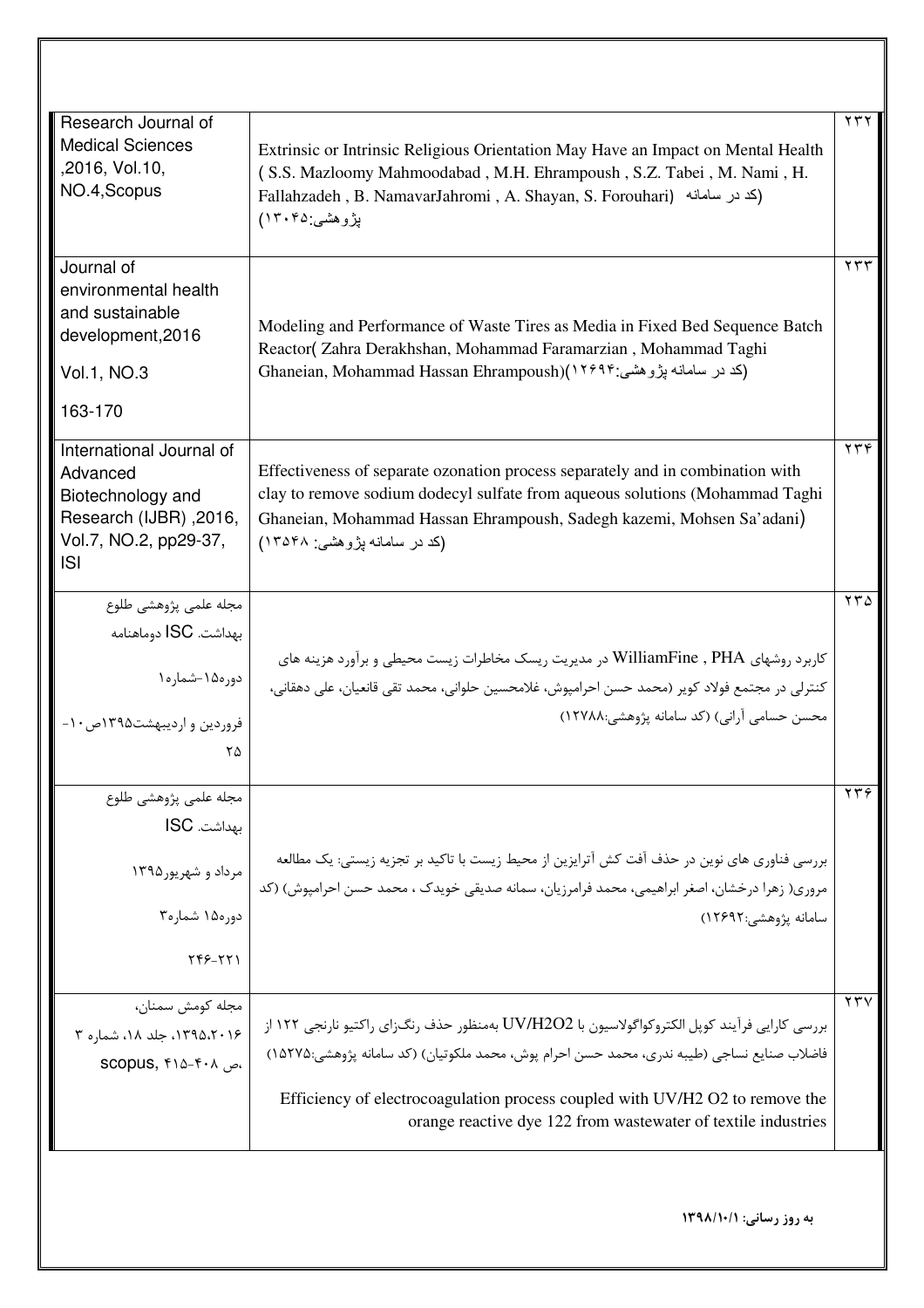| دوماهنامه علمى پژوهشى طلوع<br>بهداشت. ISC، آذر و دی۱۳۹۵،<br>دوره۱۵، شماره۵، ص۴۴-۵۴                        | بررسی آگاهی، نگرش و عملکرد زنان مراجعه کننده به مراکز بهداشتی شهر یزد درمورد مواد غذایی آلوده به سم<br>آفلاتوكسين (منصوره سلطاني، بهادر حاجي محمدي، محمد حسين باقياني مقدم ، محمد حسن احرامپوش،<br>آرش دالوند، عارفه دهقانی تفتی ) (کد سامانه پژوهشی:۱۳۳۲۵)                                                                                                                   | ۲۳۸                     |
|-----------------------------------------------------------------------------------------------------------|-------------------------------------------------------------------------------------------------------------------------------------------------------------------------------------------------------------------------------------------------------------------------------------------------------------------------------------------------------------------------------|-------------------------|
| مجله علمى پژوهشى دانشگاه علوم<br>SCOPUSپزشکی مازندران<br>دوره۲۶-شماره۱۴۴-سال۱۳۹۵دی<br>ص ۱۵۲-۱۷۰           | جذب آتنولول از محلولهای آبی توسط نانولوله های کربنی چنددیواره( بهاره دهدشتی، محمدمهدی امین،<br>حمیدرضا پورزمانی، محمدحسن احرامپوش، مهدی مختاری)(کد در سامانه پژوهشی:۱۲۷۱۵)<br>Atenolol absorption by multi-wall carbon nanotubes from aqueous solutions                                                                                                                       | ۲۳۹                     |
| مجله دانشگاه علوم پزشکی<br>مازندران<br>دوره بیست و ششم شماره۱۴۵<br>بهمن سال ۱۳۹۵ (۲۰۳–۲۹۳)<br>scopus      | کاربرد تکنیک های آنالیز خطر شغلی و ارزیابی ریسک ویلیام فاین در شناسایی و ارزیابی ریسک شغلی صنعت<br>نورد گرم فولاد کویر( غلامحسین حلوانی، محمد حسن احرامپوش، محمد تقی قانعیان، علی دهقانی، محسن<br>حسامی آرانی) (کد سامانه پژوهشی:۱۲۷۵۲)<br>Applying job hazard analysis and William Fine methods on risks identification and<br>assessment of jobs in hot rolling steel, Iran | $\mathbf{Y} \mathbf{Y}$ |
| Journal Of water Reuse<br>and Desalination,<br>2017, Vol. 7, NO. 3,<br>p298-306, ISI IF:0.277<br>, scopus | Upgrading Secondary Wastewater Plant effluent by modified coagulation and<br>flocculation, for water reuse in irrigation (Mohammad Taghi Ghaneian,<br>Mohammad Hassan Ehrampoush, Eghbal Ehsanzadeh, Ali Nikoonahad, Mohammd<br>(کد سامانه بڑوهشی:۱۱۸۳۷) (Miri                                                                                                                | ۲۴۱                     |
| <b>Health Scope</b><br>2017<br>ISI, Vol.6, NO.1                                                           | Atmospheric Heavy Metals Biomonitoring Using a Local Pinus eldarica<br>Tree(mohammad miri, mohammad Hassan ehrampoush, mehrab rezaii) (كد در)<br>سامانه بزوهشي:۱۸۴۷)                                                                                                                                                                                                          | ۲۴۲                     |
| Journal of<br>Environmental<br>Management, 2017,<br>Vol.193, p312-317, ISI<br>IF: 3.131, Scopus           | Effect of Organic Loading Rates on biodegradation of linear alkyl benzene<br>sulfonate, Oil and Grease in greywater by Integrated Fixed-film Activated<br>Sludge(IFAS) (Hadi Eslami, Mohammad Hassan Ehrampoush, Mohammad Taghi<br>(كد سامانه پژوهشي:۱۲۸۰۴)(Ghaneian, Mehdi Mokhtari, Aliasghar Ebrahimi)                                                                     | ۲۴۳                     |
| مجله علمی پژوهشی طلوع<br>بهداشت. ISC<br>  دوره۱۵-شماره۵<br>آذر و دي ۱۳۹۵                                  | بررسی میزان بنزن،تولوئن، اتیل بنزن و زایلن(BTEX)  موجود در هوای محیطی کارگاههای نقاشی خودرو در<br>مقایسه با هوای مناطق مسکونی اطراف کارگاهها در شهر یزد – زمستان ۱۳۹۴( محمدحسین سلمانی، محمد<br>حسن احرامپوش، محمد حسین مصدق، سیدمحمدهادی شریفی)(کد سامانه پژوهشی:۱۲۶۷۴)                                                                                                      | YYY                     |
|                                                                                                           | به روز رسانی: ۱۳۹۸/۱۰/۱                                                                                                                                                                                                                                                                                                                                                       |                         |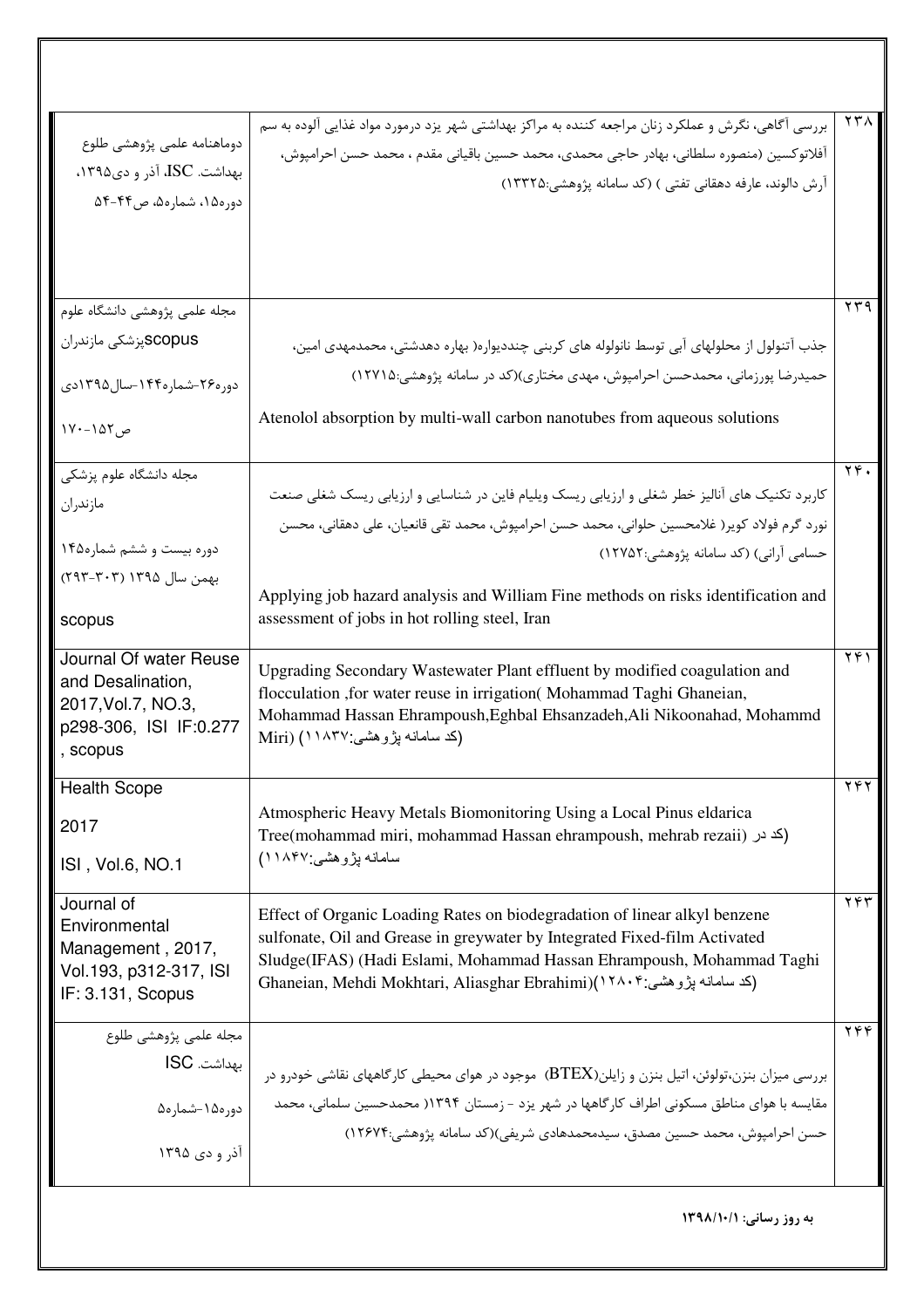| $\mathsf{Y} \cdot - \mathsf{Y} \setminus \mathsf{Q}$                                                                                |                                                                                                                                                                                                                                                                                                                                                                                                                                   |                                       |
|-------------------------------------------------------------------------------------------------------------------------------------|-----------------------------------------------------------------------------------------------------------------------------------------------------------------------------------------------------------------------------------------------------------------------------------------------------------------------------------------------------------------------------------------------------------------------------------|---------------------------------------|
| Microchemical Journal,<br>2017, Vol.130, P428-<br>435                                                                               | preconcentration and speciation of thallium by ferrofluid based dispersive solid<br>phase extraction and flame atomic absorption spectrometry(Zahra Dehghani<br>Firouzabadi, Ali Mohammad Haji Shabani, Shayessteh Dadfarnia, Mohammad<br>(کد سامانه بڑو هشی: ۱۲۸۱۰)(Hassan Ehrampoush                                                                                                                                            | $\overline{\Upsilon^{\varphi}\Delta}$ |
| ISI IF:2.893, Scopus                                                                                                                |                                                                                                                                                                                                                                                                                                                                                                                                                                   |                                       |
| Journal of Industrial<br>and Engineering<br>Chemistry2017, Vol.46,<br>P35-43<br>ISI IF:4.179, Scopus                                | Characterization and absorption studies of cationic dye on multi walled carbon<br>nanotube-carbon ceramic composite(Tayebeh Esfandiyari, navid nasirizadeh,<br>Mohammad Hassan Ehrampoosh, MasoumehTabatabaee)<br>(کد در سامانه<br>بِزْوهشي ۱۲۴۵۸)                                                                                                                                                                                | $\overline{\Uparrow \gamma}$          |
|                                                                                                                                     |                                                                                                                                                                                                                                                                                                                                                                                                                                   |                                       |
| <b>Desalination and Water</b><br>Treatment journal, 2017,<br>Vol.64, P40-47<br>ISI IF:1.272, Scopus                                 | Waste tire chunks as a novel packing media in a fixed-bed sequence batch<br>reactors: volumetric removal modeling(Zahra Derakhshan, Mohammad Hassan<br>Ehrampoush, Mohammad Faramarzian, Mohammad Taghi Ghaneian, Amir<br>(کد در سامانه پژوهشي:۲۸۴۳)(Hossein Mahvi                                                                                                                                                                | YYV                                   |
| Chemosphere, 2017,                                                                                                                  |                                                                                                                                                                                                                                                                                                                                                                                                                                   | YFA                                   |
| Vol.172, p459-467<br>ISI web of sience IF:<br>3.698<br>(pubmed), Scopus                                                             | A comparative study on capability of different tree species in accumulating heavy<br>metals from soil and ambient air(Ahmad Alahabadi, Mohammad Hassan<br>Ehrampoush, Mohammad Miri, Hamideh Ebrahimi Aval, Samira Yousefzadeh,<br>Hamid Reza Ghaffari, Ehsan Ahmadi, Parvaneh Talebi, Zeynab Abaszadeh<br>Fathabadi, Fatemeh Babai, Ali Nikoonahad, Kiomars Sharafi, Ahmad Hosseini-<br>(کد سامانـه پژوهشـي: ۱۲۶۴۱)(Bandegharaei |                                       |
| International Journal of<br><b>Environmental Science</b><br>and Technology, 2017,<br>Vol.14, NO:2, 331-340<br>ISI IF: 2.344, Scopus | Biosorption of hexavalent chromium from aqueous solution onto pomegranate<br>seeds: Kinetic modeling studies (M. T. Ghaneian, A. Bhatnagar, M. H.<br>Ehrampoush, M. Amrollahi, B. Jamshidi, M. Dehvari, M. Taghavi) (كد سامانه)<br>بِزْوهشي:۱۲۶۰۳)                                                                                                                                                                                | $\overline{Y}$                        |
| مهندسين مشاور طرح و تحقيقات                                                                                                         | بررسی تاثیر شدت و روند اختلاط، بر کارایی فرایند انعقاد و لخته سازی و ارتقاء پساب تصفیه خانه SBR                                                                                                                                                                                                                                                                                                                                   | ۲۵.                                   |
| آب و فاضلاب-۱۳۹۶                                                                                                                    | فاضلاب شهر يزد(على نيكونهاد، محمد حسن احرام پوش، محمد تقى قانعيان، عبدالمجيد قليزاده، سيد وحيد                                                                                                                                                                                                                                                                                                                                    |                                       |
| Journal of Water ND<br>Wastewater, 2017, vol. 28<br>No. $2(108)$ , $29-36$ . (In<br>Persian) ISC                                    | غلمانی)<br>Effects of intensity and mixing speed on the efficiency of coagulation and<br>flocculation processes and improving effluent quality from Yazd SBR wastewater<br>(كد سامانه يژوهشي:۱۷۶۷)(treatment Plant                                                                                                                                                                                                                |                                       |
| <b>MAGIRAN</b>                                                                                                                      |                                                                                                                                                                                                                                                                                                                                                                                                                                   |                                       |
| <b>SID</b>                                                                                                                          |                                                                                                                                                                                                                                                                                                                                                                                                                                   |                                       |
|                                                                                                                                     |                                                                                                                                                                                                                                                                                                                                                                                                                                   |                                       |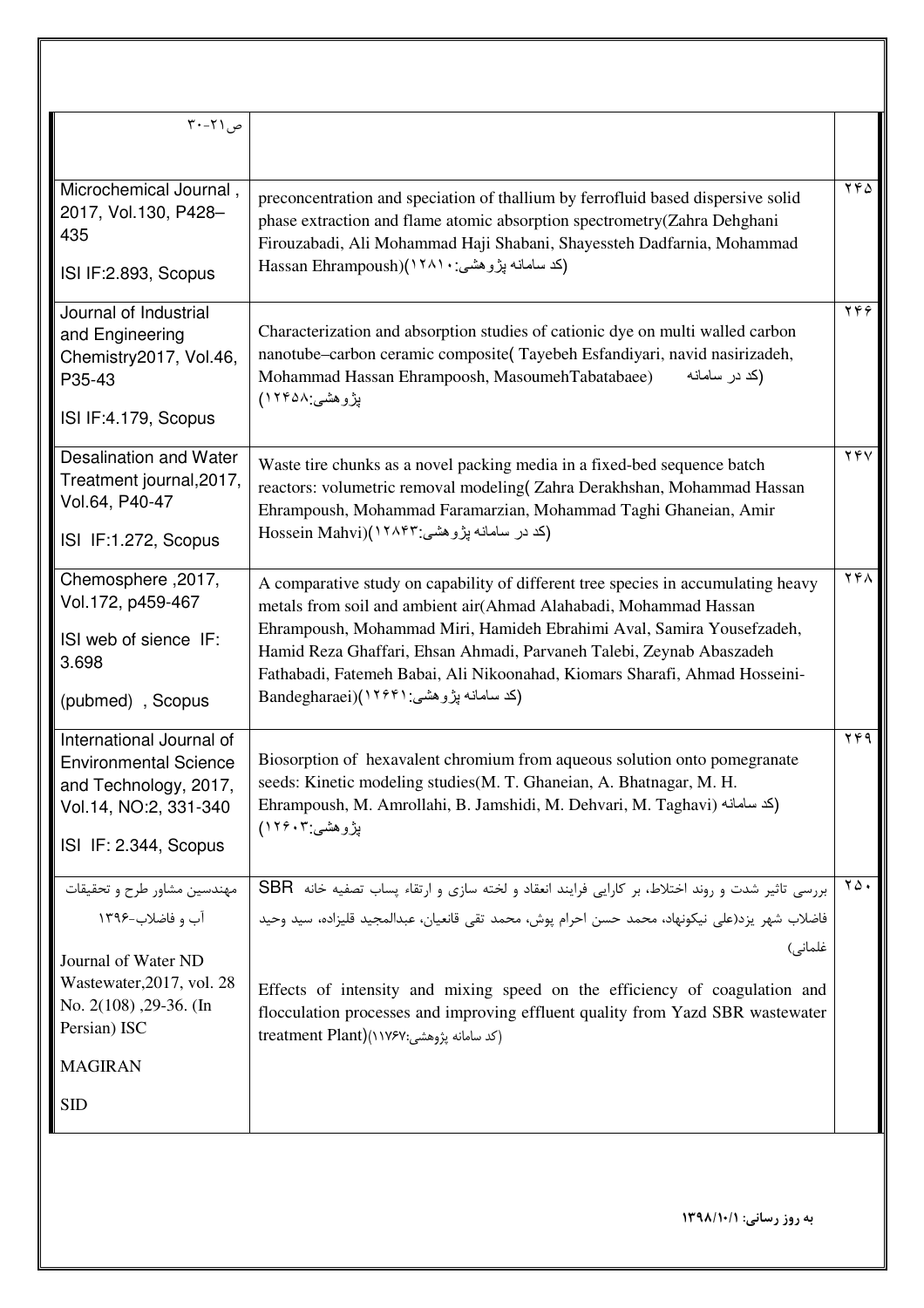| فصلنامه علمى-تخصصى<br>طب<br>کار -ISCدوره۹-شماره۱-<br>بهار ۱۳۹۶-ص ۸۴-۹۵                                              | شناسایی خطرات زیست محیطی تجهیزات صنعت نورد گرم فولاد کویر به روش WHAT IFو ارزیابی ریسک<br>آن به روش ويليام فاين (محمد حسن احرامپوش-غلامحسين حلواني-محمد تقي قانعيان-علي دهقاني-مسعود<br>شفيعي-محسن حسامي آراني) (كد سامانه پژوهشي:١٣٢۵٢)                                                                                       | ۲۵۱                    |
|---------------------------------------------------------------------------------------------------------------------|--------------------------------------------------------------------------------------------------------------------------------------------------------------------------------------------------------------------------------------------------------------------------------------------------------------------------------|------------------------|
| Journal of parasitic<br>diseases, 2017, Vol.2,<br>NO.10, P1-7, pubmed,<br>Scopus                                    | The role of Linguatula serrata nymph in transmission of entericbacterial pathogens<br>to internal organs in sheep (Bahador Hajimohammadi, Gilda Eslami, Sepideh<br>Khalatbari-limaki, Mohammad Hassan Ehrampoush, Ahmad Oryan, Hengameh<br>Zandi, Hamid Reza Dehghan) (1۲۹۶۲) محمد السلمانه بِژوهشي: Zandi, Hamid Reza Dehghan | YAY                    |
| Chinese Journal of<br><b>Chemical Engineering</b><br>ISI IF:1.207<br>2017, Vol.21, Scopus                           | Graphene oxide based carbon composite as adsorbent for Hg removal Preparation,<br>characterization, kinetics and isotherms studies(Tayebeh Esfandiyari, Navid<br>Nasirizadeh, Mohammad Dehghani, Mohammad Hassan Ehrampoush) (كد در)<br>سامانه بژوهشي:۱۳۰۲۴)                                                                   | $Y \Delta Y$           |
| Groundwater for<br>Sustainable<br>Development, 2017,<br>Vol.5, P59-65, scopus                                       | Assessment of Corrosion and Scaling Potential in Groundwater Resources; a Case<br>Study of Yazd-Ardakan Plain, Iran( Abdolmajid Gholizadeh, Mahdi Mokhtari,<br>Nayera Naimi, Babak Shiravand, Mohammad Hassan Ehrampoush, Mohammad<br>(کد در سامانه پژوهشی: Miri, Asghar Ebrahimi)(۱۳۰۱۱                                       | $Y\Delta Y$            |
| iranian Journal of<br>Parasitology, 2017,<br>Vol.12, NO.2, P236-<br>242.<br>ISI IF:0.758, scopus                    | Comparison of three different DNA extraction methods for Linguatula serrata as a<br>food born pathogen(Gilda ESLAMI, Sepideh KHALATBARI-LIMAKI,<br>Mohammad Hassan EHRAMPOUSH, Mostafa GHOLAMREZAEI, Bahador<br>HAJIMOHAMMADI, Ahmad ORYAN) (١٣١٤٤) لكد در سامانه پژوهشي:۶۴۶۴ FIAJIMOHAMMADI, Ahmad                            | $\gamma \Delta \Delta$ |
| <b>Environmental Science</b><br>Pollution Research,<br>2017, Vol.24, NO.19,<br>P16513-16519<br>ISI IF:2.741, Scopus | Human health impact assessment of exposure to particulate matter: an AirQ<br>software modeling (Mohammad Miri, Hamideh Ebrahimi Aval,<br>Mohammad Hassan Ehrampoush, Amir Mohammadi, Ali Toolabi, Ali Nikonahad,<br>Zahra Derakhshan, Ali Abdollahnejad)(١٣٢٥٩: تر سامانه بژوهشي: 1                                            | $Y\Delta\mathcal{F}$   |
| International Journal of<br><b>Environmental Science</b><br>and Technology<br>ISI IF:1.915<br>2017, Vol.14          | Removal of ibuprofen from aqueous solution by functionalized strong nano-clay<br>composite adsorbent: kinetic and equilibrium isotherm studies (L. Rafati,<br>M. H. Ehrampoush, A. A. Rafati, M. Mokhtari, A. H. Mahvi) (كد در سامانه)<br>پژوهشی:۱۳۲۵۶)                                                                        | ۲۵۷                    |
| Journal of<br>Environmental<br>Management, 2017,<br>NO.203, p.191-199                                               | Application of novel Modified Biological Aerated Filter (MBAF) as a promising<br>post-treatment for water reuse: Modification in configuration and backwashing<br>process(ali nikoonahad, mohammad taghi ghaneian, amir hossein mahvi,<br>mohammad hassan ehrampoush, ali asghar ebrahimi, mohammad hassan lotfi,              | ۲۵۸                    |
|                                                                                                                     | به روز رسانی: ۱۳۹۸/۱۰/۱                                                                                                                                                                                                                                                                                                        |                        |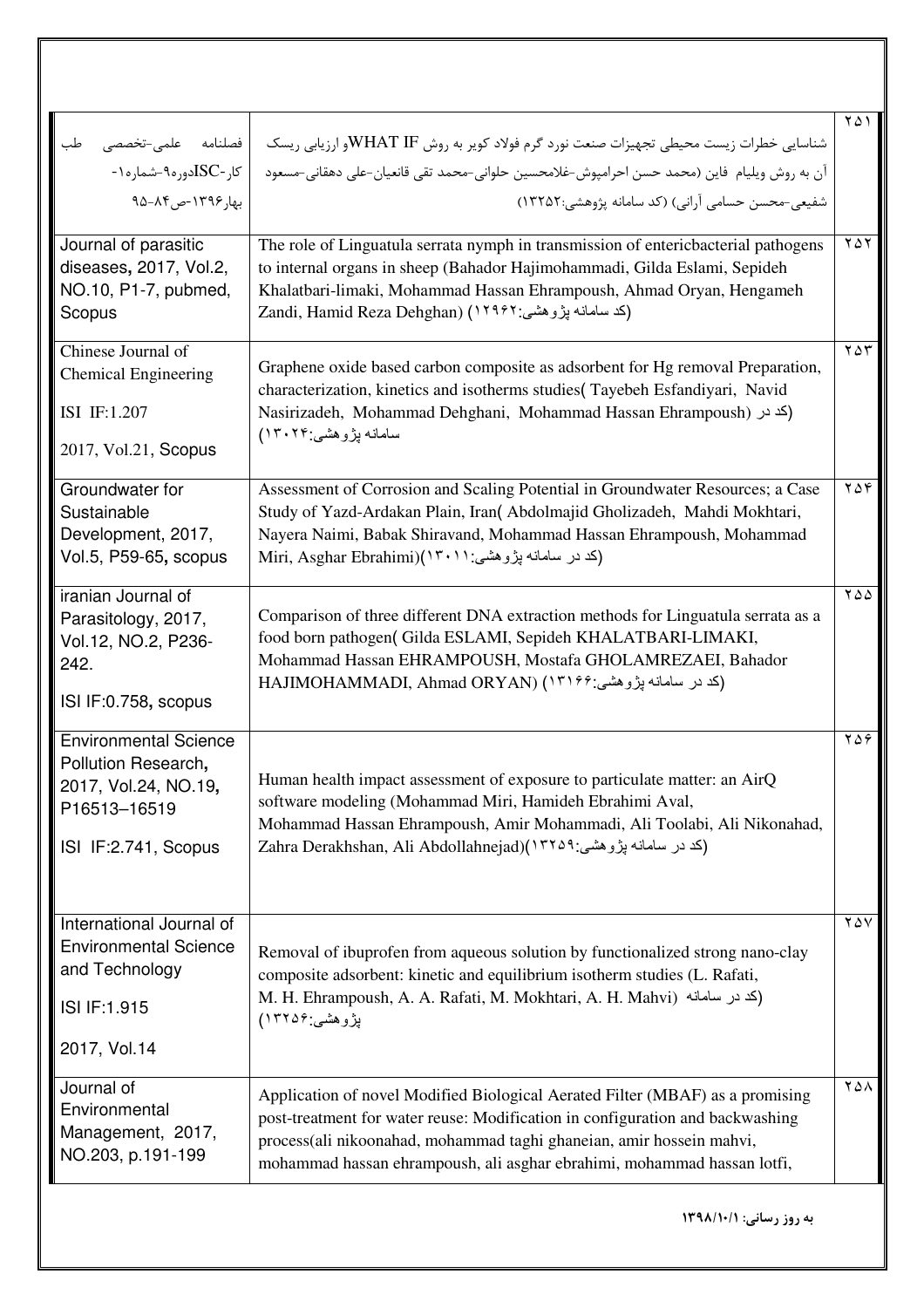| ISI IF:4.01, Scopus                                                                                               | sima salamehnejad)(١٣٢٩٨) ( كد سامانه پژوهشي:                                                                                                                                                                                                                                                                                                                                     |                                              |
|-------------------------------------------------------------------------------------------------------------------|-----------------------------------------------------------------------------------------------------------------------------------------------------------------------------------------------------------------------------------------------------------------------------------------------------------------------------------------------------------------------------------|----------------------------------------------|
| AMB Express, 2017,<br>Vol.7, NO.159<br>ISI IF:1.825, Scopus                                                       | Optimization of photochemical decomposition acetamiprid pesticide from aqueous<br>solutions and effluent toxicity assessment by Pseudomonas aeruginosa BCRC<br>using response surface methodology( ali toolabi, mohammad malakootian,<br>mohammad taghi ghaneian, ali esrafili, mohammad hassan ehrampoush, maesome<br>tabatabaei, mohsen askarshahi)(١٣٣٠٣) (كد سامانه پژوهشي: ۲ | $Y\Delta$ 9                                  |
| AMB Express, 2017,<br>Vol.7, NO.68<br>ISI IF:1.719, Scopus                                                        | Optimization of diazinon biodegradation from aqueous solutions by<br>Saccharomyces cerevisiae using response surface methodology (Mohammad H.<br>Ehrampoush, Abbas Sadeghi, Mohammad T. Ghaneian, Ziaeddin Bonyadi)<br>(کد سامانه پژوهشي: ۱۴۹۶۱)                                                                                                                                  | $\overline{Y}$ $\overline{Y}$ $\overline{Y}$ |
| Iranian Journal of<br>Chemistry and<br>Chemical Engineering,<br>2017, Vol.36, NO.2, ISI<br>IF:86, Scopus          | Adsorption Kinetics and Equilibrium Studies of Reactive Red 198 Dye by<br>Cuttlefish Bone Powder (Dehvari Mahboobeh, Ehrampoush Mohammad<br>Hassan, Ghaneian Mohammad Taghi, Jamshidi Behzad, Tabatabaee<br>(کد سامانه پژوهشي:۱۴۹۵۳) Masoumeh)                                                                                                                                    | ۲۶۱                                          |
| Journal of Environmental<br>Health and Sustainable<br>Development(JEHSD)<br>Vol. 2, NO.1 (March<br>2017) 192-204  | Identifying and Prioritizing Cleaner Production Strategies in Raw Materials'<br>Warehouse of Yazdbaf Textile Company in 2015 (Mohammad Taqhi Ghaneian,<br>Raziye Montazerolfaraj, Hakime Selsele Vaziri, Mohammad Hassan Ehrampoush,<br>Alireza Arsalan, Tahere Zarabie)(١٣٣٣٣) ابڑوهشي:Alireza Arsalan, Tahere Zarabie                                                           | ۲۶۲                                          |
| Journal of Environmental<br>Health and Sustainable<br>Development(JEHSD)<br>Vol. 2, NO. 1 (March<br>2017) 217-224 | Geo-statistical Distribution of Heavy Metals in Karoon River's Soil by<br>Geographic Information System (Elham Ehsani, Abolghasem mirhosseinidehabadi<br>(کد سامانه پژوهشی:۱۳۳۲۷)(Mohammad Hassan Ehrampoush ,                                                                                                                                                                    | ۲۶۳                                          |
| مجله علمى پژوهشى طلوع<br>بهداشت. ISC، فروردين و<br>ارديبهشت ١٣٩۶، دوره١۶،<br>شماره ۰۱ ص۴۷-۵۵                      | بررسی کارایی پرتوهای پرانرژی الکترونی در حذف اسید هیومیک از محلول های آبی (محمد حسن احرامپوش،<br>محمد تقی قانعیان، منیره خیرخواه، رضا امرایی، طاهره جاسمی زاد ، محسن عسکرشاهی) (کد در سامانه<br>پژوهشي:۱۳۳۲۱)                                                                                                                                                                     | ۲۶۴                                          |
| مجله علمى پژوهشى طلوع<br>بهداشت. ISC، خرداد و تير ١٣٩۶،<br>دوره ۱۶، شماره۲-ص۱-۸                                   | بررسی اثر پرتوالکترونی بر روند تولید آفلاتوکسین $\mathrm{B1}$ در پسته های تلقیح شده با آسپرژیلوس فلاووس (بهادر<br>حاجی محمدی، محمد حسن احرامپوش، سیما هاشمی ، سپیده خلعتبری لیماکی، فاطمه زارع، مسلم طاهری<br>سودجانی) (کد سامانه پژوهشی:۱۳۴۷۶)                                                                                                                                   | ۲۶۵                                          |
| مجله علمى پژوهشى طلوع<br>بهداشت. ISC، خرداد و تیر ۱۳۹۶،                                                           | استفاده از عوامل اکسنده با استفاده از تکنیک فراصوت–الکتروشیمی و روش آماری ${\rm CCD}$ (عاطفه سادات                                                                                                                                                                                                                                                                                | Y99                                          |
|                                                                                                                   | به روز رسانی: ١٣٩٨/١٠/١                                                                                                                                                                                                                                                                                                                                                           |                                              |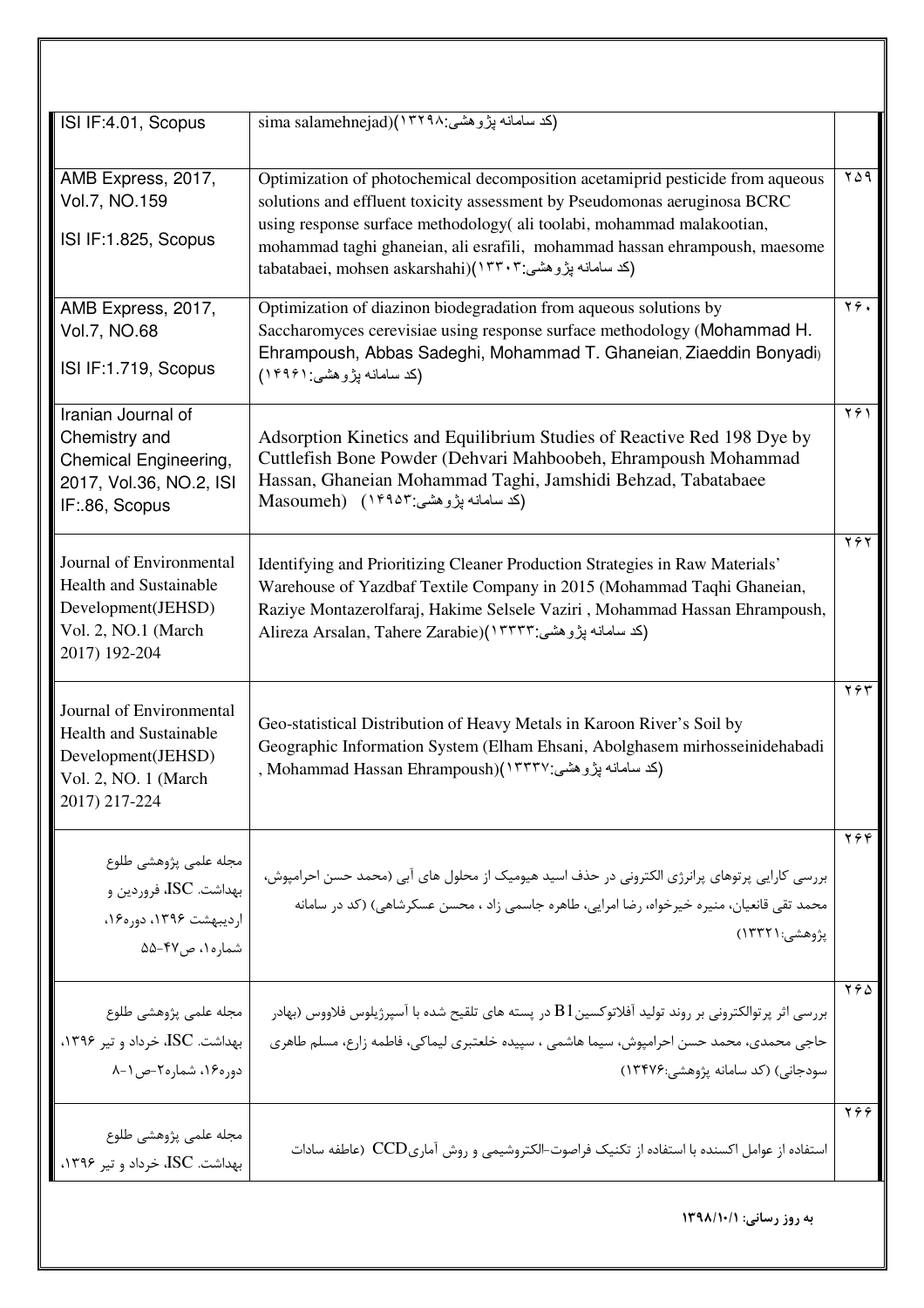| دوره۱۶، شماره۲، ص۲۰-۳۰                                                                                        | رضائی طوسی، نوید نصیری زاده ، محمد حسن احرامپوش) (کد سامانه پژوهشی:۱۳۷۳۹)                                                                                                                                                                                                                                                                          |                      |
|---------------------------------------------------------------------------------------------------------------|----------------------------------------------------------------------------------------------------------------------------------------------------------------------------------------------------------------------------------------------------------------------------------------------------------------------------------------------------|----------------------|
| مجله علمى پژوهشى طلوع<br>بهداشت. $\rm{ISC}$ ،مرداد و<br>شهریور ۱۳۹۶، دوره۱۶، شماره۳،<br>ص ۴۶–۵۵               | بررسی استفاده مجدد از پساب شهرکهای صنعتی جهت مصارف کشاورزی و آبیاری(مطالعه موردی: تصفیه خانه<br>شهرک صنعتی جهان آباد میبد) (عذرا دهقانی فیروزآبادی ، هادی زارعی محمودآبادی، محمد حسن<br>احرامیوش) (کد در سامانه پژوهشی: ۱۳۴۷۵)                                                                                                                     | YfV                  |
| مجله علمی پژوهشی دانشگاه علوم<br>پزشکی سبزوارSC،مرداد و<br>شهریور ۱۳۹۶، دوره۲۴-شماره م،ص<br>$Y \cdot Y - 19Y$ | بررسی کارایی فرآیند اکسایش فتوشیمیایی با استفاده از UV/S2O8 در حذف ۴،۲- دی کلروفنوکسی استیک<br>اسيد از محلولهاي آبي(محمد تقي قانعيان، معصومه طباطبايي،  محمدحسن احرامپوش، محمدرضا نفيسي،<br>محسن امراللهی، محمود تقوی) (کد در سامانه پژوهشی: ۱۳۴۳۷)                                                                                                | YFA                  |
| Water science &<br>technology, 2017,<br>Vol.76, NO.6, pp1466-<br>1473<br>ISI IF:1.69, Scopus                  | Evaluation of removal efficiency of residual diclofenac in aqueous solution by<br>nanocomposite tungsten-carbon using design of experiment (M. H. Salmani, M.<br>Mokhtari, Z. Raeisi, M. H. Ehrampoush, H. A. Sadeghian) (كد در سامانه پژوهشي:<br>(17079)                                                                                          | ۲۶۹                  |
| desalination and water<br>treatment, 2017, Vol.83<br>p47-55,<br>ISI IF:1.89, Scopus                           | Evaluation of humic acid removal efficiency in aqueous solution by feather<br>protein granule (Mohammad Hossein Salmani, Maryam Farzi, Amir Hossein<br>Mahvi, Mohammad Hassan Ehrampoush, Mohsen Askarishahi)<br>(کد در سامانه<br>بڑوہشی: ۱۳۵۳۵)                                                                                                   | $\gamma$ $\gamma$ .  |
| Desalination and Water<br>Treatment, 2017,<br>Vol.82, p157-169<br>ISI IF:1.89, Scopus                         | Comparing cadmium removal efficiency of a magnetized biochar based on orange<br>peel with those of conventional orange peel and unmodified biochar (Mohammad<br>Hossien Salmani, Mohammad Miri, Mohammad Hassan Ehrampoush, Ahmad<br>Alahabadi, Ahmad Hosseini-Bandegharaei) (1۳۵۳۶) (کد در سامانه پژوهشی: Alahabadi, Ahmad Hosseini-Bandegharaei) | ۲۷۱                  |
| Chemospher, 2017,<br>Vol.188, p470-477<br>ISI IF:4.208, Scopus                                                | Ozone-Cathode Microbial Desalination Cell; an Innovative Option to<br>Bioelectricity Generation and Water Desalination (Abdolmajid Gholizadeh, Ali<br>Asghar Ebrahimi, Mohammad Hossein Salmani, Mohammad Hassan<br>(کد در سامانه پژوهشی: ۱۳۴۰۵) (Ehrampoush                                                                                       | $\gamma \vee \gamma$ |
| دوماهنامه علمى پژوهشى طلوع<br>بهداشت،SC،مهر و آبان۱۳۹۶.<br>دوره ۱۶، شماره۴، ص ۶۱-۷۲                           | بررسی میزان شیوع و مقاومت آنتی بیوتیکی لیستریا مونوسیتوژنز درمراحل مختلف کشتار مرغ و محیط<br>کشتار گاه مرغ شهرستان یزد در سال ۱۳۹۴ (میثم سلیمانی نجف ابادی، نگار حمیدیان، علی حیدری، محمد<br>حسن احرامیوش، حسین فلاح زاده، فاطمه صفری، فاطمه اکرمی مهاجری)(کد در سامانه پژوهشی: ۱۳۷۴۶)                                                             | $\gamma \vee \gamma$ |
| دوماهنامه علمى پژوهشى طلوع<br>بهداشت،SC،مهر و آبان ۱۳۹۶،                                                      | بررسی میزان سرانه مصرف آب خانگی و عوامل مرتبط با آن در شهر اردکان، سال 1394 (محمد جواد رضایی،                                                                                                                                                                                                                                                      | $\gamma \vee \gamma$ |
|                                                                                                               | به روز رسانی: ١٣٩٨/١٠/١                                                                                                                                                                                                                                                                                                                            |                      |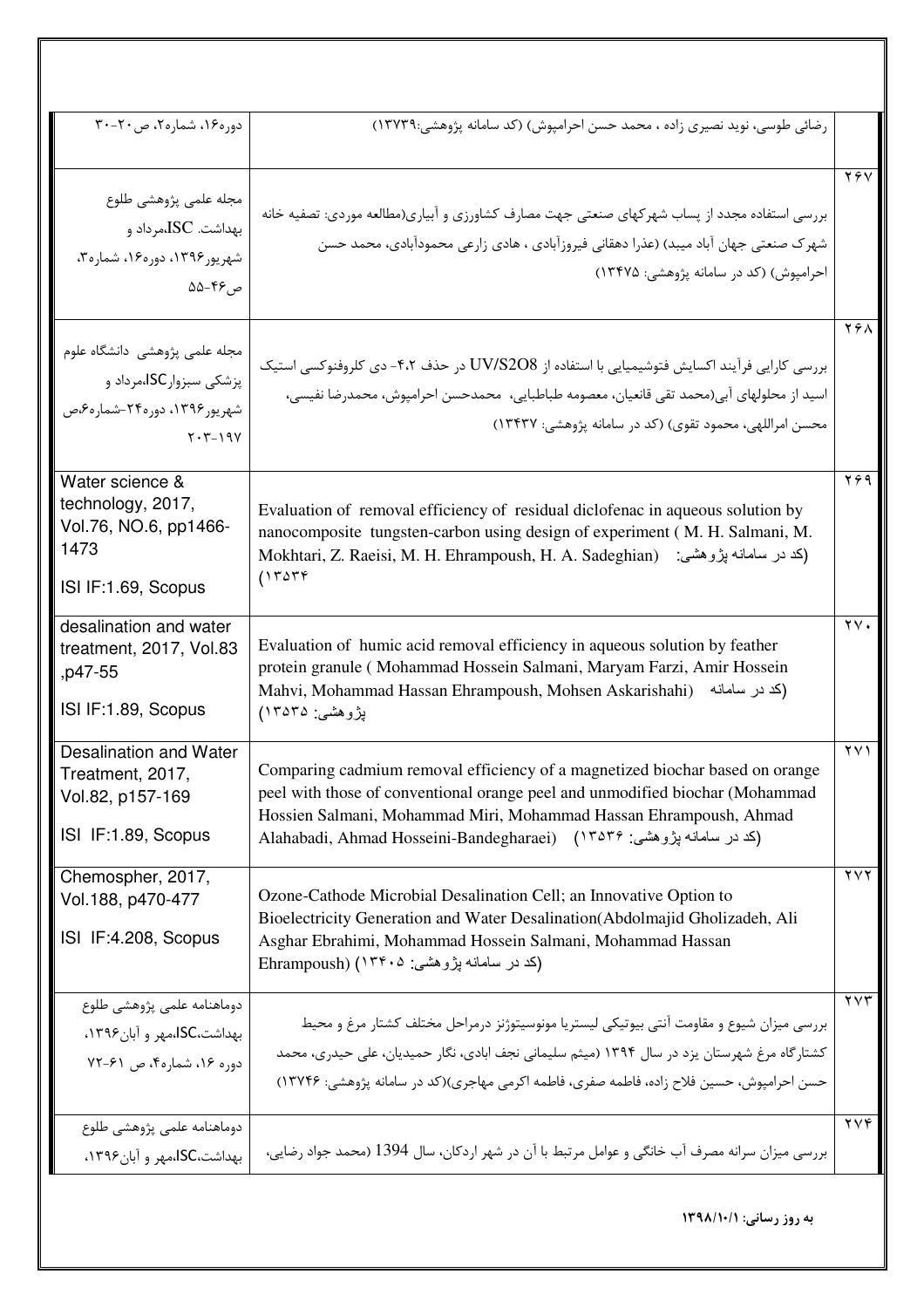| دوره ۱۶، شماره۴، ص۷۳-۸۴               | محمدعلی مروتی، محمدحسن احرامپوش، محمدتقی قانعیان ، مهدیه ممیزی)(کد در سامانه پژوهشی: ۱۳۹۳۴)                                          |                                  |
|---------------------------------------|--------------------------------------------------------------------------------------------------------------------------------------|----------------------------------|
| مجله مرکز مطالعات و توسعه             |                                                                                                                                      | $\gamma \vee \delta$             |
| آموزش علوم پزشکی یزد، پاییز           | ارزيابي پرسشنامه كيفيت تدريس اعضاي هيئت علمي علوم پايه:درس زبان انگليسي (مجيد حاجي مقصودي،                                           |                                  |
| ١٣٩۶، دوره ١٢، شماره ٣،               | سید مهدی کلانتر، حسین آقا عقیلی، محمد باقر اولیاء، ابوالفضل برخورداری، محمود نوری شادکام، مسعود                                      |                                  |
| $Y \setminus Y - Y \cdot \Lambda$ , م | میرزایی، محمد حسن احرامپوش، محمدرضا حیدری، مهدی آقاباقری)                                                                            |                                  |
|                                       |                                                                                                                                      |                                  |
| Journal of Environmental              | Application of Chemical Coagulation Process for Direct Dye Removal from                                                              | $\gamma \gamma \gamma$           |
| <b>Health and Sustainable</b>         | Textile Wastewater (Arash Dalvand, Mohammad Hassan Ehrampoush,                                                                       |                                  |
| Development(JEHSD),                   | Mohammad Taghi Ghaneian, Mehdi Mokhtari, Ali Asghar Ebrahimi, Roya Malek                                                             |                                  |
| 2017, Vol.2, NO.3, p333-              | Ahmadi, Amir Hossein Mahvi) (١۴٢٢٥ بژوهشي: م                                                                                         |                                  |
| 339                                   |                                                                                                                                      |                                  |
| Journal of Environmental              |                                                                                                                                      | $\mathsf{Y}\mathsf{V}\mathsf{V}$ |
| <b>Health and Sustainable</b>         | A Comparison on Function of Kriging and Inverse Distance Weighting Models in                                                         |                                  |
| Development(JEHSD),                   | PM10 Zoning in Urban Area (Mohammad Hassan Ehrampoush, Sara Jamshidi,                                                                |                                  |
| 2017, Vol.2, NO.4, p379-<br>387       | Mohammad Javad Zare Sakhvidi, Mohammad Miri) (١٤٢٢١ بزرهشي: ١٢٢٦١)                                                                   |                                  |
|                                       |                                                                                                                                      |                                  |
| Water Science &                       | The effect of environmental parameters on the incidence of Shigella outbreaks in                                                     | <b>YVA</b>                       |
| Technology_Water                      | Yazd province, Iran (Farzaneh Aminharati, Mohammad Mehdi Soltan Dallal,                                                              |                                  |
| Supply, 2017, ISI, Vol.18,            | Mohammad Hassan Ehrampoush, Abbasali Dehghani-Tafti, Mehdi Yaseri,                                                                   |                                  |
| NO.4, p1388-1395,                     | Mojtaba Memariani, Zahra Rajabi) (١۴۴٩١ بِژوهشي: ١٤٣٩١)                                                                              |                                  |
| Scopus                                |                                                                                                                                      |                                  |
| NeuroQuantology, 2017,                | Studying the Relationship between University Students' Anxiety and Depression                                                        | $\gamma \vee \gamma$             |
| ISI, Vol.15, NO.4, p69-75             | with Religious Orientation, Quality of Sleep and Emotional Cognitive Adjustment                                                      |                                  |
|                                       | (Ehrampoush Mohammad Hasan, Tabei Seyed Ziaeddin, Mazloomy<br>Mahmoodabad Seyed Saeed, Fallahzadeh Hossein, Nami Mohammad, Doroudchi |                                  |
|                                       | (کد در سامانه پژوهشي: ۱۴۶۳۰) (Mehrnoosh, Forouhari Sedighe                                                                           |                                  |
| koomesh, $149,2017$ ,                 | Phenol removal from aqueous solutions by nanoporous MCM-41 silica adsorbent                                                          | ۲۸.                              |
| Vol.19, NO.4, P749-759,               | modified with diamine group (Maryam Macky, Mohammad Hasan Ehrampoosh,<br>(کد در سامانه پژوهشی: Mohammad Malakootian) (۱۵۲۷۴          |                                  |
| Scopus                                | اصلاحشده با گروههای آلی MCM-41حذف فنل از محلولهای آبی توسط جاذب نانوحفره سیلیکایی                                                    |                                  |
|                                       | دیآمینی                                                                                                                              |                                  |
| <b>Environmental Science</b>          |                                                                                                                                      | ۲۸۱                              |
| and Pollution Research,               |                                                                                                                                      |                                  |
| 2018, ISI, IF: 2.741,                 | Arsenic exposure to breast-fed infants: contaminated breastfeeding in the first                                                      |                                  |
| Vol.25, NO.7, pubmed,                 | month of birth (Mohammad Hossien Salmani, Zinab Rezaie, Hassan Mozaffari-                                                            |                                  |
| p6680-6684, Scopus                    | Khosravi, Mohammad Hassan Ehrampoush) (١٣٨٨١ بِرْوهشي: ١٣٨٨١)                                                                        |                                  |
|                                       |                                                                                                                                      |                                  |
|                                       |                                                                                                                                      |                                  |
|                                       |                                                                                                                                      | $Y \wedge Y$                     |
| Women and Birth, 2018,                | The relationship between environmental exposures and hormonal abnormalities in                                                       |                                  |
| ISI IF:1.822, Vol.31,                 | pregnant women: An epidemiological study in Yazd, Iran (Askari SG, Khatbasreh                                                        |                                  |
| NO.3, p e204-e209,                    | M, Ehrampoush MH, Sheikhha MH, Eslami H, Taghavi M, Shahrokhi S,                                                                     |                                  |
|                                       |                                                                                                                                      |                                  |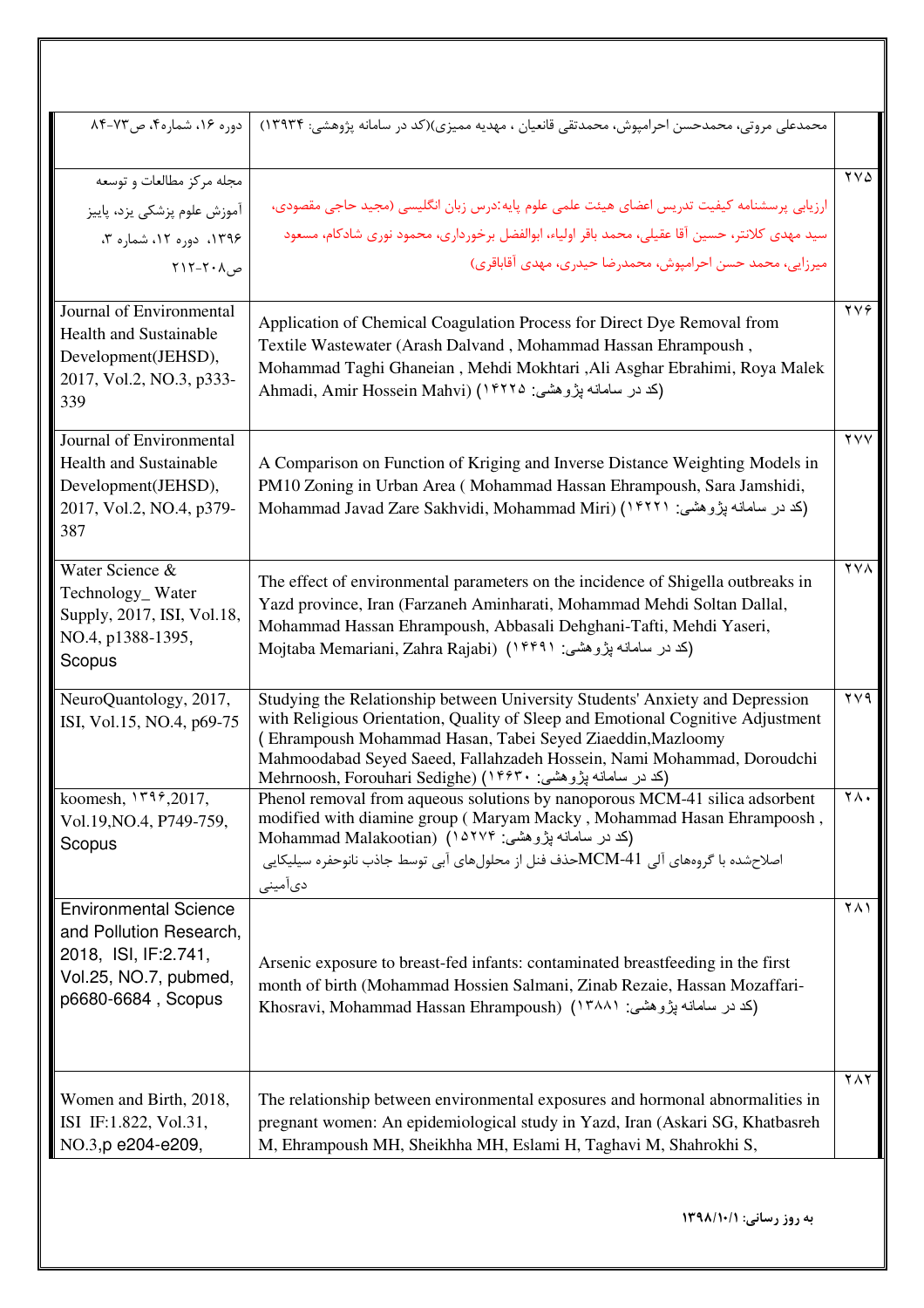| Scopus                                                                                                                                                                                                                                                                                                                                                                                                                                         | (کد در سامانه پژوهشي: Andishmand S)(۱۳۴۶۹                                                                                                                                                                                                                                                                                                                                                                                |                              |
|------------------------------------------------------------------------------------------------------------------------------------------------------------------------------------------------------------------------------------------------------------------------------------------------------------------------------------------------------------------------------------------------------------------------------------------------|--------------------------------------------------------------------------------------------------------------------------------------------------------------------------------------------------------------------------------------------------------------------------------------------------------------------------------------------------------------------------------------------------------------------------|------------------------------|
|                                                                                                                                                                                                                                                                                                                                                                                                                                                |                                                                                                                                                                                                                                                                                                                                                                                                                          |                              |
| Environmental<br>Research, 2018, ISI<br>IF:3.835, Vol.161,<br>p599-608, Scopus<br>(119.1)                                                                                                                                                                                                                                                                                                                                                      | Studies on influence of process parameters on simultaneous biodegradation of<br>atrazine and nutrients in aquatic environments by a membrane photobioreactor<br>(Derakhshan Z, Mahvi AH, Ehrampoush MH, Mazloomi SM, Faramarzian M,<br>Dehghani M, Yousefinejad S, Ghaneian MT, Abtahi SM) (كد در سامانه پژوهشي:                                                                                                         | $Y \wedge Y$                 |
| Journal of Molecular<br>Liquids, 2018, ISI<br>IF:3.648, Vol.249,<br>p546-553, Scopus                                                                                                                                                                                                                                                                                                                                                           | Synthesis, characterization and photocatalytic activity of TiO2/ZnO-supported<br>phosphomolybdic acid nanocomposites (Mahmoud Taghavi, Masoumeh<br>Tabatabaee, Mohammad Hasan Ehrampoush, Mohammad Taghi Ghaneian,<br>Mojtaba Afsharnia, Ali Alami, JalalMardaneh) (١٣٤٩٢ بژوهشي: ١٣٤٩٦                                                                                                                                  | $Y \wedge Y$                 |
| Evaluation of kenaf fibers as moving bed biofilm carriers in algal membrane<br>Ecotoxicology and<br>Environmental Safety,<br>photobioreactor (Zahra Derakhshan, Amir Hossein Mahvi, Mohammad Hassan<br>2018, ISI IF: 3.743,<br>Ehrampoush, Mohammad Taghi Ghaneian, Saeed Yousefinejad, Mohammad<br>Vol.152, p1-7, Scopus<br>Faramarzian, Seyed Mohammad Mazloomi, Mansooreh Dehghani, Hossein<br>Fallahzadeh) (١۴٠١۴) (عد در سامانه پژوهشي: ۴ |                                                                                                                                                                                                                                                                                                                                                                                                                          | $\sqrt{10}$                  |
| Journal of<br>Environmental<br>Management, 2018, ISI<br>IF:4.01, Vol.212, p506-<br>513, Scopus                                                                                                                                                                                                                                                                                                                                                 | Biodegradation of atrazine from wastewater using moving bed biofilm reactor<br>under nitrate-reducing conditions: A kinetic study (Zahra Derakhshan, Mohammad<br>Hassan Ehrampoush, Amir Hossein Mahvi, Mohammad Taghi Ghaneian, Seyed<br>Mohammad Mazloomi, Mohammad Faramarzian, Mansooreh Dehghani, Hossein<br>Fallahzadeh, Saeed Yousefinejad, Enayat Berizi, Shima Bahrami) (كد در سامانه)<br>بِزْوِهْنْسَى: ١۴٠٧٢) | $\gamma \wedge \hat{\gamma}$ |
| Journal of molecular<br>liquids, 2018, ISI<br>IF:3.648, Vol.255,<br>p224-232, Scopus                                                                                                                                                                                                                                                                                                                                                           | Synthesis and characterizations of FeNi3@SiO2@TiO2 nanocomposite and its<br>application in photo-catalytic degradation of tetracycline in simulated wastewater<br>(Khodadadi M, Ehrampoush MH, Ghaneian MT, Allahresani A, Mahvi AH) (كد در)<br>سامانه پژوهشي: ۱۴۱۴۴)                                                                                                                                                    | YAY                          |
| Journal of Molecular<br>Liquids, 2018, ISI<br>IF:3.648, Vol.256,<br>p163-174, Scopus                                                                                                                                                                                                                                                                                                                                                           | Chromium adsorption from aqueous solution using novel green nanocomposite:<br>Adsorbent characterization, isotherm, kinetic and thermodynamic investigation<br>(Rasoul Khosravi, Gholamreza Moussavi, Mohammad Taghi Ghaneian,<br>Mohammad Hassan Ehrampoush, Behnam Barikbin, Ali Asghar Ebrahimi,<br>(کد در سامانه پژوهشي: ۱۴۱۲۷) Gholamreza Sharifzadeh)                                                              | <b>YAA</b>                   |
| _<br>مجله دانشگاه علوم پزشکی مازندران،<br>۱۳۹۶، دوره ۲۷، شماره ۱۵۸، ۱۶۶–<br><b>SCOPUS</b> WA                                                                                                                                                                                                                                                                                                                                                   | بررسی راندمان حذف مواد مغذی و ترکیبات آلی موجود در آب خاکستری توسط فیلترشنی چند الیه (فاطمه<br>بابايي، محمد حسن احرامپوش، محمدتقي قانعيان، حسين فلاح زاده ابرقوئي، پروانه طالبي، على اصغر<br>ابراهیمی) (کد در سامانه پژوهشی: ۱۴۱۴۸)                                                                                                                                                                                      | ۲۸۹                          |
|                                                                                                                                                                                                                                                                                                                                                                                                                                                | Removing Nutrients and Organic Compounds in Gray Water Using Multi-layer<br>(Fatemeh Babaei, Mohammad Hassan Ehrampoush, Mohammad Sand Filter<br>Taghi Ghaneian, Hossein Fallahzadeh, Parvaneh Talebi, Aliasghar Ebrahimi)                                                                                                                                                                                               |                              |
| Journal of Environmental<br>Health and Sustainable                                                                                                                                                                                                                                                                                                                                                                                             | Qualitative and Quantatity Investigation of Industrial Solid Waste in the Iron Ore<br>Extraction and Processing Sectors of Golgohar Mining and Industrial Company                                                                                                                                                                                                                                                        | ٢٩.                          |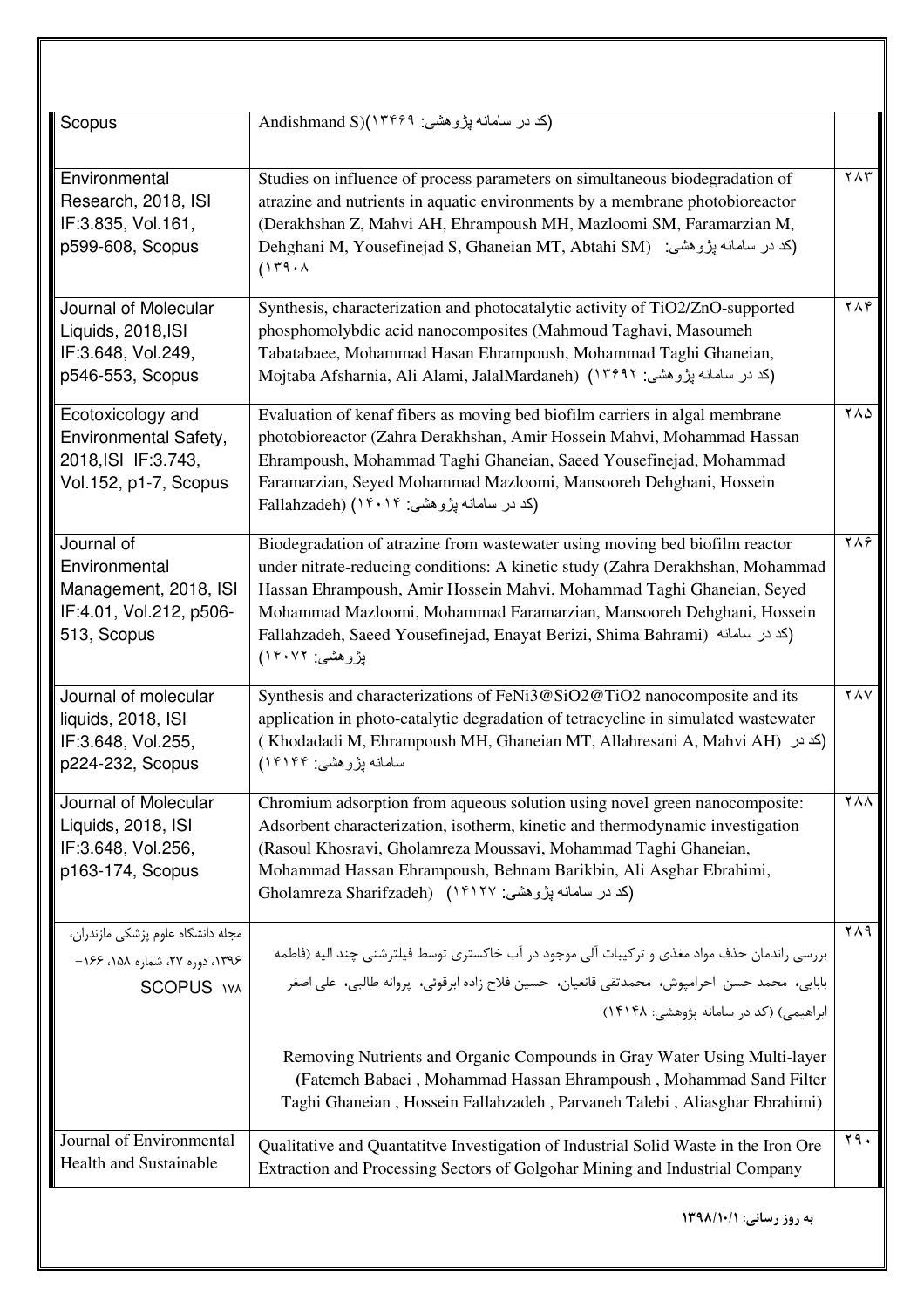| Fallahzadeh, Ali Asghar Ebrahimi)(١۴٢٣٣ بڑوهشی: Fallahzadeh, Ali Asghar Ebrahimi)<br>2018, Vol. 3, NO.1, p438-<br>447                                                                                                                                                                                                                                                                                                                                                                                                  |                                |
|------------------------------------------------------------------------------------------------------------------------------------------------------------------------------------------------------------------------------------------------------------------------------------------------------------------------------------------------------------------------------------------------------------------------------------------------------------------------------------------------------------------------|--------------------------------|
| Scientific Reports, 2018,<br>Impact of Drinking Water Fluoride on Human Thyroid Hormones: A Case-<br>Control Study(Zohreh Kheradpisheh, Masoud Mirzaei, Amir hossein Mahvi,<br>ISI IF:4.259, Vol.8,<br>Mehdi Mokhtari, Reyhane Azizi, Hossein Fallahzadeh, Mohammad Hassan<br>Scopus<br>(کد در سامانه پژوهشي: ۱۴۲۳۵) Ehrampoush)                                                                                                                                                                                       | ۲۹۱                            |
| Journal of<br>Simultaneous removal of atrazine and organic matter from wastewater using<br>Environmental<br>anaerobic moving bed biofilm reactor: A performance analysis (Zahra<br>Management, 2018, ISI<br>Derakhshan, Amir Hossein Mahvi, Mohammad Taghi Ghaneian, Seyed<br>IF:4.712, Vol.209,<br>Mohammad Mazloomi, Mohammad Faramarzian, Mansooreh Dehghani, Hossein<br>Fallahzadeh, Saeed Yousefinejad, Enayat Berizi, Mohammad Hassan<br>p515-524, Scopus<br>Ehrampoush, Shima Bahrami ) (1۳۹۴۳) نیزوهشی: ۱۳۹۴۳) | ۲۹۲                            |
| AMB Express, 2018, ISI<br>Biodegradation and nutrients removal from greywater by an integrated fixed-film<br>activated sludge (IFAS) in different organic loadings rates (Hadi Eslami,<br>IF:2.33, Vol.8, NO.3,<br>Mohammad Hassan Ehrampoush, Hossein Falahzadeh, Parvaneh Talebi<br>Scopus<br>Hematabadi, Rasoul Khosravi, Arash Dalvand, Abbas Esmaeili, Mahmoud<br>Taghavi, Ali Asghar Ebrahimi) (١٣٩٥١ بژوهشي: ۱۳۹۵۰)                                                                                             | $\gamma$ 9 $\overline{\gamma}$ |
| Journal of Disaster &<br>Surveillance of Foodborne Illnesses in Association with Ecological Conditions in<br>Emergency Research,<br>Yazd Province, Iran (Mohammad Hassan Ehrampoush, Mohammad Mehdi<br>Soltandallal, Abbas Ali Dehghani Tafti, Mehdi Yaseri, Farzaneh Aminharati) $\leq$ )<br>2018, Vol.1, NO.1, p5-<br>در سامانه پژوهشي: ۱۴۱۸۶)<br>13                                                                                                                                                                 | ۲۹۴                            |
| Modeling photocatalytic degradation of diazinon from aqueous solutions and<br>AMB Express, 2018, ISI<br>IF:1.825, Vol.8, NO.1,<br>effluent toxicity risk assessment using Escherichia coli LMG 15862 (Toolabi A,<br>Malakootian M, Ghaneian MT, Esrafili A, Ehrampoush MH, AskarShahi M,<br>Scopus<br>Tabatabaei M) (١۴٢٧١ پژوهشي: ۱۴۲۷۱)                                                                                                                                                                              | ۲۹۵                            |
| Desalination and Water<br>Synthesis of polystyrene coated by sand (PCS) as a novel media in modified<br>biological aerated filters (BAF) for advanced municipal wastewater treatment: a<br>Treatment, 2018, ISI<br>comparative assessment (Ali Nikoonahad, Amir Hossin Mahvi, Mohammad Taghi<br>IF:1.74, Vol.106, p72-<br>Ghaneian, Mohammad Hassan Ehrampoush, Ali Asghar Ebrahimi, Mohammad<br>79, Scopus<br>(کد در سامانه پژوهشی: ۱۴۳۶۱) (Hassan Lotfi                                                              | ۲۹۶                            |
| Environmental<br>Feasibility of applying the LED-UV-induced TiO2/ZnO-supported H3PMo12O40<br>Monitoring and<br>nanoparticles in photocatalytic degradation of aniline (Taghavi M, Ghaneian MT,<br>Assessment, 2018, ISI<br>Ehrampoush MH, Tabatabaee M, Afsharnia M, Alami A, Mardaneh J) (كد در سامانه)<br>IF:1.687, Vol.190,<br>بِزْوِهِشَىٰ: ۱۴۴۰۴)<br>NO.4, p188, Scopus                                                                                                                                           | $Y$ ۹ $V$                      |
| Chemosphere, 2018,<br>Efficient photocatalytic oxidation of arsenite from contaminated water by Fe2O3-<br>ISI IF:4.208, Vol.207,<br>Mn2O3 nanocomposite under UVA radiation and process optimization with<br>experimental design (Hadi Eslami, Mohammad Hassan Ehrampoush, Abbas<br>p303-312, Scopus<br>Esmaeili, Ali Asghar Ebrahimi, Mohammad Hossein Salmani, Mohammad Taghi<br>(کد در سامانه پژوهشی: Ghaneian, Hossein Falahzadeh) (۱۴۴۰۲                                                                          | ۲۹۸                            |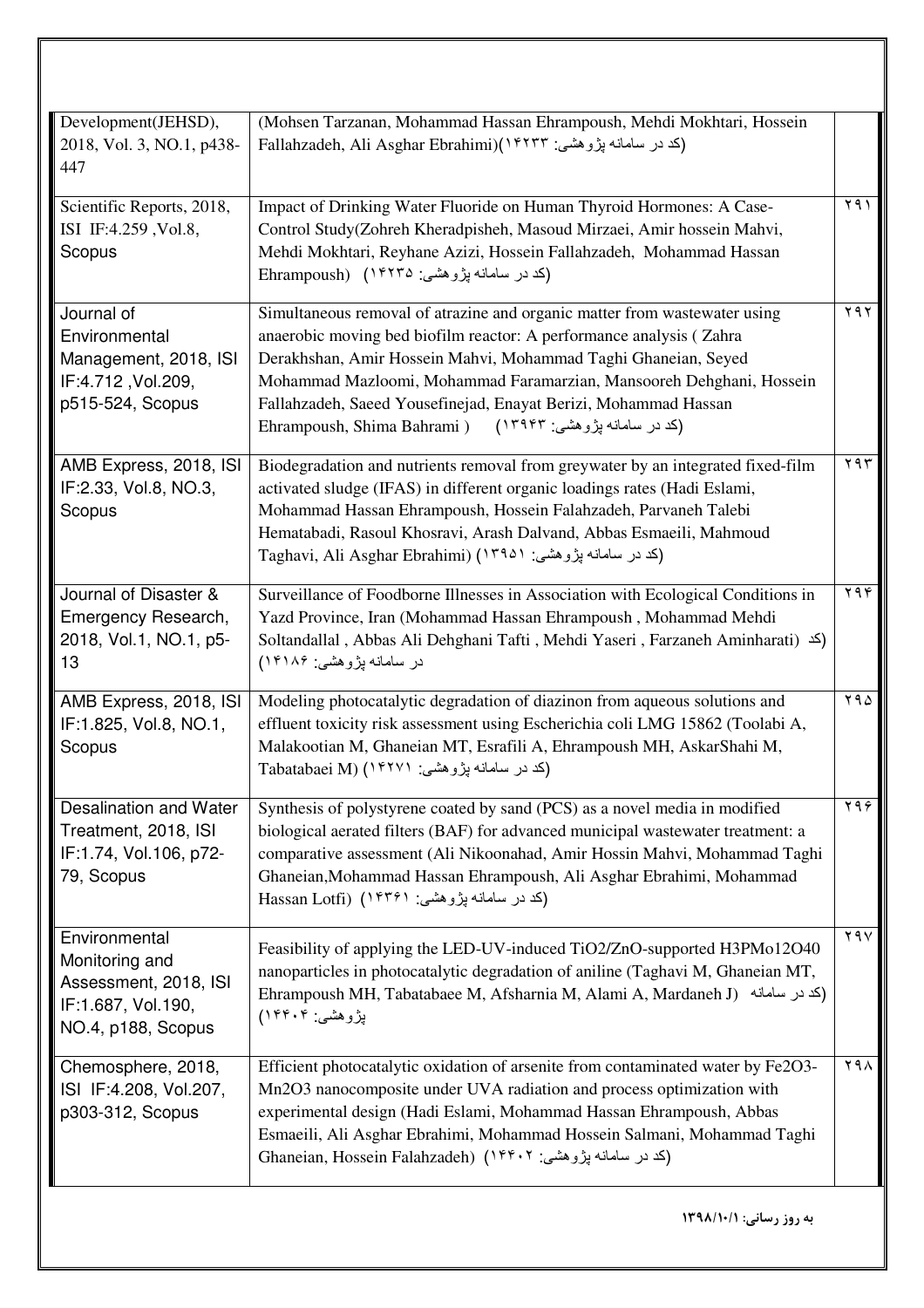| Environmental                                                                                                                                                                                                                                                                                                                                                                                                                                                                                                                                          |                                                                                                                                                                                                                                                                                                                                                             | ۲۹۹                                    |
|--------------------------------------------------------------------------------------------------------------------------------------------------------------------------------------------------------------------------------------------------------------------------------------------------------------------------------------------------------------------------------------------------------------------------------------------------------------------------------------------------------------------------------------------------------|-------------------------------------------------------------------------------------------------------------------------------------------------------------------------------------------------------------------------------------------------------------------------------------------------------------------------------------------------------------|----------------------------------------|
| Chemistry Letters,<br>2018, ISI IF: 3.59,<br>Vol.16, NO.4, p1477-<br>1485, Scopus                                                                                                                                                                                                                                                                                                                                                                                                                                                                      | Improved power density and Cr/Pb removal using ozone in a microbial<br>desalination cell (Abdolmajid Gholizadeh, Mohammad Hossein Salmani, Ali<br>Asghar Ebrahimi, Saeede Sadat Hosseini, Mohammad Hassan Ehrampoush,<br>Mohammad Miri, Ali Nikoonahad, Hassan Pasalari) (١٤٣٢٠ بِژوهشي: ١٤٣٢٠)                                                             |                                        |
| Environment<br>International, 2018, ISI<br>IF:7.088, Vol.118,<br>p226-273, Scopus                                                                                                                                                                                                                                                                                                                                                                                                                                                                      | Environmental determinants of polycyclic aromatic hydrocarbons exposure at<br>home, at kindergartens and during a commute (Mohammad Miri, Ahmad<br>Alahabadi, Mohammad Hassan Ehrampoush, Hamid Reza Ghaffari, Mohammad<br>Javad Zare Sakhvidi, Mahboube Eskandari, Abolfazl Rad, Mohammad Hassan<br>Lotfi, Mohammad Hassan Sheikhha) (١۴۴٩۴ بِژوهشي: ۱۶۴۹۴ | $\mathbf{r} \cdot \cdot$               |
| Journal of<br>Evaluation of the Coagulation and Flocculation Process Using Plantago major L.<br><b>Environmental Health</b><br>Seed Extract as a Natural Coagulant in Treating Paper and Paperboard Industry<br>and Sustainable<br>Wastewater (Tahereh Zarei Mahmoudabadi, Mohammad Hassan Ehrampoush,<br>Development, 2018,<br>Hoseein Yousofi, Parvaneh Talebi) (١۴۴٨٣ بِژوهشي: Hoseein Yousofi, Parvaneh Talebi)<br>Vol.3, NO.2, p531-538<br>Health Scope, 2018, ISI<br>The Analysis of Oxytetracycline Residue in Tissues of Cultured RainbowTrout |                                                                                                                                                                                                                                                                                                                                                             | $\overline{r} \cdot \overline{1}$      |
| (Oncorhynchus Mykiss) (Lida Rafati, Mohamad Hassan Ehrampoush, Mehdi<br>, Vol.7, NO.2<br>Mokhtari, Aria Sohrabi, Sahar Shirazi, Amir Hossein Mahvi, Seyed Mojtaba<br>(کد در سامانه پژوهشی: ۱۴۵۴۸) (Momtaz                                                                                                                                                                                                                                                                                                                                              |                                                                                                                                                                                                                                                                                                                                                             | $\mathbf{r} \cdot \mathbf{r}$          |
| Journal of Cleaner<br>Production, 2018, ISI<br>IF:5.651, Vol.197,<br>p1447-1453, Scopus                                                                                                                                                                                                                                                                                                                                                                                                                                                                | Application of a Keggin-type heteropoly acid on supporting nanoparticles in<br>photocatalytic degradation of organic pollutants in aqueous solutions (Mahmoud<br>Taghavi, Mohammad Hassan Ehrampoush, Mohammad Taghi Ghaneian,<br>Masoumeh Tabatabaee, Yadolah Fakhri) (1۴۵۹۵ بژوهشی: ۱۴۵۹۵)                                                                | $\mathbf{r} \cdot \mathbf{r}$          |
| Ecotoxicology and<br>Environmental Safety,<br>2018, ISI IF: 3.974,<br>Vol.165, p307-313                                                                                                                                                                                                                                                                                                                                                                                                                                                                | Mortality and morbidity due to exposure to ambient particulate matter<br>(Mohammad Miri, Ahmad Alahabadi, Mohammad Hassan Ehrampush, Abolfazl<br>Rad, Mohammad Hassan Lotfi, Mohammad Hassan Sheikhha, Mohammad Javad<br>(کد در سامانه پژوهشي: Zare Sakhvidi) (۱۴۷۴۱                                                                                        | $\overline{\mathbf{r}\cdot\mathbf{r}}$ |
| AMB Express, 2018, ISI<br>IF:1.719, Vol.8, No.145,<br>Scopus                                                                                                                                                                                                                                                                                                                                                                                                                                                                                           | Bisacodyl removal from contaminated solution by synthesized mesoporous silica<br>using experimental design method (Mohammad Hossien Salmani, Mohammad<br>Hassan Ehrampoush, Mehdi Mokhtari, Bahar Eftekhar) (كد در سامانه پژوهشي:<br>(1444)                                                                                                                 | $\mathbf{r} \cdot \mathbf{r}$          |
| Air Pollution and Telomere Length in Adults: a Systematic Review and Meta-<br>Environmental<br>analysis of Observational Studies (Mohammad Miri, Milad Nazarzadeh, Ahmad<br>Pollution, 2018, ISI<br>IF:4.358, Vol.244,<br>Alahabadi, Mohammad Hassan Ehrampoush, Abolfazl Rad, Mohammad Hassan<br>Lotfi, Mohammad Hassan Sheikhha, Mohammad Javad Zare Sakhvidi, Tim S<br>p636-647, Scopus<br>(کد در سامانه پژوهشی: ۱۴۹۳۵) (Nawrot, Payam Dadvand)                                                                                                     |                                                                                                                                                                                                                                                                                                                                                             | $\mathbf{r} \cdot \mathbf{r}$          |
| Desalination and Water<br>Treatment, 2018, ISI<br>IF:1.56, Vol.118, p258-<br>267, Scopus                                                                                                                                                                                                                                                                                                                                                                                                                                                               | FeNi3@SiO2 magnetic nanocomposite as a highly efficient Fenton-like catalyst<br>for humic acid adsorption and degradation in neutral environments (M.<br>Khodadadi, M.H. Ehrampoush, A. Allahresani, M.T. Ghaneian, M.H. Lotfi, A.H.<br>(کد در سامانه پژوهشی: ۱۴۸۷۹) (Mahvi                                                                                 | $r \cdot v$                            |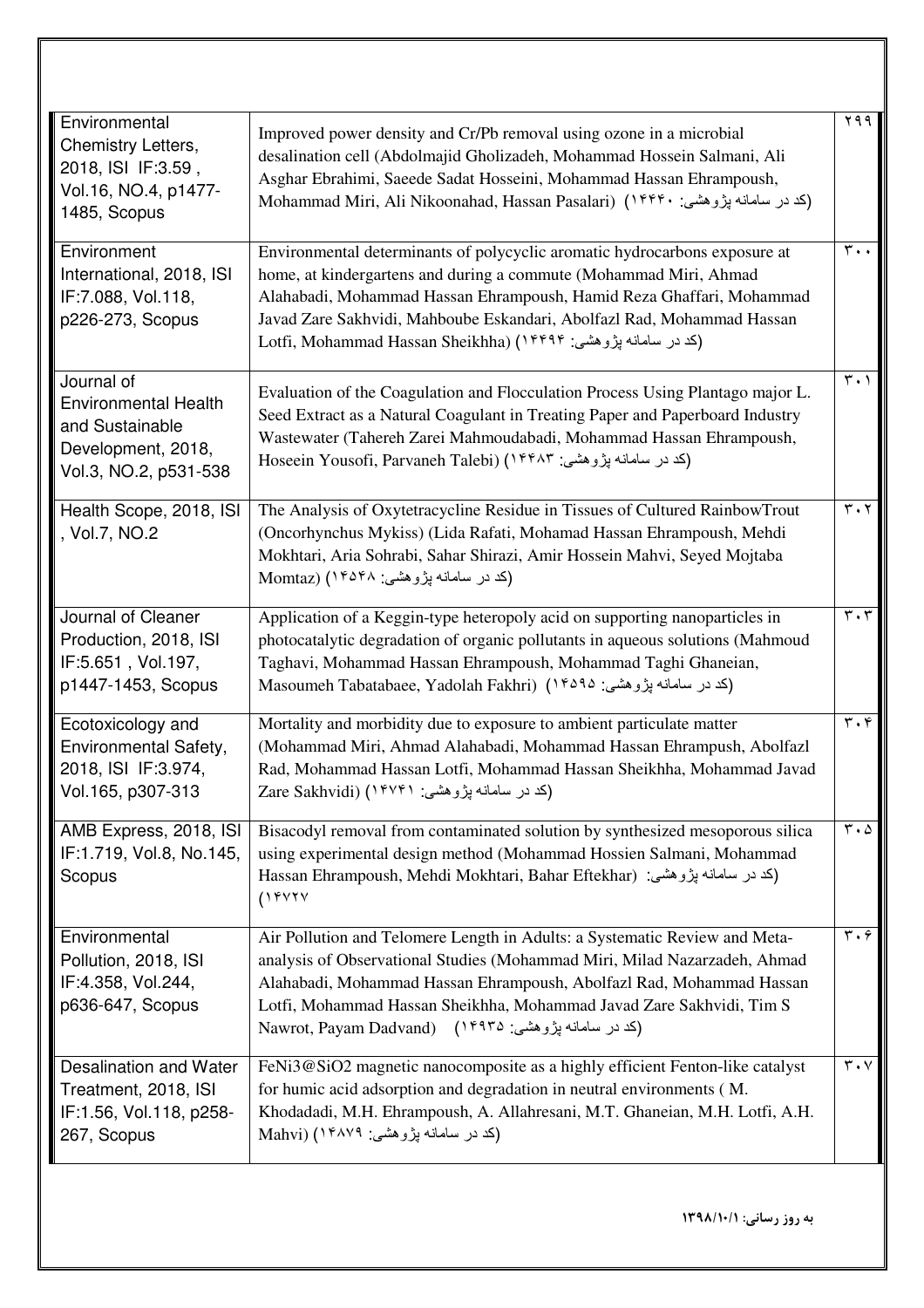| مجله بهداشت و توسعه،SC،تابستان          |                                                                                                                                                                 | $\mathbf{r} \cdot \mathbf{v}$     |
|-----------------------------------------|-----------------------------------------------------------------------------------------------------------------------------------------------------------------|-----------------------------------|
| ۱۳۹۷، دوره۷، شماره۲، ص۱۸۰–۱۹۳           | بررسی کارایی فرایند پروکسون در راکتور با بستر آکنده در حذف سورفاکتانت آنیونی از فاضلاب واحد                                                                     |                                   |
|                                         | شستشوي خودروCOD  (مهدي مختاري، محمد حسن احرامپوش، اصغر ابراهيمي، پروانه طالبي، حسن ترابي)                                                                       |                                   |
|                                         | (کد در سامانه پژوهشی: ۱۴۸۹۹)                                                                                                                                    |                                   |
| دوماهنامه علمى پژوهشى طلوع              |                                                                                                                                                                 | $\overline{r} \cdot \overline{q}$ |
| بهداشت،SC،مرداد و شهریور                | بررسی علل مهاجرت از شهرستان فریدونشهر از دیدگاه مهاجرین طی سال های 1390 تا1394 (سیدسعید                                                                         |                                   |
| ١٣٩٧2018، دوره ١٧، شماره؟، ص            | مظلومی محمودآباد، محمدحسن احرامپوش، محمدتقی قانعیان، محسن عسکری شاهی، سیدعلیرضا افشانی ،                                                                        |                                   |
| $\lambda - \lambda$                     | قاسمعلی نصیری) (کد در سامانه پژوهشی: ۱۵۱۳۰)                                                                                                                     |                                   |
| Journal of                              |                                                                                                                                                                 | $\mathbf{r}$ .                    |
| <b>Environmental Health</b>             | Arsenic Oxidation Using UV-Activated Persulfate in Aqueous Solutions:                                                                                           |                                   |
| and Sustainable                         | Optimization Using Response Surface Methodology Based on Box-Bencken                                                                                            |                                   |
| Development, 2018,<br>ChemicalAbstract, | Design (Hajar Salehi, Mohammad Hassan Ehrampoush, Mohammad Hossein<br>Salmani, Hossein Fallahzadeh, Ali Asghar Ebrahimi) (١٥٣٣٩ بزوهشي: ١٥٣٣٩)                  |                                   |
| Vol.3, NO.3, P557-566                   |                                                                                                                                                                 |                                   |
| Journal of                              |                                                                                                                                                                 | 511                               |
| <b>Environmental Health</b>             | Removal of Cadmium from Aqueous Solutions by a Synthesized Activated                                                                                            |                                   |
| and Sustainable                         | Carbon (Mohsen Ansari, Amir Hosein Mahvi, Mohammad Hossein Salmani,                                                                                             |                                   |
| Development, 2018,                      | Mohammad Hassan Ehrampoush, Mohammad Taghi Ghaneiyan, Mahboubeh                                                                                                 |                                   |
| ChemicalAbstract,                       | Shiraniyan , Parvaneh Tallebi ) (١۴٩٠٨) ( Shiraniyan , Parvaneh Tallebi                                                                                         |                                   |
| Vol.3, NO.3, p593-605                   |                                                                                                                                                                 |                                   |
| Journal of                              |                                                                                                                                                                 | ۳۱۲                               |
| <b>Environmental Health</b>             | Chlorpyrifos Bioremediation in the Environment: A Review Article (Rahimeh                                                                                       |                                   |
| and Sustainable                         | Alizadeh, Lida Rafati, Ali Asghar Ebrahimi, Mohammad Hassan Ehrampoush,                                                                                         |                                   |
| Development, 2018,<br>ChemicalAbstract, | Samaneh Sedighi Khavidak) (۱۵۲۶۳ پژوهشی: ۱۵۲۶۳                                                                                                                  |                                   |
| Vol.3, NO.3, P606-615                   |                                                                                                                                                                 |                                   |
| International Journal of                |                                                                                                                                                                 | $\mathbf{r} \setminus \mathbf{r}$ |
| Environmental                           | Magnetic dispersive solid phase extraction using modified magnetic multi-walled<br>carbon nanotubes combined with electrothermal atomic absorption spectrometry |                                   |
| Analytical Chemistry,                   | for the determination of selenium (Zahra Dehghani Firouzabadi, Shayessteh                                                                                       |                                   |
| 2018, ISI IF:1.372,                     | Dadfarnia, Ali Mohammad Haji Shabani, Mohammad Hassan Ehrampoush,                                                                                               |                                   |
| Vol.98, NO.6, p555-                     | (کد در سامانه پژوهشی: ۱۴۹۵۴) (Elaheh Nourbala Tafti                                                                                                             |                                   |
| 569, Scopus                             |                                                                                                                                                                 |                                   |
| Journal of                              |                                                                                                                                                                 | 515                               |
| <b>Environmental Health</b>             | Correlation between drinking water fluoride and TSH hormone by ANNs and                                                                                         |                                   |
| Science and                             | ANFIS (Zohreh Kheradpisheh, Amir Hossein Mahvi, Masoud Mirzaei, Mehdi                                                                                           |                                   |
| Engineering, 2018, ISI                  | Mokhtari, Reyhane Azizi, Hossein Fallahzadeh, Mohammad Hassan Ehrampoush)                                                                                       |                                   |
| IF:2.337, Vol.16, NO.1,                 | (کد در سامانه بِژوهشي: ۱۴۹۷۱)                                                                                                                                   |                                   |
| p11-18, Scopus                          |                                                                                                                                                                 |                                   |
| Data in Brief,                          | Quantitative and qualitative analysis of construction and demolition waste in Yazd                                                                              | ۲۱۵                               |
| Desember2018, Vol.21,                   | city, Iran (Mohsen Ansari, Mohammad Hassan Ehrampoush) (كد در سامانه پژوهشي:                                                                                    |                                   |
| p2622-2626 , scopus                     | (10.7)                                                                                                                                                          |                                   |
| Desalination and Water                  | Nanocomposite adsorbent based on B-cyclodextrin-PVP-clay for the removal of                                                                                     | 519                               |
| Treatment, Novamber                     | naproxen from aqueous solution: fixed-bed column and modeling studies (Lida                                                                                     |                                   |
| 2018, ISI IF:1.383,                     |                                                                                                                                                                 |                                   |
|                                         | به روز رسانی: ١٣٩٨/١٠/١                                                                                                                                         |                                   |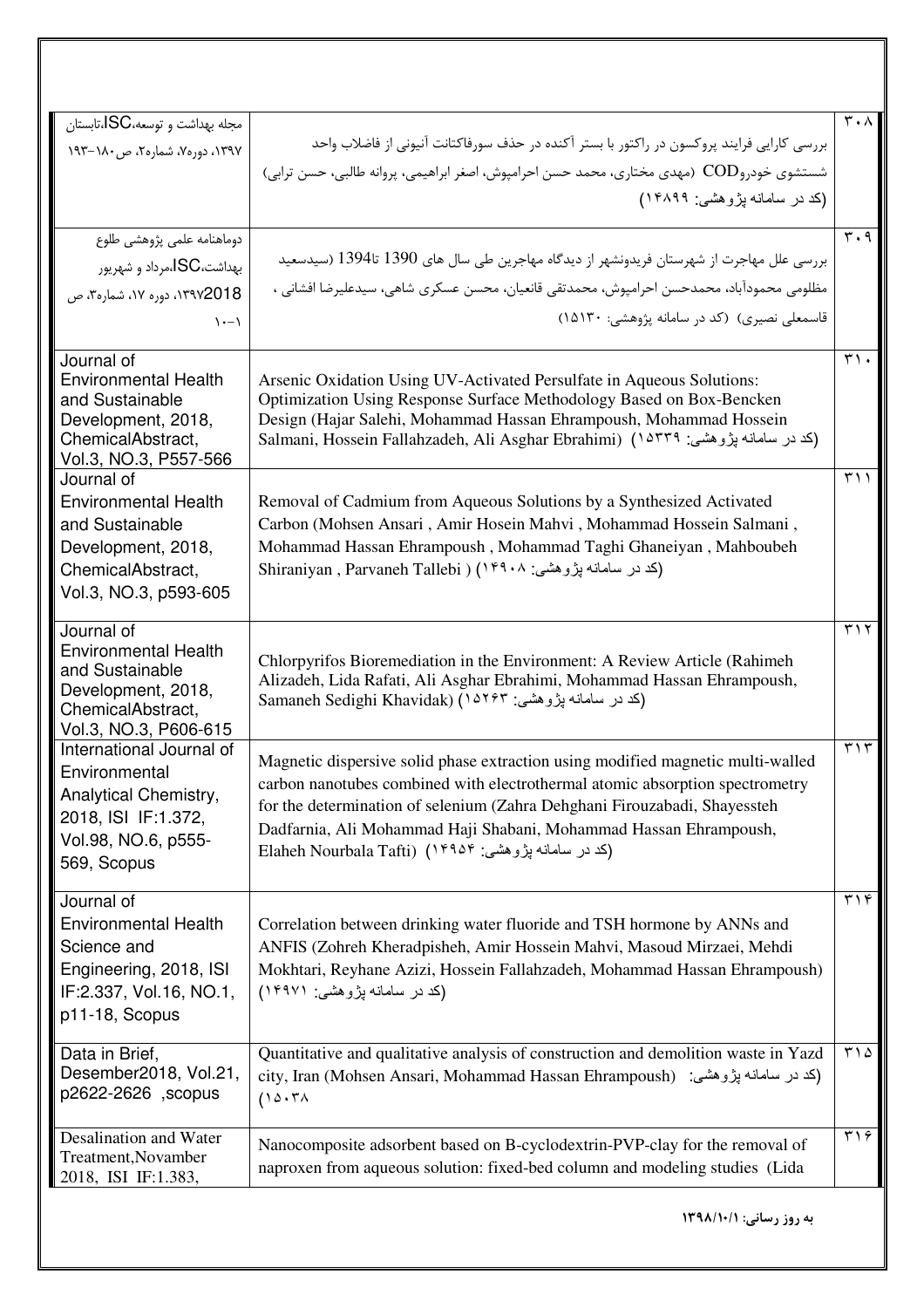| Vol.132, p 63-74, Scopus                                                                                                         | Rafati, Mohammad Hassan Ehrampoush, Amir Abbas Rafati, Mehdi Mokhtari,<br>Amir Hossein Mahvi) (1010. بِژوهشي: ۱۵۱۵۰)                                                                                                                                                                                                                                                                      |                                |
|----------------------------------------------------------------------------------------------------------------------------------|-------------------------------------------------------------------------------------------------------------------------------------------------------------------------------------------------------------------------------------------------------------------------------------------------------------------------------------------------------------------------------------------|--------------------------------|
| Journal of Industrial<br>and Engineering<br>Chemistry, novamber<br>2018, ISI IF:4.841,<br>Vol.67, p219-230,<br>Scopus            | Evaluation of a moving bed biofilm reactor for simultaneous atrazine, carbon and<br>nutrients removal from aquatic environments: Modeling and optimization<br>(ZahraDerakhshan, Mohammad Hassan Ehrampoush, Amir Hossein Mahvi,<br>Mansooreh Dehghani, Mohammad Faramarzian, MehdiMokhtari,<br>(کد در سامانه پژوهشی: HosseinFallahzadeh) (۱۵۱۷۱                                           | $\mathbf{r} \wedge \mathbf{v}$ |
| Journal of Disaster and<br>Emergency Research,<br>2018, Vol.1, NO.2, p55-<br>58                                                  | Methicillin Resistant Staphylococcus Aureus Infections: an Important Challenge<br>after Disasters and Emergency (Farzaneh Aminharati, Abass Ali Dehghani Tafti,<br>Mohamad Hassan Ehrampoush, Azam Aminharaty, Ensieh Masoorian) (كد در)<br>سامانه بِژوهشي: ۱۵۱۹۸)                                                                                                                        | ۳۱۸                            |
| Journal of Food Quality<br>and Hazards Control,<br>2018, Vol.5, NO.4,<br>∥p154-160, Scopus                                       | Enterotoxigenic Escherichia coli Food-Borne Disease Outbreaks in Yazd Province<br>of Iran during 2012-2016 (F. Aminharati, M.H. Ehrampoush, M.M. Soltan<br>Dallal, A.A. Dehghani Tafti ,M. Yaseri , Z. Rajabi) (14199 يژوهشي: 1414)                                                                                                                                                       | ۳۱۹                            |
| Rendiconti Lincei.<br>Scienze Fisiche e<br>Naturali, 2018, ISI<br>$IF:0.986,$ , Scopus                                           | Optimizing the photocatalytic process of removing diazinon pesticide from<br>aqueous solutions and effluent toxicity assessment via a response surface<br>methodology approach (Ali Toolabi, Mohammad Malakootian, Mohammad Taghi<br>Ghaneian, Ali Esrafili, Mohammad Hassan Ehrampoush, Mohsen AskarShahi,<br>Maesome Tabatabaei, Mehrdad Khatami) (1۴۹۹۲ پژوهشي: ۱۴۹۹۲)                 | rr.                            |
| Journal of<br><b>Environmental Health</b><br>and Sustainable<br>Development, 2018,<br>ChemicalAbstract,<br>Vol.3, NO.4, p659-665 | Evaluation of Iodine in Distributed Salts in Abarkouh City in 2017-2018<br>(Mahrokh Jalili, Ali Asghar Ebrahimi, Mohammad Hassan Ehrampoush, Fariba<br>Abbasi, Hadi Eslami, Reza Ali Fallahzadeh, Mehrnosh Shirdeli, Fereshteh Molavi)<br>(کد در سامانه پژوهشی: ۱۵۲۰۳)                                                                                                                    | $\uparrow \uparrow \uparrow$   |
| Nanostruct, autumn2018,<br>ISI, V.8, No.4, p374-382                                                                              | Highly Efficient Adsorbent for Removal of Heavy Metal Ions Modified by a<br>Novel Schiff Base Ligand (Mohsen Amrollahi, Mohammad Taghi Ghaneian,<br>(كد در سامانه پژوهشي: Masoumeh Tabatabaee ,Mohammad Hassan Ehrampoush)<br>(1018)                                                                                                                                                      | ۳۲۲                            |
| دوماهنامه علمى پژوهشى طلوع<br>بهداشت،ISC ،آذر و دی ۱۳۹۷،<br>دوره ١٧، شماره۵، ص ٣٣-۴٣                                             | بررسی فراوانی نسبی کلونیزاسیون باکتریایی سطوح اسباب بازی ها در مهدکودک های شهر یزد  (طاهره زارعی<br>محمودآبادی ، محبوبه شیرانیان ، سید حسین حکمتی مقدم، محمد حسن احرامپوش، فریماه شمسی) (کد در<br>سامانه پژوهشي: ۱۵۳۰۰)                                                                                                                                                                   | $\tau \tau \tau$               |
| دوماهنامه علمى پژوهشى طلوع<br>بهداشت،ISC ،آذر و دی ۱۳۹۷،<br>دوره ١٧، شماره۵، ص ۴۴-۵۴                                             | بررسی ارتباط مصرف سیگار، الکل ومواد مخدر بر پارامترهای سیمن در مردان مراجعه کننده به مرکز درمان<br>ناباروري يزد سال١٣٩۵ (مرجان شفابخش، حسينعلي صادقيان، محمد حسن احرامپوش ، عباس افلاطونيان،<br>عارفه دهقانی، محمدتقی قانعیان)                                                                                                                                                            | $\overline{\tau\tau\epsilon}$  |
| Chemical Engineering<br>Journal, 2019, ISI<br>IF:6.735, Vol.355,<br>p428-438, Scopus                                             | A comparative study of hybrid membrane photobioreactor and membrane<br>photobioreactor for simultaneous biological removal of atrazine and CNP from<br>wastewater: A performance analysis and modeling (Zahra Derakhshan,<br>Mohammad Hassan Ehrampoush, Amir Hossein Mahvi, Mansooreh Dehghani,<br>Mohammad Faramarzian, Hadi Eslami) (١۴٩٤٨) بژوهشي: Mohammad Faramarzian, Hadi Eslami) | ۲۲۵                            |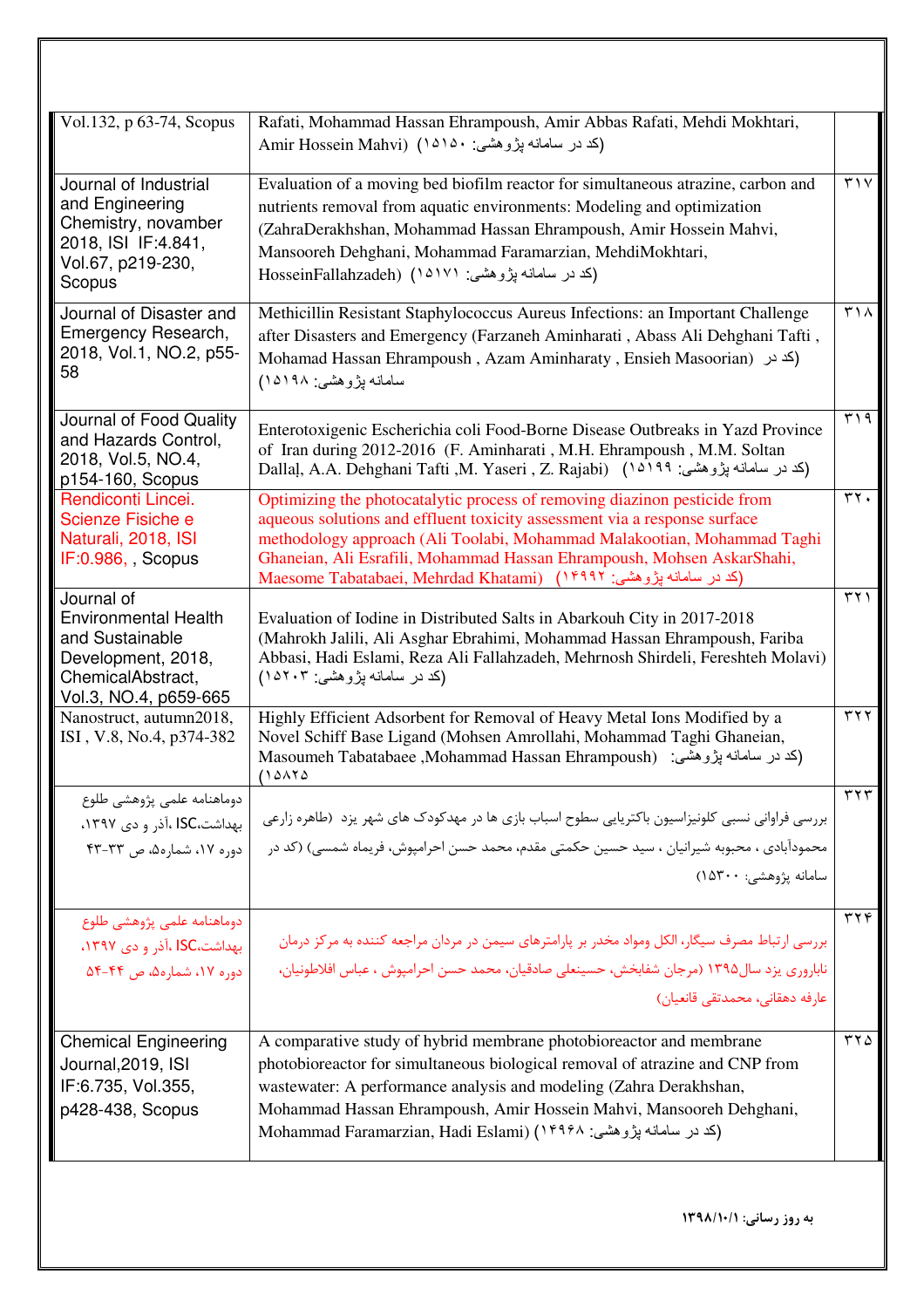| Chemosphere, 2019 Nov,<br>ISI IF:4.427, Vol. 217,<br>p680-685, Scopus                           | Environmental and behavioral determinants affecting the association of airway<br>macrophages carbon load with distance to major roads and traffic density (Momtaz<br>SM, Mehdipour P, Dadvand P, Ehrampoush MH, Ghaneian MT, Lotfi MH,<br>Aliabad AS, Molavi F, Zare Sakhvidi MJ) (١٥١٣١ بزوهشي: ١٥١٣١)                                                                                                                                                                          | $\tau \tau$                |
|-------------------------------------------------------------------------------------------------|----------------------------------------------------------------------------------------------------------------------------------------------------------------------------------------------------------------------------------------------------------------------------------------------------------------------------------------------------------------------------------------------------------------------------------------------------------------------------------|----------------------------|
| Journal of Cleaner<br>Production, 2019, ISI<br>IF:5.651, Vol.211, p922-<br>931, Scopus          | Removal of linear alkylbenzene sulfonate and turbidity from greywater by a<br>hybrid multi-layer slow sand filter microfiltration ultrafiltration system (Fatemeh<br>Babaei, Mohammad Hassan Ehrampoush, Hadi Eslami, Mohammad Taghi<br>Ghaneian, Hossein Fallahzadeh, Parvaneh Talebi, Reza Fouladi Fard, Ali Asghar<br>(کد در سامانه پژوهشی: ۱۵۰۳۶) (Ebrahimi                                                                                                                  | $\overline{r}$             |
| Journal of Cleaner<br>Production, january2019,<br>Vol.208, p384-392<br>ISI IF:5.651, Scopus     | Enhanced coagulation process by Fe-Mn bimetal nano-oxides in combination with<br>inorganic polymer coagulants for improving As(V) removal from contaminated<br>water (Hadi Eslami, Mohammad Hassan Ehrampoush, Abbas Esmaeili,<br>Mohammad Hossein Salmani, Ali Asghar Ebrahimi, Mohammad Taghi<br>(كد در سامانه بِژوهشي: ۱۴۹۳۲) (Ghaneiyan, Hossein Falahzadeh, Reza Fouladi Fard                                                                                               | ۳۲۸                        |
| Environmental Research,<br>2019, ISI IF:4.732,<br>Vol.170, p141-150,<br>scopus                  | Meteorological correlates and AirQ+ health risk assessment of ambient fine<br>particulate matter in Tehran, Iran (Mohsen Ansari, Mohammad Hassan<br>(کد در سامانه پژوهشي: ۱۵۴۷۸) (Ehrampoush                                                                                                                                                                                                                                                                                     | $\overline{r}$             |
| Iran J Public Health,<br>jan2019, Vol.48, NO.1,<br>p43-52, Scopus, ISI<br>IF:1.22               | Relationship between Religious Orientation, Anxiety, and Depression among<br>College Students: A Systematic Review and Meta-Analysis (Sedighe<br>FOROUHARI, Saeed HOSSEINI TESHNIZI, Mohammad Hasan<br>EHRAMPOUSH, Seyed Saeed MAZLOOMY MAHMOODABAD, Hossein<br>FALLAHZADEH, Seyed Ziaeddin TABEI, Mohammad NAMI, Masoud<br>MIRZAEI, Bahia NAMAVAR JAHROMI, Seyyed Mehrdad HOSSEINI<br>TESHNIZI, Jalil GHANI DEHKORDI, Maryamsadat KAZEMITABAEE) (كد در<br>سامانه بڑوهشی: ۱۵۶۳۸) | rr.                        |
| Desalination and Water<br>Treatment, january2019,<br>Vol.137, p273-278, ISI<br>IF:1.383, Scopus | The effect of diazinon on the removal of carmoisine by Saccharomyces cerevisiae<br>(Abbas Sadeghi, Mohammad Hassan Ehrampoush, Mohammad Taghi Ghaneian,<br>Ali Asghar Najafpoor, Hossein Fallahzadeh, Ziaeddin Bonyadi) (كد در سامانه)<br>بِژوهشي: ۱۵۳۸۶)                                                                                                                                                                                                                        | $\uparrow\uparrow\uparrow$ |
| Materials Chemistry and<br>Physics, February2019,<br>Vol.224, p65-72, ISI<br>IF:2.21, Scopus    | Synthesis of mesoporous Fe-Mn bimetal oxide nanocomposite by aeration<br>coprecipitation method: physicochemical, structural, and optical properties (Hadi<br>Eslami, Mohammad Hassan Ehrampoush, Abbas Esmaeili, Ali Asghar Ebrahimi,<br>Mohammad Taghi Ghaneian, Hossein Falahzadeh, Mohammad Hossein Salmani)<br>(کد در سامانه پژوهشی: ۱۵۱۰۶)                                                                                                                                 | ۳۳۲                        |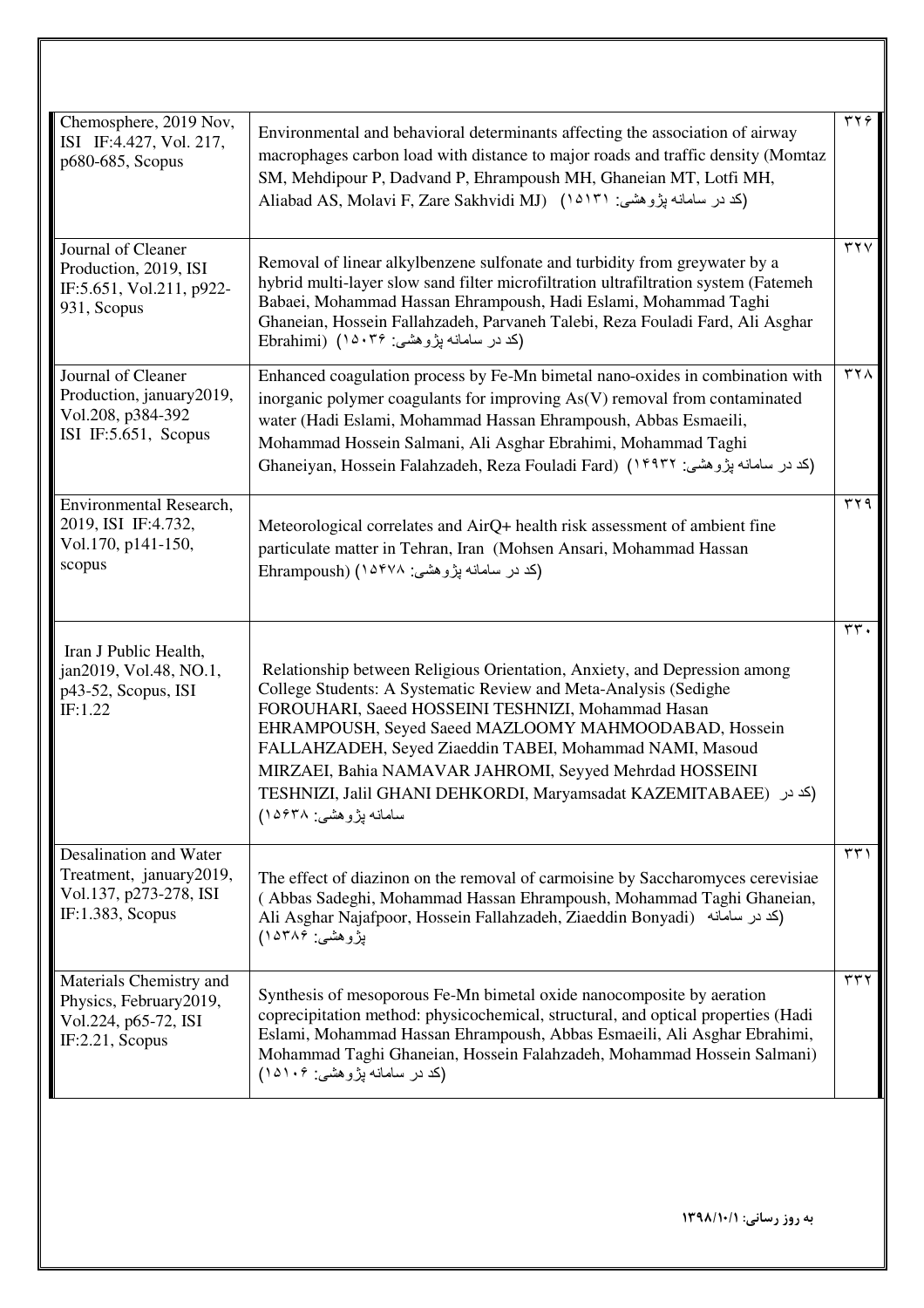|                                                          |                                                                                                                                                               | ۳۳۳              |
|----------------------------------------------------------|---------------------------------------------------------------------------------------------------------------------------------------------------------------|------------------|
| دوماهنامه علمى پژوهشى طلوع                               | جداسازی و شناسایی قارچهای بومی تجزیه کننده آلایندههای فاضلاب صنعت بازیافت مقوا (زینب حسینی،                                                                   |                  |
| بهداشت،ISC ،بهمن و اسفند<br>۱۳۹۷، دوره ۱۷، شماره۶، ص ۲۱- |                                                                                                                                                               |                  |
| ۳۲                                                       | محمد تقی قانعیان، عباسعلی جعفری ندوشن، محمد حسن احرام پوش، سیده مهدیه نماینده ، مهین غفورزاده)                                                                |                  |
|                                                          | (کد در سامانه پژوهشی: ۱۵۵۴۷)                                                                                                                                  |                  |
| Desalination and water                                   |                                                                                                                                                               | ۳۳۴              |
| treatment, june 2019, ISI                                | Evaluation of adsorption efficiency of raw and modified pistachio hard skin in                                                                                |                  |
| IF:1.383, V.153, p157-<br>164                            | removal of Ni(II) from the contaminated solution (Mohammad Hossein Salmani,<br>Mohammad taghi Ghaneian, Mohammad Hassan Ehrampoush, Mostafa Herouzi           |                  |
|                                                          | (کد در سامانه پژوهشي: Rezaeizadeh) (۱۵۶۳۵                                                                                                                     |                  |
|                                                          |                                                                                                                                                               |                  |
| دوماهنامه علمى پژوهشى طلوع                               |                                                                                                                                                               | $rr\Delta$       |
| بهداشت،ISC ،فروردين و                                    | بررسی و مقایسه ایمنی برنج تراریخته و غیر تراریخته از نظر امکان انتقال ژن به خون حیوان آزمایشگاهی                                                              |                  |
| اردیبهشت ۱۳۹۸، دوره ۱۸،                                  | (بهادر حاجي محمدي، گيلدا اسلامي، مهسا اعلايي، محمد حسن احرام پوش، محمد ابراهيم رضواني، حسين                                                                   |                  |
| شماره ۱، ص ۵۸-۷۰                                         | فلاح زاده، مهرنوش شیردلی)(کد در سامانه پژوهشی: ۱۵۷۶۳)                                                                                                         |                  |
| Korean Journal of                                        |                                                                                                                                                               | rrf              |
| Chemical Engineering,                                    | Application of photo-electro oxidation process for amoxicillin removal from<br>aqueous solution: Modeling and toxicity evaluation (Reza Ali Fallahzadeh, Amir |                  |
| 2019, ISI IF:2.199, V.36,<br>No.5, p.713-721             | Hossein Mahvi, Mohsen Nabi Meybodi, Mohammad Taghi Ghaneian, Arash                                                                                            |                  |
|                                                          | Dalvand, Mohammad Hossein Salmani, Hossien Fallahzadeh, Mohammad Hassan                                                                                       |                  |
|                                                          | (کد در سامانه پژوهشی: ۱۵۸۰۵) (Ehrampoush                                                                                                                      |                  |
| Desalination and Water                                   | Bioremediation of cardboard recycling industrial wastewater using isolated native                                                                             | rrv              |
| Treatment, 2019, ISI<br>IF:1.23, V.154, p201-208         | fungal strains (Zeinab Hosseini, Abbasali Jafari Nadoushan, Mohammad Hassan                                                                                   |                  |
|                                                          | Ehrampoush, Mahin Ghafourzadeh, Seyedeh Mahdieh Namayandeh, Mohammad                                                                                          |                  |
|                                                          | (کد در سامانه پژوهشی: ۲۵۸۴۹) (Taghi Ghaneian                                                                                                                  |                  |
| Journal of Environmental                                 | Explanation and Analysis of the Interaction between Environmental Health                                                                                      | $\tau\tau\wedge$ |
| <b>Health and Sustainable</b><br>Development, 2019,      | Officers and Directors of Food Preparation, Supply and Distribution Centers                                                                                   |                  |
| ChemicalAbstract, V.4,                                   | Based on Game Theory Model in Yazd (Mohsen Pakdaman, Mohammad Taghi                                                                                           |                  |
| NO.2, p776-790                                           | Ghaneian, Mohammad Hassan Ehrampoush, Vahid Jafari Nodoshan, Ebrahim<br>(کد در سامانه پژوهشی: ۱۵۹۳۸) (Gholami Zarchi                                          |                  |
|                                                          |                                                                                                                                                               |                  |
| Journal of Environmental                                 | Fixed bed adsorption column studies and models for removal of ibuprofen from                                                                                  | ۳۳۹              |
| Health Science and<br>Engineering, 2019, ISI             | aqueous solution by strong adsorbent Nano-clay composite (Lida Rafati,<br>Mohamad Hassan Ehrampoush, Amir Abbas Rafati, Mehdi Mokhtari, Amir                  |                  |
| IF:2.773, p1-13                                          | Hossein Mahvi)                                                                                                                                                |                  |
|                                                          |                                                                                                                                                               |                  |
| Iranian Journal of Nursing<br>and Midwifery Research,    | Responsibility Evading Performance: The Experiences of Healthcare Staff about                                                                                 | rr.              |
| 2019, scopus, pubmed,                                    | Triage in Emergency Departments: A Qualitative Study (Asghar Sherafat,<br>Aliakbar Vaezi, Mohammadreza Vafaeenasab, Mohammadhassan Ehrampoush,                |                  |
| Vol.24, NO.5, p379-386                                   | Hossein Fallahzadeh,Hossein Tavangar )(:16154 بزوهشی)                                                                                                         |                  |
| مجله طلوع بهداشت Accept                                  |                                                                                                                                                               | $\tau$ ۴۱        |
|                                                          | بررسی کاربرد پودر برگ انجیر به صورت معمولی و اصلاح شده به عنوان جاذب زیستی در حذف فلز سنگین                                                                   |                  |
|                                                          | كروم شش ظرفيتي از محلول هاي آبي (عاطفه نريمان پور، محمد تقي قانعيان، محمد حسن احرامپوش،                                                                       |                  |
|                                                          | مهدی سلیمی)                                                                                                                                                   |                  |
|                                                          |                                                                                                                                                               |                  |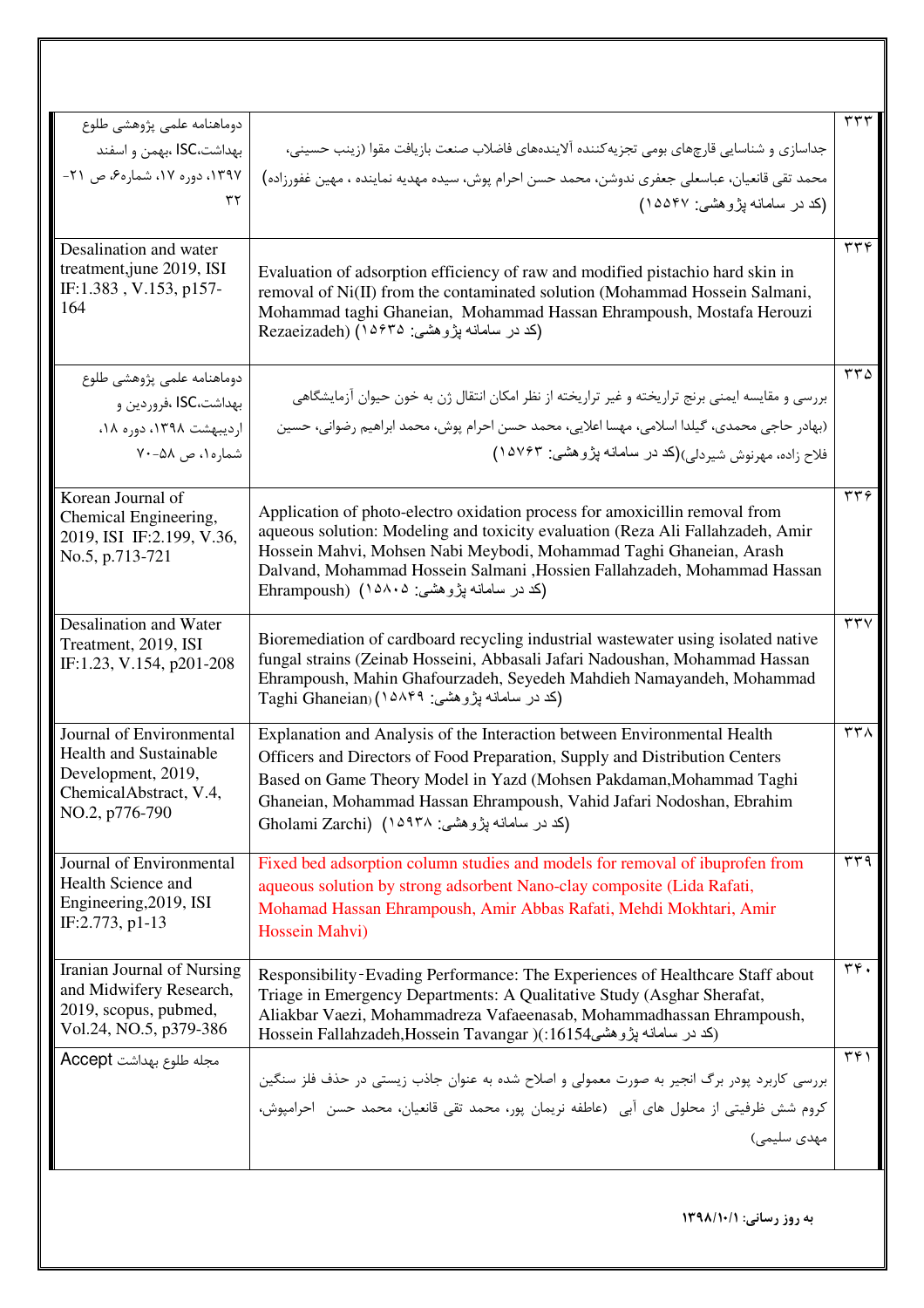| <b>Russian Journal of</b>                              |                                                                                                    | ۳۴۲              |
|--------------------------------------------------------|----------------------------------------------------------------------------------------------------|------------------|
| <b>Genetics</b>                                        |                                                                                                    |                  |
|                                                        | Testing Safety of Genitically Modified Products of Rice: Case Stury on Sprague                     |                  |
| August 2019, Volume                                    | M. ShirdeliY. L. OrlovEmail authorG. EslamiEmail authorB.<br>Dawley Rats (                         |                  |
| 55, <b>Issue 8</b> , pp 962-                           | HajimohammadiEmail authorL. E. TabikhanovaM. H. EhrampoushM. E.                                    |                  |
| $968 \mid$ Cite as                                     | RezvaniH. FallahzadehH. ZandiS. HosseiniS. AhmadianS. MortazaviR. FallahiS.                        |                  |
|                                                        | ( کد در سامانه پژوهشي: Asadi-Yousefabad(۱۶۴۸۹                                                      |                  |
| It < 0/5                                               |                                                                                                    |                  |
| Mater. Res. Express-6                                  | Facile green synthesis of zinc oxide nanoparticles using Thymus                                    | ۳۴۳              |
| (2019) 115093                                          | vulgaris extract, characterization, and mechanism of chromium photocatalytic                       |                  |
|                                                        | reduction(Rasoul Khosravi, Mohammad Hassan Ehrampoush, Gholamreza                                  |                  |
| IF:1/449                                               | Moussavi, Mohammad Taghi Ghaneian, Behnam Barikbin, Ali Asghar Ebrahimi                            |                  |
|                                                        | and Gholamreza Sharifzadeh)(۱۶۲۵۴ پژوهشی: ۱۶۲۵۴)                                                   |                  |
| AmbientScience,2019:vol.                               |                                                                                                    | ۳۴۴              |
| 06h(2);Online                                          | An Evaluation on Dust Phenomenon and the Coping Appraisal among                                    |                  |
|                                                        | Cardiovascular Patients (MEHDI Mojadam, Mohammad Ali Moravati Sharifabad,                          |                  |
| IF : ندارد: IF                                         | Nematollah Jafarzadeh Haghighifard, Morteza Abdullatif Khafaie, Hossein                            |                  |
|                                                        | Fallahzadeh, Mohammad Hassan Ehrampoush)( ۱۶۳۰۱ بژوهشی)                                            |                  |
|                                                        |                                                                                                    |                  |
| مجله دانشگاه علوم پزشکی                                |                                                                                                    | ۲۴۵              |
| $ISC-\varepsilon$ ،۱۸٬۲۰۱۹), $\mathcal{C}-\mathcal{C}$ | بهينه سازي فرآيند انعقاد و لخته سازي در تصفيه فاضلاب صنايع غذايي: يک مطالعه آزمايشگاهي             |                  |
|                                                        | طاهره زارعي محمودآبادي يروانه طالبي، محمدحسن احراميوش، ماهرخ جليلي                                 |                  |
|                                                        | (کد در سامانه پژوهشی ۱۶۱۹۴)                                                                        |                  |
|                                                        |                                                                                                    |                  |
| Journal of Medical                                     | اجرای ارزشیابی پویا از طریق لاگ بوک الکترونیک برای دستیاران پزشکی ( سیدیاسر غلمانی مجید حاجی       | ۳۴۶              |
| <b>Education and</b>                                   |                                                                                                    |                  |
| Development, 2,14,2019-                                | مقصودی محمدحسن احرامپوش سیدمهدی کلانتر امیرهوشنگ مهرپرور  محمود نوری شادکام حمیدرضا                |                  |
| <b>ISC</b>                                             | دهقان حسنعلي واحديان اردكاني محمدباقر اولياء قاسم دستجردي مهدى آقاباقرى)(كد در سامانه              |                  |
|                                                        | يژوهان ۱۶۲۱۲)                                                                                      |                  |
|                                                        | (Dynamic Assessment Fulfillment via E-Logbook for Residents)                                       |                  |
| مجله سلامت كار ابران٬                                  | بررسی عوامل موثر بر تعامل بین بازرسان بهداشت محیط و متصدیان مراکز تهیه، توزیع و عرضه مواد غذایی در | $rr\overline{v}$ |
| $scopus-Y, 17, Y, 19$                                  | استان يزد : مطالعه كيفي(محسن ياكدامن-محمد حسن احرام يوش-محمد حسن لطفي-ابراهيم غلامي                |                  |
|                                                        |                                                                                                    |                  |
|                                                        | زارجي)(کد در سامانه پژوهان:۱۶۱۸۵)                                                                  |                  |
| MethodsX, -                                            | MethodArticleDesigningandmodelingofanovelelectrolysisreactorusingporouscatho                       | ۳۴۸              |
| volome6,2019-(1305-                                    | detoproduceH2O2asanoxidant.                                                                        |                  |
| 1312)- ISI Web of science                              | (RezaAliFallahzadeha,MohammadHassanEhrampousha,AmirHosseinMahvib,c,M                               |                  |
|                                                        | ohammadTaghiGhaneiana,ArashDalvanda,MohammadHosseinSalmania,HossienF                               |                  |
| ندارد:IF                                               | allahzadehd,MohsenNabiMeybodie,)(١۵٨٠۶ برسامانه پژوهان ۹۶۵/۲۰۶                                     |                  |
| Journal of Education and                               | Risks threatening the health of people                                                             | ٣۴٩              |
| Health Promotion                                       | participating in mass gatherings:                                                                  |                  |
| Volume 8   October 2019                                | A systematic review                                                                                |                  |
|                                                        | (Asghar Tavan, Abbasali Dehghani Tafti, Mahmood Nekoie-Moghadam,                                   |                  |
| IP: 37.27.8.61                                         | Mohmmadhasan Ehrampoush, Mohammad Reza Vafaei Nasab, Hossein Tavangar,                             |                  |
|                                                        | Hossein Fallahzadeh)                                                                               |                  |
|                                                        |                                                                                                    |                  |
| Journal of Pharmaceutical                              |                                                                                                    |                  |
| Research International,                                | Triage(Asghar Sherafat-Ali Akbar Vaezi-Mohammadreza Vafaeenasab-                                   |                  |
| 5,27,2019-<br>chemical Abstract                        | Mohammad Hassan Ehrampoush-Hossein Fallahzadeh-Hossein Tavangar)<br>(کد سامانـه پژوهشـی :۱۶۲۴۹ )   |                  |
|                                                        | Evaluation of Emergency Nurses' Knowledge and Performance about Hospital                           | $r\Delta$ .      |
|                                                        |                                                                                                    |                  |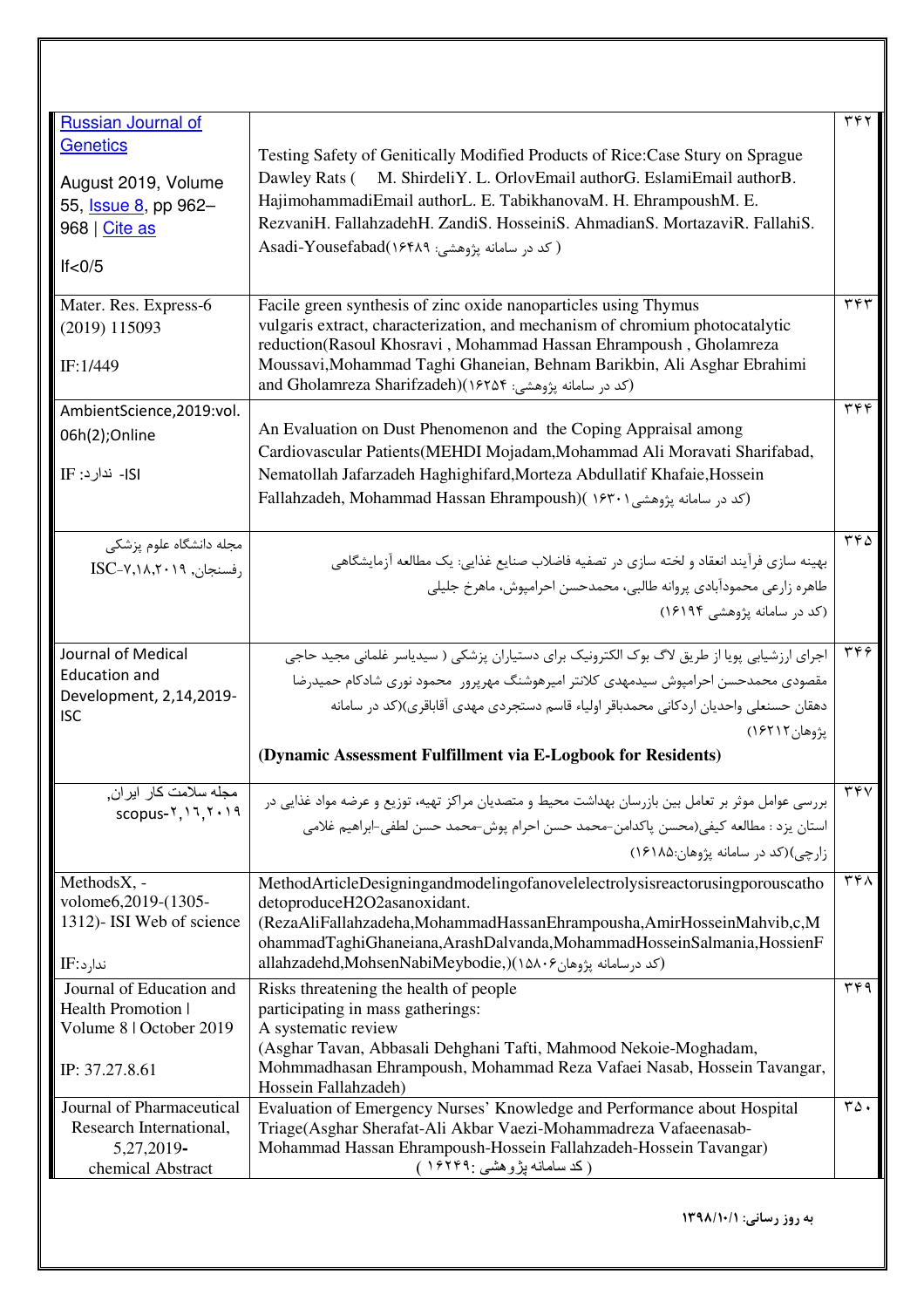| نويسنده | تاريخ ارائه                   | عنوان همايش                                                                                                                                                |                                                                                                                                         | کد   | رديف      |
|---------|-------------------------------|------------------------------------------------------------------------------------------------------------------------------------------------------------|-----------------------------------------------------------------------------------------------------------------------------------------|------|-----------|
|         | 2004                          | The 31 Annual<br>National<br>conference of<br>indian<br>Association of<br>preventive social<br>Medicine 27th -<br>29th february                            | The Efficacy of Agriculture Activities Development and<br>Desert Campaign on Cutaneous Leishmaniasis                                    | 1577 | $\lambda$ |
| دوم     | 2004                          | November 19-21<br>, 2004 The indian<br>society for<br>malaria and other<br>communicable<br>Diseases and the<br>indian<br>Association of<br>Epidemiologists | The Effects of environmental intervention on the control of<br>Rural cutaneous leishmaniasis (AA Dehgani, M H<br>Ehrampoush, M H lotfi) |      | ٢         |
|         | 2003                          | <b>MISCELLANEA</b><br>$-$ JUNE 19-21,<br>2003<br>Vi European<br>conference on<br>health<br>Promotion and<br>Education                                      | The efficiency of health beliefs model on knowledge,<br>attitude, practice in Yazd of hairdrssers about Hepatitis B                     |      | ٣         |
| دوم     | $\mathbf{y} \cdot \mathbf{y}$ | اولين همايش سراسري<br>رويكردهاي نوين<br>پرستاری در اختلالات<br>حسى، حركتي از<br>پیشگیری تا نوتوانی                                                         | جايگاه توانبخشي مبتني بر جامعه (CBR) در مراقبتهاي اوليه<br>بهداشتی(PHC) و نقش بهورزان در ارائه خدمات توانبخشی به والدین                 |      | ۴         |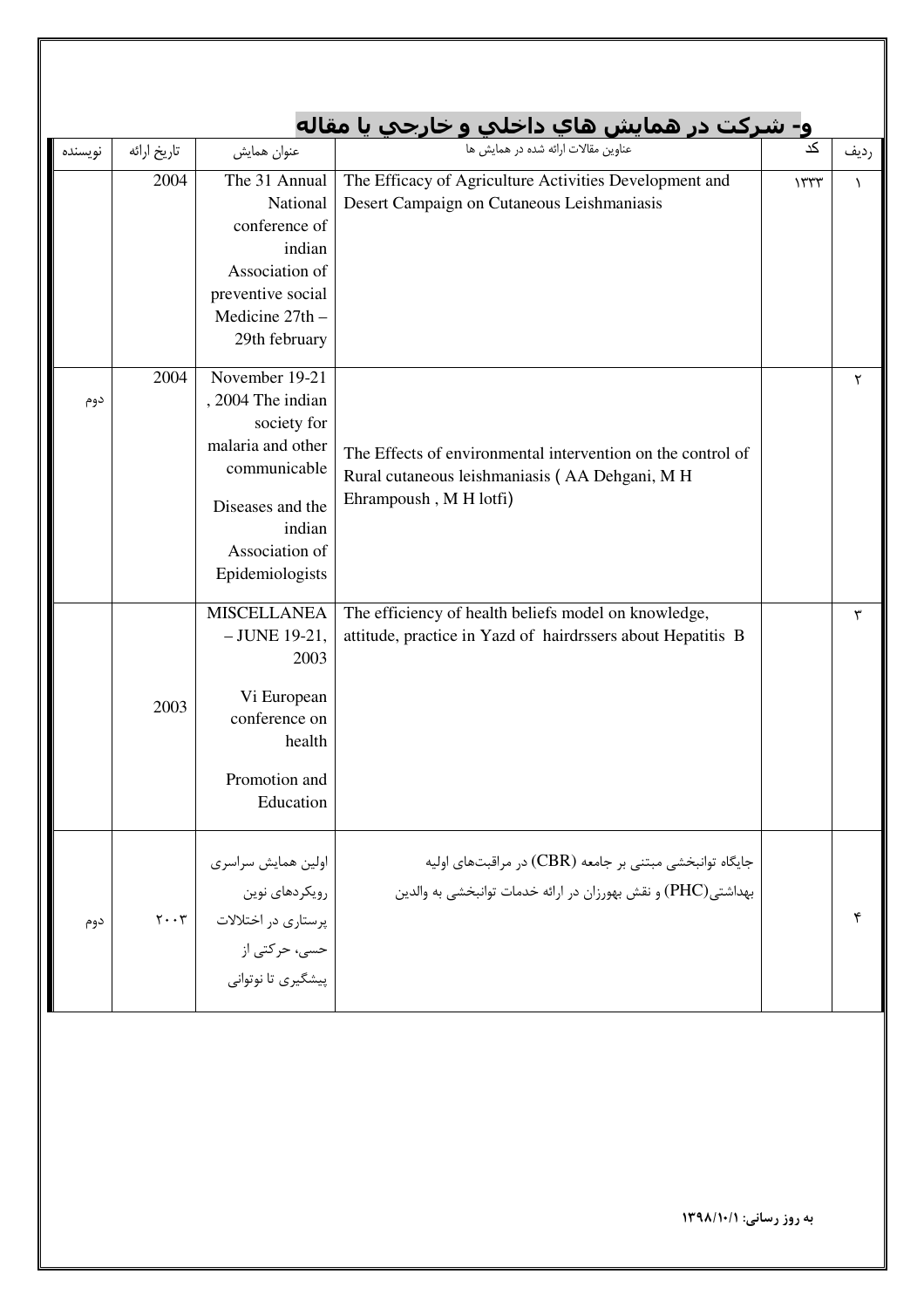| اول | 1749      | سومين همسايش<br>كشـــــورى بهداشت<br>محيط(كرمان)                  | نگرشی بر نقش قنوات استان یزد در بهداشت عمومی جوامع روستایی در گذشته<br>و حال                                                            | 414  | ۵             |
|-----|-----------|-------------------------------------------------------------------|-----------------------------------------------------------------------------------------------------------------------------------------|------|---------------|
| دوم | 1749      | ســـومين همـــــــايش<br>كشـــــورى بهداشت<br>محیط(کرمان) (پوستر) | ارزیابی اثرات بهداشت محیط در ایجاد کانون لیشمانیوز جلدی<br>در شهرستان اردکان                                                            | 415  | ۶             |
| اول | $151 -$   | چهارمین همایش<br>كشورى بهداشت محيط<br>(يزد) (سخنراني)             | ضوابط و استانداردهای زیست محیطی استفاده مجدد از فاضلاب                                                                                  | 488  | ٧             |
| اول | 151.      | چهارمین همایش<br>كشورى بهداشت محيط<br>(يزد) (سخنراني)             | بررسی میزان کارآیی مدل اعتقاد بهداشتی درآگاهی نگرش و عملکرد آرایشگران<br>$\rm\,B$ یزد نسبت به بیماری هپاتیت                             | 489  | ٨             |
| سوم | 151.      | چهارمین همایش<br>كشورى بهداشت محيط<br>(يزد) (سخنراني)             | بررسی منابع و عوامل آلوده کننده قنات زارچ در شهرستان یزد                                                                                | 491  | ٩             |
| سوم | 2005      |                                                                   | Viewpoints; Knowledge and Practice in Exercise: A Survey<br>in the University Students                                                  | 1630 | $\mathcal{L}$ |
|     | 2005      |                                                                   | GOITER PREVALENCE, URINARY IODINE<br>EXCRETION AND HOUSEHOLD SALT IODINE<br>AFTER 10 YEARS OF SALT IODIZATION IN YAZD<br>PROVINCE, IRAN | 1533 | $\setminus$   |
| دوم | بهمن ۱۳۷۹ | اولین همایش سراسری<br>  تحول اداري در استان<br>بوشهر              | شورای پذیرش و بررسی پیشنهادات در دانشگاه علوم پزشکی و خدمات<br>بهداشتی درمانی شهید صدوقی یزد « چگونگی استفرار ، ره آورد ، تنگناها»      |      | $\mathcal{N}$ |
| اول | ۱۳۸۰آبان  | نخستين همايش<br>پژوهشی کاربرد<br>مطالعات                          | جوندگان مخزن لیشمانیوز جلدی در شهرستان اردکان                                                                                           | 493  | $\gamma$      |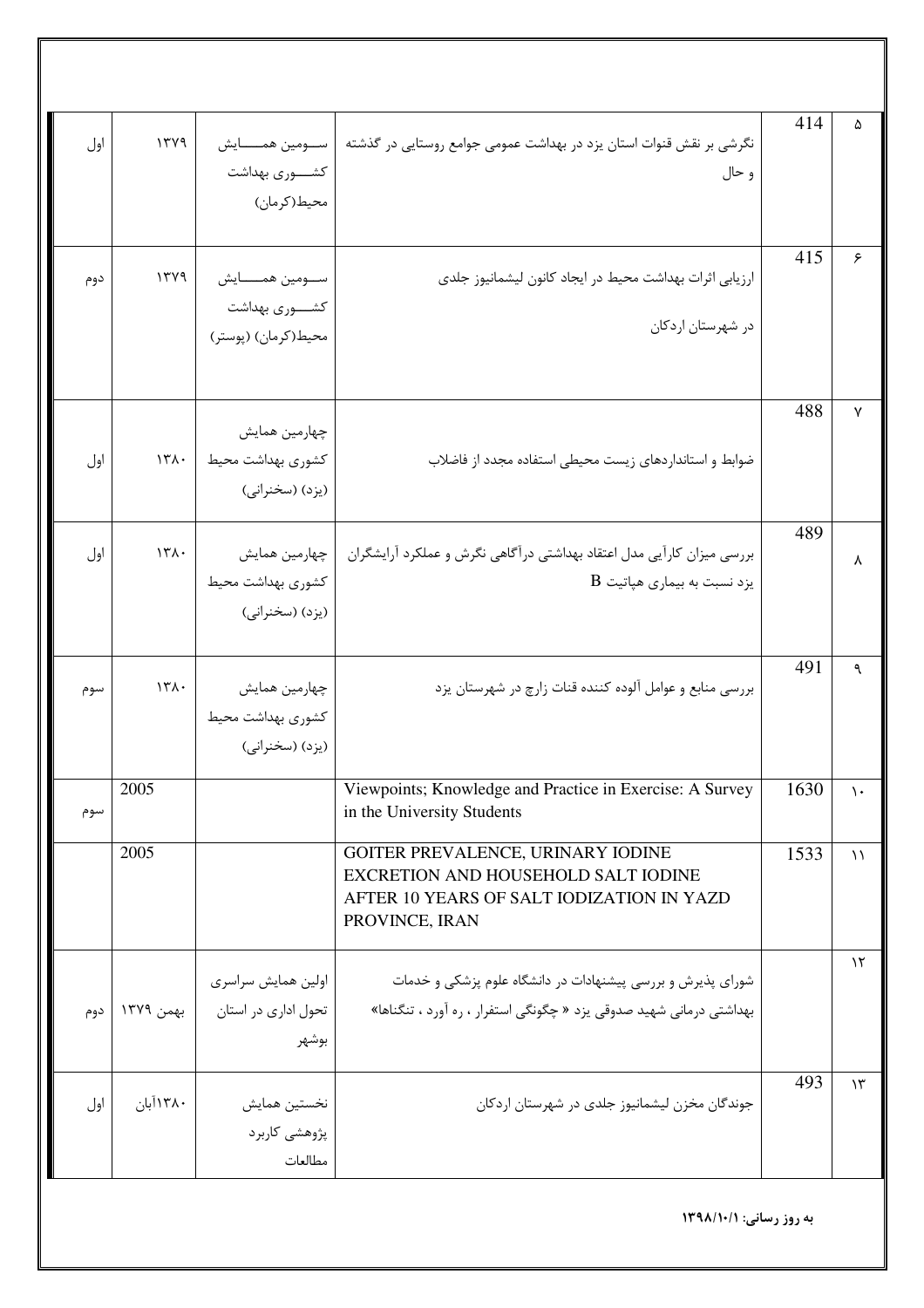|                       |      |                                                                                              | بيوسيستماتيك<br>جوندگان<br>ایران(کشوری) (مشهد)                                              |                   |     |
|-----------------------|------|----------------------------------------------------------------------------------------------|---------------------------------------------------------------------------------------------|-------------------|-----|
| $\lambda$             | 2471 | ضوابط و استانداردهای استفاده از مجدد از فاضلاب                                               |                                                                                             | 151.              |     |
| ۱۵                    |      | بررسی وضعیت بهداشت محیط سرویسهای بهداشتی مدارس آزادشهر یزد                                   | چهارمین همایش<br>كشورى بهداشت محيط<br>(يزد)                                                 | آبان ۱۳۸۰         | دوم |
| ۱۶                    |      | جوندگان به عنوان مخزن بیماری لیشمانیوز جلدی در منطقه چاه بیگی<br>شهرستان تفت                 | نخستين همايش<br>پژوهش كاربرد مطالعات<br>بيوسيستماتيك<br>جوندگان ايران                       | آبان ١٣٨٠         | دوم |
| $\gamma$              |      | بررسی وضعیت بهداشتی مساجد و اماکن متبرکه شهرستان یزد                                         | چهارمین همایش<br>كشورى بهداشت محيط<br>(يزد)                                                 | آبان ۱۳۸۰         | دوم |
| ١٨                    |      | وضعیت بیماری لیشمانیوز جلدی پس از اجرای برنامه کنترل در شهرستان<br>اردكان استان يزد سال ١٣٧٩ | دهمين كنگره<br>بیماریهای عفونی و<br>گرمسیری ایران ۱۵<br>لغايت ١٩ دى ١٣٨٠                    | ديماه ١٣٨٠        |     |
| $\lambda$             |      | ضوابط و استاندار دهای استفاده از مجدد از فاضلاب                                              |                                                                                             | 171.              |     |
| 656<br>$\mathbf{y}$ . |      | ارتقاء گروه كاركنان                                                                          | سومين همايش ارتقاى<br>مستمر کیفیت در<br>خدمات بهداشتى<br>درماني ( تبريز)<br>(کشوری) (پوستر) | ۱۸-۱۷ آذر<br>1511 | اول |
| 657<br>$\uparrow$     |      | بررسی نقش واحدهای توسعه آموزش دانشگاه در امر تشویق دانشجویان به امر<br>ورزش                  | پنجمین همایش<br>كشورى أموزش پزشكى<br>( شیراز) (پوستر)                                       | $\binom{1}{1}$    | اول |
|                       |      | به روز رسانی: ١٣٩٨/١٠/١                                                                      |                                                                                             |                   |     |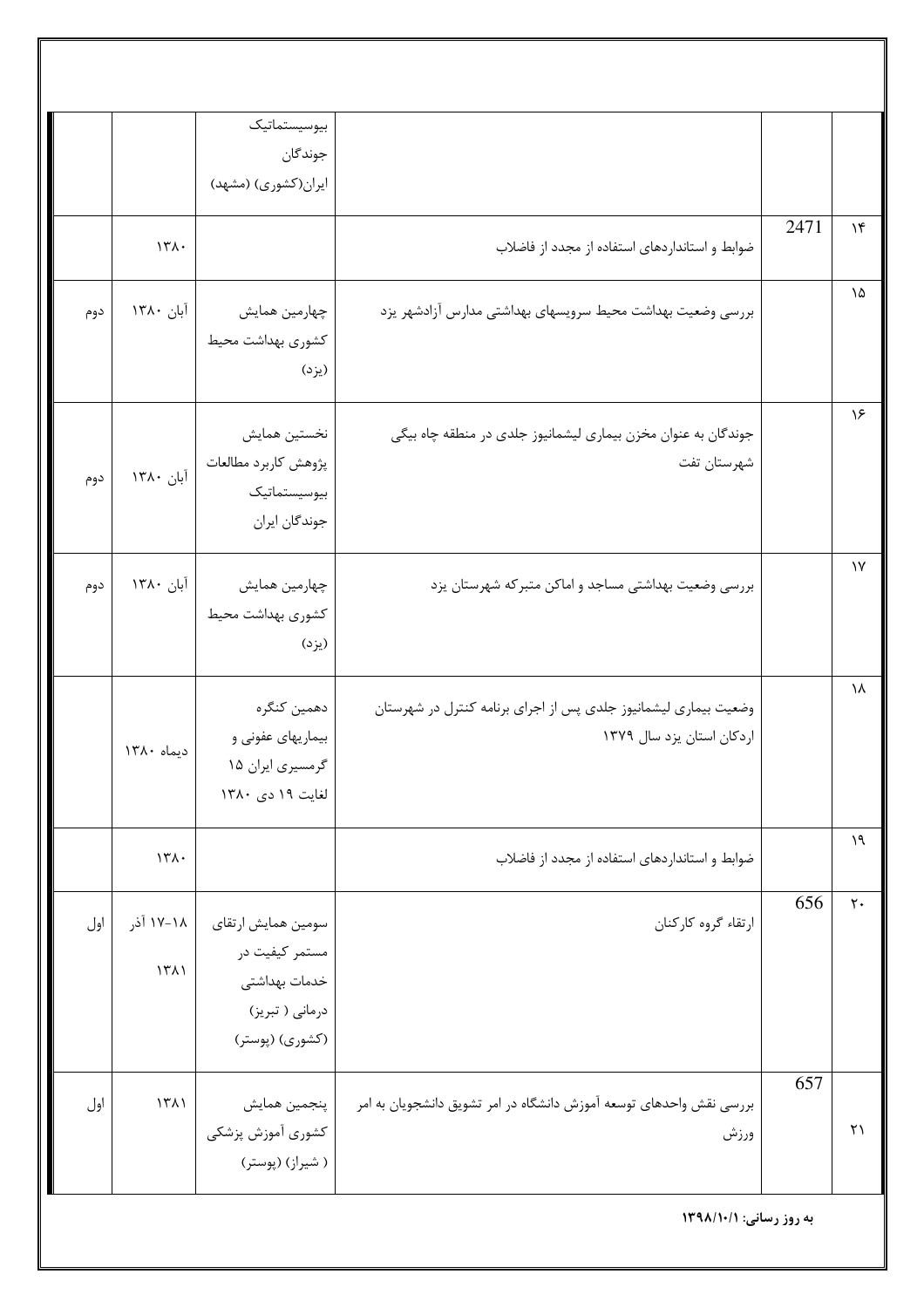|     | 1511                        | پنجمين همايش<br>سراسري بهداشت<br>محيط(كشوري)<br>(پوستر) | بررسي عملكرد تصفيه خانه فاضلاب بيمارستان ولي عصر بافق و امكان استفاده<br>مجدد                                                      | 2465 | $\mathsf{Y}\mathsf{Y}$ |
|-----|-----------------------------|---------------------------------------------------------|------------------------------------------------------------------------------------------------------------------------------------|------|------------------------|
| دوم | 1511                        | پنجمين همايش<br>كشورى أموزش پزشكى<br>( شیراز)           | بررسی خصوصیات یک استاد خوب از دیدگاه دانشجویان دانشگاه علوم پزشکی<br>شهيد صدوقى يزد                                                |      | $\mathsf{Y}\mathsf{Y}$ |
| دوم | تهران ۱۳۸۱                  | اولين همايش كشورى<br>مديريت منابع در<br>بيمارستان       | بررسی اثر تایم یا نوبت گذاری در مراجعین به پایگاه بهداشتی بیمارستان شهید<br>بهشتى تفت                                              |      | ۲۴                     |
| دوم | ۱۱ الی ۱۴<br>شهريور<br>1511 | هفتمين كنگره تغذيه<br>ايران                             | بررسی وضعیت منحنی رشد کودکان با وزن کمتر از ۲/۵ کیلوگرم دربدو تولد<br>تا ۲ سالگی در منطقه تحت پوشش شبکه جامع سلامتی در شهر یزد     |      | ۲۵                     |
| اول | ۱۳۸۱                        | اولين همايش كشورى<br>مديريت منابع در<br>بيمارستان       | بررسی میزان تاثیر تایم یا نوبت گذاری ارائه خدمات بر روی آگاهی و رضایت<br>مراجعین به پایگاه بهداشتی بیمارستان شهید بهشتی تفت (١٣٨٠) |      | ۲۶                     |
|     | 1511                        | همایش کشوری<br>سراسري بهداشت<br>محيط،پوستر              | بررسي عملكرد تصفيه خانه فاضلاب بيمارستان ولى عصر بافق و امكان استفاده<br>مجدد                                                      |      | $\mathsf{Y}\mathsf{Y}$ |
| اول | آبان ۱۳۸۱                   | پنجمين همايش<br>كشورى بهداشت محيط<br>( تهران)           | بررسی میزان نیتریت و نیترات منابع آب آشامیدنی شهرستان یزد سال ۱۳۸۱                                                                 |      | ۲۸                     |
| سوم | ارديبهشت<br>1517            | همایش تازه های<br>ليشمانيوز جلدى<br>وپوست (اصفهان)      | فراوانی لیشمانیوز جلدی در استان یزد طی سالهای ۸۰-۱۳۷۰                                                                              |      | ٢٩                     |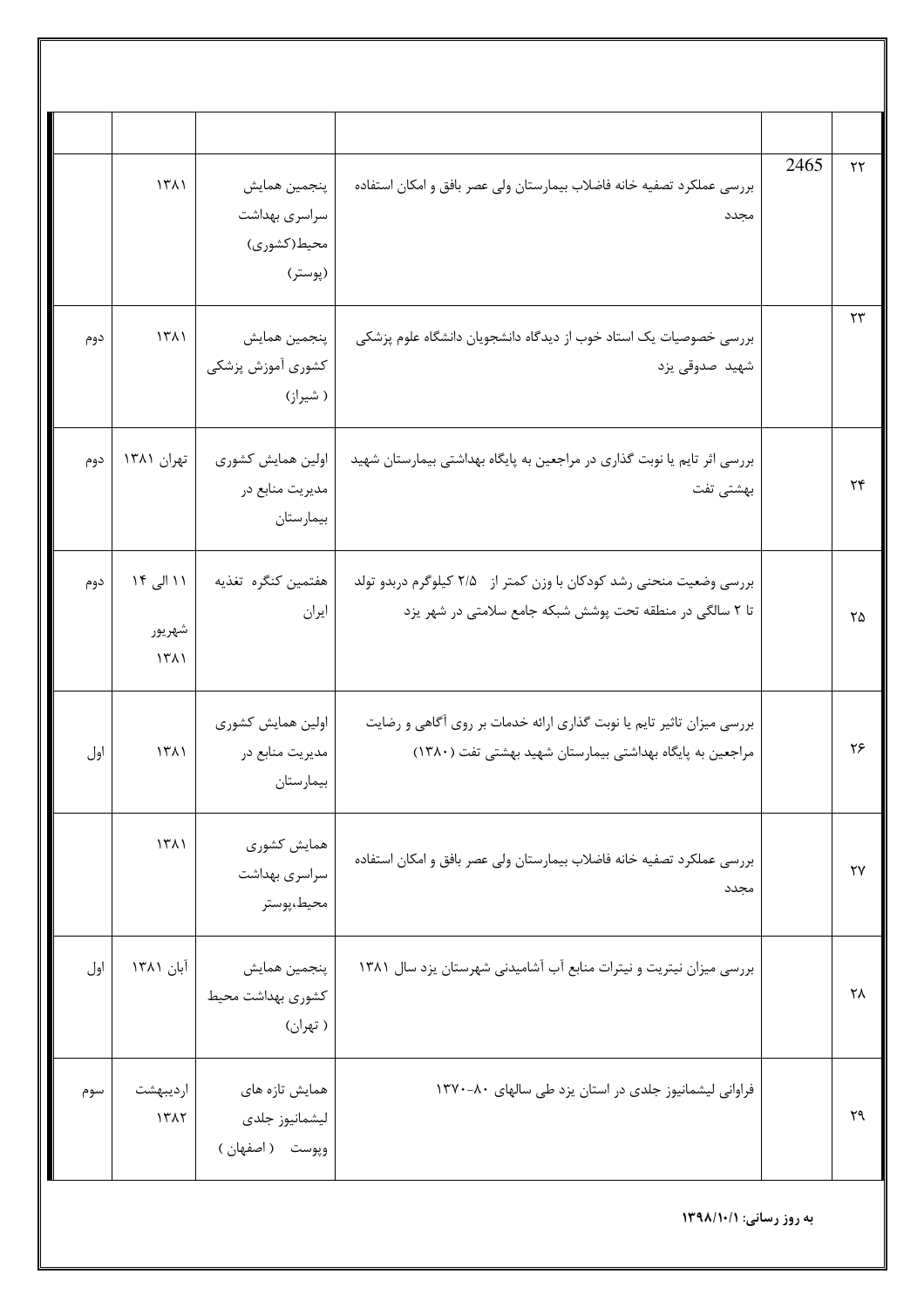| $\mathbf{r}$ .    |      | غربالگری بیماری دیابت در منطقهٔ آزادشهر یزد                                                                            | اولین کنگره سراسری<br>تشخيص زودرس<br>بيماريها                           | ارديبهشت<br>1517               | دوم |
|-------------------|------|------------------------------------------------------------------------------------------------------------------------|-------------------------------------------------------------------------|--------------------------------|-----|
| ۳۱                |      | شناسایی ناقلین بالقوه لیشمانیوز جلدی در استان یزد                                                                      | همایش تازه های<br>ليشمانيوز جلدى<br>وپوست (اصفهان)                      | ارديبهشت<br>1517<br>$F-\Delta$ | دوم |
| ٣٢                |      | نقش و جایگاه رعایت موازین بهداشتی و اصول پیشگیری در کنترل بیماری گال<br>در زمان جنگ                                    | اولین کنگره سراسری<br>دستاوردهای بهداشت و<br>درمان ناجا در دفاع<br>مقدس | 1517<br>$YY_{0}Y$ ۶<br>شهريور  | دوم |
| ٣٣                | 2476 | بررسي عملكرد تصفيه خانه فاضلاب بيمارستان حضرت وليعصر بافق و امكان<br>استفاده مجدد از پساب جهت كشاورزى                  | مجموعه مقالات<br>ششمين همايش<br>كشورى بهداشت محيط                       | آبان ۱۳۸۲                      | دوم |
| $\mathbf{r}$      |      | بررسی اپیدمیولوژیک ارزیابی و اثرات توسعه فعالیتهای کشاورزی و کویرزدایی<br>در ایجاد کانون لیشمانیوز جلدی در شهرستان تفت | مجموعه مقالات<br>ششمين همايش<br>كشوري بهداشت محيط                       | آبان ۱۳۸۲                      | دوم |
| ۳۵                | 1803 | تعیین شیوع انواع عیوب انکساری در کودکان دبستان شهرهای استان یزد جهت<br>آموزش بهداشت به والدين                          | خلاصه مقالات اولين<br>كنگره آموزش بهداشت                                | آذرماه<br>1317                 | دوم |
| ۳۶                | 1465 | بررسی میزان آگاهیدانشآموزان دبیرستانهای دخترانه شهر یزد در مورد بیماری<br>توكسوپلاسموزيس                               | چهارمین همایش<br>سراسری انگل شناسی و<br>بیماری های انگلی<br>ايران-مشهد  | 11717                          | دوم |
| $\forall \forall$ | 919  | بررسی نیازهای آموزشی کاردانان و کارشناسان بهداشت محیط مرکز بهداشت<br>یزد و راهکارهای ارتقاء آن                         | اولین کنگره سراسری<br>آموزش بهداشت يزد                                  | 1517                           | اول |
|                   |      | به روز رسانی: ١٣٩٨/١٠/١                                                                                                |                                                                         |                                |     |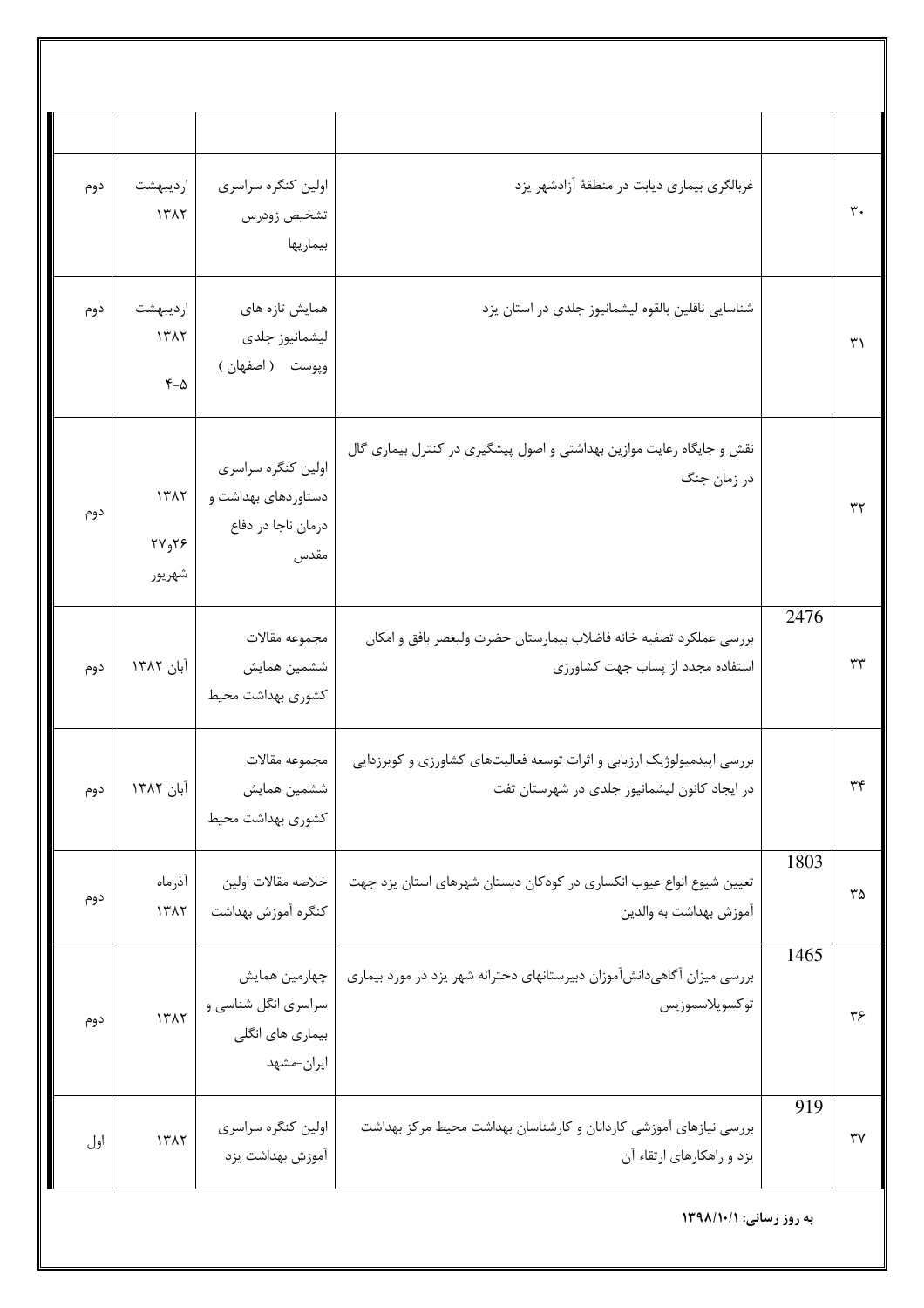| دوم | $\mathbf{Y} \mathbf{Y} - \mathbf{Y} \cdot$<br>بهمن ١٣٨٢ | اولین همایش سراسری<br>گیاهان داروئی و<br>داروهای گیاهی لرستان<br>خرم أباد | چگونگی درمان لیشمانیوز جلدی در مبتلایان به لیشمانیوز جلدی در منطقه چاه<br>بیگی شهرستان تفت            |      | ۳۸ |
|-----|---------------------------------------------------------|---------------------------------------------------------------------------|-------------------------------------------------------------------------------------------------------|------|----|
| دوم | ارديبهشت<br>1515                                        | تحول در توسعه استان<br>يزد                                                | سلامتی – توسعه و آینده نگری در برنامه های توسعه در استان یزد                                          |      | ٣٩ |
| اول | شهريور<br>1515                                          | هفتمین همایش ملی<br>بهداشت محيط دانشگاه<br>علوم پزشکی شهر کرد             | بررسی میزان آگاهی و نگرش مردم آزادشهر یزد در مورد توسعه پروژه و<br>فعالیتهای شهر سالم یزد             | 1329 | ۴۰ |
| دوم | اول لغايت<br>سوم دی ماه<br>1500                         | همايش كشورى<br>بهداشت و ایمنی غذا<br>يزد                                  | بررسی آگاهی و عملکرد ساندویچ فروشان در خصوص بهداشت مواد غذایی در<br>سطح شهر يزد                       | 1391 | ۴۱ |
| دوم | اول لغايت<br>سوم دی ماه<br>151                          | همايش كشورى<br>بهداشت و ایمنی غذا<br>يزد                                  | بررسی مشکلات و موانع نظارت بر مواد غذایی از دیدگاه مدیران و کارشناسان                                 | 1390 | ۴۲ |
| دوم | اول لغايت<br>سوم دی ماه<br>1515                         | همايش كشورى<br>بهداشت و ايمني غذا<br>يزد                                  | نظارت مستمر بر مراكز تهيه، توزيع ،توليد ، عرضه مواد غذايي ، ضرورت اجتناب<br>ناپذیر بهداشت و ایمنی غذا | 1393 | ۴۳ |
| دوم | اسفند ١٣٨٣                                              | اولين همايش سراسري<br>راهكارهاى ارتقاء<br>كيفيت خدمات<br>پرستاري و مامايي | ارتقاء خدمات پرستاری گامی در جهت تحقیق اهداف توسعه هزاره                                              | 1397 | ۴۴ |
| دوم | $\frac{1}{\gamma}$                                      | دومين كنگره بين المللي-<br>درمان و مديريت بحران<br>در حوادث غير مترقبه    | مبارزه با بندپایان و ناقلین بیماریها ضرورت اجتناب ناپذیر پس از وقوع زلزله<br>دربم                     | 1452 | ۴۵ |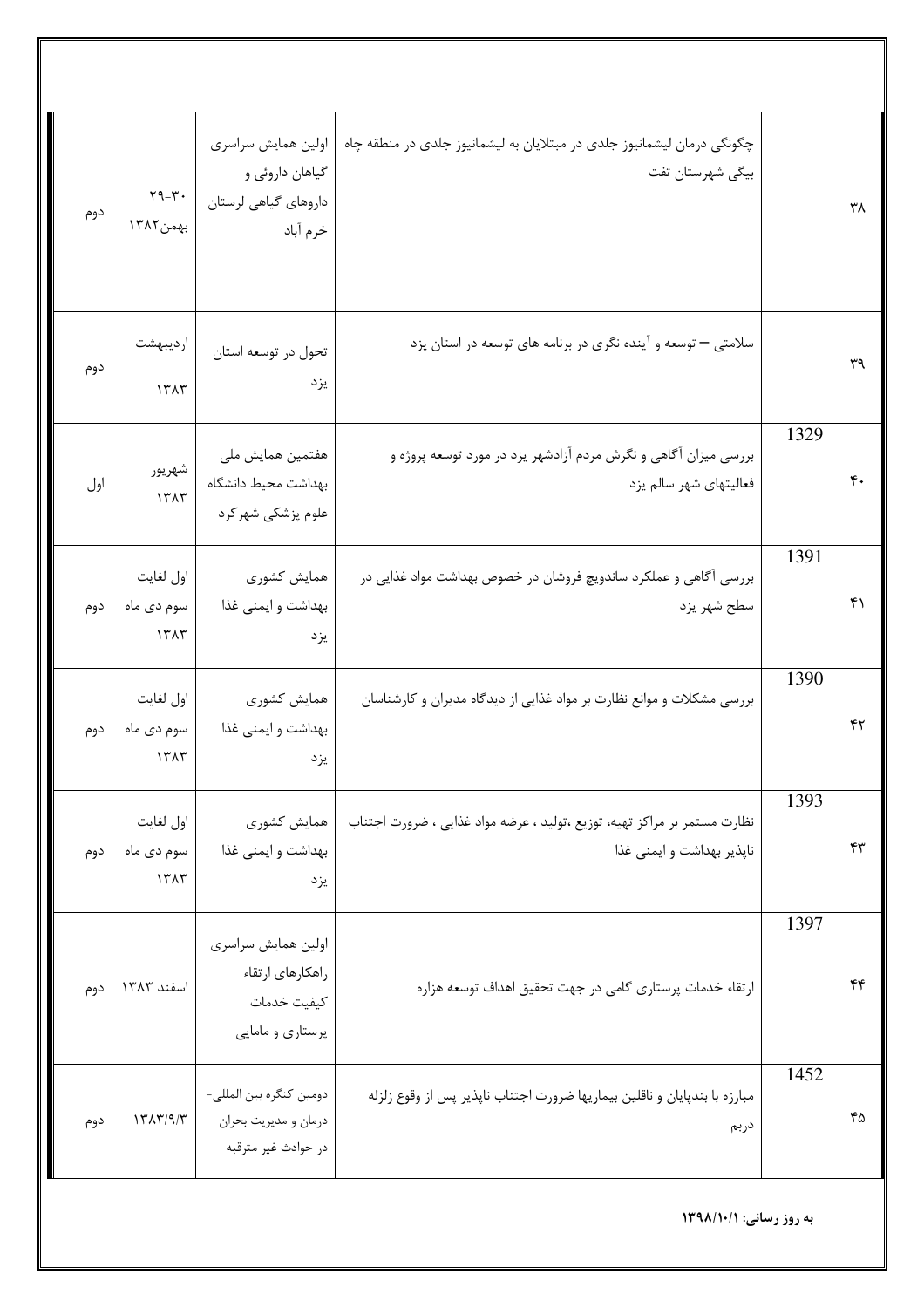| ۴۸ |      | سطح شهر یزد در مورد حشرات و راههای مبارزه با آنها                                       | بهداشت و ایمنی غذا<br>يزد                                                 | سوم دی ماه<br>$\lambda$         | سوم |
|----|------|-----------------------------------------------------------------------------------------|---------------------------------------------------------------------------|---------------------------------|-----|
| ۴۹ | 1392 | بررسی میزان توجه خریداران به عوامل مختلف در هنگام خرید مواد غذایی در<br>شهر کازرون      | همايش كشورى<br>بهداشت و ایمنی غذا<br>يزد                                  | اول لغايت<br>سوم دی ماه<br>1٣٨٣ | سوم |
| ۵۰ | 1394 | بررسی میزان انیدروسولفورو در قند و نبا ت های تولیدی کارگاههای قنادی<br>شهرستان يزد      | همايش كشورى<br>بهداشت و ایمنی غذا<br>يزد                                  | اول لغايت<br>سوم دی ماه<br>151  | سوم |
| ۵۱ | 1396 | ارزیابی اعتقادات دانش آموزان پسر شهر هرات در مورد مصرف سیگار                            | سومين همايش<br>سراسري اعتياد<br>یزد(کشوری) (پوستر)                        | ۱۳۸۳<br>۷ الی ۹<br>بهمن         | سوم |
| ۵۲ |      | ارتقاء خدمات پرستاری گامی در جهت تحقق اهداف توسعه هزاره                                 | اولين همايش سراسري<br>راهكارهاى ارتقاء<br>كيفيت خدمات<br>پرستاري و مامايي | /15/11<br>1515                  |     |
| ۵٣ | 1627 | بررسی آگاهی کارکنان مراکز بهداشتی درمانی شهر یزد در مورد بیماری<br>توكسوپلاسموز (۸۴-۸۳) | پنجمين همايش<br>سراسري بيماري هاي                                         | ۲۴-۲۴ آبان<br>۱۳۸۴              | سوم |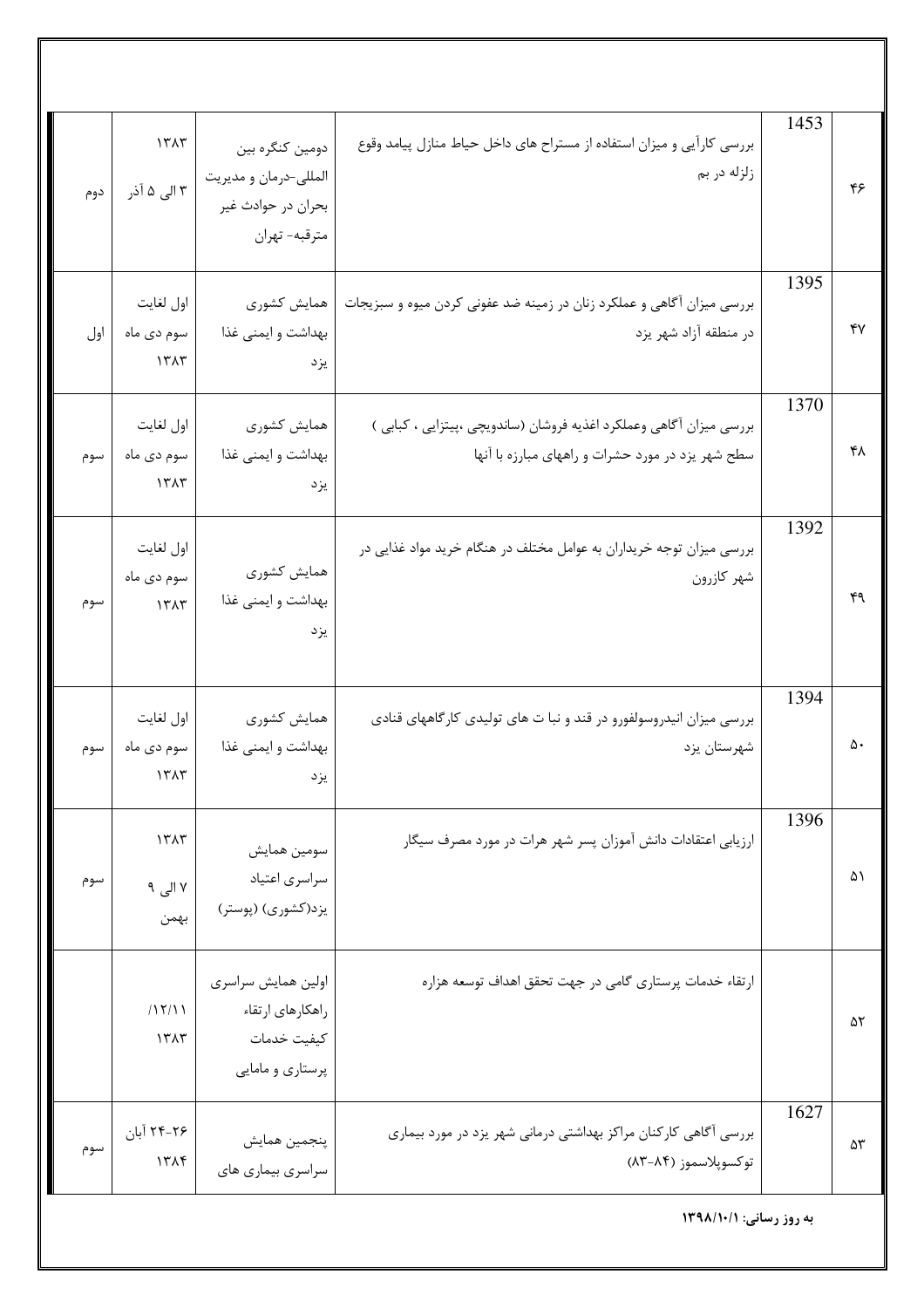|       |                             | انگلی ایران                                                                                                                         |                                                                                               |      |    |
|-------|-----------------------------|-------------------------------------------------------------------------------------------------------------------------------------|-----------------------------------------------------------------------------------------------|------|----|
|       | 1314                        |                                                                                                                                     | بررسی آگاهی زنان شهر یزد در مورد بیماری توکسوپلاسموز (۸۴-۱۳۸۳)                                | 1628 | ۵۴ |
| دوم   | ۷-۸ اصفهان<br>مهر ۱۳۸۴      | دومين همايش<br>سراسري تازه هاي<br>بیماریهای پوستی و<br>سالک<br>بیست و نهمین همایش<br>سراسري تازه هاي<br>پزشکی و پیراپزشکی<br>اصفهان | تأثیر مداخله در محیط بر کنترل لیشمانیوز جلدی روستایی در یک کانون جدید                         |      | ۵۵ |
| چهارم | $V - \Lambda$<br>  مهر ۱۳۸۴ | دومين همايش<br>سراسري تازه هاي<br>بیماریهای پوستی و<br>سالک<br>بیست و نهمین همایش<br>سراسري تازه هاي<br>پزشکی و پیراپزشکی<br>اصفهان | بررسی میزان آگاهی ، نگرش و عملکرد دانشجویان دانشگاه علوم پزشکی یزد در<br>خصوص بيمارى ليشمانيا |      | ۵۶ |
| سوم   | ۲۴-۲۴ آبان<br>1515          | پنجمين همايش<br>سراسري بيماري هاي<br>انگلی ایران                                                                                    | بررسی میزان آگاهی پرسنل مراکز بهداشتی درمانی شهر یزد در مورد بیماری<br>سالک (۸۴-۸۳)           | 1629 | ۵۷ |
| اول   | آبان ۱۳۸۴                   | هشتمین همایش ملی<br>بهداشت محيط<br>(سخنرانی)                                                                                        | بررسی مدیریتی زباله های خانگی شهر یزد                                                         | 1502 | ۵۸ |
| اول   | آبان ۱۳۸۴                   | هشتمین همایش ملی<br>بهداشت محيط<br>(سخنراني)                                                                                        | بررسی سیستم جمع آوری ، حمل و نقل و دفع مواد زاید صنعتی در صنایع<br>بزرگ شهر یزد (۱۳۸۲)        | 1626 | ۵۹ |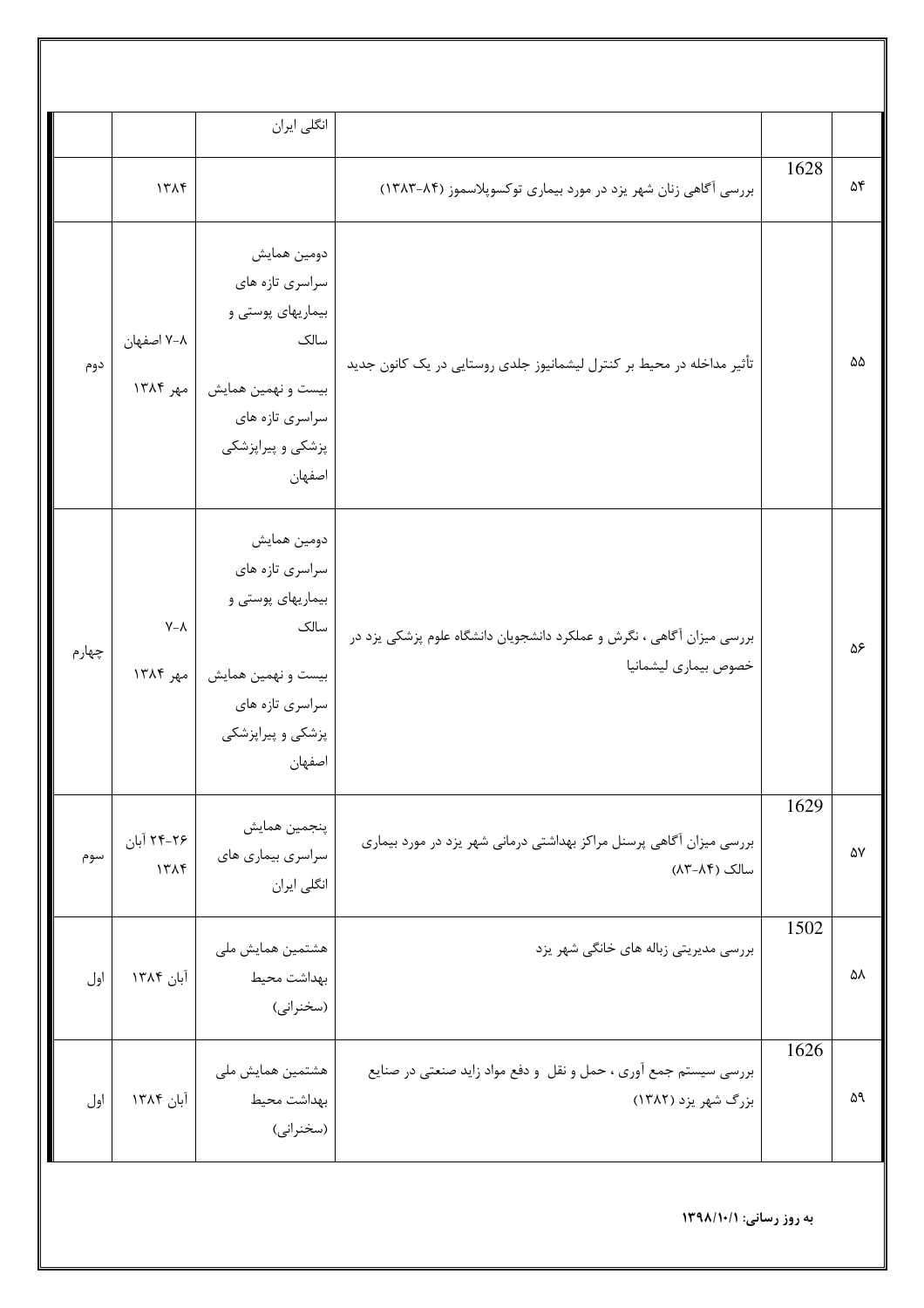| اول | آبان ۱۳۸۴                 | هشتمین همایش ملی<br>بهداشت محيط (پوستر)                                                                                             | بررسی وضعیت آلودگی هوای شهر یزد                                                                                  | 1633 | ۶.                     |
|-----|---------------------------|-------------------------------------------------------------------------------------------------------------------------------------|------------------------------------------------------------------------------------------------------------------|------|------------------------|
|     | 1515                      | دومین کنفرانس آسم و<br>پنجمين سمينار<br>دوسالانه ألرژي و آسم                                                                        | آلودگی هوا و شیوع علائم آسم و رینیت آلرژیک در کودکان ۷-۶ ساله و ۱۴-۱۳<br>ساله شهر يزد                            | 1632 | $\mathcal{F}\setminus$ |
| دوم | آبان ۱۳۸۴                 | هشتمین همایش ملی<br>بهداشت محيط (پوستر)                                                                                             | بررسی میزان آگاهی، نگرش و عملکرد دانشجویان دانشگاه علوم پزشکی شهید<br>صدوقی یزد در زمینه بازیافت و دفع مواد زاید | 1634 | ۶۲                     |
| دوم | 1515<br>اصفهان            | خلاصه مقالات هفتمين<br>همايش كشورى أموزش<br>پزشکی                                                                                   | بررسی مشکلات آموزشی کار آموزی و کارورزی از دیدگاه مربیان مرتبط با<br>دانشكده بهداشت يزد                          | 1800 | $\mathcal{F}^{\psi}$   |
| سوم | 1515<br>اصفهان            | خلاصه مقالات هفتمين<br>همايش كشورى أموزش<br>پزشکی                                                                                   | بررسي نظرات اعضاء هيأت علمي باليني دانشگاه علوم پزشكي شهيد صدوقي يزد<br>از فرم ارزشیابی و ارائه راهکارهای جدید   | 1680 | ۶۴                     |
|     | ١٣٨۴                      |                                                                                                                                     | بررسی ارتباط ویژگی های شخصیتی موتورسواران حادثه دیده با حوادث<br>رانندگی شهرستان یزد                             | 1797 | ۶۵                     |
| دوم | $V - \Lambda$<br>مهر ۱۳۸۴ | دومين همايش<br>سراسري تازه هاي<br>بیماریهای پوستی و<br>سالک<br>بیست و نهمین همایش<br>سراسری تازه های<br>پزشکی و پیراپزشکی<br>اصفهان | بررسی وضعیت بیماری لیشمانیوز جلدی در شهرستان اردکان پس از تأثیر<br>برنامه كنترل                                  |      | ۶۶                     |
| دوم | ۷-۸ اصفهان<br>مهر ۱۳۸۴    | دومين همايش<br>سراسري تازه هاي<br>بیماریهای پوستی و                                                                                 | ارزیابی اثرات توسعه فعالیت های کشاورزی و کویر زدایی در ایجاد کانون<br>لیشمانیوز جلدی در شهرستان تفت              |      | ۶۷                     |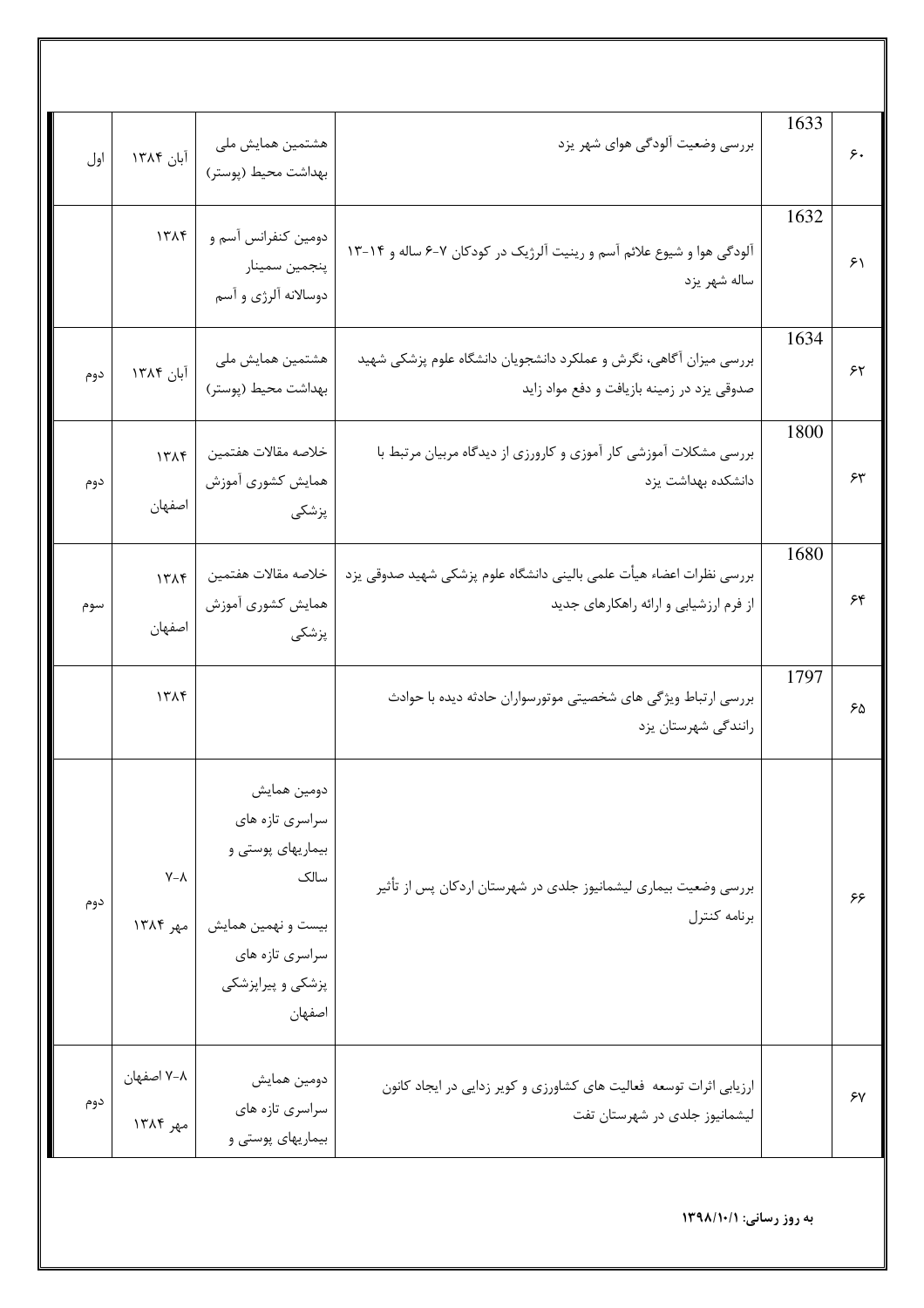|     |                        | سالک<br>بیست و نهمین همایش<br>سراسري تازه هاي<br>پزشکی و پیراپزشکی<br>اصفهان                                                        |                                                                                                                    |      |              |
|-----|------------------------|-------------------------------------------------------------------------------------------------------------------------------------|--------------------------------------------------------------------------------------------------------------------|------|--------------|
| دوم | ۷-۸ اصفهان<br>مهر ۱۳۸۴ | دومين همايش<br>سراسری تازه های<br>بیماریهای پوستی و<br>سالک<br>بیست و نهمین همایش<br>سراسري تازه هاي<br>پزشکی و پیراپزشکی<br>اصفهان | بررسی میزان شیوع بیماری سالک در شهر یزد                                                                            |      | ۶λ           |
| دوم | آبان ۱۳۸۴              | هشتمین همایش ملی<br>بهداشت محيط<br>پوستر                                                                                            | بررسی کیفیت میکروبی و شیمیایی آب قنات شرب العین و ارائه پیشنهادات                                                  |      | ۶۹           |
| سوم | 1515<br>اصفهان         | خلاصه مقالات هفتمين<br>همايش كشورى أموزش<br>پزشکی                                                                                   | بررسی رابطه بین میزان انگیزش تحصیلی و رفتارهای پرخطر بهداشتی در بین<br>دانشجویان دانشگاه علوم پزشکی شهید صدوقی یزد |      | ٧٠           |
| سوم | ۱۶ الی ۱۸<br>آبان ۱۳۸۵ | هشتمين همايش<br>أموزش پزشكى كرمان                                                                                                   | بررسی دیدگاه دانشجویان دانشگاه علوم پزشکی شهید صدوقی یزد در خصوص<br>ارزشيابي أموزشي                                | 2063 | $Y\setminus$ |
| اول | ۱۶ الی ۱۸<br>آبان ۱۳۸۵ | نهمین همایش ملی<br>بهداشت محيط<br>(اصفهان)                                                                                          | بررسی انواع کلیفرم های در فرآیند تولید یخ کارخانجات یخ سازی شهرستان<br>یزد در ساال ۸۵-۸۲                           | 2053 | Y٢           |
|     | ١٣٨۵                   | نهمین همایش ملی<br>بهداشت محيط<br>(اصفهان)                                                                                          | بررسی آلودگی هوا در نقاط مختلف شهر یزد و مدیریت زیست محیطی آن                                                      | 2054 | $Y\Upsilon$  |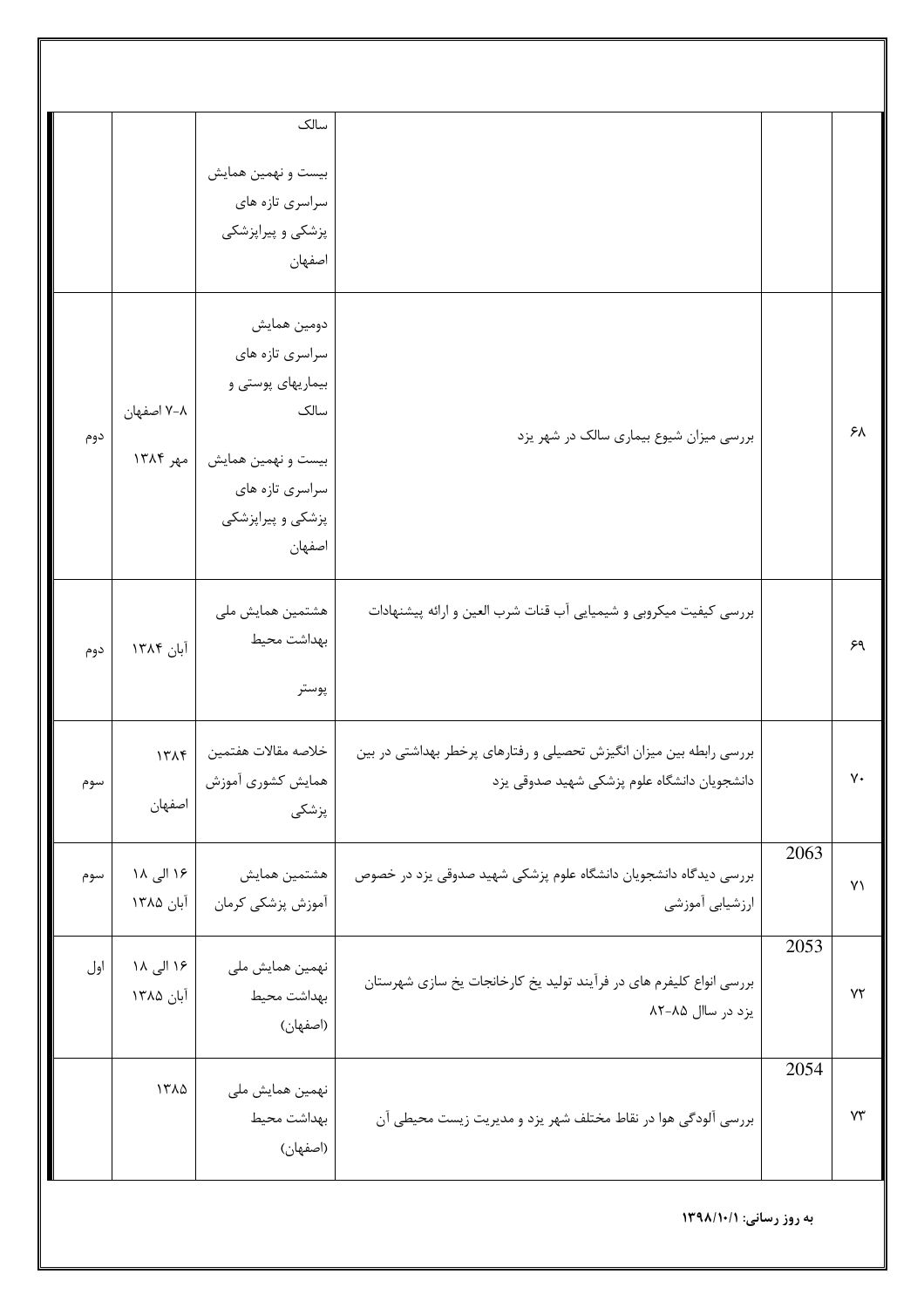| Yf          | 2055                    | بررسی وضعیت موجود و نحوه مدیریت زیست محیطی زباله های بیمارستانی در<br>استان يزد                                              | نهمین همایش ملی<br>بهداشت محيط<br>(اصفهان)         | ۱۶ الی ۱۸<br>آبان ۱۳۸۵         | دوم |  |  |
|-------------|-------------------------|------------------------------------------------------------------------------------------------------------------------------|----------------------------------------------------|--------------------------------|-----|--|--|
| ٧۵          | 2064                    | بررسی نیازهای آموزشی اعضا هیأت علمی دانشکده بهداشت از دیدگاه اساتید،<br>دانشجویان و کارشناسان آموزشی                         | هشتمين همايش<br>آموزش پزشکی کرمان                  | $1Y-1\Delta$<br>اسفند ١٣٨۵     | دوم |  |  |
| ٧۶          | 2065                    | مقایسه دو روش ارزشیابی استادEvaluation self evslustion student از<br>دیدگاه از دیدگاه اعضای هیأت علمی دانشگاه علوم پزشکی یزد | هشتمين همايش<br>آموزش پزشکی کرمان                  | ۱۶ الی ۱۸<br>آبان ۱۳۸۵         | سوم |  |  |
| ٧Y          | 2066                    | $\rm\,B$ بررسی آگاهی ، نگرش و عملکرد آرایشگران زنانه یزد نسبت به هپاتیت<br>$(17\lambda)$                                     | نهمین همایش ملی<br>بهداشت محيط<br>(اصفهان)         | ۱۶ الی ۱۸<br>آبان ۱۳۸۵         | دوم |  |  |
| <b>YA</b>   | 2067                    | بررسی وضعیت موجود و نحوه مدیریت زیست محیطی زباله های بیمارستانی در<br>استان يزد                                              | نهمین همایش ملی<br>بهداشت محيط<br>(اصفهان)         | ١٣٨۵                           | دوم |  |  |
| Y٩          | 2068                    | بررسی اثرات آبلیمو در گندزدایی آب آشامیدنی جهت از بین بردن<br>Ecoli(بعنوان شاخص)                                             | نهمین همایش ملی<br>بهداشت محيط<br>(اصفهان)         | ۱۶ الی ۱۸<br>آبان ۱۳۸۵         | دوم |  |  |
| ٨٠          |                         | بررسی اثرات آلودگی هوا در نقاط مختلف شهر یزد و مدیریت زیست محیطی آن                                                          | نهمین همایش ملی<br>بهداشت<br>محيط(اصفهان)          | ۱۶ الی ۱۸<br>آبان ۱۳۸۵         | اول |  |  |
| $\lambda$   |                         | بررسی انواع جلبگها و سایر گونه های موجود در برکه تثبیت شهر یزد و عوامل<br>موثر بر آنها و نقش آنها در تصفيه                   | دهمین همایش ملی<br>بهداشت محیط (<br>همدان)         | ٨-١٠ آبان   اول<br>ماه<br>17A9 |     |  |  |
| $\lambda$ ٢ |                         | راندمان حذف دترجنت های آنیونی توسط وتلند مصنوعی زیر سطحی از<br>فاضلاب شهر يزد ١٣٨٧                                           | یازدهمین همایش ملی<br>بهداشت محيط(پوستر)<br>زاهدان | ٧-٩ آبان ماه   اول<br>151Y     |     |  |  |
|             | به روز رسانی: ١٣٩٨/١٠/١ |                                                                                                                              |                                                    |                                |     |  |  |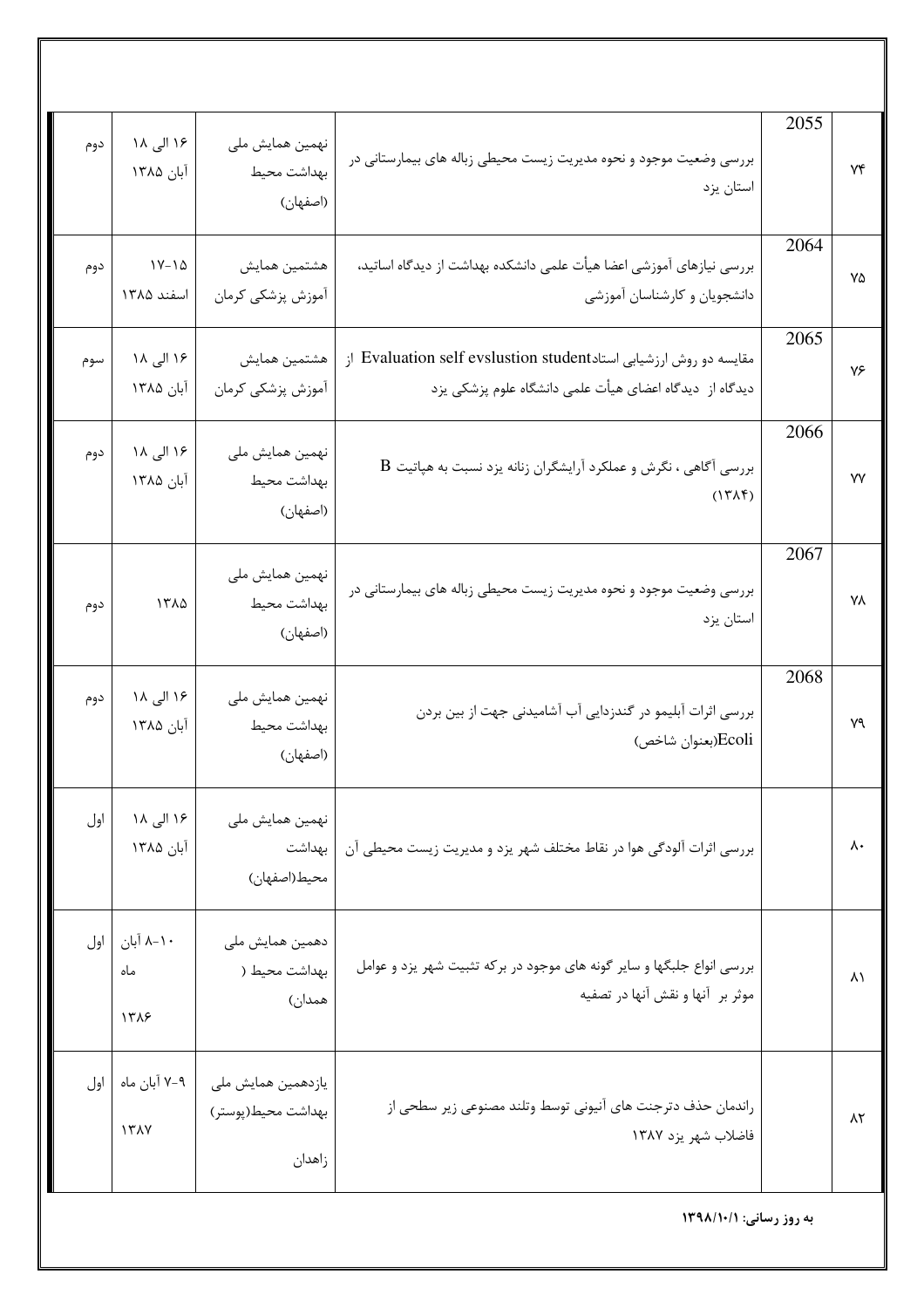| اول | ۷-۹ آبان ماه<br><b>ITAY</b> | یازدهمین همایش ملی<br>بهداشت محيط(پوستر)<br>زاهدان      | حذف رنگ از فاضلاب كارخانه نساجي يزدباف شهر يزد توسط فرايند الكترو<br>شيميايي ( الكتروكواًگولاسيون)                              |      | ۸۳          |
|-----|-----------------------------|---------------------------------------------------------|---------------------------------------------------------------------------------------------------------------------------------|------|-------------|
| دوم | ۷-۹ آبان ماه<br>1٣٨٧        | یازدهمین همایش ملی<br>بهداشت محيط(پوستر)<br>زاهدان      | بررسی وضعیت فیزیکی شیمیایی و باکتریولوژیکی آب استخرهای سرپوشیده در<br>شهرستان يزد                                               |      | $\lambda$ ۴ |
| اول | ۷-۹ آبان ماه<br>1٣٨٧        | یازدهمین همایش ملی<br>بهداشت محيط(پوستر)<br>زاهدان      | بررسی میزان آلودگی صوتی در بخش های مختلف بیمارستان های شهر<br>کر مانشاه ۸۶                                                      |      | ٨۵          |
| اول | ۷-۹ آبان ماه<br>1317        | یازدهمین همایش ملی<br>بهداشت<br>محیط(سخنرانی)<br>زاهدان | بررسی میزان تأثیر کلاس های آموزش اصناف بر میزان آگاهی و نگرش و<br>عملکرد توزیع کنندگان و فروشندگان مواد غذایی در شهرستان یزد ۸۵ |      | ۸۶          |
| سوم | ۷-۹ آبان ماه<br>17AY        | یازدهمین همایش ملی<br>بهداشت<br>محيط(سخنراني)<br>زاهدان | استفاده از سیستم ${\rm SBR}$ پیشرفته جهت حذف دترجنت و مواد آلی از فاضلاب<br>بيمارستانى                                          |      | ٨٧          |
| اول | 151<br>گرگان                | اولين همايش داشجويي<br>بیولوژی و دنیای نوین-<br>گرگان   | کاربرد فناوری بیو تکنولوژی در تصفیه آب و فاضلاب                                                                                 |      | W           |
| دوم | 1٣٨٨                        | دهمين كنگره كشورى<br>آموزش علوم پزشکی–<br>شیراز (پوستر) | بررسی خصوصیات اساتید توانمند از دیدگاه دانشجویان دانشگاه علوم پزشکی<br>شهيد صدوقي يزد ١٣٨٧                                      | 3256 | ٨٩          |
| دوم | ارديبهشت                    | همایش کشوری قران و                                      | جایگاه بهداشت و حفاظت منابع آب در قران و روایات                                                                                 | 3709 | ٩.          |
|     |                             |                                                         | به روز رسانی: ۱۳۹۸/۱۰/۱                                                                                                         |      |             |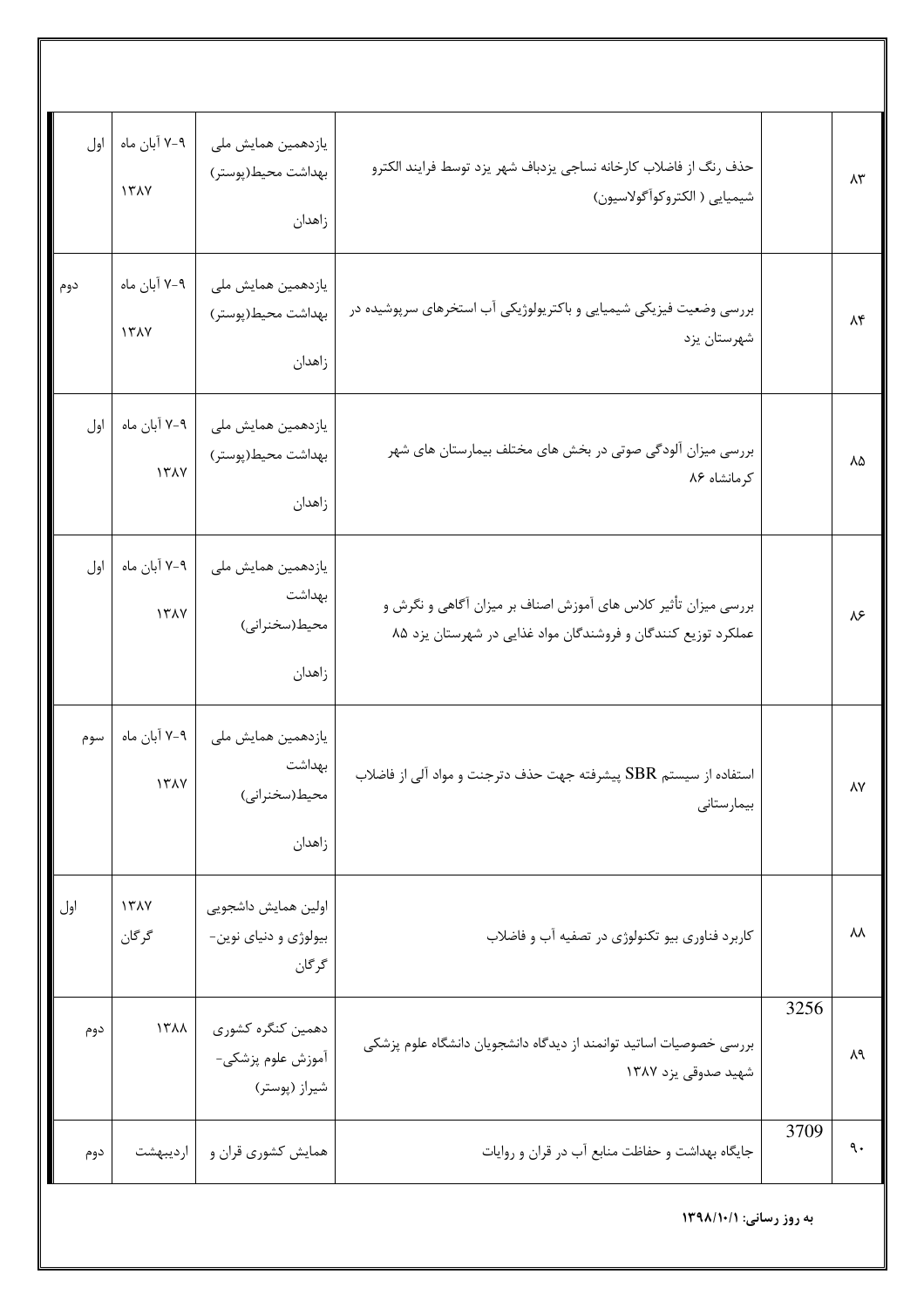| اول | 1311                    | همایش کشوری قران و                                                               |                                                                                                    | 3724         |    |
|-----|-------------------------|----------------------------------------------------------------------------------|----------------------------------------------------------------------------------------------------|--------------|----|
|     |                         | یادواره شهید دکتر<br>سیدعلی اخوی میراب<br>باشي-يزد (كشورى)<br>(پوستر)            |                                                                                                    |              |    |
| اول | شیراز ۱۳۸۸              | دومين همايش ساليانه<br>پژوهشي دانشجويان<br>دانشگاه علوم پزشکی<br>شهيد صدوقي يزد، | Using wet air oxidation/ GAC adsorption coupled process<br>for leachate treatment                  |              | ٩۴ |
| اول | ارديبهشت<br><b>۱۳۸۸</b> | همایش کشوری قران و<br>طب- دانشگاه ع پ<br>یزد-کشوری(پوستر)                        | بررسی صرفه جویی در مصرف آب از دیدگاه قران و روایات اسلامی                                          | 3809         | ۹۳ |
| اول | 1٣٨٨                    | سومین کنگره سراسری<br>رفتارهای پر<br>خطر(کشوری) یزد<br>(سخنرانی)                 | بررسی میزان انگیزش تحصیلی و ارتباط آن با رفتارهای پرخطر بهداشتی در<br>دانشجویان پسر دانشگاههای یزد | 3167<br>3715 | 97 |
| دوم | ۱۳۸۸                    | اولین سمینار ملی بسیج<br>سلامت و اصلاح الگوي<br>مصرف-تهران (کشوری)               | اصلاح الگوی مصرف از دیدگاه اسلام                                                                   | 3932         | ۹١ |
|     | 1311                    | طب- دانشگاه ع پ يزد<br>(پوستر)                                                   |                                                                                                    |              |    |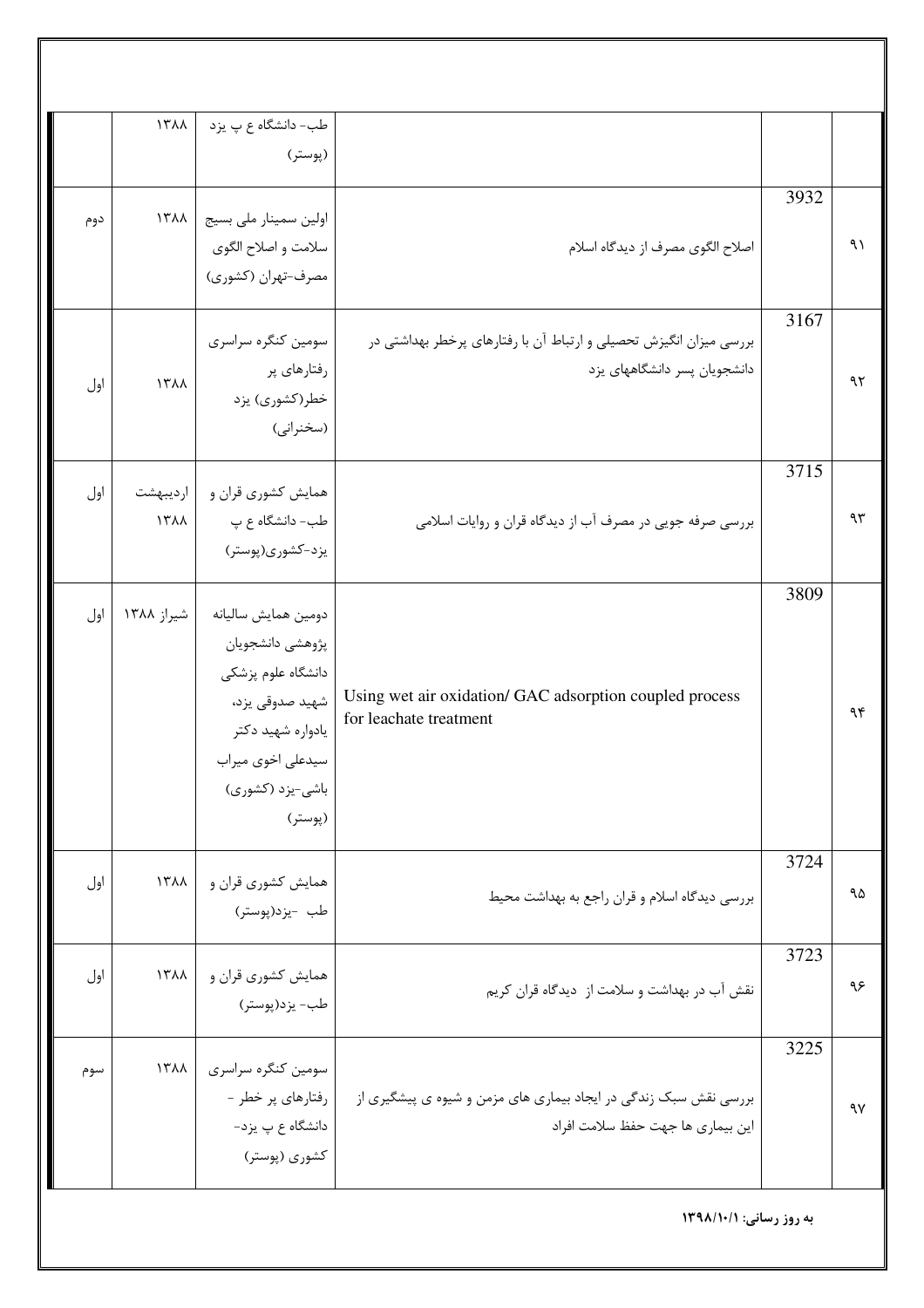| سوم   | 1711                               | دهمين كنگره كشورى<br>آموزش علوم پزشكى<br>(کشوری) پوستر-شیراز   | بررسی تفاوت نظرات اساتید و دانشجویان دانشگاه علوم پزشکی یز د در مورد<br>یک استاد خوب دانشگاهی                                      | 3262 | ٩λ                              |
|-------|------------------------------------|----------------------------------------------------------------|------------------------------------------------------------------------------------------------------------------------------------|------|---------------------------------|
| پنجم  | 1٣٨٨                               | دومين كنگره عناصر<br>كمياب ايران-كرمان-<br>کشوری (پوستر)       | اندازه گیری میزان فلزات سنگین کادمیم، نیکل، سرب و مس در تصفیه خانه<br>فاضلاب يزد و مقايسه آن با استانداردهاى خروجى فاضلاب در ايران | 3143 | ٩٩                              |
| چهارم | ۱۳۸۸ تهران                         | سومین همایش ملی<br>آب و فاضلاب با رويكرد                       | Elimination of nitrate from aqueous solution by Nanofilter                                                                         |      | $\mathcal{L}$ .                 |
| اول   | ۱۳۸۸ یزد                           | اولين همايش نانو فن<br>آوري دانشگاه پيام نور                   | نقش فن أوري نانو در بهداشت و سلامت محيط زيست                                                                                       |      | $\backslash \cdot \backslash$   |
| اول   | ۱۳۸۸ یزد                           | اولين همايش نانو فن<br>آوري دانشگاه پيام نور                   | کاربرد فناوری نانوتکنولوژی در تصفیه خانه های آب و …                                                                                |      | $\mathcal{N} \cdot \mathcal{N}$ |
| اول   | ۱۳۸۸ یزد                           | اولين همايش نانو فن<br>آوری دانشگاه پیام نور                   | بررسی کارایی نانو ذره دی اکسید تیتانیوم همراه با …                                                                                 |      | $\mathcal{N} \cdot \mathcal{N}$ |
| اول   | اسفند ١٣٨٨<br>دانشگاه ع .<br>پ يزد | سومين كنگره رفتارهاي<br>پر خطر                                 | بررسی میزان انگیزش تحصیلی و ارتباط آن با رفتارهای پر خطر بهداشتی در<br>دانشجویان پسر دانشگاه های یزد                               |      | $\mathcal{N} \cdot \mathcal{K}$ |
| اول   | ۱۳۸۸-تهران                         | سومین همایش ملی<br>آب و فاضلاب با<br>رويكرد                    | اندازه گیری میزان حذف شوینده های خطی و                                                                                             |      | $\lambda \cdot \Delta$          |
| اول   | 1519                               | سيزدهمين همايش<br>ملی بهداشت محیط-<br>مشهد —کشوری<br>(سخنرانی) | بررسی میزان آلودگی درماتوفیتی استخرهای شنای سر پوشیده شهر یزد در<br>سال ۱۳۸۸                                                       | 4035 | $\lambda \cdot \xi$             |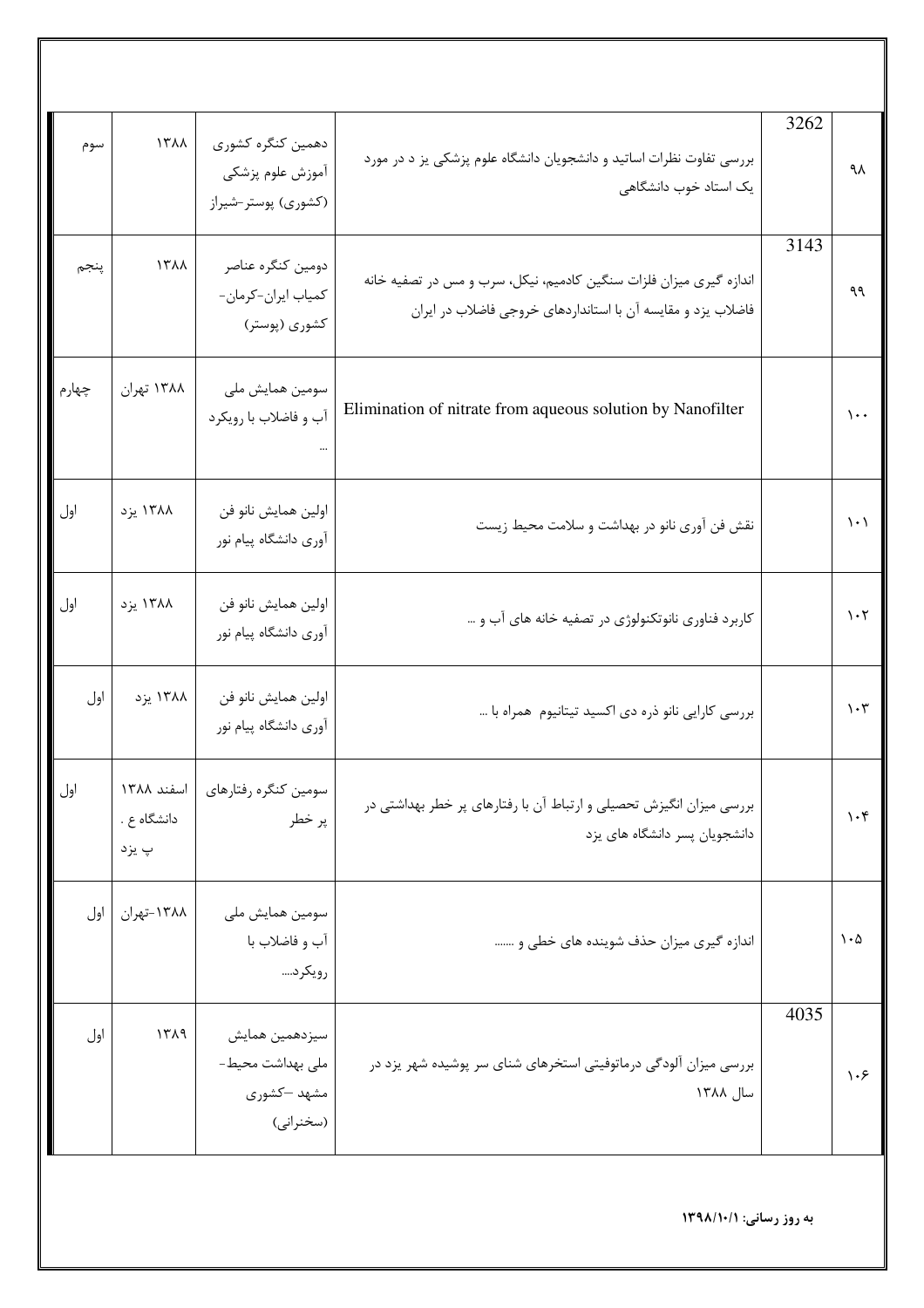| دوم | آبان ۱۳۸۹                           | دومین سمینار ملی<br>جایگاه آبهای بازیافتی و<br>پساب در مدیریت منابع<br>آب «کاربردها در<br>کشاورزي و فضاي سبز»<br>مشهد- کشوری(پوستر) | ضرورت ارزیابی ریسک استفاده مجدد از فاضلاب تصفیه شده در کشاورزی                                                              | 4032 | $\mathcal{N} \cdot \mathcal{N}$ |
|-----|-------------------------------------|-------------------------------------------------------------------------------------------------------------------------------------|-----------------------------------------------------------------------------------------------------------------------------|------|---------------------------------|
| دوم | آبان ۱۳۸۹                           | اولین کنفرانس علوم و<br>فن أوري نانو-دانشگاه<br>پیام نور یزد-کشوری<br>(پوستر)                                                       | بررسی کارایی نانو ذرات دی اکسید تیتانیوم در جذب رنگ راکتیو قرمز ۱۹۸ از<br>محلول های آبی                                     | 4186 | $\lambda \cdot \gamma$          |
| دوم | 1519                                | اولین کنفرانس علوم و<br>فن آوري نور يزد-<br>کشوری (پوستر)                                                                           | كاربرد نانو ذرات دى اكسيد تيتانيوم در فرايند Tio2/UV-Cتحت شرايط<br>اسیدی جهت حذف رنگ راکتیو قرمز ۱۹۸ از فاضلاب سنتتیک نساجی | 4184 | $\lambda \cdot \theta$          |
| سوم | ۱۳۸۹ تهران                          | همایش کار سالم                                                                                                                      | بررسي وضعيت بهداشت محيط كار و معاينه فيزيكي قاليبافان روستاهاي<br>شهرستان مهريز                                             |      | ۱۱۰                             |
| اول | آبان ١٣٨٩<br>دانشگاه ع .<br>پ کرمان | سيزدهمين همايش<br>ملی بهداشت محیط                                                                                                   | حفظ رنگ متیلن بلو از فاضلاب سنتتیک نساجی …                                                                                  |      | $\binom{1}{k}$                  |
| اول | آبان ۱۳۸۹<br>دانشگاه ع .<br>پ کرمان | سيزدهمين همايش<br>ملی بهداشت محیط                                                                                                   | بررسی میزان أگاهی نگرش و عملکرد مردم منطقه                                                                                  |      | 117                             |
| اول | آبان ۱۳۸۹<br>دانشگاه ع .<br>پ کرمان | سيزدهمين همايش<br>ملی بهداشت محیط                                                                                                   | بررسی کارایی فیلتر سنگی با بستر آتشفشان                                                                                     |      | 115                             |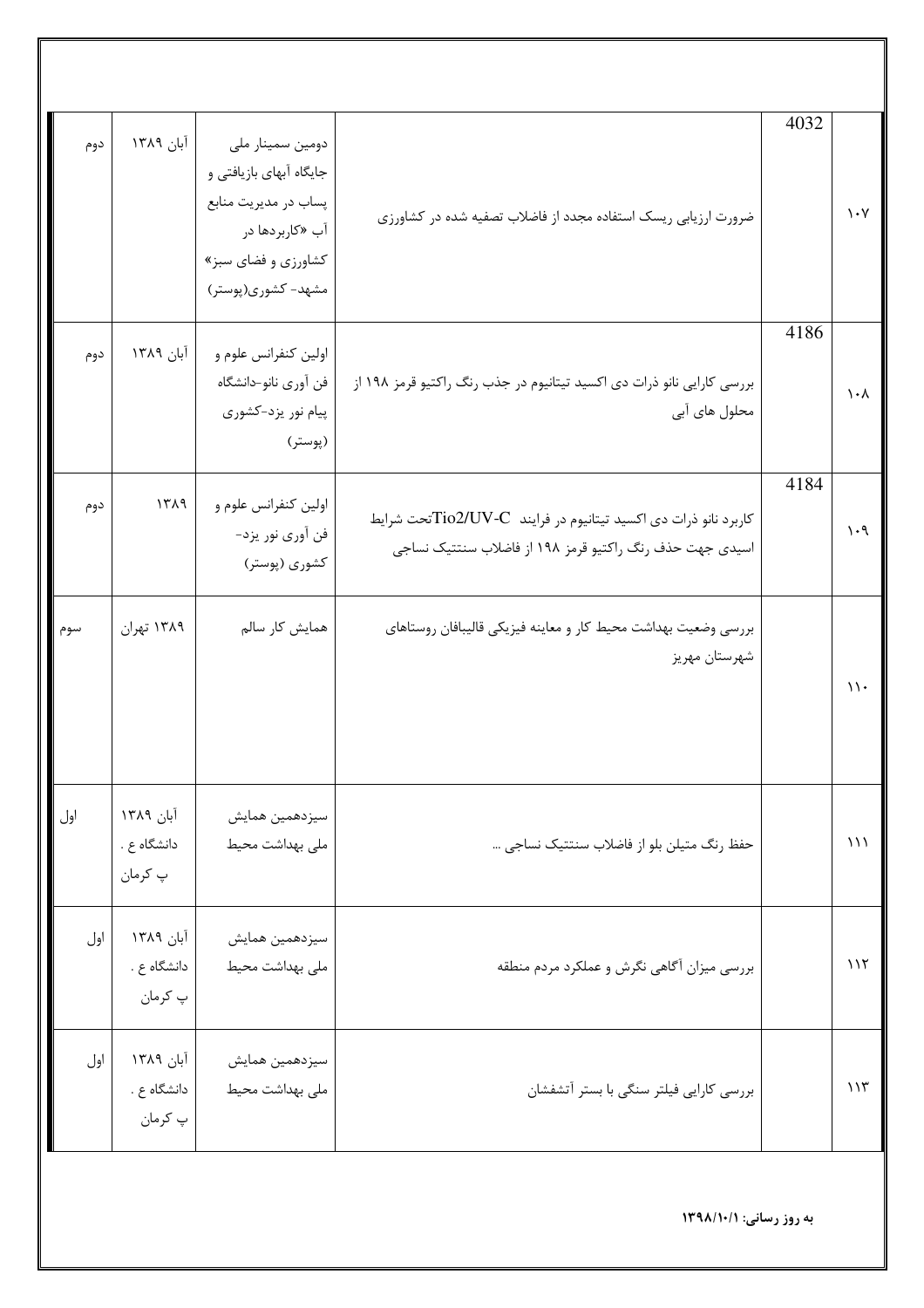| دوم | آبانماه ١٣٩٠                  | چهاردهمین همایش<br>ملی بهداشت محیط-<br>یزد- کشوری (پوستر)                                                         | حذف يون مس از آب آلوده با استفاده از جاذب كربن فعال به روش جريان<br>پيوسته                                                  | 4894 | 116             |
|-----|-------------------------------|-------------------------------------------------------------------------------------------------------------------|-----------------------------------------------------------------------------------------------------------------------------|------|-----------------|
| دوم | آبانماه ١٣٩٠                  | چهاردهمین همایش<br>ملی بهداشت محیط-<br>یزد- کشوری (پوستر)                                                         | بررسی آگاهی و عملکرد مردم شهر یزد در مورد مدیریت مواد زائد جامد شهری                                                        | 4901 | $\bigwedge$     |
| سوم | دوم و سوم<br>اسفند ١٢<br>و ۱۰ | دومین سمینار کشوری<br>دانشجويي بهداشت<br>محيط                                                                     | اندازه گیری میزان فلزات سنگین در آب آشامیدنی چاههای منطقه دهنو در<br>شهرستان یزد و تأثیر آن بر سلامتی انسان                 |      | $\lambda$       |
| دوم | آبانماه ١٣٩٠                  | چهاردهمين همايش<br>ملی بهداشت محیط-<br>(پوستر) یزد —کشوری                                                         | بررسی میزان آگاهی ،نگرش و عملکرد دانشجویان دانشگاه علوم پزشکی شهید<br>صدوقی یزد در زمینه بازیافت مواد زائد جامد در سال ۱۳۹۰ | 4904 | $\frac{1}{4}$   |
| دوم | يزد –آبانماه<br>149.          | چهاردهمین همایش<br>ملی بهداشت محیط-<br>پوستر                                                                      | بررسی آگاهی و عملکردمردم شهر یزد در مورد مدیریت مواد زائد جامد شهری                                                         |      | 11 <sub>Y</sub> |
| دوم | 149.                          | دوازدهمين كنگره<br>ساليانه پژوهشي<br>دانشجويان علوم<br>پزشکی-بین المللی-<br>اصفهان (پوستر)                        | Removing silver (I) from synthetic wastewater by<br>reduction-absorption on Iron oxide nanoparticles                        | 5113 | ۱۱۹             |
| دوم | 149.                          | 5th international<br>congress on<br>health and crisis<br>management in<br>disasters-بين<br>المللي- تهران (پوستر)- | مدیریت بهداشت محیط در کنترل عوامل محیطی موثر بر سلامت انسانها هنگام<br>وقوع بحران و بلايا                                   | 5473 | $\mathcal{N}$   |
| اول | آبان ۱۳۹۰                     | چهاردهمین همایش<br>  ملی بهداشت محیط-<br>سخنرانی- یزد- کشوری                                                      | بهینه سازی حذف یون کادمیوم (II)از آب های آلوده با استفاده از فرآیند شناور  <br>سازی یونی                                    | 4885 | $\mathcal{N}$   |
|     |                               |                                                                                                                   |                                                                                                                             |      |                 |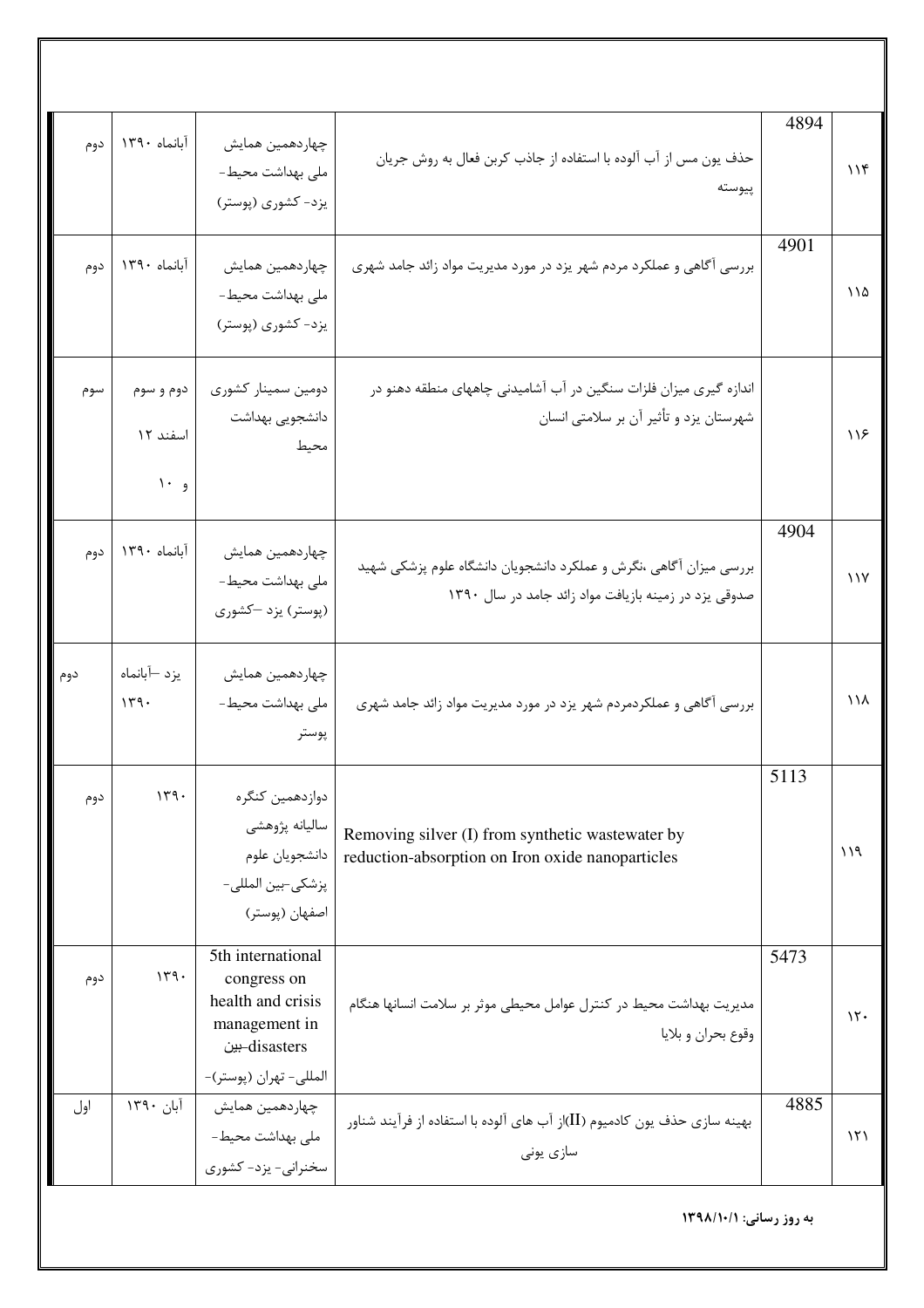| سوم   | بانماه ١٣٩٠  | چهاردهمین همایش                   |                                                                        | 4891 |                 |
|-------|--------------|-----------------------------------|------------------------------------------------------------------------|------|-----------------|
|       |              | ملی بهداشت محیط-                  | بررسی کیفیت آب رودخانه گلزار شهرستان بردسیر بر اساس شاخص               |      | 157             |
|       |              | پوستر- يزد-كشورى                  | <b>NSFWQI</b>                                                          |      |                 |
| اول   | آبانماه ١٣٩٠ | چهاردهمين همايش                   |                                                                        | 4899 |                 |
|       |              | ملی بهداشت محیط-                  | بررسی کارایی خاکستر استخوان در حذف رنگ اسیدی نارنجی ۷ در شرایط         |      | 155             |
|       |              | پوستر- يزد-كشورى                  | اسیدی از محلول های آبی                                                 |      |                 |
| دوم   | آبانماه ١٣٩٠ | چهاردهمین همایش                   |                                                                        | 4900 |                 |
|       |              | ملی بهداشت محیط-                  | فرآیند اکسیداسیون پیشرفته (Wao)در حذف ترکیبات از تراز شیرابه کارخانه   |      | 156             |
|       |              | پوستر- يزد-كشورى                  | كمپوست اصفهان                                                          |      |                 |
| اول   | آبانماه ١٣٩٠ | چهاردهمين همايش                   | بررسی راندمان حذف پارامتر های شیمیایی فاضلاب شهر یزد توسط گیاه نخل     | 4921 |                 |
|       |              | ملی بهداشت محیط-                  | مرداب                                                                  |      | ۱۲۵             |
|       |              | پوستر- يزد-كشورى                  |                                                                        |      |                 |
| سوم   | آبانماه ١٣٩٠ | چهاردهمين همايش                   | بررسی کارایی پودر گل گیاه تلخه در حذف کروم شش ظرفیتی از محلول های      | 4890 |                 |
|       |              | ملی بهداشت محیط-                  |                                                                        |      | ۱۲۶             |
|       |              | پوستر - يزد-كشورى                 |                                                                        |      |                 |
| سوم   | آبانماه ١٣٩٠ | چهاردهمين همايش                   | کاربرد پودر استخوان ماهی مرکب در حذف رنگ راکتیو قرمز ۹۸ از فاضلاب      | 4898 |                 |
|       |              | ملی بهداشت محیط-                  | سنتتیک نساجی در شرایط قلیایی                                           |      | $\lambda Y$     |
|       |              | پوستر- يزد-كشورى                  |                                                                        |      |                 |
| چهارم | آبانماه ١٣٩٠ | چهاردهمين همايش                   | بررسی تحلیلی میزان تاثیر PHوPHzpcبرراندمان حذف ارتوفسفات از            | 4893 | ۱۲۸             |
|       |              | ملی بهداشت محیط -                 | محیطهای آبی توسط جاذب خاکستر استخوان                                   |      |                 |
|       |              | پوستر - يزد-كشورى                 |                                                                        | 6124 |                 |
| اول   | 1491         | دومین کنفرانس ملی                 | کاربرد نانو لوله های کربنی چند جداره اصلاح شده با هیپو کلریت کلسیم در  |      | 159             |
|       |              | توسعه پايدارو عمران<br>شهري       | حذف تولوئن از محلول های آبی                                            |      |                 |
|       | 1491         | 2nd national and                  |                                                                        | 6702 |                 |
| دوم   | اصفهان       | 1st international                 | گزارش تجربه و کارکرد بررسی اثرات آبلیمو در گندزدایی آب آشامیدنی جهت از |      |                 |
|       | (بجنورد)-    | conference for                    | بین بردن ecoli بعنوان شاخص در شرایط اضطراری                            |      | $\mathcal{N}$ . |
|       | بين المللى   | best practices of<br>-health care |                                                                        |      |                 |
| اول   | تهران–خرداد  | پوستر ارائه شده در                |                                                                        |      |                 |
|       | 1491         | همایش نانو – دانشگاه              | بررسی کارایی نانو ذرات آهن اکسید در حذف نیکل از آب خنک کننده مصنوعی    |      | ۱۳۱             |
|       |              | علوم پزشکی تهران                  | نیروگاه هسته ای                                                        |      |                 |
| چهارم | گيلان آبان   | پانزدهمین همایش ملی               | بررسی میزان جذب فسفر معدنی بر خاکستر استخوان اصلاح شده با فلز مس از    |      |                 |
|       | ۱۳۹۱         | بهداشت محيط-پوستر                 | محلول های آبی                                                          |      | ۱۳۲             |
| دوم   | گيلان آبان   | پانزدهمین همایش ملی               | بررسی کارایی زائدات گیاه آفتابکردان در حذف کادمیوم از محلول های آبی    |      | ۱۳۳             |
|       | 1491         | بهداشت محيط-پوستر                 |                                                                        |      |                 |
|       |              |                                   |                                                                        |      |                 |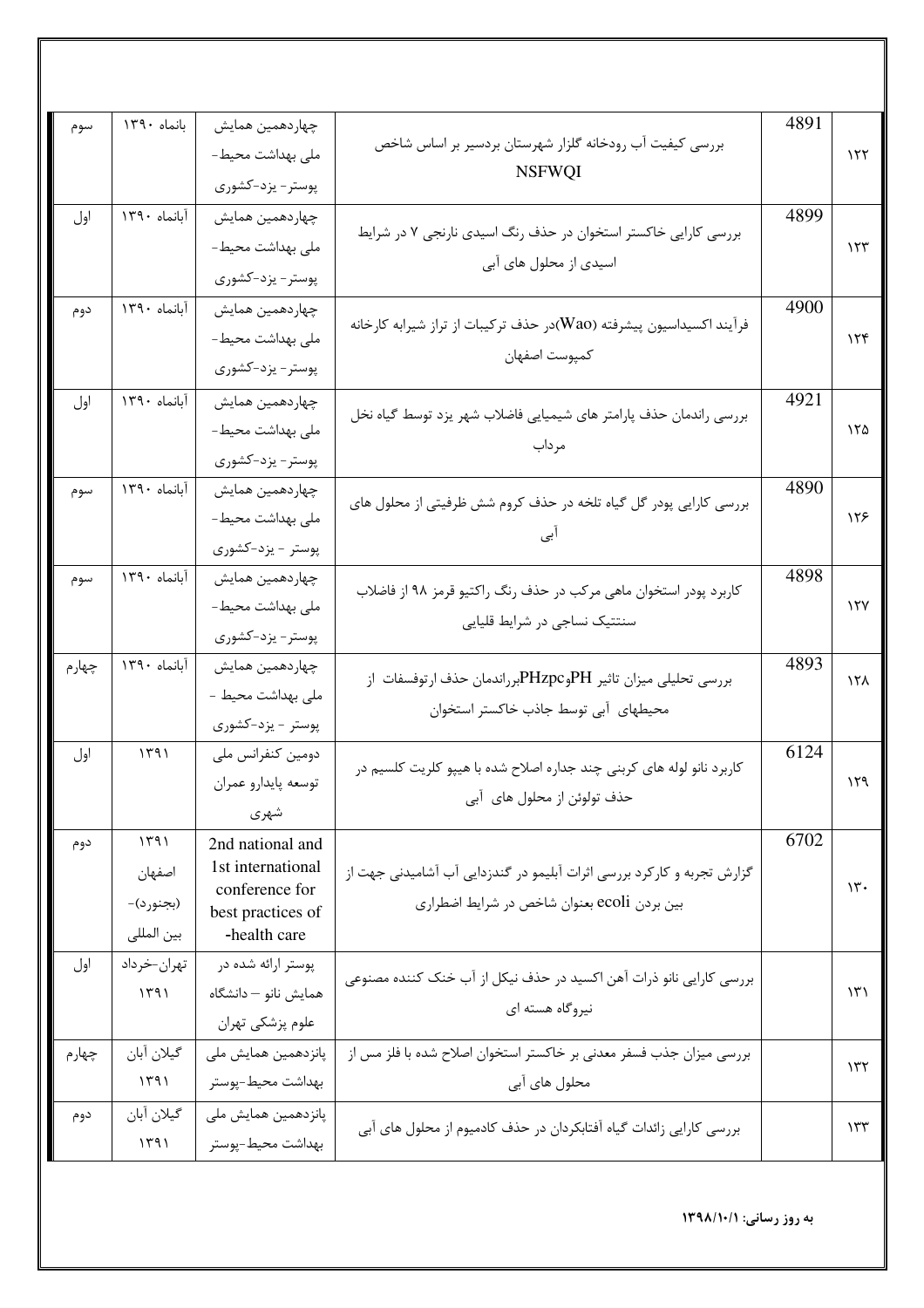| پنجم  | گيلان آبان | پانزدهمین همایش ملی  | تاثیر آنتی باکتریایی ترکیب هیدروژن پراکسید و نقره بر پاتوژن های خانواده |       | 156           |
|-------|------------|----------------------|-------------------------------------------------------------------------|-------|---------------|
|       | 1591       | بهداشت محيط-پوستر    | انترباكترياسه                                                           |       |               |
| اول   | گیلان ۱۳۹۱ | پانزدهمین همایش ملی  | بررسی کارایی نانوتیوب های کربنی تک جداره در حذف رنگ راکتیو قرمز ۱۹۸     |       |               |
|       |            | بهداشت محيط          | در شرایط اسیدی از محلول های آبی                                         |       | ۱۳۵           |
|       |            |                      |                                                                         |       |               |
| دوم   | تهران دي   | چهاردهمین همایش      | بررسی کارایی نانوذرات آلومینای اصلاح شده با لیگاند شیف باز در حذف کروم  |       |               |
|       | ماه ١٣٩٢   | دانش أموختگان فناوري | شش ظرفیتی از محلول آبی در شرایط اسیدی                                   |       | ۱۳۶           |
|       |            | نانو-پوستر           |                                                                         |       |               |
| دوم   | 1197       | سومين همايش كشورى    |                                                                         | 8121  |               |
|       |            | پژوهش در توسعه       |                                                                         |       | ۱۳۷           |
|       |            | سلامت-سبک زندگی      | تعیین وضعیت سبک زندگی کارمندان و کارگران شهر یزد                        |       |               |
|       |            | سالم- بيرجند-كشورى   |                                                                         |       |               |
|       |            | (پوستر)              |                                                                         |       |               |
| چهارم | ۱۳۹۲       | شانزدهمين همايش      |                                                                         | 8120  |               |
|       |            | ملی بهداشت محیط      | حذف رنگ راکتیو آبی ۱۹ از فاضلاب سنتتیک نساجی توسط جاذب خاکستر           |       | ۱۳۸           |
|       |            | ايران-تبريز- كشورى-  | هسته زيتون                                                              |       |               |
|       |            | سخنراني              |                                                                         |       |               |
| پنجم  | ۱۳۹۲       | شانزدهمين همايش      | مطالعه سینتیک و ایزوترم جذب آرسنیک سه ظرفیتی از محلولهای آبی توسط       | 8986  |               |
|       |            | ملی بهداشت محیط-     | توده زيستي مخمر نان                                                     |       | ۱۳۹           |
|       |            | تبريز – كشورى-پوستر  |                                                                         |       |               |
| سوم   | 1497       | شانزدهمين همايش      |                                                                         | 8020  |               |
|       |            | ملی بهداشت محیط      | مقایسه کارایی دوگیاه نخل مرداب و نی در حذف عوامل شیمیایی ومیکروبی       |       |               |
|       |            | ايران-تبريز- كشورى-  | فاضلاب شهزي به روش وتلند مصنوعي سيرسطحي                                 |       | $\mathcal{N}$ |
|       |            | سخنراني              |                                                                         |       |               |
|       | ۱۵ اسفند   | اولین کنفرانس ملی    |                                                                         |       |               |
|       | ۱۳۹۲       | علوم کشاورزی و محیط  | بررسی ایزوترم های جذب یک جاذب طبیعی در حذف کادمیوم از محیط آبی          |       | ۱۴۱           |
|       |            | زيست                 |                                                                         |       |               |
| دوم   | ۱۳۹۳       | پانزدهمین همایش      | روشهای یادگیری بهتر از دیدگاه رزیدنت های دانشگاه علوم پزشکی شهید        | 8576  |               |
|       |            | آموزش علوم پزشکی-    |                                                                         |       | ۱۴۲           |
|       |            | یزد- کشوری-سخنرانی   | صدوقي يزد                                                               |       |               |
| سوم   | ۱۳۹۳       | همايش كشورى تغذيه    |                                                                         | 10630 |               |
|       |            | و سرطان- يزد-        | بررسی تاثیر آلاینده های موجود در آب در ایجاد انواع سرطان ها             |       | ۱۴۳           |
|       |            | كشورى-پوستر          |                                                                         |       |               |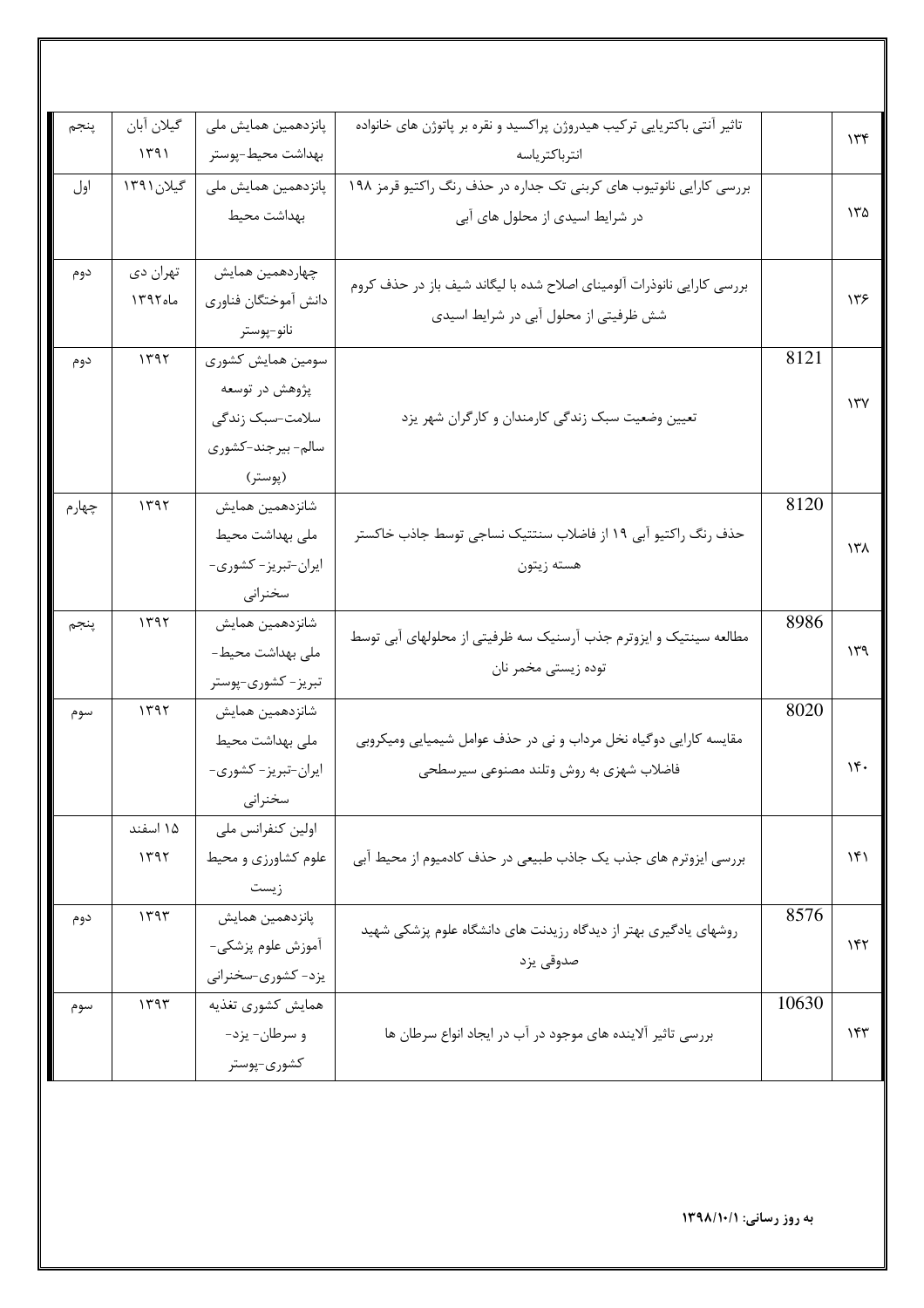| نفر سوم ا | خرداد ماه قم | نخستين همايش         |                                                                       |       |          |
|-----------|--------------|----------------------|-----------------------------------------------------------------------|-------|----------|
|           | 1595         | کشوری چالش ها و      | پتانسیل استفاده مجدد از پساب در صنایع                                 |       | 156      |
|           |              | بحران های آب در حوزه |                                                                       |       |          |
|           |              | درياچه نمک           |                                                                       |       |          |
| سوم       | ديماه ١٣٩٣   | هفدهمین همایش ملی    |                                                                       | 11739 |          |
|           |              | بهداشت محيط- بوشهر   | تولید انرژی از پسماند :چالش ها و فرصت ها در ایران(مقاله مروری)        |       | ۱۴۵      |
|           |              | —کشوری-پوستر         |                                                                       |       |          |
| دوم       | دیماه ۱۳۹۳   | هفدهمین همایش ملی    | پهنه بندی آلودگی آب های زیر زمینی به نیترات با استفاده از زمین آمار   | 11738 |          |
|           |              | بهداشت محيط- بوشهر   | (مطالعه موردي:دشت بهاباد؛يزد،ايران)                                   |       | ۱۴۶      |
|           |              | –کشوری-پوستر         |                                                                       |       |          |
| دوم       | ديماه ١٣٩٣   | هفدهمین همایش ملی    | مدلسازی و پیش بینی تشکیل ازون هوای شهر یزد با استفاده از سیستم فازی — | 11740 |          |
|           |              | بهداشت محيط- بوشهر   | تطبيقي(ANFIS)                                                         |       | $\gamma$ |
|           |              | —کشوری-پوستر         |                                                                       |       |          |
| اول       | بوشهر ديماه  | هفدهمین همایش ملی    | مدل سازی فسفر در برکه تثبیت اختیاری تصفیه خانه فاضلاب یزد (ارائه      |       | ۱۴۸      |
|           | ۱۳۹۳         | بهداشت محيط          | پوستر)                                                                |       |          |
| چهارم     | بوشهر ديماه  | هفدهمین همایش ملی    | مدل سازی فرایند حذف آترازین از محیط های آبی در بیوفیلترهای مستغرق بی  |       | ۱۴۹      |
|           | ۱۳۹۳         | بهداشت محيط          | هوازي(ارائه مقاله)                                                    |       |          |
| چهارم     | بوشهر ديماه  | هفدهمین همایش ملی    | بررسی روند تغییرات برخی شاخص های ورمی کمپوست طی تولید کود ورمی        |       |          |
|           | ۱۳۹۳         | بهداشت محيط-         | حاصل از پسماند های کارگاه های تولید قارچ دکمه ای                      |       | ۱۵۰      |
|           |              | سخنرانى              |                                                                       |       |          |
| چهارم     | ۱۳۹۴         | اولین همایش ملی      |                                                                       | 13494 |          |
|           |              | محيط زيست طبيعي-     |                                                                       |       |          |
|           |              | پژوهشکده محیط        | مروری بر مسائل و مشکلات مرتبط با ریز گرد ها و راهکار های کاهش آن ها   |       | ۱۵۱      |
|           |              | زیست جهاد دانشگاهی-  |                                                                       |       |          |
|           |              | كشورى- پوستر         |                                                                       |       |          |
| اول       | همدان        | دومين همايش بهداشت   |                                                                       |       |          |
|           | ۲۱خرداد      | محيط و توسعه پايدار  | مدیریت پسماند صنعتی در مجتمع فولاد کویر بر اساس کنوانسیون بازل        |       | ۱۵۲      |
|           | ۱۳۹۴         | همدان                |                                                                       |       |          |
| چهارم     | پژوهشکده     | اولین همایش ملی آب   |                                                                       |       |          |
|           | محيط         | های بسته بندی شده–   |                                                                       |       |          |
|           | زيست         | پوستر                |                                                                       |       |          |
|           | دانشگاه علوم |                      | بررسی کیفیت میکروبی و فیزیکوشیمیایی آب های بطری شده استان همدان       |       | ۱۵۳      |
|           | پزشکی        |                      |                                                                       |       |          |
|           | تهران ۱۵-۱۴  |                      |                                                                       |       |          |
|           | مهر۱۳۹۴      |                      |                                                                       |       |          |
|           |              |                      |                                                                       |       |          |
|           |              |                      |                                                                       |       |          |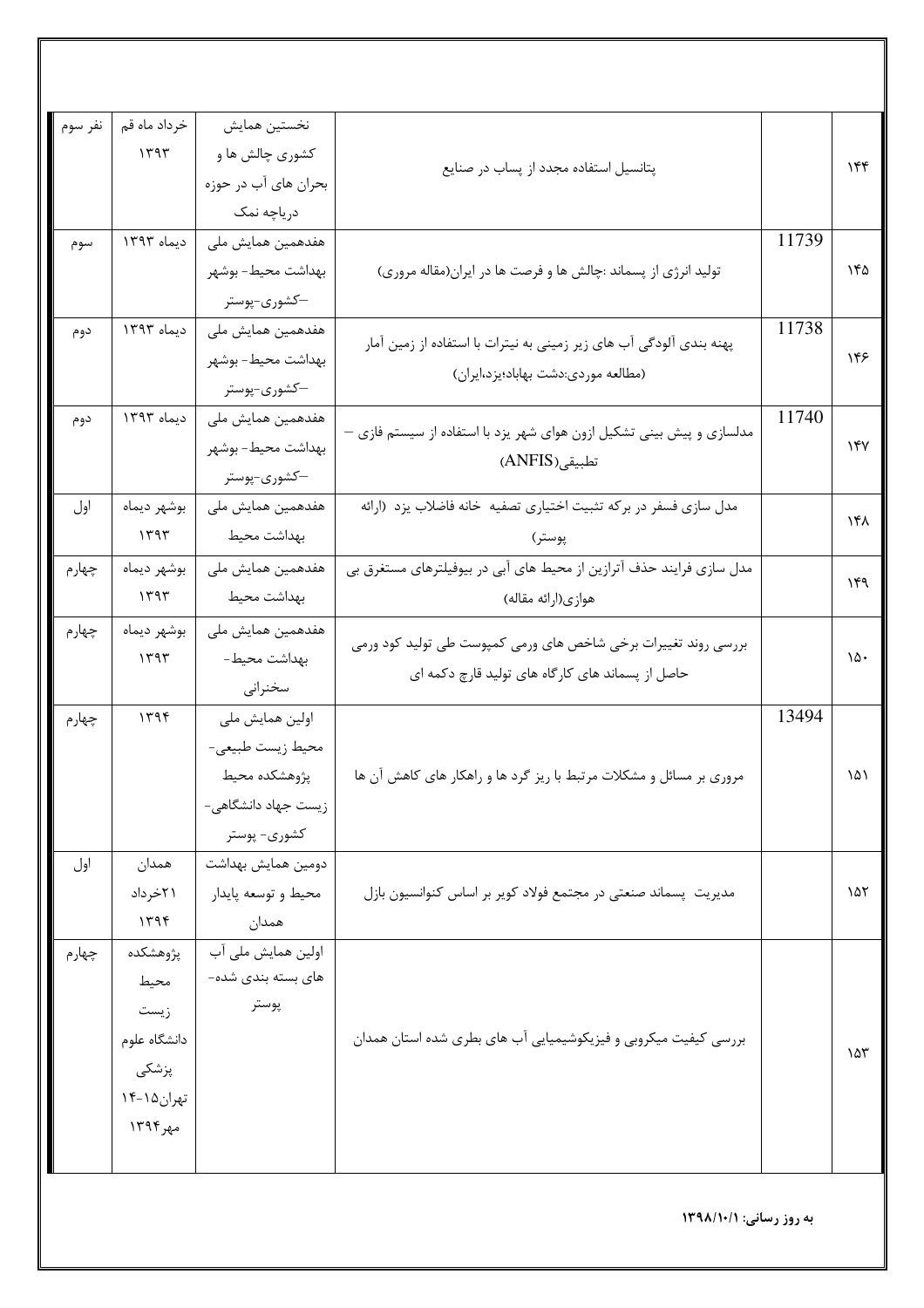| پنجم | 1496                                   | هجدهمين همايش       |                                                                      | 11685 |     |
|------|----------------------------------------|---------------------|----------------------------------------------------------------------|-------|-----|
|      |                                        | بهداشت محيط-شيراز-  | روش های حذف ترکیبات پادزیست از محیط های آبی                          |       | ۱۵۴ |
|      |                                        | كشورى- پوستر        |                                                                      |       |     |
| پنجم | 1496                                   | هجدهمین همایش ملی   |                                                                      | 13846 |     |
|      |                                        | بهداشت محيط-شيراز-  | روش های حذف ترکیبات پادزیست از محیط های آبی                          |       | ۱۵۵ |
|      |                                        | كشورى- پوستر        |                                                                      |       |     |
| ششم  | ۱۳۹۴                                   | هجدهمین همایش ملی   |                                                                      | 13850 |     |
|      |                                        | بهداشت محيط-شيراز-  | تکنولوژی های بیولوژیکی حذف آترازین از محیط زیست                      |       | ۱۵۶ |
|      |                                        | كشورى- پوستر        |                                                                      |       |     |
| دوم  | ۲۵-۲۴آذر                               | هجمدهمين همايش      | بررسی نقش آب شیرین کن ها در حذف پارامترهای شیمیایی ،فیزیکی و         |       |     |
|      | ماه ۱۳۹۴                               | ملی بهداشت محیط     | میکروبی آب آشامیدنی (مطالعه موردی بیرجند،ایران )                     |       | ۱۵۷ |
|      | شيراز                                  | ايران- مقاله        |                                                                      |       |     |
| اول  | ۲۵-۲۴آذر                               | هجمدهمين همايش      | کمی سازی اثرات بهداشتی ذرات معلق PM10 با استفاده از نرم افزار AirQدر |       |     |
|      | ماه ١٣٩۴                               | ملی بهداشت محیط     | شهر يزد                                                              |       | ۱۵۸ |
|      | شيراز                                  | ايران- مقاله        |                                                                      |       |     |
| دوم  | ۲۵-۲۴آذر                               | هجمدهمين همايش      | ارزیابی وضعیت کیفی آب زیرزمینی دشت بهباد یزد با استفاده از شبکه عصبی |       |     |
|      | ماه ۱۳۹۴                               | ملی بهداشت محیط     | Articial Neural Network (ANN)                                        |       | ۱۵۹ |
|      | شيراز                                  | ايران- مقاله        |                                                                      |       |     |
| سوم  | ۲۵-۲۴آذر                               | هجمدهمين همايش      | بررسی کمیت و اجزاء تشکیل دهنده زباله های خطرناک خانگی(HHW)           |       |     |
|      | ماه ۱۳۹۴                               | ملی بهداشت محیط     | درشهر يزد                                                            |       | ۱۶۰ |
|      | شيراز                                  | ايران- مقاله        |                                                                      |       |     |
| اول  | دانشگاه                                | اولين همايش مديريت  |                                                                      |       |     |
|      | تهران ۱۴۰ و                            | پسماند و فاضلاب     | بررسی کمی و کیفی و نحوه مدیریت پسماند صنعتی مجتمع فولاد کویر در      |       | ۱۶۱ |
|      | ۱۵بهمن                                 | صنعتی ،بیمارستانی و | سال ۱۳۹۴                                                             |       |     |
|      | ۱۳۹۴                                   | دارویی-پوستر        |                                                                      |       |     |
| اول  | ۲۹بهمن                                 | چهارمین همایش       | شناسایی و ارزیابی ریسک زیست محیطی تجهیزات صنعت نورد گرم فولاد کویر   |       |     |
|      | 1195                                   | دستاوردهای پژوهشی   | به روش WHAT IF و ويليام فاين                                         |       | ۱۶۲ |
|      |                                        | در حوزه بهداشت      |                                                                      |       |     |
| سوم  | شيراز                                  | هجدهمین همایش ملی   |                                                                      | 15510 |     |
|      | ملی                                    | بهداشت محيط         | کاربرد فرآیند فتوکاتالیستی Ag-ZnO/UV-Cدر تجزیه سم۲, ۴-دی             |       |     |
|      | پوستر                                  |                     | کلروفنوکسی استیک اسید در محلول های آبی                               |       | ۱۶۳ |
|      | 1394<br>$\mathbf{Y} \cdot \mathbf{10}$ |                     |                                                                      |       |     |
|      |                                        |                     |                                                                      |       |     |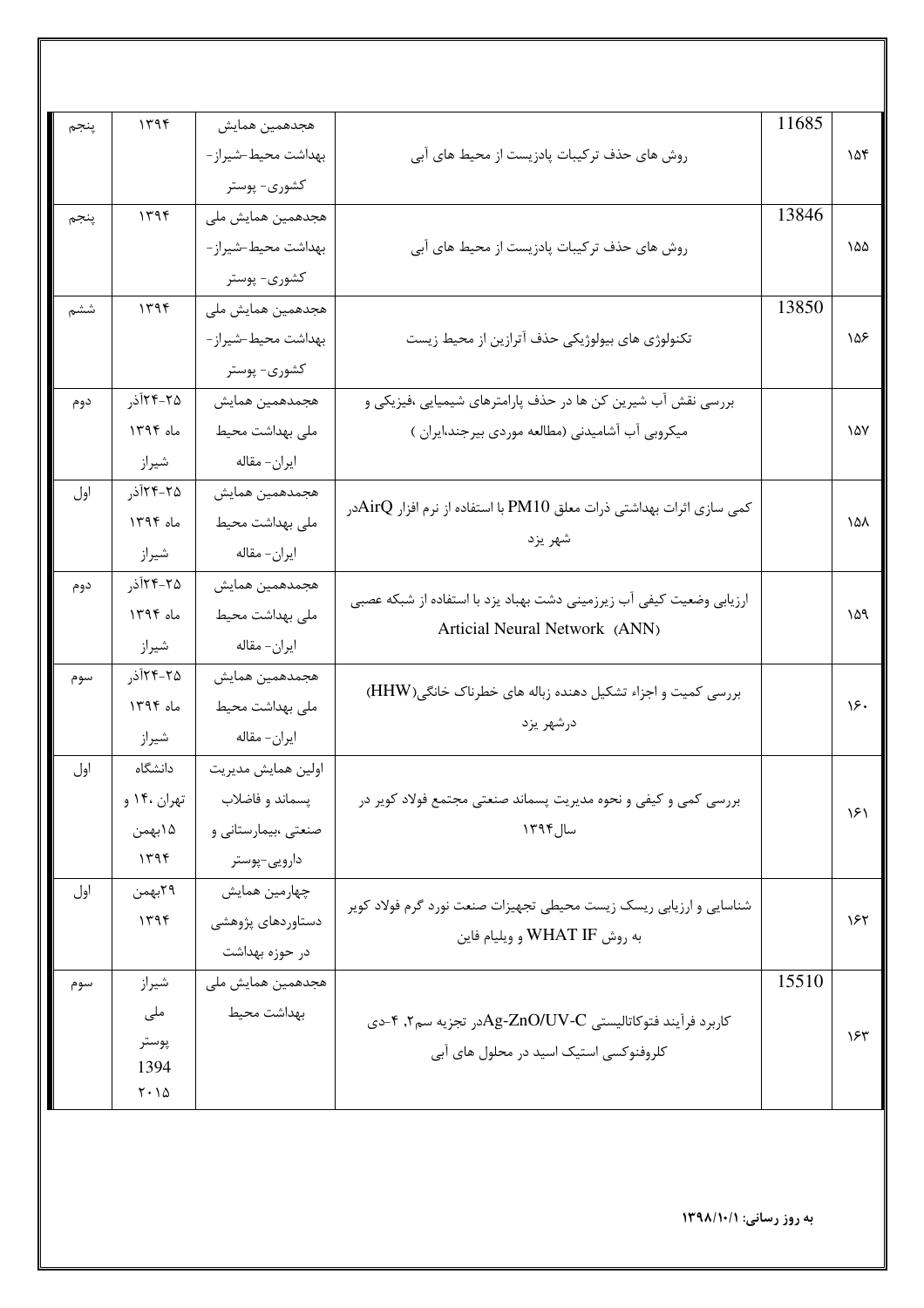| سوم | ۱۳۹۵<br>Tehran<br>Universit<br>y of<br>Medical<br>Sciences<br>,I.R.Iran<br>$22 - 24$<br>October<br>2016 | 1International<br>and 19 National<br>Conference on<br>Environmental<br>Health and<br>Sustainable<br>-Development<br>تهران- پوستر | Biological treatment of grey water with an Integrated<br>Fixed-film Activated Sludge (IFAS) System                                        | 14016 | ۱۶۴ |
|-----|---------------------------------------------------------------------------------------------------------|----------------------------------------------------------------------------------------------------------------------------------|-------------------------------------------------------------------------------------------------------------------------------------------|-------|-----|
| دوم | ۱۳۹۵                                                                                                    | اولين همايش بين<br>المللي و نوزدهمين<br>محيط و توسعه پايدار-<br>تهران- بين المللي-<br>پوستر                                      | بررسی طرح پیشنهادی شیرین سازی و انتقال آب از دریای عمان به استان یزد   همایش ملی بهداشت<br>درقالب برنامه ششم توسعه و نقشه راه توسعه استان | 12882 | ۱۶۵ |
| دوم | ۱۳۹۵<br>Tehran<br>Universit<br>y of<br>Medical<br>Sciences<br>,I.R.Iran<br>$22 - 24$<br>October<br>2016 | 1International<br>and 19 National<br>Conference on<br>Environmental<br>Health and<br>Sustainable<br>-Development<br>تهران- پوستر | Comparing the Efficacies of UVC/TIO2-13X And<br>UVC/ZnO-13X Prodesses for Acetaminophen Removal<br>from Aqueous Solutions                 | 12094 | 188 |
| دوم |                                                                                                         | دومین همایش<br>تخصصی آسم و<br>پنجمين سمينار دو<br>سالانه انجمن آسم و<br>ألرژي ايران                                              | Airpollution and the prevalence of Allergic Rhinits and<br>Asthma symptorms in the children Aged 6-7 and 13-14<br>years old in yazd       |       | ١۶٧ |
| دوم | April<br>24&25,<br>2016<br>Tehran -<br>iran                                                             | The First<br>International<br>Conference On<br>Health<br>Sustainable<br>Development                                              | Disaster rehabihitation by sustainable Development<br>approach                                                                            |       | ١۶λ |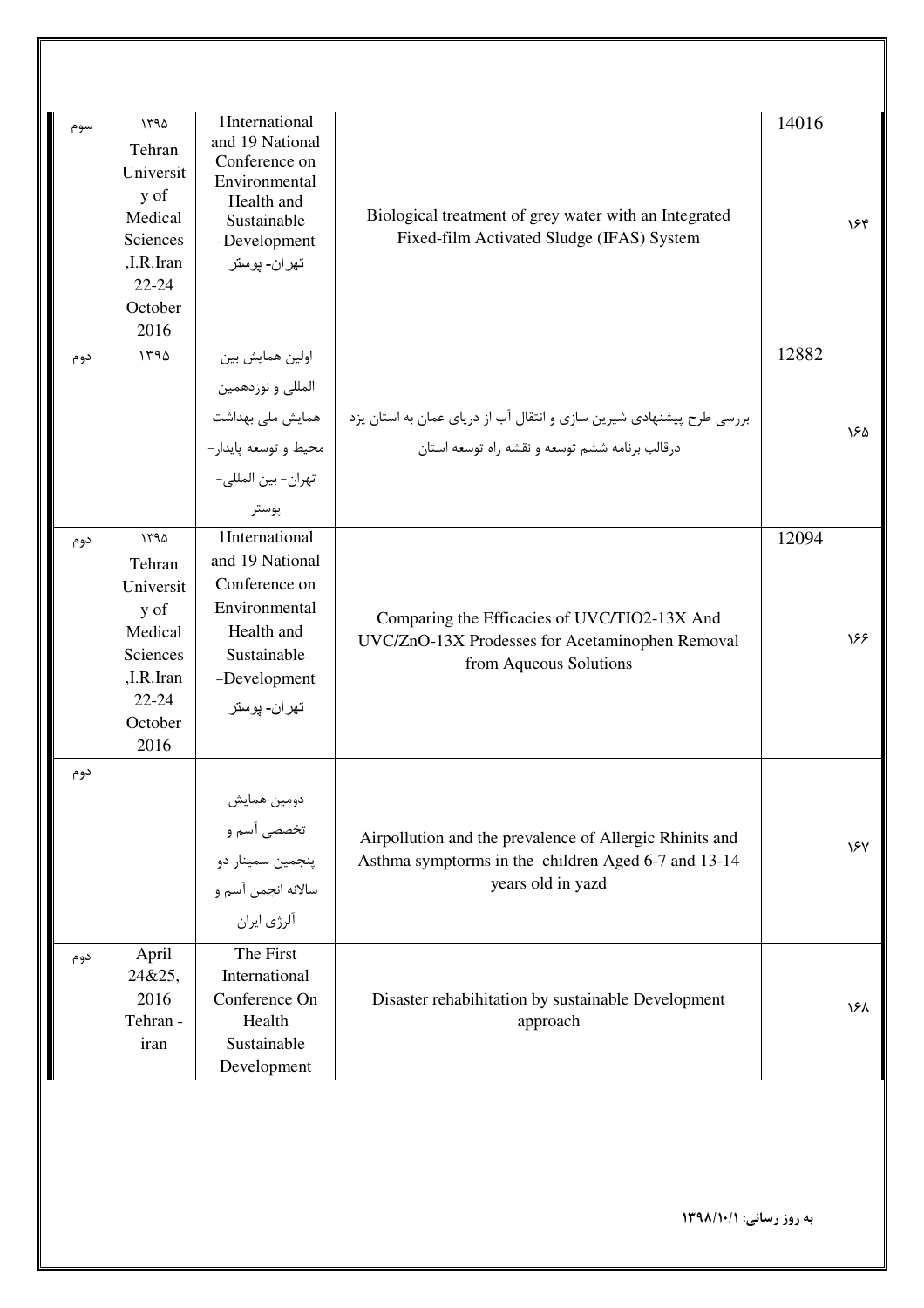|     | Yazd          | 2nd International         |                                                                          | 13731 |                         |
|-----|---------------|---------------------------|--------------------------------------------------------------------------|-------|-------------------------|
|     | بين المللي    | and 20th National         |                                                                          |       |                         |
|     | پوستر         | Conference on             | موانع اجرایی قانون اصلاح ماده (١٣) قانون مواد خوردنی، آشامیدنی، آرایشی و |       |                         |
|     | 1396          | Environmental             |                                                                          |       | ۱۶۹                     |
|     | $Y \cdot Y$   | Health and                | بهداشتی                                                                  |       |                         |
|     |               | Sustainable               |                                                                          |       |                         |
|     |               | Development               |                                                                          |       |                         |
| سوم | Yazd          | 2nd International         |                                                                          | 13732 |                         |
|     | بين المللي    | and 20th National         |                                                                          |       |                         |
|     | پوستر         | Conference on             | نوآوری و پیشرفت ها در سیستم های مخزن سپتیک: مرور سیستماتیک               |       |                         |
|     | 1396          | Environmental             |                                                                          |       | $\gamma$ .              |
|     | $Y \cdot Y$   | Health and                | مطالعات تجربي                                                            |       |                         |
|     |               | Sustainable               |                                                                          |       |                         |
|     |               | Development               |                                                                          |       |                         |
| دوم | Yazd          | The 2nd                   |                                                                          | 13861 |                         |
|     | بين المللي    | International and         |                                                                          |       |                         |
|     | پوستر         | 20th national             |                                                                          |       |                         |
|     | 1396          | Environmental             | Modeling of a Biofilter for Acetaminophen Removal from                   |       | $\mathsf{V} \mathsf{V}$ |
|     | $Y \cdot Y$   | Health and                | Synthetic Wastewater                                                     |       |                         |
|     |               | Sustainable               |                                                                          |       |                         |
|     |               | Development               |                                                                          |       |                         |
|     |               | Conference                |                                                                          |       |                         |
| دوم | Yazd          | The 2nd                   |                                                                          | 13864 |                         |
|     | بين المللي    | International and         |                                                                          |       |                         |
|     | پوستر         | 20th national             |                                                                          |       |                         |
|     | 1396          | Environmental             | Survey of Organic Loading Rates in Degredation of Linear                 |       | $\gamma \gamma$         |
|     | $Y \cdot Y$   | Health and                | Alkylebenzene Sulfonate from Gray Water                                  |       |                         |
|     |               | Sustainable               |                                                                          |       |                         |
|     |               | Development               |                                                                          |       |                         |
|     |               | Conference                |                                                                          |       |                         |
| سوم | Yazd          | The 2nd                   |                                                                          | 14020 |                         |
|     | بين المللي    | International and         |                                                                          |       |                         |
|     | پوستر         | 20th national             | بررسي ارتباط بين عوامل محيطى و اختلالات هورموني مرتبط با سندروم داون     |       |                         |
|     | 1396          | Environmental             |                                                                          |       | $\gamma \gamma$         |
|     | $Y \cdot Y$   | Health and                | در زنان باردار در یزد                                                    |       |                         |
|     |               | Sustainable               |                                                                          |       |                         |
|     |               | Development<br>Conference |                                                                          |       |                         |
|     |               | The 2nd                   |                                                                          |       |                         |
| سوم | Yazd          | International             |                                                                          | 13854 |                         |
|     | بين المللي    |                           |                                                                          |       |                         |
|     | پوستر<br>1396 | and 20th                  |                                                                          |       |                         |
|     | $Y \cdot Y$   | national                  | Atrazine and Carbon Removal from Wastewater by                           |       | Vf                      |
|     |               | Environmental             | Anaerobic Biofilter: Modeling and Optimization                           |       |                         |
|     |               | Health and                |                                                                          |       |                         |
|     |               | Sustainable               |                                                                          |       |                         |
|     |               | Development               |                                                                          |       |                         |
|     |               | Conference                |                                                                          |       |                         |
|     |               |                           | به روز رسانی: ١٣٩٨/١٠/١                                                  |       |                         |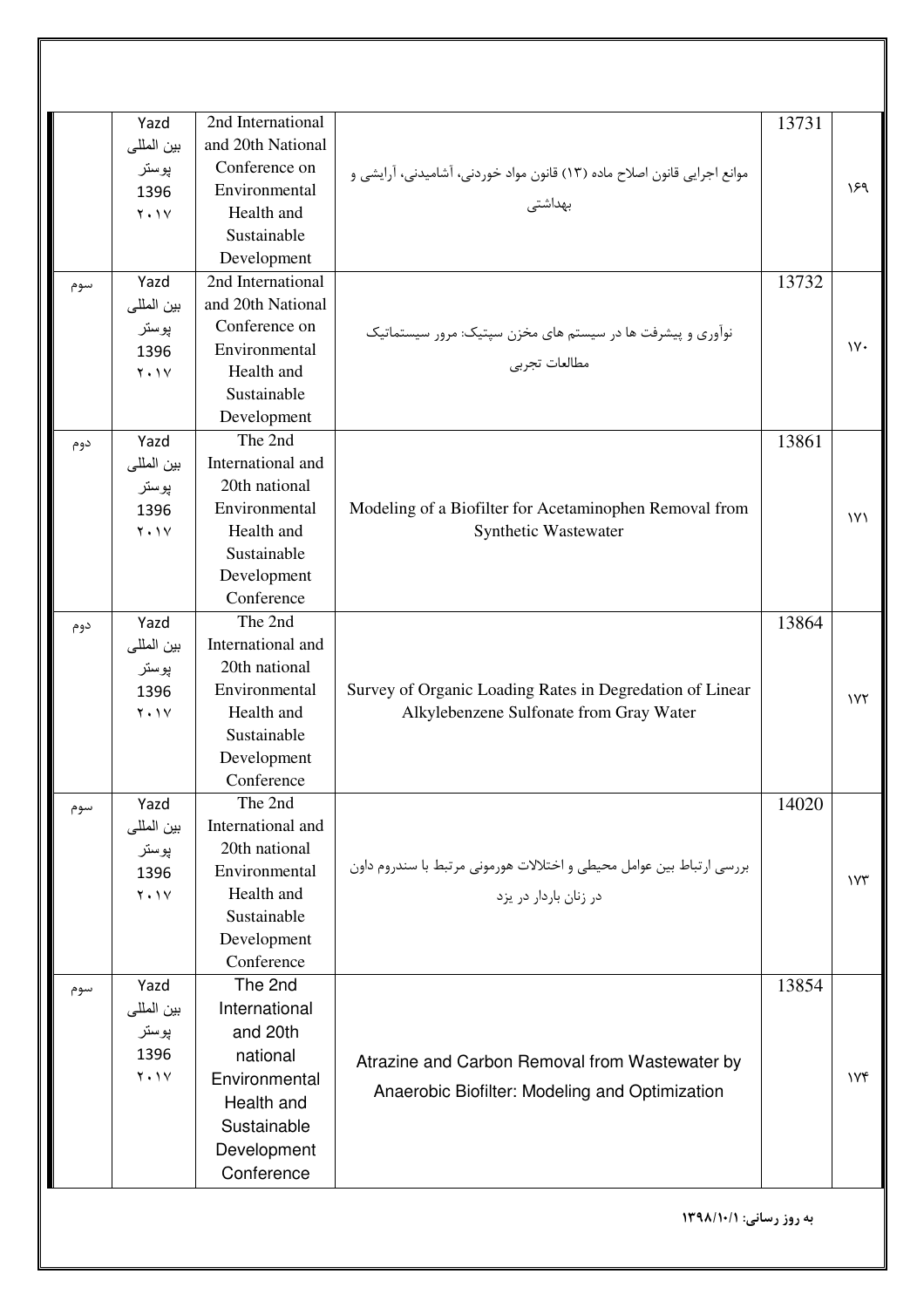| سوم  | Yazd<br>بين المللي<br>پوستر<br>1396<br>$Y \cdot Y$  | The 2nd<br>International and<br>20th national<br>Environmental<br>Health and<br>Sustainable<br>Development<br>Conference | Effects of Different Solid Biofilm Carriers in Fixed Bed<br>Sequence Batch Reactor by a Simulation Mathematical<br>Model: A comparative study | 13855 | ١٧۵        |
|------|-----------------------------------------------------|--------------------------------------------------------------------------------------------------------------------------|-----------------------------------------------------------------------------------------------------------------------------------------------|-------|------------|
| سوم  | Yazd<br>بين المللي<br>پوستر<br>1396<br>$Y \cdot Y$  | The 2nd<br>International and<br>20th national<br>Environmental<br>Health and<br>Sustainable<br>Development<br>Conference | Isolation and Identification of Atrazine Degrading Aerobic<br>Bacteria in Biofilter                                                           | 13856 | ۱۷۶        |
| سوم  | یز د بین<br>المللي<br>پوستر<br>1599<br>$Y \cdot Y$  | دومين همايش بين<br>المللي و بيستمين<br>ہمایش ملے<br>بهداشت محيط                                                          | کاربرد فرآیند فتوکاتالیستی Zno/Tio2/UV-C در تجزیه سم ۲،۴-دی کلرو<br>فنوکسی استیک اسید در محلول های آبی                                        | 15581 | <b>IVY</b> |
| دوم  | تبريز بين<br>المللى<br>پوستر<br>1594<br>$Y \cdot Y$ | سومين همايش<br>بینالمللی و بیست و<br>یکمین همایش ملی<br>بهداشت محيط                                                      | مروری بر کارایی نانوذرات مغناطیسی Fe3O4 اصلاح شده جهت حذف مواد<br>آلي طبيعي (NOM) از محيط آبي                                                 | 16263 | ١٧٨        |
| سوم  | ز نجان بين<br>المللي<br>بو ستر<br>1794<br>2019      | سومين همايش بين<br>المللي و بيست و<br>یکمین همایش ملی<br>بهداشت محيط                                                     | $\vdash$ بررسی اثر $\rm pH$ بر خصوصیات فیزیکوشیمیایی فاضلاب صنعت بازیافت کاغذ و<br>مقوا با استفاده از سویه¬های قارچی                          | 15548 | ۱۷۹        |
| پنجم | یز د استانی<br>سخنراني<br>$-159A$<br>$Y \cdot 19$   | چھارمین ہمایش ملی<br>و کارگاه های<br>تخصصي علوم و<br>فناوري نانو ايران                                                   | تهیه و مشخصهیابی نانوسیلیکای سنتزشده از سیلیکات سدیم و بررسی کارایی<br>آن در جذب رنگ رودامین $\rm{B}$ از محلول های آبی                        | 16161 | ١٨٠        |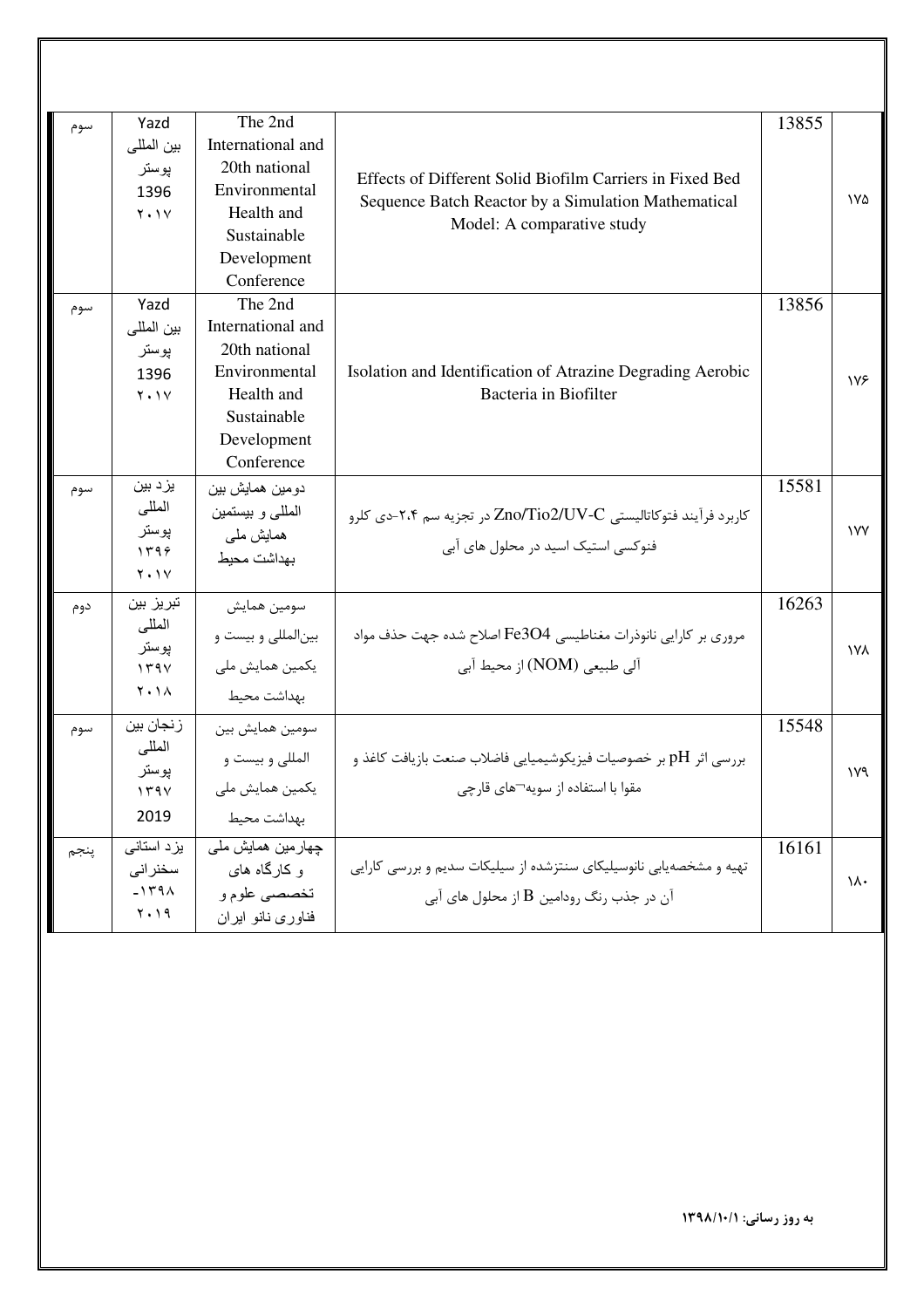عضویت و شرکت در کمیته ها ، شوراها

| نام کمیته / شورا                             | ر دیف |
|----------------------------------------------|-------|
| شورای پژوهشی دانشکده بهداشت                  |       |
| شورای آموزشی دانشگاه                         |       |
| هيأت تحريريه مجله طلوع بهداشت                | ٣     |
| شورای پژوهشی دانشجویان شاهد و ایثارگر        | ۴     |
| شوراي پژوهشي مراكز تحقيقاتي دانشكده ودانشگاه | ۵     |
| برد بهداشت محيط                              | ۶     |
| كميته بودجه بندى                             | ۷     |
| سند جامع سلامت استان                         | ٨     |
| شورای HSRدانشگاه                             | ٩     |
| شورای HSR استان                              |       |
| شورای پژوهشی دانشگاه                         | ١١    |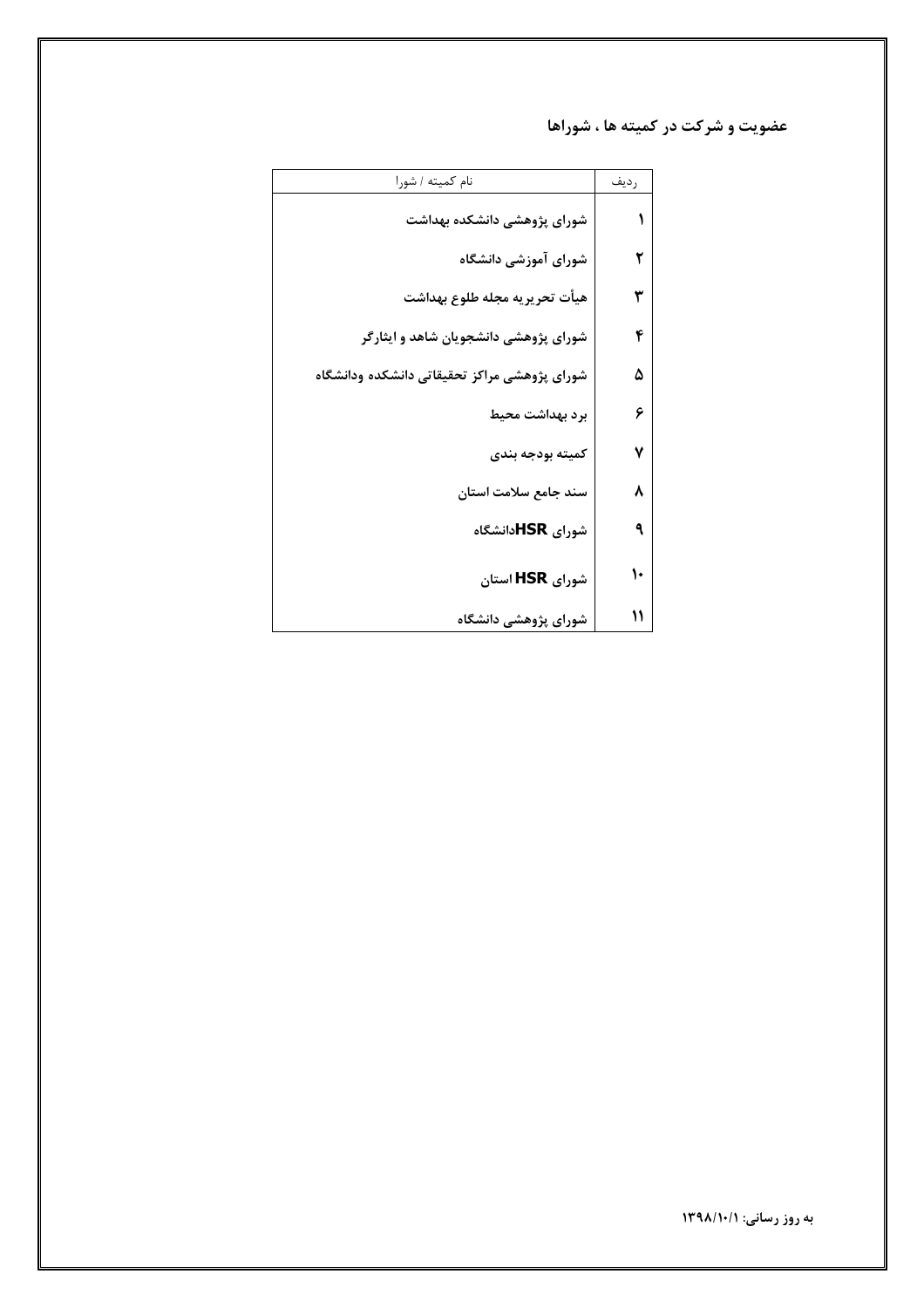دبیری در همایش ها و سمینارها:

| سمت | محل برگزاری | تاریخ برگزاری | رديف   نام همايش |  |
|-----|-------------|---------------|------------------|--|
|     |             |               |                  |  |
|     |             |               |                  |  |
|     |             |               |                  |  |
|     |             |               |                  |  |
|     |             |               |                  |  |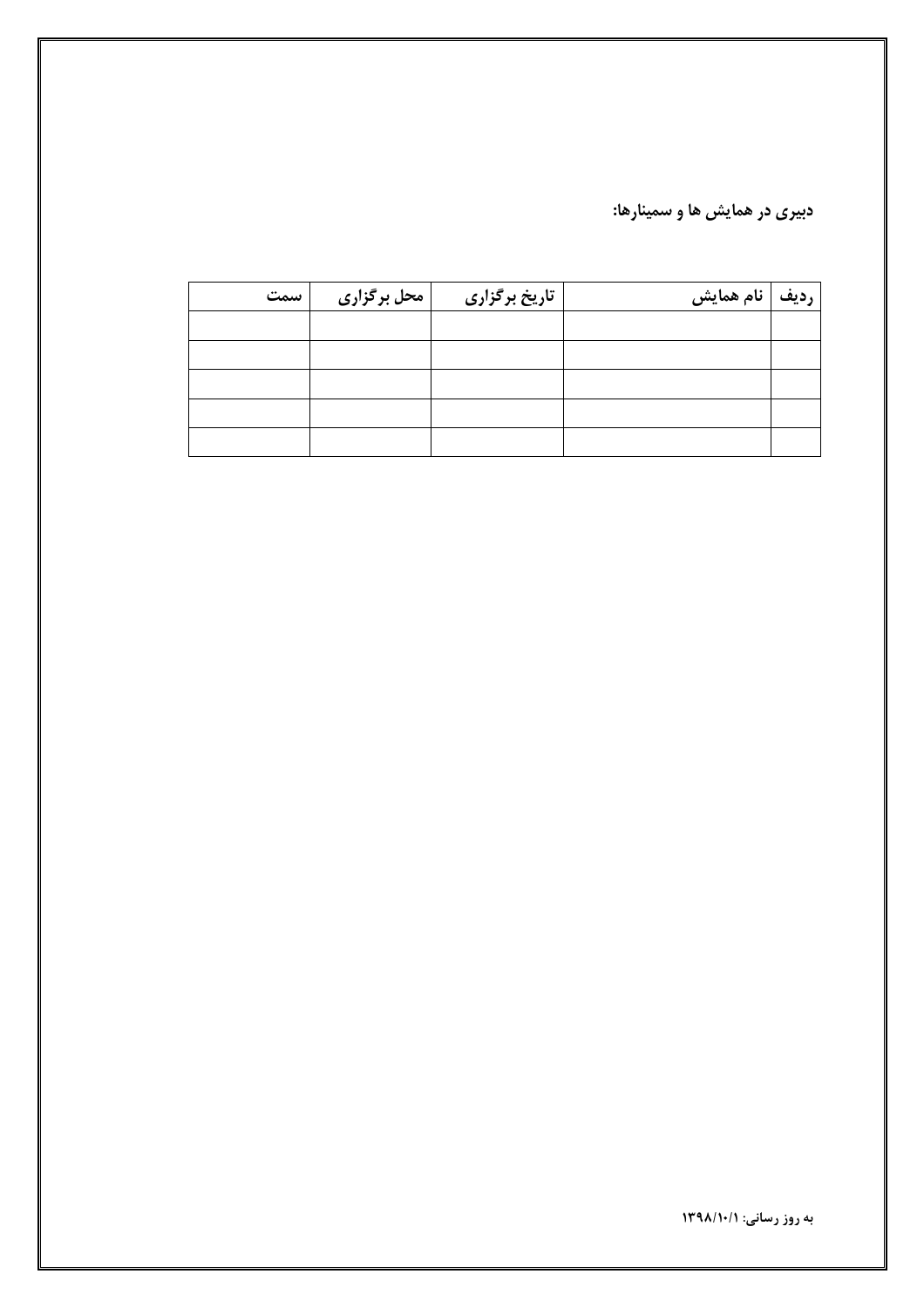## ه- طرح ها:

| نوع            | سمت در              | تاريخ خاتمه | تاريخ تصويب | عنوان طرح                                      | رديف <mark>كد طرح</mark> |                |
|----------------|---------------------|-------------|-------------|------------------------------------------------|--------------------------|----------------|
| همكاري         | طرح                 | طرح         |             |                                                |                          |                |
| اول - 1        | مجري - 1            | 1369/04/10  | 1367/11/30  | بررسی کیفیت شیمیائی ،میکروبی و انگلی آب        | 109                      | 1              |
|                |                     |             |             | آشامیدنی شهریزد                                |                          |                |
|                | مجري - 1   دوم - 1  | 1376/05/18  | 1374/02/30  | بررسی میزان برخی آلاینده های هوای شهریزد       | 204                      | $\mathbf 2$    |
| سوم - 1        | مجري - 1            | 1384/11/26  | 1377/10/30  | بررسی نحوه تدریس وارزشیابی اعضای هیئت          | 317                      | 3              |
|                |                     |             |             | علمی غیربالینی که کارگاه مربوطه راگذرانیده اند |                          |                |
|                | مجري - 1   دوم - 1  | 1380/01/29  | 1377/11/14  | بررسی نظرات دانشجویان نسبت به یک معلم          | 320                      | 4              |
|                |                     |             |             | خوب دردانشگاه                                  |                          |                |
| اول - <b>1</b> | همکار - 1           | 1381/04/05  | 1378/02/01  | .<br>بررسی تاثیرآموزش بهداشت موادغذایی برآگاهی | 326                      | 5              |
|                |                     |             |             | وعملكردبهداشتي متصديان تهيه ،توزيع وفروش       |                          |                |
|                |                     |             |             | موادغذایی شهریزد                               |                          |                |
|                | مجري - 1   سوم - 1  | 1384/03/04  | 1378/08/12  | بررسی میزان شیوع سالک درشهریزد                 | 350                      | 6              |
| دوم - 1        | مجري - 1            | 1381/11/02  | 1379/02/14  | تعيين فون ونحوه فعاليت فلبوتومينه هادراستان    | 369                      | $\overline{7}$ |
|                |                     |             |             |                                                |                          |                |
|                | مجري - 1   سوم - 1  | 1382/08/21  | 1379/04/22  | بررسی میزان سرب خون پرسنل معدن کوشک            | 376                      | 8              |
|                |                     |             |             | وارائه راه حلهای پیشگیری                       |                          |                |
|                | همكار - 1   اول - 1 | 1381/02/25  | 1379/09/09  | .<br>ابررسی وضعیت بهداشتی مساجد و اماکن متبرکه | 384                      | 9              |
|                |                     |             |             | شهرستان يزد                                    |                          |                |
| اول - 1        | همكار - 1           | 1384/07/27  | 1379/09/30  | مقايسه تاثيرروشهاى آموزشى همراه بانظارت        | 387                      | 10             |
|                |                     |             |             | بركيفيت نان وبهداشت محيط نانوائيهاي منتخب      |                          |                |
|                |                     |             |             | شهريزد                                         |                          |                |
|                | مجري - 1   دوم - 1  | 1381/01/28  | 1379/11/10  | ارزيابي اثرات تغييراكولوژيک درايجادكانونهاي    | 401                      | 11             |
|                |                     |             |             | سالک جلدی استان یزد                            |                          |                |
|                | مجري - 1   اول - 1  | 1381/05/02  | 1379/11/19  | بررسی میزان نیتریت ونیترات منابع عمومی آب      | 408                      | 12             |
|                |                     |             |             | آشامیدنی شهرستان یزد                           |                          |                |
|                | مجري - 1   سوم - 1  | 1384/12/17  | 1379/12/28  | بررسی امکان بکارگیری شیوع نظارت سطح به         | 434                      | 13             |
|                |                     |             |             | سطح در واحدهای ارائه دهنده خدما ت اولیه        |                          |                |
|                |                     |             |             | بهداشتی(PHC) دردانشگاه علوم پزشکی              |                          |                |
|                |                     |             |             | وخدمات بهداشتی درمانی یزد                      |                          |                |
|                | مجري - 1   دوم - 1  | 1384/12/17  | 1379/12/28  | بررسی سبک مدیریت ورفتارهای اثربخشی             | 435                      | 14             |
|                |                     |             |             | مديران واحدهاى تابعه علوم يزشكي وخدمات         |                          |                |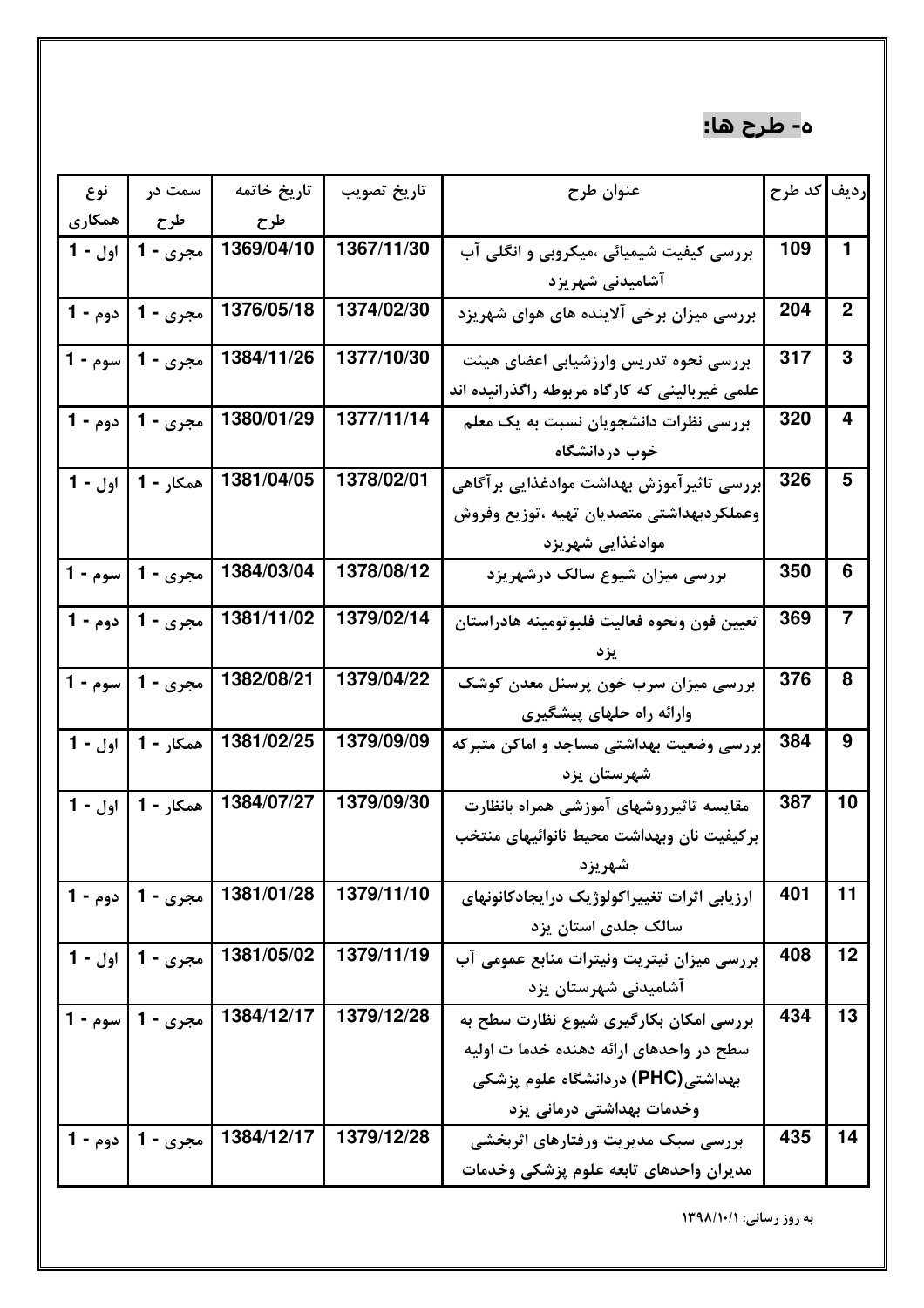|         |                     |              |            | بهداشتی درمانی یزدازمدیریت مشارکتی           |     |    |
|---------|---------------------|--------------|------------|----------------------------------------------|-----|----|
|         |                     |              |            | درسازمانهای بهداشتی                          |     |    |
|         | مجري - 1   اول - 1  | 1381/08/22   | 1380/04/06 | إبررسي وضعيت بيمارى ليشمانيوزجلدى درمنطقه    | 417 | 15 |
|         |                     |              |            | تحت پوشش برنامه کنترل در شهرستان اردکان      |     |    |
|         |                     |              |            | دراسفندسال79                                 |     |    |
| دوم - 1 | مجري - 1            | 1383/04/24   | 1380/08/02 | بررسى مشكلات آموزشى كارآموزي وكارورزى        | 438 | 16 |
|         |                     |              |            | ازدیدگاه مربیان مرتبط با دانشکده بهداشت      |     |    |
|         | مجري - 1   دوم - 1  | 1381/12/07   | 1380/08/02 | بررسى كارآيى تصفيه خانه فاضلاب دربيمارستان   | 439 | 17 |
|         |                     |              |            | حضرت ولی عصرشهرستان بافق                     |     |    |
|         | مجري - 1   دوم - 1  | 1382/12/01   | 1381/08/01 | بررسی مدیریتی دفع زباله های شهری شهرستان     | 500 | 18 |
|         |                     |              |            |                                              |     |    |
| دوم - 1 | مجري - 1            | 1384/09/30   | 1381/12/21 | بررسی کیفیت میکروبی وشیمیایی آب قنات         | 521 | 19 |
|         |                     |              |            | شرب العين                                    |     |    |
|         | مجري - 1   دوم - 1  | 1385/10/20   | 1382/02/10 | بررسی فون جوندگان ( موش) مهم از نظر بیماری   | 575 | 20 |
|         |                     |              |            | لیشمانیوز جلدی در استان یزد                  |     |    |
| دوم - 1 | مجري - 1            | 1388/03/06   | 1382/08/07 | بررسی وضعیت فیزیکی، شیمیایی و                | 602 | 21 |
|         |                     |              |            | باکتریولوژیکی آب استخرهای شنای سرپوشیده      |     |    |
|         |                     |              |            | در شهرستان یزد و ارائه پیشنهادات اصلاحی      |     |    |
| $1 -$   | همکار - 1           |              | 1382/11/15 | بررسی وضعیت تولید ،جمع آوری و نگهداری        | 629 | 22 |
| چهارم   |                     |              |            | موقت و دفع زباله های صنعتی در کارخانجات      |     |    |
|         |                     |              |            | بیش از 50 نفر کارگر در شهرستان یزد           |     |    |
|         | همكار - 1   اول - 1 | در دست اقدام | 1383/03/27 | بررسی نظرات اعضای هیئت علمی و دانشجویان      | 636 | 23 |
|         |                     |              |            | دانشگاه علوم پزشکی و خدمات بهداشتی درمانی    |     |    |
|         |                     |              |            | شهیدصدوقی یزد در مورد معیارهای یک استاد      |     |    |
|         |                     |              |            | خوب خود دانشگاهی                             |     |    |
|         | مجري - 1   دوم - 1  | 1386/07/04   | 1383/05/07 | ارزيابي پايان نامه هاي تحصيلي فارغ التحصيلان | 648 | 24 |
|         |                     |              |            | دانشگاه علوم پزشکی شهیدصدوقی یزد             |     |    |
|         | مجري - 1   سوم - 1  | 1388/04/31   | 1383/05/07 | بررسی وضعیت بهداشت محیط کار و معاینه         | 655 | 25 |
|         |                     |              |            | فيزيكي قاليبافان روستاهاي شهرستان مهريز      |     |    |
|         | مجري - 1   سوم - 1  | در دست اقدام | 1383/05/07 | ابررسی ارتباط نمره آزمون جامع پیش کارورزی با | 647 | 26 |
|         |                     |              |            | نمرات درون دانشگاهی و نمرات قبل از ورود به   |     |    |
|         |                     |              |            | دانشگاه                                      |     |    |
|         | مجري - 1   سوم - 1  | در دست اقدام | 1383/05/07 | مقایسه دو روش روتین و ترکیبی در تشخیص        | 650 | 27 |
|         |                     |              |            | آلودگی های انگلی در بین شاغلین کارگاه های    |     |    |
|         |                     |              |            | شیرینی سازی شهر یزد                          |     |    |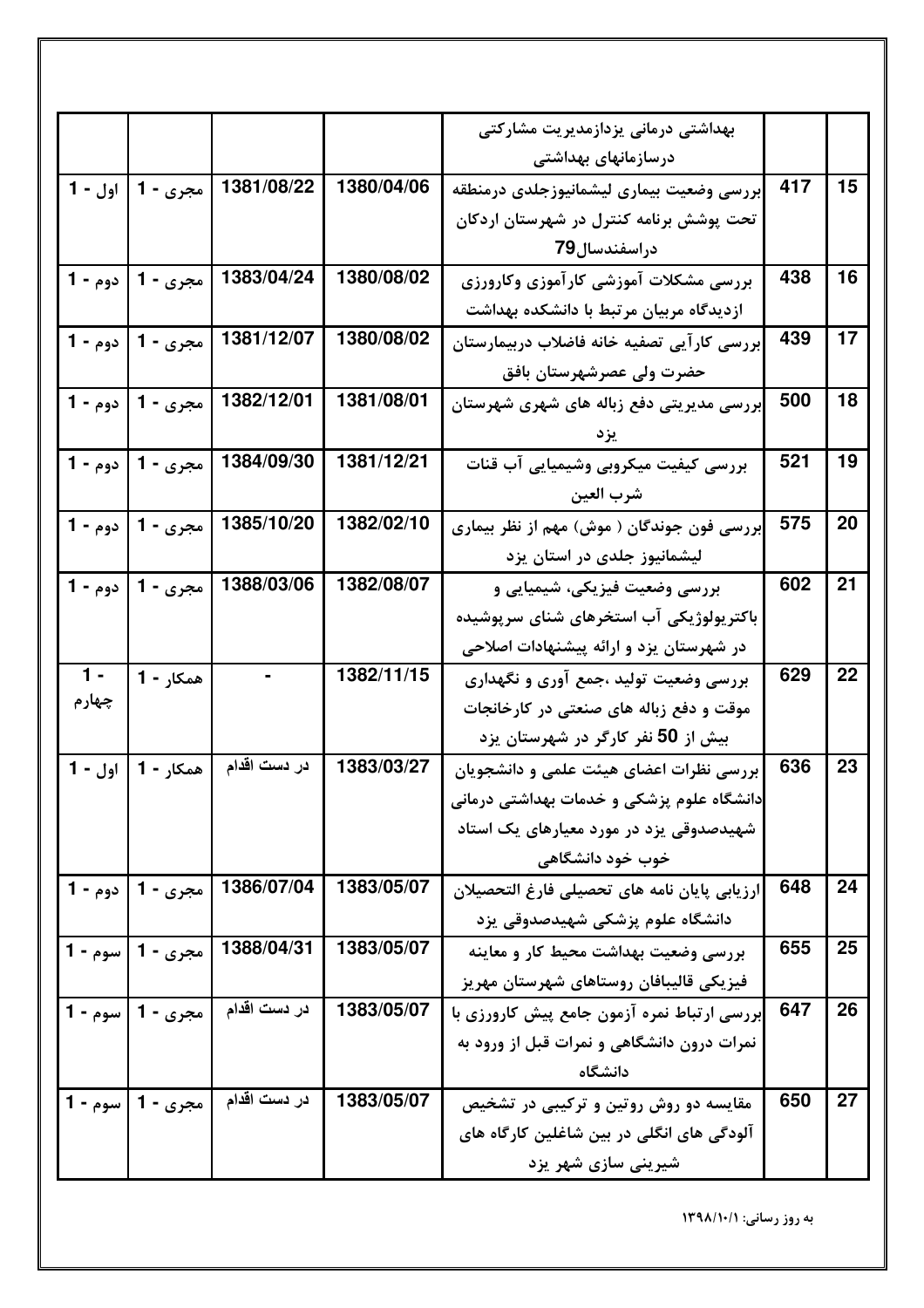| اول - 1 | همکار - 1           | 1387/09/13   | 1383/05/07 | بررسی شیوع فاکتورهای خطر بیماری های             | 651  | 28 |
|---------|---------------------|--------------|------------|-------------------------------------------------|------|----|
|         |                     |              |            | ایسکمیک قلب و عروق در جمعیت بالای 20            |      |    |
|         |                     |              |            | سال شهر یزد در سال1383                          |      |    |
|         | مجري - 1   دوم - 1  | 1385/04/21   | 1383/12/19 | برآورد دز موثر سالانه ناشی از تابش گامای        | 686  | 29 |
|         |                     |              |            | محیطی شهرهای استان یزد                          |      |    |
|         | مجري - 1   دوم - 1  | 1386/12/08   | 1383/12/19 | بررسی انواع کلیفرمها در فرایند تولید یخ         | 685  | 30 |
|         |                     |              |            | کارخانجات یخ سازی شهرستان یزد                   |      |    |
|         | مجري - 1   دوم - 1  | 1386/07/18   | 1383/12/19 | بررسی میزان تأثیر کلاسهای آموزشی اصناف بر       | 684  | 31 |
|         |                     |              |            | میزان آگاهی ، نگرش و عملکرد توزیع کنندگان و     |      |    |
|         |                     |              |            | فروشندگان مواد غذایی در شهرستان یزد             |      |    |
|         | مجري - 1   سوم - 1  | 1389/04/30   | 1383/12/19 | بررسی وضعیت بهداشتی کشتارگاههای دام و           | 697  | 32 |
|         |                     |              |            | طیور استان یزد                                  |      |    |
|         | مجري - 1   سوم - 1  | 1389/01/25   | 1384/02/07 | .<br>ابررسی مشکلات و عوامل مؤثر در انجام طرحهای | 700  | 33 |
|         |                     |              |            | تحقیقاتی از نظر اعضاء هیئت علمی دانشگاه         |      |    |
|         |                     |              |            | علوم پزشکی یزد                                  |      |    |
|         | مجري - 1   دوم - 1  | 1386/04/27   | 1384/05/12 | بررسي وضعيت بهداشت محيط منازل مسكوني            | 712  | 34 |
|         |                     |              |            | روستایی شهرستان مهریز                           |      |    |
|         | مجري - 1   دوم - 1  | 1388/04/17   | 1384/09/30 | بررسی میزان انگیزش تحصیلی و ارتباط آن با        | 735  | 35 |
|         |                     |              |            | رفتارهای پر خطر بهداشتی در دانشجویان پسر        |      |    |
|         |                     |              |            | دانشگاههای یزد                                  |      |    |
|         | مجري - 1   دوم - 1  | 1386/07/04   | 1385/09/08 | تعیین متوسط دز گلاندولار (MGD) ماموگرافی        | 796  | 36 |
|         |                     |              |            | استان يزد                                       |      |    |
|         | مجري - 1   دوم - 1  | در دست اقدام | 1386/08/02 | بررسی وضعیت موجود برکه های تثبیت فاضلاب         | 912  | 37 |
|         |                     |              |            | شهر یزد و ارائه راهکار های اجرایی جهت افزایش    |      |    |
|         |                     |              |            | بهره وری                                        |      |    |
| اول - 1 | همکار - 1           | 1387/07/17   | 1386/08/02 | بررسی آگاهی، نگرش و عملکرد معلمین مقطع          | 877  | 38 |
|         |                     |              |            | متوسطه شهر یزد نسبت به سرطان پوست               |      |    |
|         | همكار - 1   اول - 1 | 1390/05/05   | 1387/08/01 | بررسی میزان تفکر انتقادی در بین دانشجویان       | 963  | 39 |
|         |                     |              |            | پزشکی و دندانپزشکی علوم پایه دانشگاه علوم       |      |    |
|         |                     |              |            | پزشکی شهید صدوقی پزد1386                        |      |    |
|         | مجري - 1   دوم - 1  | 1390/01/24   | 1387/09/17 | بررسی وضعیت ضد عفونی کردن میوه و                | 964  | 40 |
|         |                     |              |            | سبزیجات و عوامل مرتبط با آن بر اساس مدل         |      |    |
|         |                     |              |            | اعتقاد بهداشتی در زنان شهر یزد1387              |      |    |
|         | مجري - 1   سوم - 1  | 1389/12/18   | 1387/10/25 | بررسی میزان تأثیر آموزش های کتابخانه ای         | 1024 | 41 |
|         |                     |              |            | مبتنی بر وب بر افزایش سواد اطلاعاتی             |      |    |
|         |                     |              |            |                                                 |      |    |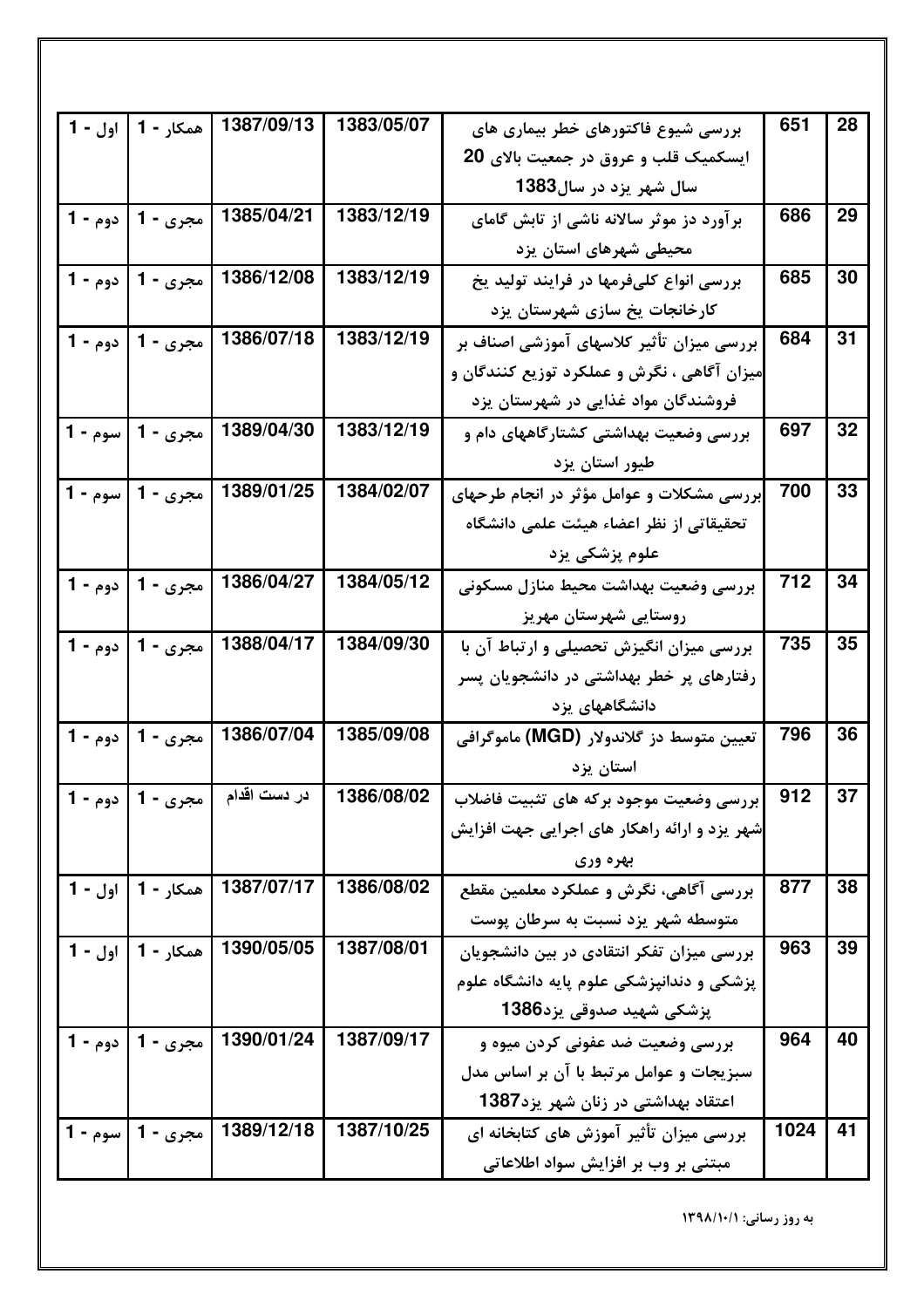|         |                     |            |            | دانشجویان دانشکده های پیراپزشکی پرستاری        |      |    |
|---------|---------------------|------------|------------|------------------------------------------------|------|----|
|         |                     |            |            | مامایی و بهداشت ورودی سال تحصیلی78-88          |      |    |
|         | همكار - 1   اول - 1 | 1389/02/08 | 1387/12/21 | بررسی دز پرتوهای فرابنفش A و B محیطی           | 1037 | 42 |
|         |                     |            |            | شهر يزد                                        |      |    |
| دوم - 1 | مجري - 1            |            | 1387/12/21 | بررسی بقاء زنان مبتلا به سرطان سینه و عوامل    | 1043 | 43 |
|         |                     |            |            | مرتبط با آن در زنان مبتلا به سرطان سینه در     |      |    |
|         |                     |            |            | شهر يزد                                        |      |    |
|         | همكار - 1   اول - 1 | 1389/11/27 | 1388/03/06 | ابررسی میزان گاز رادون زیر زمین منازل شهر یزد  | 1062 | 44 |
|         | همکار - 1  ششم - 1  |            | 1388/03/06 | بررسی اثر دوزهای مختلف میدازولام بر            | 1064 | 45 |
|         |                     |            |            | آمنزی (amnesia)و آرام بخشی در بیماران          |      |    |
|         |                     |            |            | تحت بيهوشي عمومي                               |      |    |
| سوم - 1 | مجري - 1            | 1389/12/18 | 1388/04/31 | بررسي عوامل بيولوژيکي موجود در آب              | 1096 | 46 |
|         |                     |            |            | آشامیدنی انتقالی در ورودی به شبکه توزیع آب     |      |    |
|         |                     |            |            | يز د                                           |      |    |
| $1 -$   | مجري - 1            | 1391/04/23 | 1388/11/07 | بررسی میزان تأثیر آموزش بهداشت بر مبنای        | 1177 | 47 |
| چهارم   |                     |            |            | الگوی اعتقاد بهداشتی بر اتخاذ رفتارهای         |      |    |
|         |                     |            |            | پیشگیرانه از بیماریهای ایدز و هپاتیت B در زنان |      |    |
|         |                     |            |            | تحت پوشش مراکز بهداشتی درمانی شهرستانهای       |      |    |
|         |                     |            |            | میبد و مهریز سال88                             |      |    |
|         | همكار - 1  پنجم - 1 |            | 1388/12/19 | بررسی اختلالات عملکردی دستگاه گوارش            | 1171 | 48 |
|         |                     |            |            | فوقانی در خویشاوندان درجه یک بیماران مبتلا     |      |    |
|         |                     |            |            | به ديابت تيپ2                                  |      |    |
|         | همكار - 1   اول - 1 | 1391/03/10 | 1389/01/25 | بررسی میزان آگاهی و نگرش دانشجویان             | 1186 | 49 |
|         |                     |            |            | دانشگاههای شهرستان یزد در خصوص بهداشت          |      |    |
|         |                     |            |            | باروري1388                                     |      |    |
|         | مجري - 1   دوم - 1  | 1392/02/04 | 1389/03/19 | بررسی میزان آلودگی صوتی ترافیکی شهر یزد        | 1293 | 50 |
|         | همكار - 1   اول - 1 | 1392/12/21 | 1389/09/03 | بررسی کیفیت زندگی مردم شهر یزد و عوامل         | 1360 | 51 |
|         |                     |            |            | مرتبط با آن در سال1389                         |      |    |
| اول - 1 | همكار - 1           | 1390/02/14 | 1389/10/01 | بررسی میزان پذیرش و روزهای بستری غیر           | 984  | 52 |
|         |                     |            |            | مقتضی در بیمارستانهای آموزشی دانشگاه علوم      |      |    |
|         |                     |            |            | پزشکی شهید صدوقی پزد در سال87                  |      |    |
|         | مجري - 1   دوم - 1  | 1391/10/13 | 1389/10/01 | مقایسه راندمان کاهش یون مس از آب آلوده با      | 1365 | 53 |
|         |                     |            |            | استفاده از جاذب های کربن فعال ، اکسید آهن و    |      |    |
|         |                     |            |            | آلومينا                                        |      |    |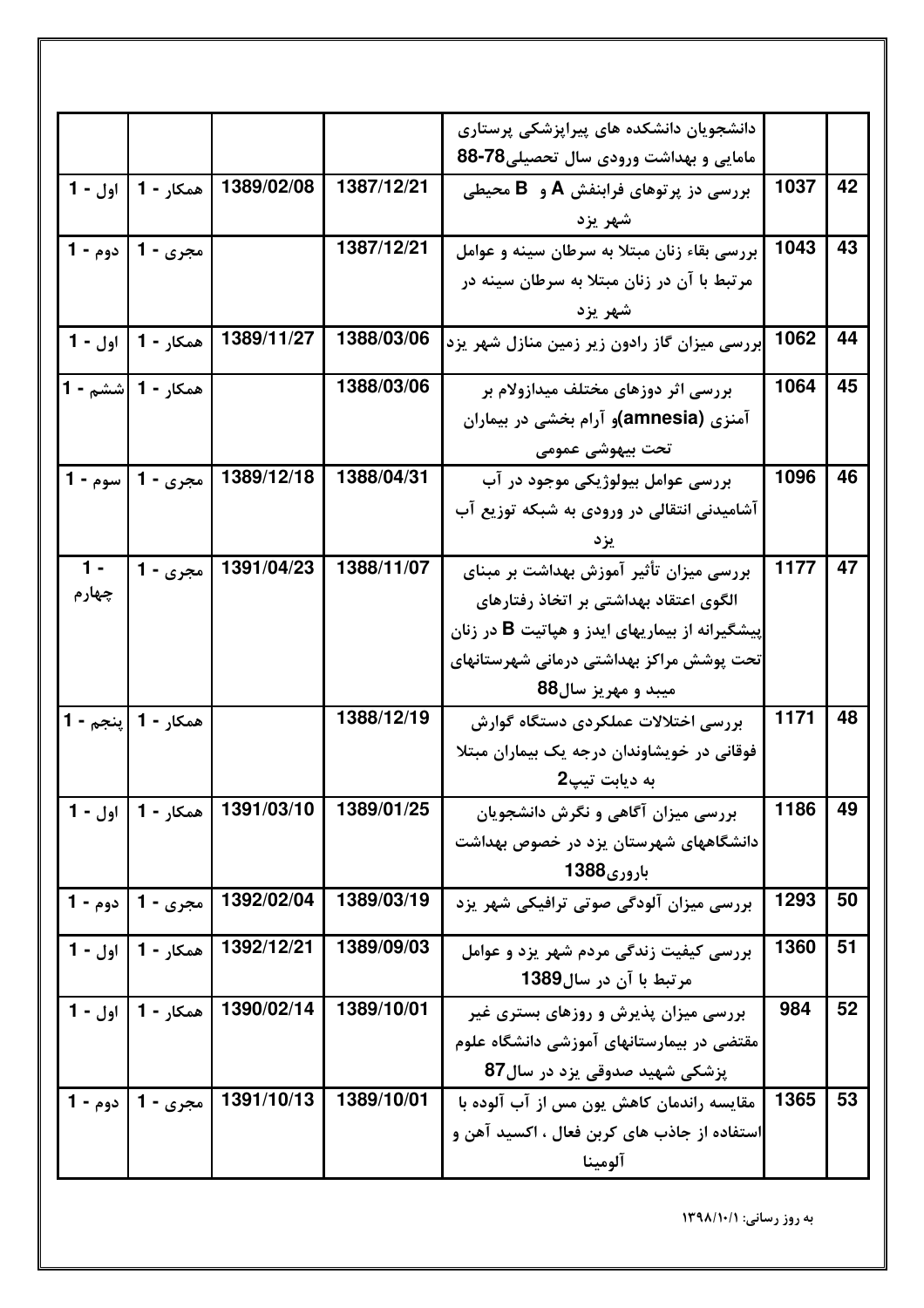| $1 -$     | همكار - 1 |            | 1389/07/21 | بررسی تاثیر avastin در درمان ناخنک های            | 1312 | 54 |
|-----------|-----------|------------|------------|---------------------------------------------------|------|----|
| چهارم     |           |            |            | اوليه و ثانويه                                    |      |    |
| دوم - 1   | مجری - 1  | 1392/03/29 | 1390/05/05 | بررسى وضعيت بهداشت محيط مسكن مسلولين              | 1475 | 55 |
|           |           |            |            | شهرستان یزد از نظر عوامل پیشگیری از انتقال        |      |    |
|           |           |            |            | بیماری های واگیر بر حسب استانداردهای سازمان       |      |    |
|           |           |            |            | جهانی بهداشت در سال1389                           |      |    |
| سوم       | مجري-3    | 1393/04/04 | 1390/06/16 | آلودگی باکتریایی و قارچی سطوح محیطی               | 1543 | 56 |
|           |           |            |            | استخرهای شنای سر پوشیده شهر یزد (بهار و           |      |    |
|           |           |            |            | تابستان ۱۳۹۰)                                     |      |    |
| ا اول - 1 | مجري - 1  | 1391/10/16 | 1390/06/28 | بررسی میزان آگاهی،نگرش و عملکرد زنان خانه         | 2025 | 57 |
|           |           |            |            | دار شهر یزد در رابطه با بازیافت مواد زائد جامد در |      |    |
|           |           |            |            | سال ۱۳۹۰                                          |      |    |
| دوم - 1   | مجری-2    | 1392/01/21 | 1390/09/30 | بررسی میزان آگاهی ، نگر ش و عملکرد                | 2078 | 58 |
|           |           |            |            | دانشجویان دانشگاه علوم پزشکی شهید صدوقی           |      |    |
|           |           |            |            | یزد در رابطه با بازیافت مواد زائد جامد در سال     |      |    |
|           |           |            |            |                                                   |      |    |
| دوم - 1   | مجري-2    | 1393/2/15  | 1390/10/05 | بررسی سلامت عمومی افراد حاشیه نشین شهر یزد        | 2154 | 59 |
|           |           |            |            | در سال ۱۳۹۰                                       |      |    |
| دوم - 1   | مجري-2    | 1391/08/03 | 1390/11/12 | بررسی وضعیت کیفیت فیزیکی شیمیایی و باکتریو        | 1539 | 60 |
|           |           |            |            | لوژیک آب استخرهای شنای شهرستان یزد                |      |    |
| چهارم     | مجری-     |            | 1390/12/17 | بررسی فراوانی لژیونلا در آب مصرفی بیمارستان       | 2245 | 61 |
|           |           |            |            | های دانشگاه علوم پزشکی شهر یزد در سال             |      |    |
|           |           |            |            | ۱۳۹۱                                              |      |    |
| سوم       | مجري-2    | 1392/11/19 | 1391/02/23 | کاربرد پودر گل گیاه تلخه به عنوان جاذب طبیعی      | 2392 | 62 |
|           |           |            |            | جدید در حذف کروم شش ظرفیتی از آب آلوده            |      |    |
| دوم - 1   | مجری-3    | 1392/11/14 | 1391/04/05 | تبيين فرآيند آموزش مداوم پرستاري                  | 1577 | 63 |
| دوم - 1   | مجري-2    | 1392/09/16 | 1391/04/07 | مقایسه سبک زندگی کارگران بخش صنعت و               | 2256 | 64 |
|           |           |            |            | کارمندان بخش اداری شهر یزد در سال ۱۳۹۰            |      |    |
|           | مجري-2    | 1392/11/19 | 1391/04/10 |                                                   | 2393 | 65 |
| چهارم     |           |            |            | بررسی میزان و نوع آلودگی قارچی خوراک دام در       |      |    |
|           |           |            |            | گاوداری های شیری شهرستان یزد در تابستان<br>۱۳۹۱   |      |    |
|           |           | 1393/11/18 | 1391/04/10 |                                                   | 2394 | 66 |
| چهارم     | مجري-2    |            |            | بررسی میزان آلودگی قارچی گندم موجود در            |      |    |
|           |           |            |            | سیلو، آرد کارخانجات تولید آرد و نانوایی های شهر   |      |    |
|           |           |            |            | یزد در تابستان ۱۳۹۱                               |      |    |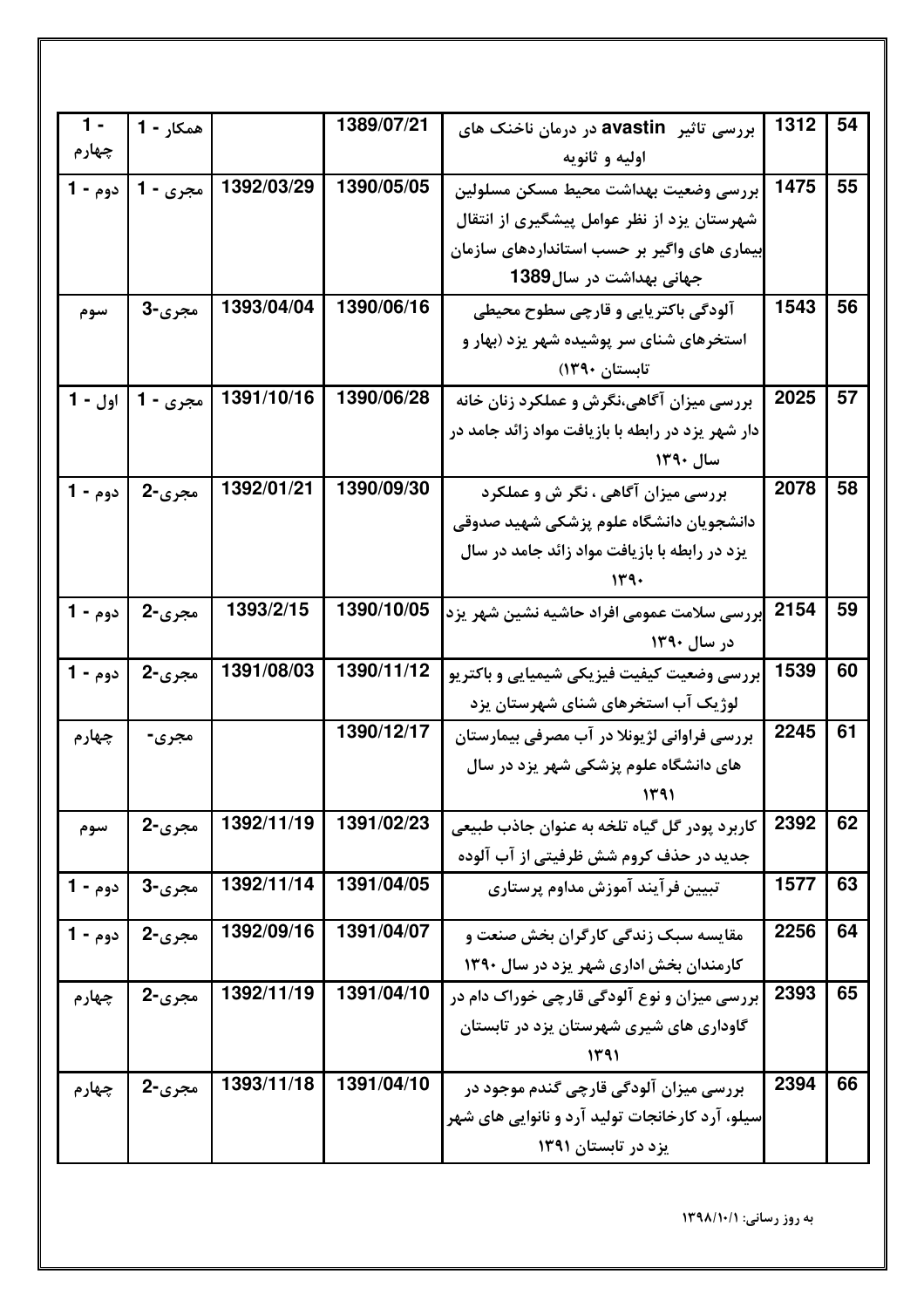| اول - 1  | مجري-2 | 1393/07/26 | 1391/04/10 | بررسی کارایی پودر ساقه عناب در حذف رنگ                    | 2400 | 67 |
|----------|--------|------------|------------|-----------------------------------------------------------|------|----|
|          |        |            |            | رآکتیو آبی ۱۹ از فاضلاب سنتتیک نساجی                      |      |    |
| دوم - 1  | مجری-2 | 1392/07/15 | 1391/05/16 | بررسی عوامل اجتماعی موثر بر سلامت عمومی                   | 2600 | 68 |
|          |        |            |            | کارگران بخش معدن بافق در سال ۹۱                           |      |    |
| سوم      | مجري-2 | 1392/10/18 | 1391/07/05 | بررسی وضعیت سلنیوم ،منیزیم و روی سرم در                   | 2288 | 69 |
|          |        |            |            | مراجعه کنندگان به مرکز مشاوره ازدواج یزد -                |      |    |
|          |        |            |            |                                                           |      |    |
| دوم - 1  | مجری-2 | 1393/07/26 | 1391/07/24 | بررسی کمی و کیفی پسماندهای دندانپزشکی                     | 2490 | 70 |
|          |        |            |            | تولیدی در شهر یزد                                         |      |    |
| سوم      | مجري-3 | 1392/10/18 | 1391/08/03 | بررسی میزان رضایتمندی بیماران بستری شده در                | 2192 | 71 |
|          |        |            |            | بیمارستان شهید صدوقی شهریزد از خدمات                      |      |    |
|          |        |            |            | دریافتی در سال ۱۳۹۰                                       |      |    |
| سوم      | مجري-2 | 1392/7/23  | 1391/10/27 | بررسی کارایی پودر هسته انار در حذف رنگ                    | 2304 | 72 |
|          |        |            |            | راکتیو قرمز از محلول های آبی                              |      |    |
| سوم      | مجري-2 | 1392/7/23  | 1391/11/18 | بررسی کارایی خاکستر هسته زیتون در حذف رنگ                 | 2303 | 73 |
|          |        |            |            | راكتيو آبي ١١٩زفاضلاب سنتيتك نساجي                        |      |    |
| دوم - 1  | مجري-2 |            | 1391/12/23 | <mark>بررسی کارایی فرایند اکسیداسیون فتوشیمیایی در</mark> | 2775 | 74 |
|          |        |            |            | حضور نور خورشید و نانوذرات Ag-Zno در حذف                  |      |    |
|          |        |            |            | رنگ راکتیو قرمز۱۹۸ از محلول های آبی                       |      |    |
| پنجم - 1 | مجري-2 | 1394/09/30 | 1391/12/23 | مقایسه بین غلظت فلزات سنگین در هوای مناطق                 | 2774 | 75 |
|          |        |            |            | مسکونی مجاور با منطقه صنعتی غرب و مرکز شهر                |      |    |
|          |        |            |            | يزد                                                       |      |    |
| سوم      | مجري-2 | 1394/01/30 | 1391/12/23 | کاربرد پودر هسته انار به عنوان جاذب طبیعی                 | 2773 | 76 |
|          |        |            |            | جدید در حذف کروم شش ظرفیتی از آب آلوده                    |      |    |
| چهارم    | مجری-2 |            | 1392/05/05 | بررسی میزان تاثیر کلوپ مجازی مطالعه بر ارتقا              | 2927 | 77 |
|          |        |            |            | تفکر انتقادی دانشجویان دانشگاه علوم پزشکی و               |      |    |
|          |        |            |            | خدمات بهداشتی درمانی شهید صدوقی یزد                       |      |    |
| سوم      | مجري-2 | 1393/05/20 | 1392/07/06 | مقايسه ظرفيت جذب گرانول زغال پوست                         | 2871 | 78 |
|          |        |            |            | پر تقال،پوست پر تقال و پوست پر تقال غنی شده با            |      |    |
|          |        |            |            | نانو ذرات آهن اکسید درحذف یون کادمیوم از                  |      |    |
|          |        |            |            | محلول های آبی                                             |      |    |
| چهارم    | مجري-2 |            | 1392/07/29 | بررسی، آگاهی، نگرش، عملکرد و عوامل مؤثر بر                | 3199 | 79 |
|          |        |            |            | عفاف و پوشش اسلامی از دیدگاه دانشجویان در                 |      |    |
|          |        |            |            | سال ۱۳۹۲                                                  |      |    |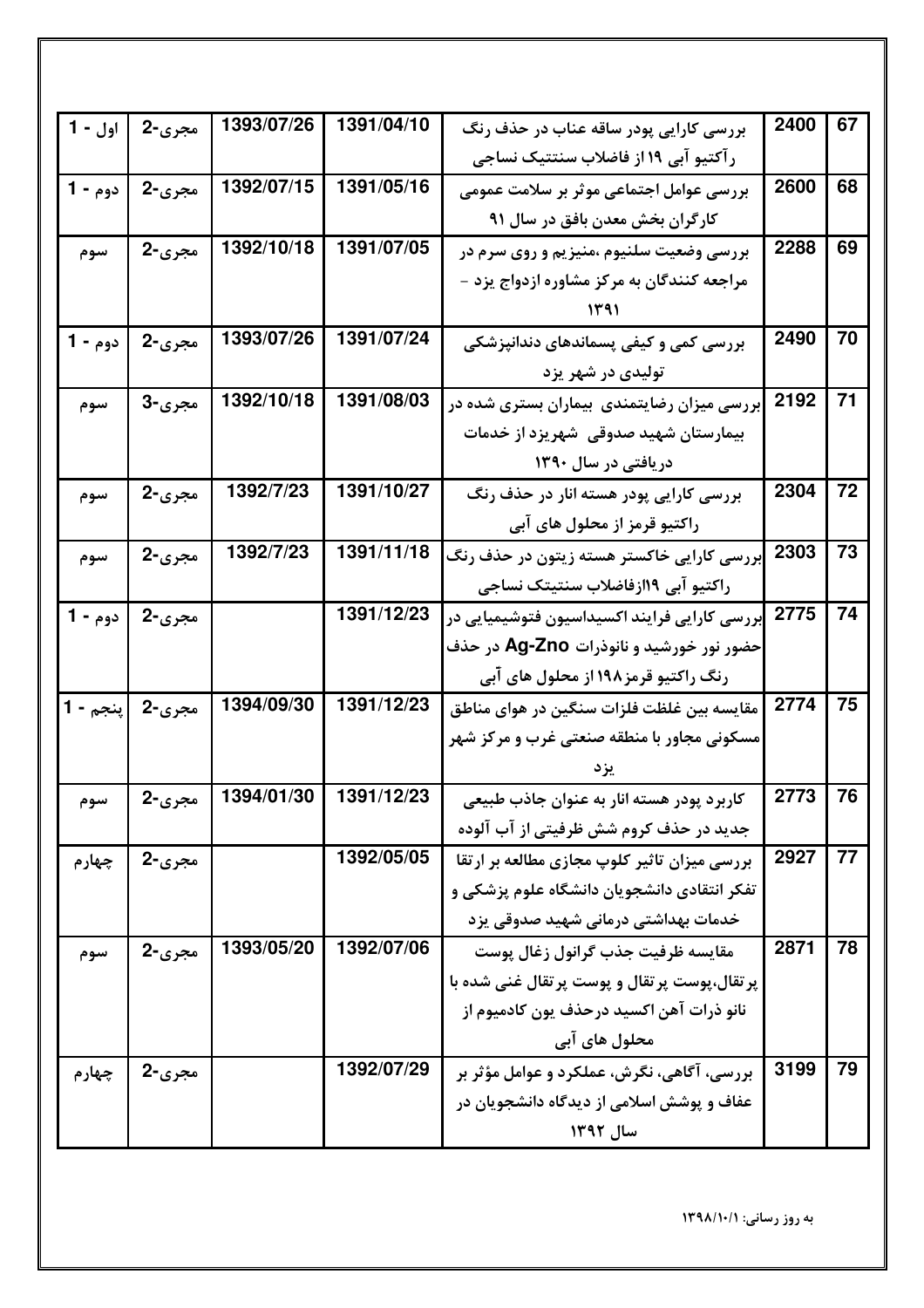| دوم - 1 | مجری-2 |            | 1392/11/14 | بررسی دیدگاه اعضای هیأت علمی علوم پایه           | 3112 | 80 |
|---------|--------|------------|------------|--------------------------------------------------|------|----|
|         |        |            |            | دانشگاه علوم پزشکی شهید صدوقی یزد درمورد         |      |    |
|         |        |            |            | فاکتورهای موثر بر کیفیت آموزش                    |      |    |
| اول - 1 | مجري-2 | 1394/10/15 | 1392/11/19 | بررسی کارایی خاکستر ساقه درخت عناب در            | 3164 | 81 |
|         |        |            |            | تصفيه فاضلاب سنتتيك آلوده به كروم                |      |    |
| دوم - 1 | مجري-2 | 1394/07/29 | 1393/01/19 | ارزیابی وضعیت کیفی آب زیرزمینی دشت بهاباد        | 3341 | 82 |
|         |        |            |            | یزد با استفاده از شبکه عصبی ANN)                 |      |    |
|         |        |            |            | ) Artificial Neural Network                      |      |    |
| دوم - 1 | مجري-2 | 1394/11/14 | 1393/03/09 | بررسی آگاهی،نگرش،نقش ومدیریت پرستاران            | 3133 | 83 |
|         |        |            |            | شهر یزد نسبت به مدیریت بحران در بلایا وحوادث     |      |    |
|         |        |            |            | طبيعي                                            |      |    |
| دوم - 1 | مجري-2 | 1396/03/24 | 1393/03/21 | بررسی وضعیت سلامت مردم شهرستان یزد و             | 3718 | 84 |
|         |        |            |            | عوامل مرتبط با آن در سال ۱۳۹۳                    |      |    |
| دوم - 1 | مجري-2 | 1393/09/10 | 1393/04/23 | بررسی مقدار آفلاتوکسین B1 دریافتی از طریق        | 3493 | 85 |
|         |        |            |            | جیره غذایی در کارکنان دانشکده بهداشت             |      |    |
|         |        |            |            | دانشگاه علوم پزشکی شهید صدوقی یزد با             |      |    |
|         |        |            |            | استفاده از بیومارکر                              |      |    |
| سوم     | مجري-2 | 1394/07/06 | 1393/05/01 | بررسی و مقایسه کارایی روش های فنل کلروفرم،       | 3471 | 86 |
|         |        |            |            | salting outو ستونی در استخراج DNA از             |      |    |
|         |        |            |            | انگل سار کوسیستیس موجود در گوشت گاو              |      |    |
| دوم - 1 | مجری-2 | 1394/09/30 | 1393/07/23 | تعیین کارایی رآکتور ناپیوسته متوالی با بستر ثابت | 3613 | 87 |
|         |        |            |            | (FBSBR)در میزان حذف علفکش آترازین از             |      |    |
|         |        |            |            | محیطهای آبی                                      |      |    |
| دوم - 1 | مجری-2 | 1394/10/15 | 1393/07/23 | تعیین کارایی قطعات لاستیکهای مستعمل به           | 3612 | 88 |
|         |        |            |            | عنوان بستر در رآکتور ناپیوسته متوالی با بستر     |      |    |
|         |        |            |            | ثابت (FBSBR) به منظور تصفيه فاضلاب               |      |    |
| سوم     | مجري-2 | 1394/11/23 | 1393/11/08 | بررسي وضعيت نگرش دانشجويان رشته بهداشت           | 3860 | 89 |
|         |        |            |            | محیط دانشگاه علوم پزشکی شهید صدوقی پزد           |      |    |
|         |        |            |            | نسبت به رشته تحصیلی و آینده شغلی در سال          |      |    |
|         |        |            |            | تحصیلی ۱۳۹۴-۱۳۹۳                                 |      |    |
| چهارم   | مجري-2 | 1398/07/10 | 1394/01/19 | بررسي جامع الگوي مصرف غذا و مواد مغذي مردم       | 3755 | 90 |
|         |        |            |            | شهر یزد و ارتباط آن با برخی بیماری های مزمن      |      |    |
|         |        |            |            | 1393                                             |      |    |
| سوم     | مجري-2 | 1394/10/15 | 1394/02/30 | کاربرد فرایند انعقاد ولخته سازی در ارتقاء کیفیت  | 3852 | 91 |
|         |        |            |            | پساب خروجی از سیستمSBR ، تصفیه خانه              |      |    |
|         |        |            |            |                                                  |      |    |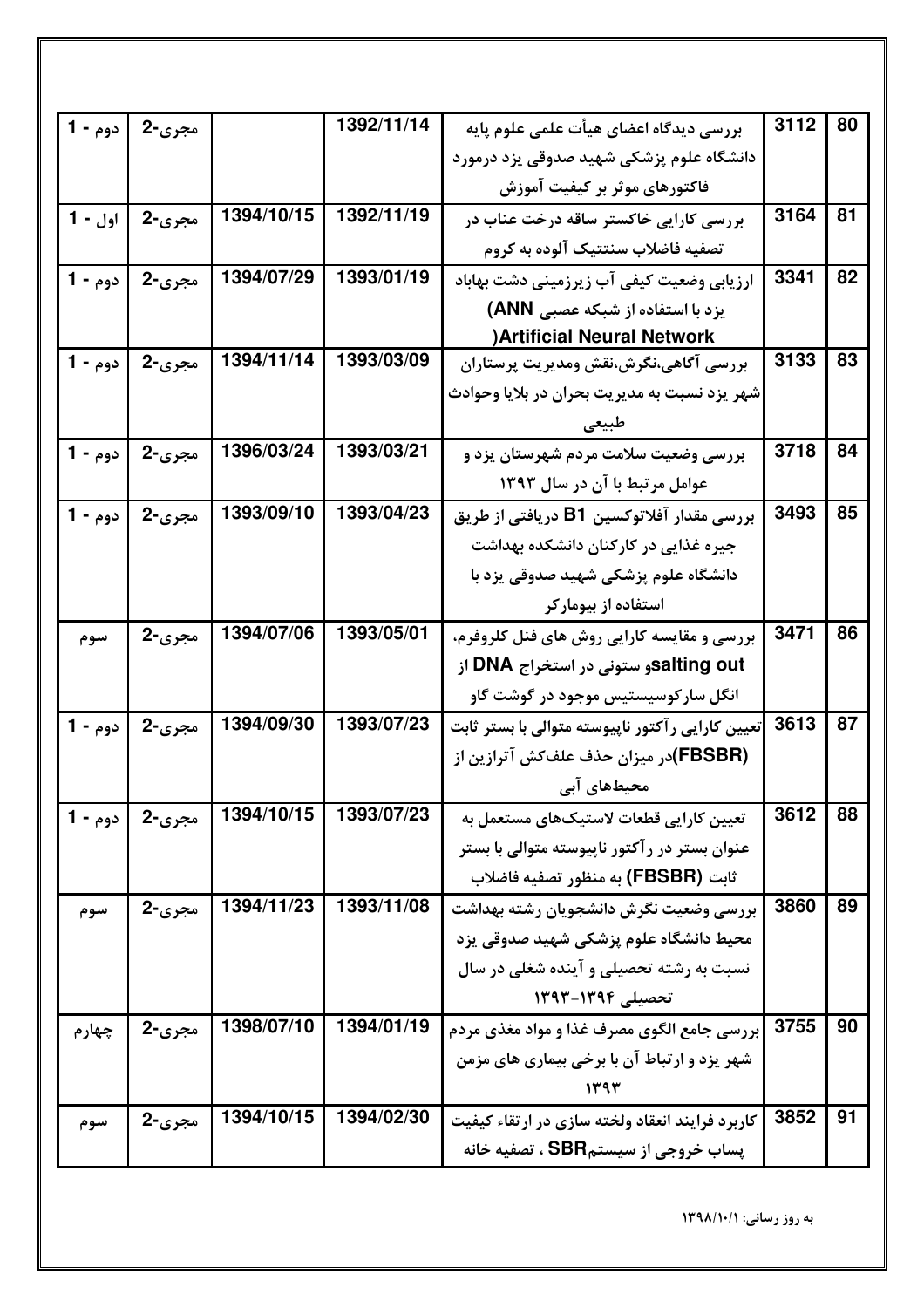|                    |           |              |            | فاضلاب شهر يزد                                                                    |      |     |
|--------------------|-----------|--------------|------------|-----------------------------------------------------------------------------------|------|-----|
| اول - 1            | همکار - 1 | 1395/08/12   | 1394/07/01 | بررسى كارايي كامپوزيت نانو ذرات مغناطيسي                                          | 4219 | 92  |
|                    |           |              |            | آهن- زير كونيوم / كيتوسان، جهت حذف فلزات                                          |      |     |
|                    |           |              |            | سنگین کادمیوم و مس از محیط های آبی                                                |      |     |
| دوم - 1            | مجري-2    | 1396/1/19    | 1394/07/29 | ابررسی و مقایسه میکروبی و ذرات هوای بخش های                                       | 4229 | 93  |
|                    |           |              |            | كلينيك دندانپزشكي خاتم الانبياء دانشگاه علوم                                      |      |     |
|                    |           |              |            | پزشکی شهید صدوقی یزد                                                              |      |     |
| دوم - 1            | مجري-2    | 1395/09/20   | 1394/08/27 | بررسی کارایی سیستم لجن فعال با بستر                                               | 4217 | 94  |
|                    |           |              |            | ثابت (IFAS)در تصفیه آب خاکستری دست ساز                                            |      |     |
| <b>1</b> - اول - 1 | همکار - 1 | 1395/08/12   | 1394/10/23 | ً بررسی باقیمانده آنتی بیوتیک اکسی تتراسایکلین                                    | 3733 | 95  |
|                    |           |              |            | در بافت ماهی قزل آلای پرورشی با روشHPLC                                           |      |     |
| دوم - 1            | مجري-2    | 1396/11/03   | 1394/10/23 | بررسی میزان ذرات معلق وآلودگی میکروبی هوای                                        | 4144 | 96  |
|                    |           |              |            | بخش های درمانی دانشکده دندانپزشکی دانشگاه                                         |      |     |
|                    |           |              |            | علوم پزشکی شهید صدوقی یزد                                                         |      |     |
| اول - 1            | همكار - 1 | 1395/08/12   | 1394/10/23 | پیش بینی و مدلسازی ازون هوای شهر یزد با                                           | 3750 | 97  |
|                    |           |              |            | استفاده از شبکه فازی – عصبی(ANFIS)                                                |      |     |
| دوم - 1            | مجری-2    | 1396/11/03   | 1394/11/14 | بررسی کیفیت فیزیکی ، شیمیایی و میکروبی                                            | 3815 | 98  |
|                    |           |              |            | آبهای بطری شده و مقایسه آن با استاندارد های                                       |      |     |
|                    |           |              |            | ملی. (مطالعه موردی: آبهای بطری شده سرچشمه                                         |      |     |
|                    |           |              |            | های زاگرس و البرز)                                                                |      |     |
| دوم - 1            | مجری-2    | 1396/03/24   | 1394/12/05 | بررسی فراوانی نسبی آلودگی باکتریایی بر روی                                        | 3976 | 99  |
|                    |           |              |            | سطوح اسباب بازی ها در مهد کودک های شهر یزد                                        | 4670 |     |
| $1 - J_9$          | مجري-2    | 1397/02/19   | 1395/03/05 | بررسی کارایی سیستم تلفیقی - HIFAS                                                 |      | 100 |
|                    |           |              |            | فتوبیور آکتور جلبکی در حذف همزمان آترازین،                                        |      |     |
|                    |           | 1396/04/14   | 1395/06/17 | ازت و فسفر از محیطهای آبی                                                         | 4450 | 101 |
| سوم                | مجري-2    |              |            | بررسی کارایی سیلیکای سنتز شده مزوپروس در                                          |      |     |
|                    |           | در دست اقدام | 1395/06/17 | حذف کبالت از محلول های آبی آلوده شده                                              | 4547 | 102 |
| سوم                | مجري-2    |              |            | بررسی کارایی روش فیلتراسیون چند لایه در                                           |      |     |
|                    |           | 1397/04/11   | 1395/10/22 | تصفیه آب خاکستری دست ساز                                                          | 4997 | 103 |
| اول - 1            | مجري-2    |              |            | بررسی عوامل مرتبط با جهت گیری مذهبی و                                             |      |     |
|                    |           |              |            | سلامت جسمي- رواني وتعيين تاثيردوكارگاه<br>آموزشی خواب وبیداری وتقویت اراده بر این |      |     |
|                    |           |              |            | عوامل،دردانشجویان دانشگاه علوم پزشکی شیراز                                        |      |     |
|                    |           |              |            | سال ۹۶-۹۵                                                                         |      |     |
|                    |           |              |            |                                                                                   |      |     |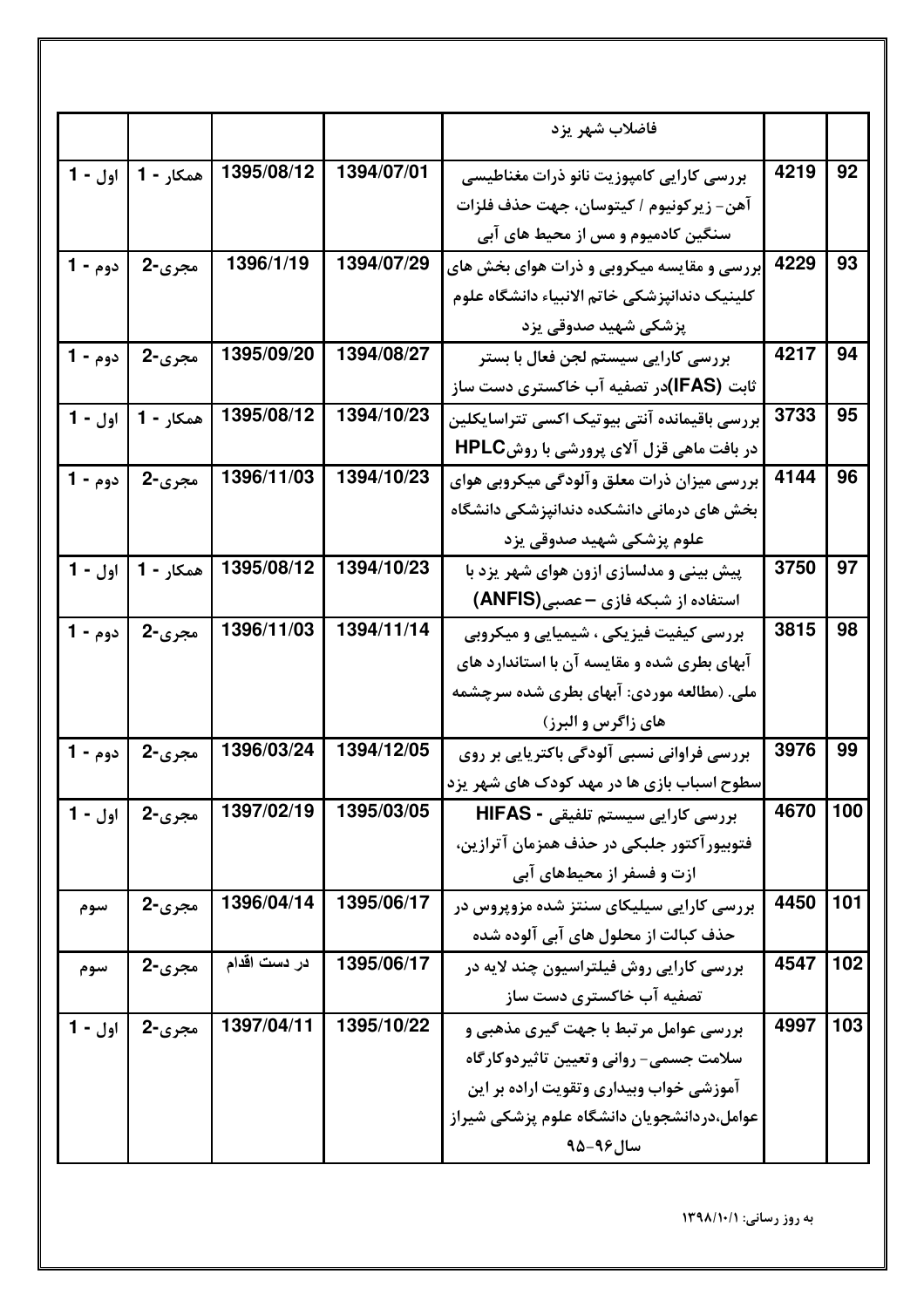| دوم - 1 | مجري-2    | 1397/07/18   | 1395/12/04 | بررسی میزان حذف فلز کادمیوم از پساب توسط          | 5088 | 104 |
|---------|-----------|--------------|------------|---------------------------------------------------|------|-----|
|         |           |              |            | جذب سطحی بر روی پودر کربن فعال تهیه شده از        |      |     |
|         |           |              |            | پوست گردو                                         |      |     |
| دوم - 1 | مجري-2    | 1397/07/18   | 1395/12/04 | بررسی مدیریت پسماندهای ناشی از تخریب و            | 4826 | 105 |
|         |           |              |            | ساخت و ساز شهر یزد                                |      |     |
| اول - 1 | مشاور     | 1397/03/19   | 1395/12/04 | بررسي ارتباط عوامل اجتماعي-فرهنگي باكيفيت         | 4067 | 106 |
|         |           |              |            | زندگی در زوجین نابارور یزد در سال ۹۶              |      |     |
| اول - 1 | همکار - 1 | 1397/06/06   | 1396/03/01 | بررسی عملکرد فرایند انعقاد و لخته سازی در         | 5365 | 107 |
|         |           |              |            | تصفیه فاضلاب شرکت مقوا سازی یزد و ارائه           |      |     |
|         |           |              |            | راهکارهای اصلاحی به منظور استفاده مجدد از آب      |      |     |
| سوم     | مجري-2    |              | 1396/04/05 | .<br>ابررسی مؤلفه های اثرگذار بر آگاهی زیست محیطی | 5426 | 108 |
|         |           |              |            | و ارزیابی آن با استفاده از مدل تصمیم گیری چند     |      |     |
|         |           |              |            | معياره در سال ۹۶                                  |      |     |
| چهارم   | مجري-2    | 1398/04/19   | 1396/10/06 | تهیه و مشخصهیابی نانوسیلیکای سنتزشده از           | 5441 | 109 |
|         |           |              |            | سیلیکات سدیم و بررسی کارایی آن در جذب رنگ         |      |     |
|         |           |              |            | رودامین <b>B</b> از محلول های آبی                 |      |     |
| چهارم   | مجري-2    | در دست اقدام | 1396/10/06 | بررسی کارایی سیستم های تصفیه آب استخرهای          | 5586 | 110 |
|         |           |              |            | شنای شهرستان یزد جهت حذف آلاینده های              |      |     |
|         |           |              |            | فیزیکی، شیمیایی و بیولوژیکی                       |      |     |
| دوم - 1 | مجري-2    |              | 1397/02/19 | تدوین نقشه راه کوتاه مدت دانشگاه در آموزش         | 5657 | 111 |
|         |           |              |            | علوم پزشکی مبتنی بر بسته های تحول و نوآوری        |      |     |
|         |           |              |            | در آموزش علوم پزشکی                               |      |     |
| دوم     | مجری-2    |              | 1397/04/27 | ارزشیابی کاربست پژوهش در آموزش در کلان            | 5602 | 112 |
|         |           |              |            | منطقه ٧                                           |      |     |
| دوم     | مجري-2    |              | 1397/05/10 | بررسی رابطه اخلاق حرفه ای و تعهد سازمانی با       | 5601 | 113 |
|         |           |              |            | اثربخشی تدریس دراساتید دانشگاه علوم پزشکی         |      |     |
|         |           |              |            | شهیدصدوقی یزد در سال ۱۳۹۶                         |      |     |
| دوم     | مجري-2    | 1398/7/10    | 1397/08/02 | بررسی آلودگی سیستم توزیع آب بیمارستانی به         | 5930 | 114 |
|         |           |              |            | باکتریهای گرم منفی ایجاد کننده عفونت¬های          |      |     |
|         |           |              |            | بیمارستانی                                        |      |     |
| سوم     | مجري-2    | 1398/4/30    | 1397/09/21 | استفاده از سیستم اطلاعات جغرافیایی (GIS )و        | 5713 | 115 |
|         |           |              |            | شاخص کیفی آب ( WQI)جهت ارزیابی کیفیت              |      |     |
|         |           |              |            | آبهای زیرزمینی شهر اردکان برای مصارف شرب          |      |     |
| دوم     | مجري-2    |              | 1397/09/21 | بررسي عوامل مرتبط اكولوژيكي حوادث ترافيكي         | 5899 | 116 |
|         |           |              |            | درون شهری منجر به جرح یا فوت درشهریزد طی          |      |     |
|         |           |              |            |                                                   |      |     |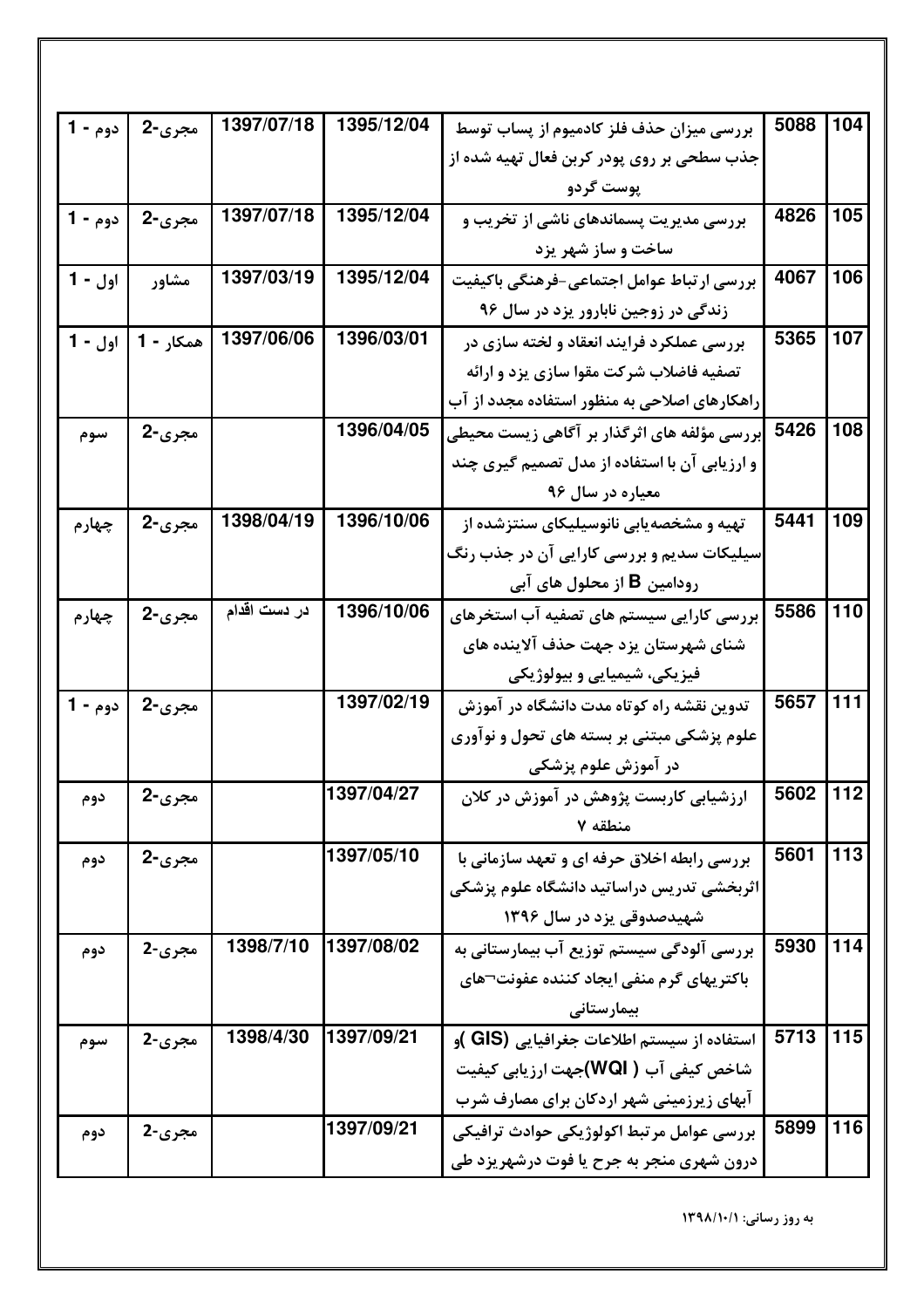|       |           |           |            | سالهای ۱۳۹۵-۱۳۹۶                                |      |     |
|-------|-----------|-----------|------------|-------------------------------------------------|------|-----|
| اول   | همكار - 1 |           | 1397/10/19 | تخمین اثرات بهداشتی ناشی از مواجه با آلاینده    | 5828 | 117 |
|       |           |           |            | PM2.5 توسط نرم افزار+AirQ                       |      |     |
| دوم   | مجري-2    | 1398/4/30 | 1397/11/17 | اندازه گیری روند تغییرات سم آفلاتوکسین در       | 5736 | 118 |
|       |           |           |            | فرآیند کمپوستینگ راکتوری زائدات پسته با تیمار   |      |     |
|       |           |           |            | کود حیوانی (کود گاو)                            |      |     |
| سوم   | مجري-2    | 1398/3/28 | 1397/11/17 | بررسی راندمان حذفCOD ، COD، کدورت و             | 5583 | 119 |
|       |           |           |            | <b>TSSبا استفاده از روش ترسیب شیمیایی به</b>    |      |     |
|       |           |           |            | کمک سولفات آلومینیوم و پلیمرهای مختلف در        |      |     |
|       |           |           |            | فاضلاب صنعتي (مطالعه موردي :صنايع غذايي)        |      |     |
| دوم   | مجري-2    |           | 1397/12/01 | پیگیری پنج ساله پیامدهای سلامت شرکت             | 6386 | 120 |
|       |           |           |            | کنندگان در مطالعه سلامت مردم یزد (پاس) و        |      |     |
|       |           |           |            | پايلوت فاز دوم مطالعه                           |      |     |
| دوم   | مجري-2    |           |            | بررسى راهكارهاى توسعه سيستم فاضلاب              | 5912 | 121 |
|       |           |           |            | روستایی و تولید انرژی از آن با در نظر گرفتن     |      |     |
|       |           |           |            | مدیریت زمان، منابع و هزینه                      |      |     |
| اول   | همكار - 1 |           |            | بررسی کارایی حذف ۲،۴و۶ تری نیتروتولوئن از       | 6068 | 122 |
|       |           |           |            | محلول های آبی با استفاده از فرایند تلفیقی       |      |     |
|       |           |           |            | اكسيداسيون پيشرفته پرسولفات سديم - O3/          |      |     |
|       |           |           |            | فرات پتاسیم و بررسی میزان سمیت زیستی پساب       |      |     |
|       |           |           |            | حاصل بر اکوسیستم                                |      |     |
| دوم   | مجري-2    |           |            | بررسی ارتباط بین آلایندههایهوا با تعداد بیماران | 6213 | 123 |
|       |           |           |            | قلبی-تنفسی مراجعه کننده به بیمارستان های        |      |     |
|       |           |           |            | آموزشی شهر یزد طی سال های ۱۳۹۷- ۱۳۹۰:           |      |     |
|       |           |           |            | مدلسازی سری زمانی                               |      |     |
| چهارم | مجري-2    |           |            | ِ کاربرد روش سطح - پاسخ (RSM) برای بهینه        | 5243 | 124 |
|       |           |           |            | سازی فرایند انعقاد و لخته سازی د تصفیه فاضلاب   |      |     |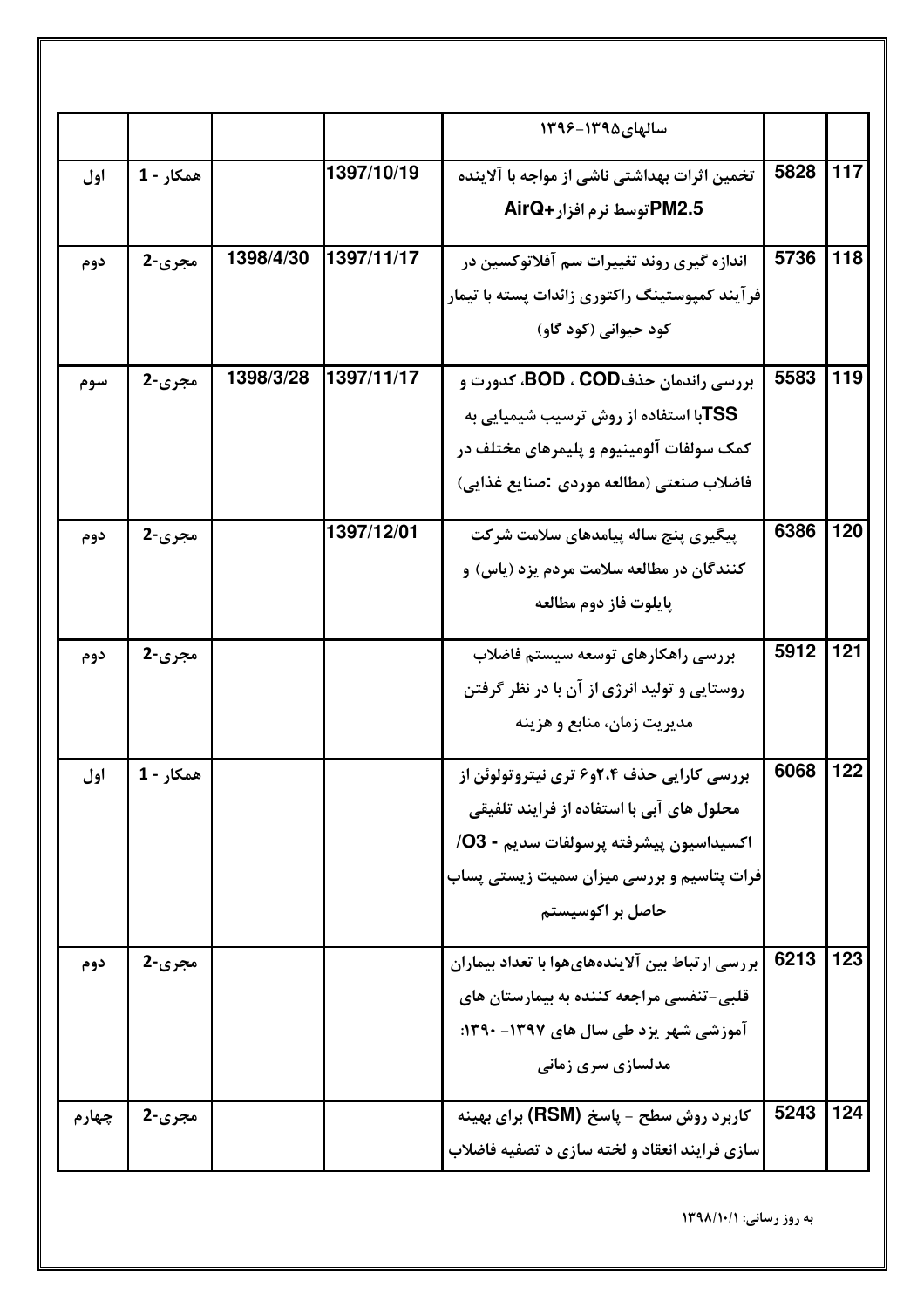|     |      |              |            | مقواسازی با استفاده از ترکیب آلوم و پلی       |      |     |
|-----|------|--------------|------------|-----------------------------------------------|------|-----|
|     |      |              |            | آلومینیوم کلراید با پلیمرهای کاتیونی و آنیونی |      |     |
|     |      |              | 1398/07/10 |                                               | 5819 | 125 |
| دوم | مجرى |              |            | بررسی غلظت ترکیبات BTEX در هوای پیرامون       |      |     |
|     |      |              |            | پمپ بنزین های شهر ابرکوه                      |      |     |
|     |      |              | 1398/07/10 |                                               | 5998 | 126 |
| دوم | مجرى |              |            | بررسی آلودگی میکروبی شیرینی¬جات تر و نیمه     |      |     |
|     |      |              |            | خشک در قنادی¬های شهر یزد در سال ۱۳۹۷          |      |     |
|     |      |              |            |                                               |      |     |
| دوم | مجرى | در دست اقدام | 1397/4/2   | تعیین میزان سمیت ناشی از فلزات سنگین در       | 5793 | 127 |
|     |      |              |            | باتری های مستعمل حاصل از پسماندهای            |      |     |
|     |      |              |            | الكترونيكي                                    |      |     |
|     |      |              |            |                                               |      |     |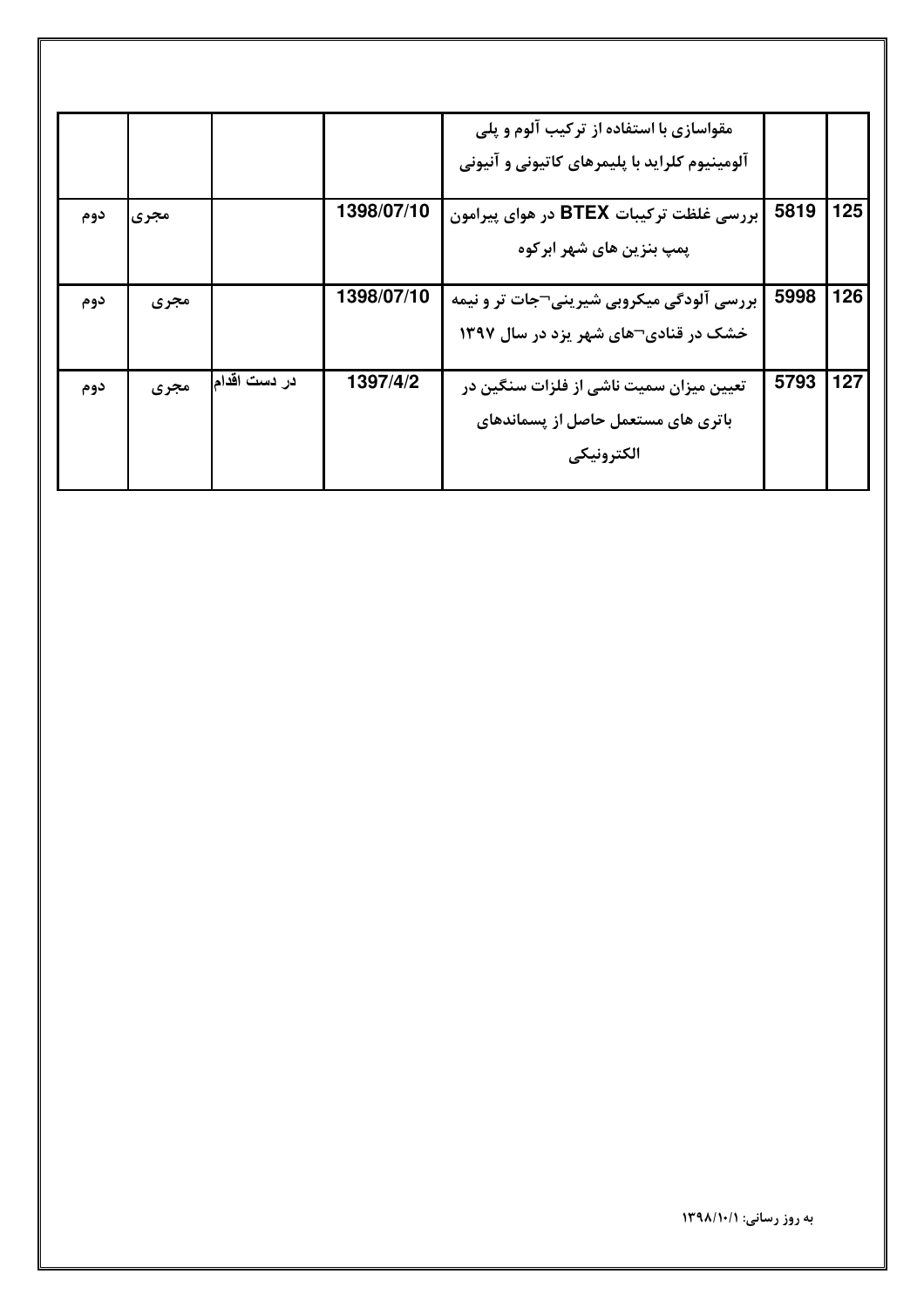## ې- پايان نامه ها:

| سال  | مقطع تحصيلى   | سمت در پایان | نام دانشجو و عنوان                                       | رديف |
|------|---------------|--------------|----------------------------------------------------------|------|
| اجرا |               | نامه         |                                                          |      |
| 1٣٨٨ | كارشناسى ارشد | راهنما       | بایرام هاشم زاده: بررسی کارائی فیلترهای با بستر سنگ      |      |
|      |               |              | آتشفشان در ارتقاء كيفيت پساب خروجي از تصفيه خانه فاضلاب  |      |
|      |               |              | شهر خوی (۲۲۳۵)                                           |      |
| 1711 | كارشناسى ارشد | راهنما       | مجتبی داوودی: بررسی راندمان حذف کادمیوم از نمونه شبه     | ٢    |
|      |               |              | واقعی زهآب اسیدی معدن با روش شناورسازی یونی ( ۲۲۴۲)      |      |
| 1519 | كارشناسى ارشد | راهنما       | سمیه رحیمی: بررسی کاراًیی فراًیند فتوکاتالیستی دی اکسید  | ٣    |
|      |               |              | تيتانيوم و اشعه ماوراء بنفش(Tio2/UV-C )در حذف رنگ        |      |
|      |               |              | راکتیو قرمز ۱۹۸ از فاضلاب سنتتیک نساجی ( ۲۳۹۸)           |      |
| ۱۳۸۹ | كارشناسى ارشد | راهنما       | سجاد رحیمی بیستونی: بررسی کارآیی رآکتورهای لوله ای و     | ۴    |
|      |               |              | ناپیوسته در حذف رنگ متیلن بلو از نمونه فاضلاب نساجی با   |      |
|      |               |              | استفاده از فرآیند فتوكاتاليستيJU-TiO2-UV ( ٢٢۶٩)         |      |
| 1519 | كارشناسى ارشد | راهنما       | بهروز كريمي: مقايسه راندمان دو روش اكسيداسيون مرطوب با   | ۵    |
|      |               |              | هوا و اکسیداسیون مرطوب با پراکسید هیدروژن در تصفیه       |      |
|      |               |              | شیرابه کارخانه کمپوست ( ۲۲۷۴)                            |      |
| 149. | كارشناسى ارشد | راهنما       | ابراهیم شاهسونی:  مدلسازی تغییرات ازت و فسفر در برکه     | ۶    |
|      |               |              | اختیاری تصفیه خانه فاضلاب یزد (٢۴۶۶)                     |      |
| 149. | كارشناسي ارشد | راهنما       | محدثه ابوئیان جهرمی: بررسی کارایی نانو ذرات آهن اکسید در | ٧    |
|      |               |              | حذف نیکل از آب خنک کننده مصنوعی نیروگاه اتمی ( ۲۴۶۷ )    |      |
| ۱۳۹۰ | كارشناسي ارشد | راهنما       | سید مجتبی ممتاز: تعیین کارایی فرایند اکسیداسیون          |      |
|      |               |              | كاتاليتيكي نانوذرات دي اكسيد تيتانيوم توام با ازن در حذف |      |
|      |               |              | رنگ راکتیو قرمز ۱۹۸ از فاضلاب سنتتیک نساجی( ۲۴۵۰)        |      |
| 1491 | کارشناسی ارشد | راهنما       | مهدی صفدری: بررسی کارایی خاکستر هسته خرما و هسته         | ٩    |
|      |               |              | زیتون در حذف نیترات از محلولهای آبی(۲۷۲۶)                |      |
| 1491 | کارشناسی ارشد | مشاور        | علی متدین: بررسی پتانسیل تشکیل فراورده های جانبی         | ۱۰   |
|      |               |              | گندزدایی در آب خام ورودی به تصفیه خانه کلاته گلزار       |      |
|      |               |              | شهرستان سرخس و مقایسه آن با شبکه توزیع در سال ۱۳۹۰       |      |
|      |               |              | (110f)                                                   |      |
|      |               |              |                                                          |      |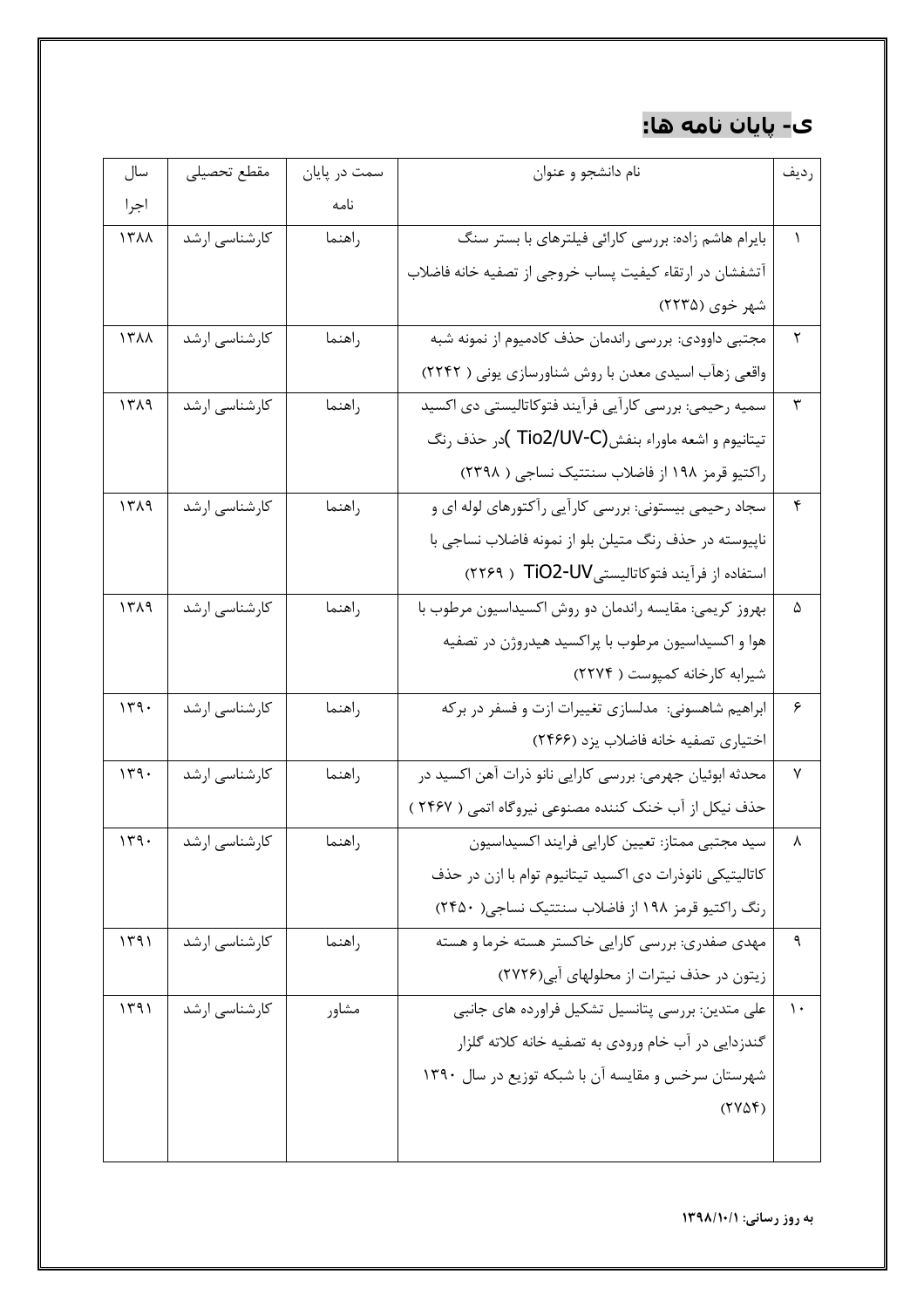| ۱۱             | محبوبه دهواري: بررسي كارايي فرآيندهاي اكسيداسيون            | راهنما | كارشناسي ارشد | 1491 |
|----------------|-------------------------------------------------------------|--------|---------------|------|
|                | کاتالیتیکی در حضور پرتوهای پرانرژی الکترونی جهت حذف         |        |               |      |
|                | هیومیک اسید از محلول های آبی (۲۷۹۶)                         |        |               |      |
| $\mathcal{N}$  | فاطمه اصغرزاده : بررسي كارايي زائدات گياه كلزا و أفتابگردان | راهنما | كارشناسي ارشد | 1491 |
|                | در حذف کادمیوم از محلول های آبی (۲۶۴۵)                      |        |               |      |
| $\gamma$       | سیده پروین موسوی: مقایسه کارایی نانو تیوب های کربنی تک      | راهنما | كارشناسي ارشد | 1491 |
|                | جداره و چند جداره در حذف اسید هیومیک از محلول های آبی       |        |               |      |
|                | $(Y^{\varphi}\Delta Y)$                                     |        |               |      |
| $\mathcal{N}$  | بتول محب راد: بررسي كارايي حذف آرسنيک توسط توده             | راهنما | کارشناسی ارشد | 1491 |
|                | زیستی ساکارومایسس سرویسیه (مخمر نان ) و غیر فعال از         |        |               |      |
|                | محلولهای آبی (۲۶۵۹)                                         |        |               |      |
| ۱۵             | داود حسین شاهی: بررسی کارایی گونه های گیاهی نخل مرداب       | راهنما | كارشناسي ارشد | 1491 |
|                | و نی در وتلند مصنوعی جهت تصفیه فاضلاب شهر یزد (۲۶۶۳)        |        |               |      |
| ۱۶             | حسین مسعودی: بررسی کارایی جاذب ساقه جو در حذف               | راهنما | كارشناسى ارشد | 1491 |
|                | کادمیوم از محلولهای آبی به روش پیوسته (۲۶۷۱)                |        |               |      |
| $\gamma$       | محسن امراللهي: بررسي كارايي نانوذرات آلوميناي اصلاح شده     | راهنما | كارشناسي ارشد | 1491 |
|                | با لیگاند شیف باز در حذف کروم شش ظرفیتی از محلول آبی        |        |               |      |
|                | $(YY \cdot Y)$                                              |        |               |      |
| ۱۸             | سلمان زارعی: بررسی کارایی نانو ذرات روی اکسید در حذف        | راهنما | کارشناسی ارشد | 1491 |
|                | کادمیوم از محلول های آبی با قدرت یونی بالا (۲۷۳۴)           |        |               |      |
| ۱۹             | طاهره جاسمی زاد: بررسی کارایی پرتوهای پرانرژی الکترونی به   | راهنما | کارشناسی ارشد | ۱۳۹۱ |
|                | صورت مجزا و در حضور عوامل مداخله گر جهت حذف هیومیک          |        |               |      |
|                | اسید از محلول های آبی (۲۷۹۷)                                |        |               |      |
| $\mathsf{r}$ . | مریم پزشکی نجف آبادی: بررسی کارایی نانو لوله های کربنی      | راهنما | کارشناسی ارشد | 1491 |
|                | اصلاح شده و نانو ذرات سیلیکا در حذف BTEX از محلول های       |        |               |      |
|                | آبی (۲۸۱۹)                                                  |        |               |      |
| ۲۱             | محمد تحقیقی حاجی علیزاده: بررسی مقایسه ای میزان جذب         | مشاور  | کارشناسی ارشد | 1491 |
|                | فسفر معدنی بر خاکستر استخوان معمولی و اصلاح شده با آهن      |        |               |      |
|                | و مس از محلولهای آبی (٢٥٧٨)                                 |        |               |      |
| ۲۲             | قربان سلیمانی خمارتاش: بررسی کارایی نانو لوله های کربنی     | مشاور  | کارشناسی ارشد | 1491 |
|                | فعال تک جداره و چند جداره در حذف یون کروم ۶ ظرفیتی از       |        |               |      |
|                | محلول های آبی (۲۷۱۹)                                        |        |               |      |
|                |                                                             |        |               |      |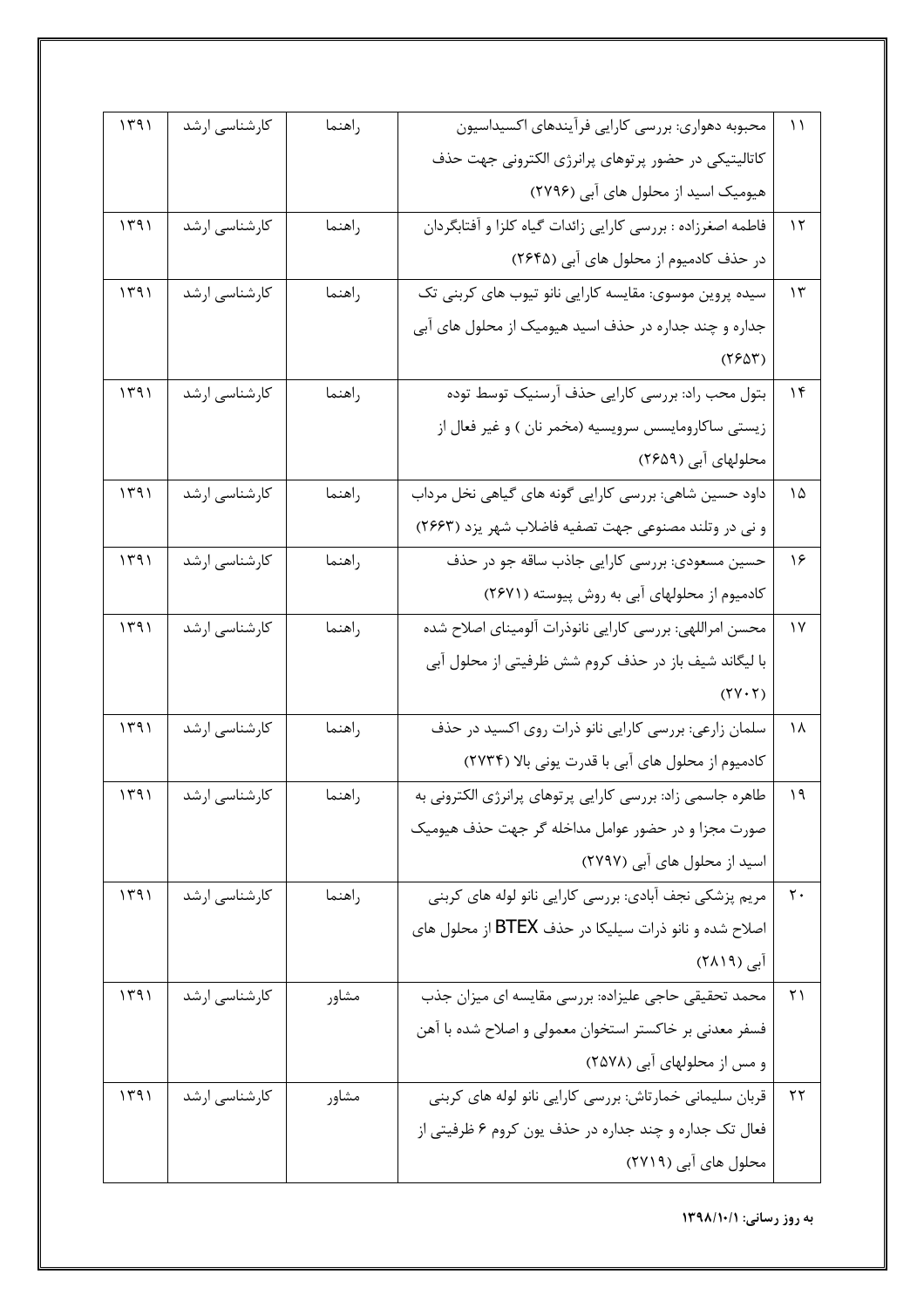| ۲۳         | فاطمه سهل آبادي: مقايسه كارايي پودر ساقه درخت عناب،          | مشاور  | كارشناسى ارشد | 1491 |
|------------|--------------------------------------------------------------|--------|---------------|------|
|            | زرشک و کربن فعال در حذف COD ناشی از گازوییل و نفت            |        |               |      |
|            | سفید از آب (۲۷۹۵)                                            |        |               |      |
| ۲۴         | علیرضا رعنایی: بررسی خصوصیات شیمیایی و درجه رسیدگی           | مشاور  | كارشناسى ارشد | 1197 |
|            | ورمی کمپوست به دست آمده از پسماندهای فرآیند تولید قارچ       |        |               |      |
|            | دكمه اي بوسيله گونه ايزونيافتيدا (۴۶۸۳)                      |        |               |      |
| ۲۵         | سیف الله زارعی: بررسی وضعیت آلودگی میکروبی دستگاههای         | راهنما | كارشناسي ارشد | 1197 |
|            | برش دهنده کالباس و کالباس های عرضه شده در فروشگاههای         |        |               |      |
|            | شهر شیراز (۲۹۹۵)                                             |        |               |      |
| ۲۶         | محمدرضا میرشکاری: بررسی أگاهی، نگرش و عملکرد متصدیان         | راهنما | كارشناسى ارشد | ۱۳۹۲ |
|            | کشت گلخانه ای در شهرستان یزد در رابطه با مخاطرات             |        |               |      |
|            | بهداشتی کاربرد سموم در سال ۱۳۹۱ (۳۰۱۴)                       |        |               |      |
| ۲۷         | سارا جمشیدی: ارزیابی کیفیت هوای داخل کلاس و بیرون            | راهنما | كارشناسى ارشد | 1197 |
|            | مدارس و ارتباط آن با علائم تنفسي دانش آموزان مقاطع           |        |               |      |
|            | راهنمایی و دبیرستان شهر یزد (۳۰۱۵)                           |        |               |      |
| ٢٨         | محمد میری: سنتز نانوذرات مغناطیسی آهن اکسید در حضور          | راهنما | کارشناسی ارشد | ۱۳۹۲ |
|            | عصاره پوست نارنگی و تاثیر آن در حذف یون مس و کادمیوم از      |        |               |      |
|            | آب های آلوده  (۳۱۶۷)                                         |        |               |      |
| ۲۹         | رضا زارع زرديني: بررسي كارايي پودر ساقه گياه سالوادوراپرسيكا | راهنما | كارشناسي ارشد | 1197 |
|            | در حذف کروم شش ظرفیتی از محلول های آبی (۳۲۲۷)                |        |               |      |
| ٣٠         | منصوره سلطانی: بررسی مقدار آفلاتوکسین $\rm B1$ دریافتی از    | راهنما | کارشناسی ارشد | 1494 |
|            | طریق جیره غذایی در زنان ساکن در شهر یزد با استفاده از        |        |               |      |
|            | نشانگر بیولوژیکی در سال ۱۳۹۳ (۳۳۸۰)                          |        |               |      |
| $\uparrow$ | محمدرضا نفیسی: بررسی مقایسه ای تجزیه فتوکاتالیستی ۲ و ۴      | مشاور  | کارشناسی ارشد | 1197 |
|            | دی کلروفنوکسی استیک اسید در حضور نانو ذرات Ag/ZnO            |        |               |      |
|            | و ZnO/Tio2 توام با UVc در محلول های آبی (٣٣٩٢)               |        |               |      |
| ٣٢         | محمد محمودی میمند : بررسی اثر ضد میکروبی، سمیت و             | راهنما | کارشناسی ارشد | 1197 |
|            | پایداری فیتول و مقایسه آ« با نانوذرات سلولز مونژوگه شده با   |        |               |      |
|            | فیتول به عنوان گندزدای سطوح (۳۵۴۵)                           |        |               |      |
| ٣٣         | سمانه مظفری: بررسی پایداری، سمیت و اثر ضد میکروبی نانو       | راهنما | کارشناسی ارشد | 1497 |
|            | ذرات آلیسین و محلول آلیسین (۳۲۷۱)                            |        |               |      |
|            |                                                              |        |               |      |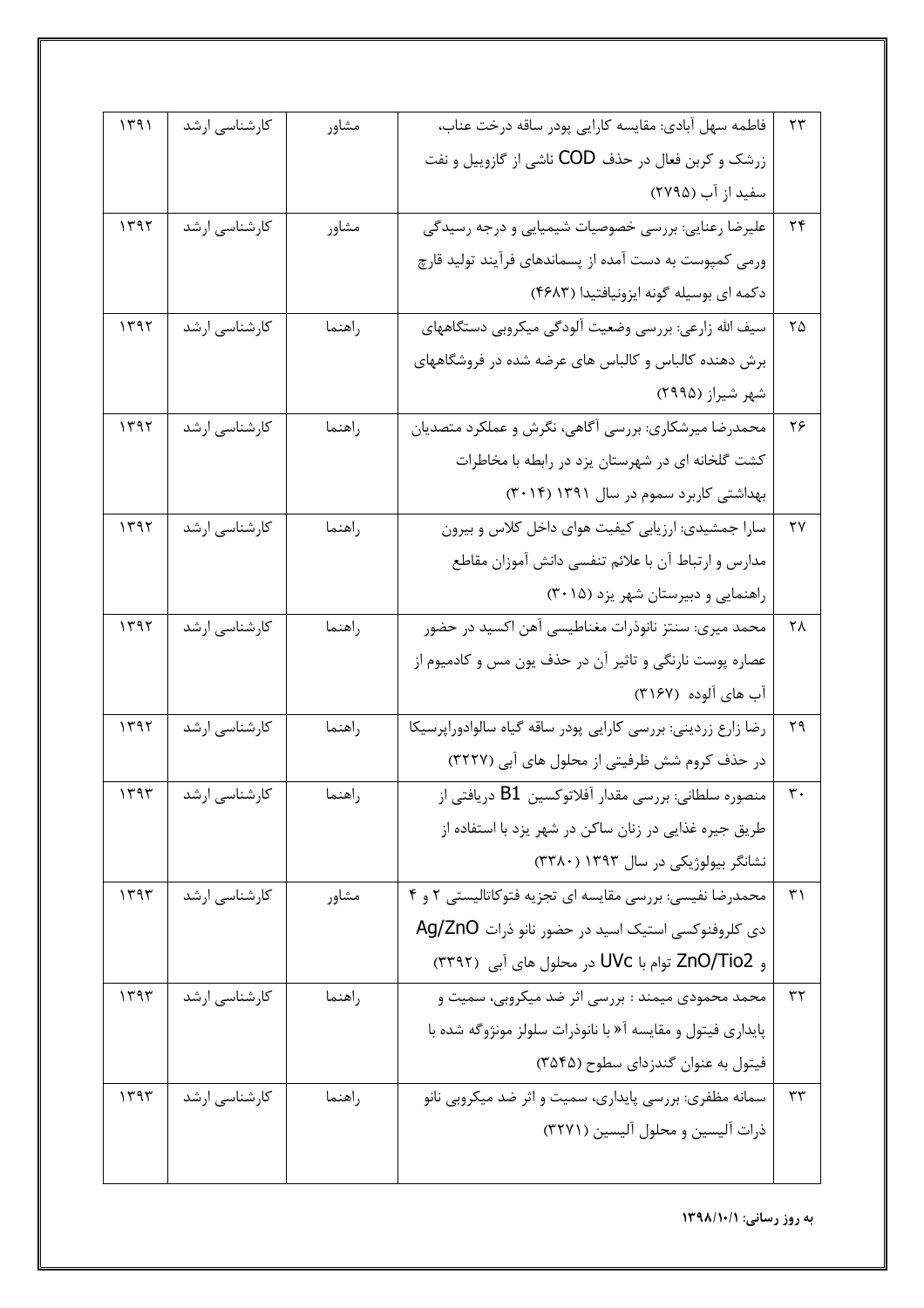| ٣۴               | پریا عزتی: میزان آفلاتوکسین M1 در شیر مادران شهر یزد و    | راهنما | كارشناسى ارشد | 1497 |
|------------------|-----------------------------------------------------------|--------|---------------|------|
|                  | عوامل مرتبط با آن (٣٣۶٧)                                  |        |               |      |
| ۳۵               | احمد زارع مهرجردي: کاربرد شاخص NSFWQI در ارزيابي          | راهنما | كارشناسي ارشد | 1197 |
|                  | تغذیه گرایی دریاچه سد مخزنی شیرین دره بجنورد و ارائه      |        |               |      |
|                  | راهکارهای مدیریتی در راستای حفاظت کیفی آب (٣۴٠۴)          |        |               |      |
| ۳۶               | مليحه پورشعبان مازندراني: حذف و تجزيه فتوكاتاليستي        | راهنما | كارشناسي ارشد | ۱۳۹۳ |
|                  | استامینوفن از محلول های آبی توسط زئولیت ۱۳ Xاصلاح شده     |        |               |      |
|                  | $( \mathsf{r} \mathsf{r} \mathsf{r} \cdot )$ TiO2 با      |        |               |      |
| ٣٧               | محسن حسامي: مديريت ريسک مخاطرات زيست محيطي و              | راهنما | كارشناسى ارشد | ۱۳۹۳ |
|                  | برآورد هزینه های کنترلی در مجتمع فولاد کویر با استفاده از |        |               |      |
|                  | روش PHA و William Fine در سال تحصیلی ۹۴-۹۳                |        |               |      |
|                  | (۳۴۸۲)                                                    |        |               |      |
| ۳۸               | عاطفه السادات رضايي طوسي :بهينه سازي شرايط تخريب رنگ      | راهنما | كارشناسى ارشد | 1199 |
|                  | بازیک بلو ۴۷ بدون استفاده ازعوامل اکسنده با استفاده از    |        |               |      |
|                  | تفكيك فراصوت- الكتروشيمي و روش آمار CCD (۳۵۶۶)            |        |               |      |
| ٣٩               | بهنام سلمانی: بررسی کارایی خاک رنگبر بازیافتی در حذف      | راهنما | كارشناسى ارشد | ۱۳۹۴ |
|                  | سیانید از فاضلاب صنایع زغال سنگ (٣٨٣٧)                    |        |               |      |
| $\mathfrak{r}$ . | مریم فرضی: بررسی میزان جذب هیومیک اسید در محلولهای        | راهنما | كارشناسى ارشد | 1199 |
|                  | آبی توسط گرانولهای پروتونی پر مرغ (٣۵۵٠)                  |        |               |      |
| ۴۱               | اسماعیل سلطانی نژاد: بررسی کارآیی گرانول پوست سخت گردو    | مشاور  | کارشناسی ارشد | 1199 |
|                  | بصورت معمولی و اصلاح شده با فسفریک اسید در حذف یون        |        |               |      |
|                  | نیکل از محلولهای آبی (۳۸۳۶)                               |        |               |      |
| ۴۲               | رضا کرمی: بررسی کارایی نانو کامپوزیت کربن تنگستن در حذف   | مشاور  | کارشناسی ارشد | 1199 |
|                  | آرسنیت از محلولهای آبی (۳۹۳۷)                             |        |               |      |
| $\mathbf{r}$     | طیبه اسفندیاری: کاربرد جاذب نانوکامپوزیت کربن سرامیکی در  | راهنما | کارشناسی ارشد | 1490 |
|                  | حذف رنگ بازیک زرد ۲۸ از فاضلاب سنتتیک نساجی (۴۲۰۰)        |        |               |      |
| ۴۴               | هادی علی اکبری: بررسی عملکرد سیستم تصفیه آب بخش           | راهنما | کارشناسی ارشد | 1490 |
|                  | همودیالیز و ارزیابی ویژگیهای کیفی فاضلاب تولیدی           |        |               |      |
|                  | دستگاههای همودیالیز در بیمارستان شهید مدرس کاشمر          |        |               |      |
|                  | (511)                                                     |        |               |      |
|                  |                                                           |        |               |      |
|                  |                                                           |        |               |      |
|                  |                                                           |        |               |      |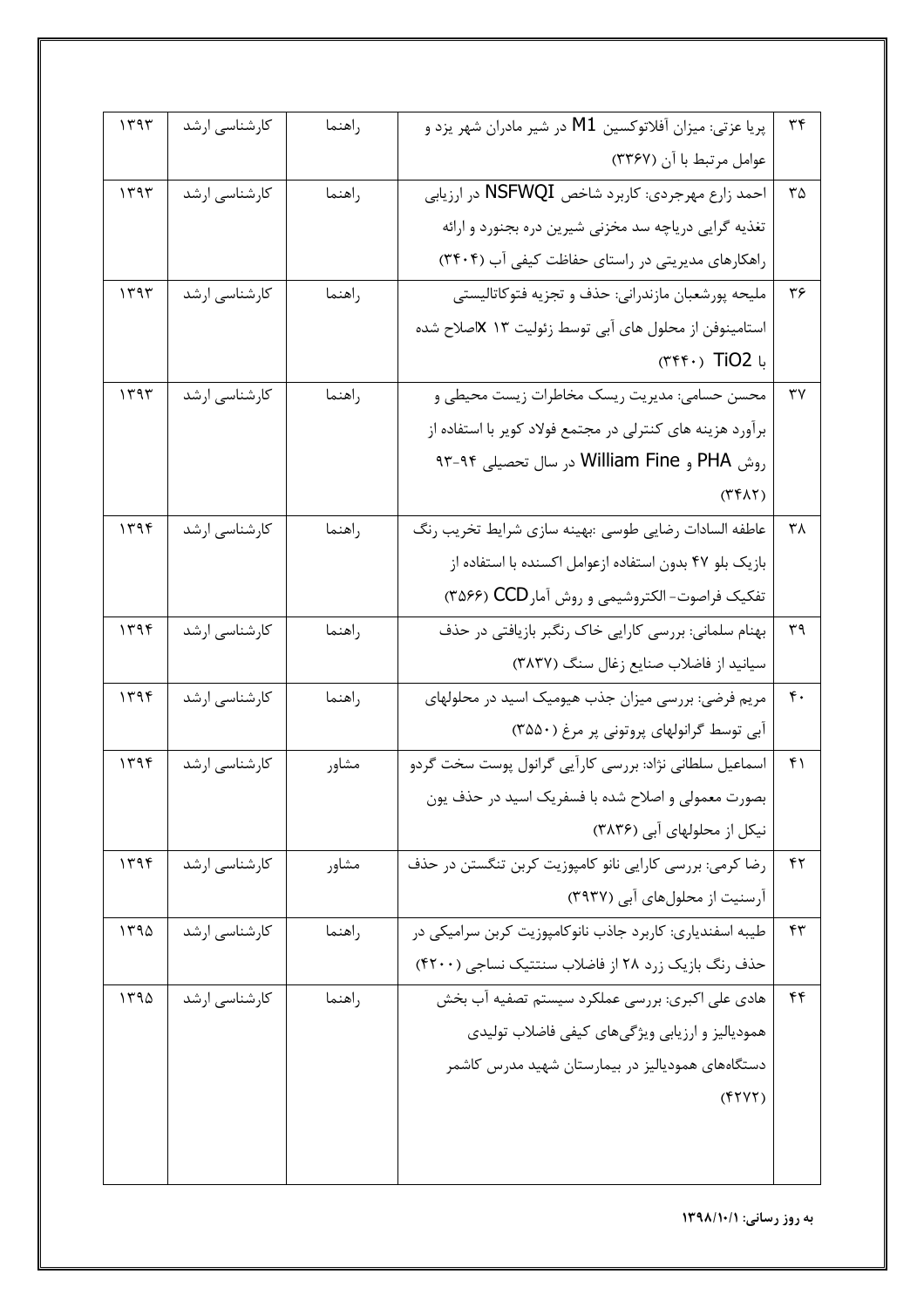| حکیمه سلسله وزیری: تدوین و اولویت بندی استراتژی های<br>١٣٩۵<br>كارشناسى ارشد<br>۴۵<br>مشاور<br>تولید پاکتر در صنعت نساجی یزدباف با بهره گیری از تکنیک<br>'ماتریس برنامه ریزی استراتژیک کمیQSPM) ' (۴۱۲۸)<br>سکینه یعقوبیان: بررسی پیش بینی کننده های رفتارهای<br>١٣٩۵<br>كارشناسى ارشد<br>۴۶<br>مشاور<br>محافظتی در برابرمخاطرات بهداشتی استفاده از لجن چاه های<br>جذبی در کشاورزان شهر کاشمر بر اساس الگوی اعتقاد بهداشتی<br>(YYY)<br>شبنم امانعلي خان: بررسي و مقايسه كارايي كمك منعقد كننده<br>١٣٩۵<br>كارشناسى ارشد<br>۴۷<br>مشاور<br>پلی آکریل آمید اصلاحشده با نانو ذرات آهن و آلومینیم اکسید<br>در آبگیری لجن تولیدی از تصفیه بیولوژیکی فاضلاب شهری<br>(1919)<br>سیما هاشمی: مطالعه اثر پرتو الکترونی بر بقای آسپرژیلوس<br>كارشناسى ارشد<br>1490<br>۴۸<br>راهنما<br>فلاووس و مقدار تولید آفلاتوکسین $\rm B1$ در پسته (۳۹۳۰)<br>سید محمدهادی شریفی: بررسی میزان بنزن ، تولوئن ، اتیل<br>١٣٩۵<br>كارشناسى ارشد<br>۴۹<br>راهنما<br>بنزن و زایلن ( BTEX) موجود در هوای محیطی کارگاههای<br>نقاشی خودرو در مقایسه با هوای مناطق مسکونی اطراف<br>کارگاهها در شهر یزد زمستان ۱۳۹۴ (۳۹۳۹)<br>سحر قلعه عسکري: بررسي ارتباط برخي از عوامل محيطي با<br>۱۳۹۵<br>کارشناسی ارشد<br>راهنما<br>۵۰<br>اختلالات هورمون های اندازه گیری شده در تست های<br>غربالگری در زنان باردار مراجعه کننده به کلینیک ژنتیک یزد<br>$(\Upsilon \varphi \varphi \vee)$<br>محمد جواد رضایی: بررسی میزان مصرف آب، رفتارهای صرفه<br>کارشناسی ارشد<br>1440<br>۵۱<br>مشاور<br>جویانه و موانع موجود در خانوارهای شهر اردکان (۴۳۲۶)<br>بهار افتخار: بررسی کارایی سیلیکای مزوپروس سنتز شده در<br>1490<br>کارشناسی ارشد<br>راهنما<br>۵۲<br>حذف بیزاکودیل از محلولهای آبی به روش طراحی آزمایش<br>(5886)<br>قاسمعلی نصیری: بررسی رابطه بین عوامل دموگرافیک و عوامل<br>کارشناسی ارشد<br>۱۳۹۶<br>راهنما<br>۵٣<br>مرتبط با مهاجرت از شهرستان فریدونشهر طی سال های ١٣٩٠<br>تا ۱۳۹۴ (۴۶۱۹)<br>ليدا رفعتي: سنتز و تهيه نانو كامپوزيت پليمره عامل دار شده و<br>۱۳۹۶<br>دکترای تخصصی<br>راهنما<br>۵۴<br>بررسی کارایی آن در کاهش باقیمانده داروهای مسکن<br>(PhD)<br>غیراستروئیدی از محیط های آبی (۴۶۶۷) |  |  |  |
|---------------------------------------------------------------------------------------------------------------------------------------------------------------------------------------------------------------------------------------------------------------------------------------------------------------------------------------------------------------------------------------------------------------------------------------------------------------------------------------------------------------------------------------------------------------------------------------------------------------------------------------------------------------------------------------------------------------------------------------------------------------------------------------------------------------------------------------------------------------------------------------------------------------------------------------------------------------------------------------------------------------------------------------------------------------------------------------------------------------------------------------------------------------------------------------------------------------------------------------------------------------------------------------------------------------------------------------------------------------------------------------------------------------------------------------------------------------------------------------------------------------------------------------------------------------------------------------------------------------------------------------------------------------------------------------------------------------------------------------------------------------------------------------------------------------------------------------------------------------------------------------------------------------------------------------------------------------------------------------------------------------------------------------------------------|--|--|--|
|                                                                                                                                                                                                                                                                                                                                                                                                                                                                                                                                                                                                                                                                                                                                                                                                                                                                                                                                                                                                                                                                                                                                                                                                                                                                                                                                                                                                                                                                                                                                                                                                                                                                                                                                                                                                                                                                                                                                                                                                                                                         |  |  |  |
|                                                                                                                                                                                                                                                                                                                                                                                                                                                                                                                                                                                                                                                                                                                                                                                                                                                                                                                                                                                                                                                                                                                                                                                                                                                                                                                                                                                                                                                                                                                                                                                                                                                                                                                                                                                                                                                                                                                                                                                                                                                         |  |  |  |
|                                                                                                                                                                                                                                                                                                                                                                                                                                                                                                                                                                                                                                                                                                                                                                                                                                                                                                                                                                                                                                                                                                                                                                                                                                                                                                                                                                                                                                                                                                                                                                                                                                                                                                                                                                                                                                                                                                                                                                                                                                                         |  |  |  |
|                                                                                                                                                                                                                                                                                                                                                                                                                                                                                                                                                                                                                                                                                                                                                                                                                                                                                                                                                                                                                                                                                                                                                                                                                                                                                                                                                                                                                                                                                                                                                                                                                                                                                                                                                                                                                                                                                                                                                                                                                                                         |  |  |  |
|                                                                                                                                                                                                                                                                                                                                                                                                                                                                                                                                                                                                                                                                                                                                                                                                                                                                                                                                                                                                                                                                                                                                                                                                                                                                                                                                                                                                                                                                                                                                                                                                                                                                                                                                                                                                                                                                                                                                                                                                                                                         |  |  |  |
|                                                                                                                                                                                                                                                                                                                                                                                                                                                                                                                                                                                                                                                                                                                                                                                                                                                                                                                                                                                                                                                                                                                                                                                                                                                                                                                                                                                                                                                                                                                                                                                                                                                                                                                                                                                                                                                                                                                                                                                                                                                         |  |  |  |
|                                                                                                                                                                                                                                                                                                                                                                                                                                                                                                                                                                                                                                                                                                                                                                                                                                                                                                                                                                                                                                                                                                                                                                                                                                                                                                                                                                                                                                                                                                                                                                                                                                                                                                                                                                                                                                                                                                                                                                                                                                                         |  |  |  |
|                                                                                                                                                                                                                                                                                                                                                                                                                                                                                                                                                                                                                                                                                                                                                                                                                                                                                                                                                                                                                                                                                                                                                                                                                                                                                                                                                                                                                                                                                                                                                                                                                                                                                                                                                                                                                                                                                                                                                                                                                                                         |  |  |  |
|                                                                                                                                                                                                                                                                                                                                                                                                                                                                                                                                                                                                                                                                                                                                                                                                                                                                                                                                                                                                                                                                                                                                                                                                                                                                                                                                                                                                                                                                                                                                                                                                                                                                                                                                                                                                                                                                                                                                                                                                                                                         |  |  |  |
|                                                                                                                                                                                                                                                                                                                                                                                                                                                                                                                                                                                                                                                                                                                                                                                                                                                                                                                                                                                                                                                                                                                                                                                                                                                                                                                                                                                                                                                                                                                                                                                                                                                                                                                                                                                                                                                                                                                                                                                                                                                         |  |  |  |
|                                                                                                                                                                                                                                                                                                                                                                                                                                                                                                                                                                                                                                                                                                                                                                                                                                                                                                                                                                                                                                                                                                                                                                                                                                                                                                                                                                                                                                                                                                                                                                                                                                                                                                                                                                                                                                                                                                                                                                                                                                                         |  |  |  |
|                                                                                                                                                                                                                                                                                                                                                                                                                                                                                                                                                                                                                                                                                                                                                                                                                                                                                                                                                                                                                                                                                                                                                                                                                                                                                                                                                                                                                                                                                                                                                                                                                                                                                                                                                                                                                                                                                                                                                                                                                                                         |  |  |  |
|                                                                                                                                                                                                                                                                                                                                                                                                                                                                                                                                                                                                                                                                                                                                                                                                                                                                                                                                                                                                                                                                                                                                                                                                                                                                                                                                                                                                                                                                                                                                                                                                                                                                                                                                                                                                                                                                                                                                                                                                                                                         |  |  |  |
|                                                                                                                                                                                                                                                                                                                                                                                                                                                                                                                                                                                                                                                                                                                                                                                                                                                                                                                                                                                                                                                                                                                                                                                                                                                                                                                                                                                                                                                                                                                                                                                                                                                                                                                                                                                                                                                                                                                                                                                                                                                         |  |  |  |
|                                                                                                                                                                                                                                                                                                                                                                                                                                                                                                                                                                                                                                                                                                                                                                                                                                                                                                                                                                                                                                                                                                                                                                                                                                                                                                                                                                                                                                                                                                                                                                                                                                                                                                                                                                                                                                                                                                                                                                                                                                                         |  |  |  |
|                                                                                                                                                                                                                                                                                                                                                                                                                                                                                                                                                                                                                                                                                                                                                                                                                                                                                                                                                                                                                                                                                                                                                                                                                                                                                                                                                                                                                                                                                                                                                                                                                                                                                                                                                                                                                                                                                                                                                                                                                                                         |  |  |  |
|                                                                                                                                                                                                                                                                                                                                                                                                                                                                                                                                                                                                                                                                                                                                                                                                                                                                                                                                                                                                                                                                                                                                                                                                                                                                                                                                                                                                                                                                                                                                                                                                                                                                                                                                                                                                                                                                                                                                                                                                                                                         |  |  |  |
|                                                                                                                                                                                                                                                                                                                                                                                                                                                                                                                                                                                                                                                                                                                                                                                                                                                                                                                                                                                                                                                                                                                                                                                                                                                                                                                                                                                                                                                                                                                                                                                                                                                                                                                                                                                                                                                                                                                                                                                                                                                         |  |  |  |
|                                                                                                                                                                                                                                                                                                                                                                                                                                                                                                                                                                                                                                                                                                                                                                                                                                                                                                                                                                                                                                                                                                                                                                                                                                                                                                                                                                                                                                                                                                                                                                                                                                                                                                                                                                                                                                                                                                                                                                                                                                                         |  |  |  |
|                                                                                                                                                                                                                                                                                                                                                                                                                                                                                                                                                                                                                                                                                                                                                                                                                                                                                                                                                                                                                                                                                                                                                                                                                                                                                                                                                                                                                                                                                                                                                                                                                                                                                                                                                                                                                                                                                                                                                                                                                                                         |  |  |  |
|                                                                                                                                                                                                                                                                                                                                                                                                                                                                                                                                                                                                                                                                                                                                                                                                                                                                                                                                                                                                                                                                                                                                                                                                                                                                                                                                                                                                                                                                                                                                                                                                                                                                                                                                                                                                                                                                                                                                                                                                                                                         |  |  |  |
|                                                                                                                                                                                                                                                                                                                                                                                                                                                                                                                                                                                                                                                                                                                                                                                                                                                                                                                                                                                                                                                                                                                                                                                                                                                                                                                                                                                                                                                                                                                                                                                                                                                                                                                                                                                                                                                                                                                                                                                                                                                         |  |  |  |
|                                                                                                                                                                                                                                                                                                                                                                                                                                                                                                                                                                                                                                                                                                                                                                                                                                                                                                                                                                                                                                                                                                                                                                                                                                                                                                                                                                                                                                                                                                                                                                                                                                                                                                                                                                                                                                                                                                                                                                                                                                                         |  |  |  |
|                                                                                                                                                                                                                                                                                                                                                                                                                                                                                                                                                                                                                                                                                                                                                                                                                                                                                                                                                                                                                                                                                                                                                                                                                                                                                                                                                                                                                                                                                                                                                                                                                                                                                                                                                                                                                                                                                                                                                                                                                                                         |  |  |  |
|                                                                                                                                                                                                                                                                                                                                                                                                                                                                                                                                                                                                                                                                                                                                                                                                                                                                                                                                                                                                                                                                                                                                                                                                                                                                                                                                                                                                                                                                                                                                                                                                                                                                                                                                                                                                                                                                                                                                                                                                                                                         |  |  |  |
|                                                                                                                                                                                                                                                                                                                                                                                                                                                                                                                                                                                                                                                                                                                                                                                                                                                                                                                                                                                                                                                                                                                                                                                                                                                                                                                                                                                                                                                                                                                                                                                                                                                                                                                                                                                                                                                                                                                                                                                                                                                         |  |  |  |
|                                                                                                                                                                                                                                                                                                                                                                                                                                                                                                                                                                                                                                                                                                                                                                                                                                                                                                                                                                                                                                                                                                                                                                                                                                                                                                                                                                                                                                                                                                                                                                                                                                                                                                                                                                                                                                                                                                                                                                                                                                                         |  |  |  |
|                                                                                                                                                                                                                                                                                                                                                                                                                                                                                                                                                                                                                                                                                                                                                                                                                                                                                                                                                                                                                                                                                                                                                                                                                                                                                                                                                                                                                                                                                                                                                                                                                                                                                                                                                                                                                                                                                                                                                                                                                                                         |  |  |  |
|                                                                                                                                                                                                                                                                                                                                                                                                                                                                                                                                                                                                                                                                                                                                                                                                                                                                                                                                                                                                                                                                                                                                                                                                                                                                                                                                                                                                                                                                                                                                                                                                                                                                                                                                                                                                                                                                                                                                                                                                                                                         |  |  |  |
|                                                                                                                                                                                                                                                                                                                                                                                                                                                                                                                                                                                                                                                                                                                                                                                                                                                                                                                                                                                                                                                                                                                                                                                                                                                                                                                                                                                                                                                                                                                                                                                                                                                                                                                                                                                                                                                                                                                                                                                                                                                         |  |  |  |
|                                                                                                                                                                                                                                                                                                                                                                                                                                                                                                                                                                                                                                                                                                                                                                                                                                                                                                                                                                                                                                                                                                                                                                                                                                                                                                                                                                                                                                                                                                                                                                                                                                                                                                                                                                                                                                                                                                                                                                                                                                                         |  |  |  |
|                                                                                                                                                                                                                                                                                                                                                                                                                                                                                                                                                                                                                                                                                                                                                                                                                                                                                                                                                                                                                                                                                                                                                                                                                                                                                                                                                                                                                                                                                                                                                                                                                                                                                                                                                                                                                                                                                                                                                                                                                                                         |  |  |  |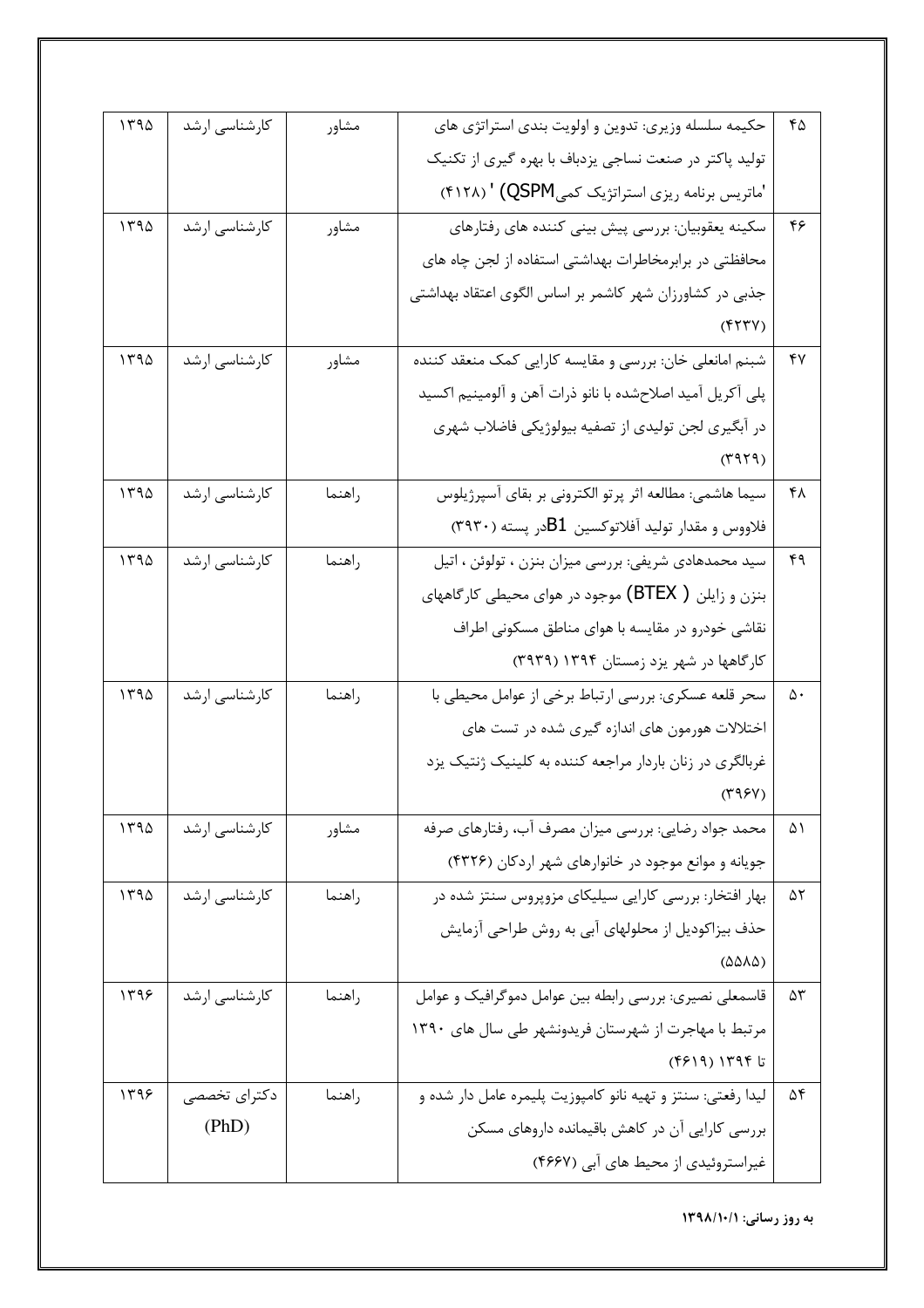| ۵۵ | فرزانه امین هراتی: بررسی ارتباط توزیع طغیانهای بیماریهای   | راهنما | دکترای تخصصی  | ۱۳۹۶ |
|----|------------------------------------------------------------|--------|---------------|------|
|    | منتقله از غذا با برخی پارامترهای اقلیمی در استان یزد طی    |        | (PhD)         |      |
|    | سالهای (۱۳۹۵–۱۳۹۱) (۴۷۶۹)                                  |        |               |      |
|    |                                                            |        |               |      |
| ۵۶ | ضیاالدین بنیادی: بررسی کارایی مخمر Saccharomyces           | راهنما | دکترای تخصصی  | ۱۳۹۶ |
|    | Cerevisiaeدر حذف بيولوژيكي آفت كش ديازينون از              |        | (PhD)         |      |
|    | محلول های آبی (۴۶۴۵)                                       |        |               |      |
| ۵۷ | على نيكونهاد: بررسي كارايي فرايند تلفيقي فيلتر بيولوژيكي   | مشاور  | دکترای تخصصی  | ۱۳۹۶ |
|    | هوازی اصلاح شده و فیلتراسیون غشایی در تصفیه پیشرفته        |        | (PhD)         |      |
|    | پساب سیستم هوادهی گسترده با چرخه متناوب (۴۶۶۹)             |        |               |      |
| ۵٨ | زهره خردپیشه: بررسی رابطه بین بیماریهای تیروئدی با غلظت    | راهنما | دکترای تخصصی  | ۱۳۹۶ |
|    | فلوراید در آب آشامیدنی :(یک مطالعه اکولوژیک) (۵۰۱۸)        |        | (PhD)         |      |
| ۵۹ | مریم خدادادی: بررسی کارایی نانوکامپوزیت مغناطیسی           | راهنما | دکترای تخصصی  | ۱۳۹۶ |
|    | Fe/Ni3/SiO2/TiO2سنتز شده توام بافرايند اكسيداسيون          |        | (PhD)         |      |
|    | پیشرفته (UV/H2O2) جهت حذف آنتی بیوتیک                      |        |               |      |
|    | تتراسایکلین و اسیدهیومیک از محیط های آبی( ۵۱۰۱)            |        |               |      |
| ۶. | محسن ترزنان : بررسي كميت و ميزان سميت فلزات سنگين          | مشاور  | كارشناسى ارشد | ۱۳۹۶ |
|    | باطله های معدنی در بخش های استخراج و فرآوری سنگ آهن        |        |               |      |
|    | شرکت معدنی و صنعتی گل گهر سیرجان (۵۱۲۳)                    |        |               |      |
| ۶۱ | فاطمه بابایی: بررسی کارایی سیستم تلفیقی فیلتر شنی چندلایه  | راهنما | كارشناسى ارشد | ۱۳۹۶ |
|    | با فیلترهای غشایی MF/UF در تصفیه آب خاکستری                |        |               |      |
|    | دستساز (۵۳۱۲)                                              |        |               |      |
| ۶۲ | نجمه مشايخي مزار: بررسي وضعيت استانداردهاي بيمارستان       | راهنما | کارشناسی ارشد | ۱۳۹۶ |
|    | سبز و ارائه استراتژی های بهبود عملکرد بیمارستان های        |        |               |      |
|    | شهرستان جیرفت در سال ۱۳۹۵ (۵۳۸۹)                           |        |               |      |
| ۶۳ | زهرا درخشان: بررسي كارايي سيستم تلفيقي - HIFAS             | راهنما | دکترای تخصصی  | 1494 |
|    | فتوبیوراکتور جلبکی در حذف همزمان آترازین، ازت و فسفر از    |        | (PhD)         |      |
|    | محیطهای آبی (۵۱۴۹)                                         |        |               |      |
| ۶۴ | محمود تقوى: بررسي اثر فعاليت فتوكاتاليزوري نانوكامپوزيتهاي | مشاور  | دکترای تخصصی  | 179Y |
|    | اکسید فلزی- پلیاکسومتالات در تجزیه فتوشیمیایی آنیلین از    |        | (PhD)         |      |
|    | محیطهای آبی و ارزیابی سمیت پساب حاصله (۵۱۷۶)               |        |               |      |
|    |                                                            |        |               |      |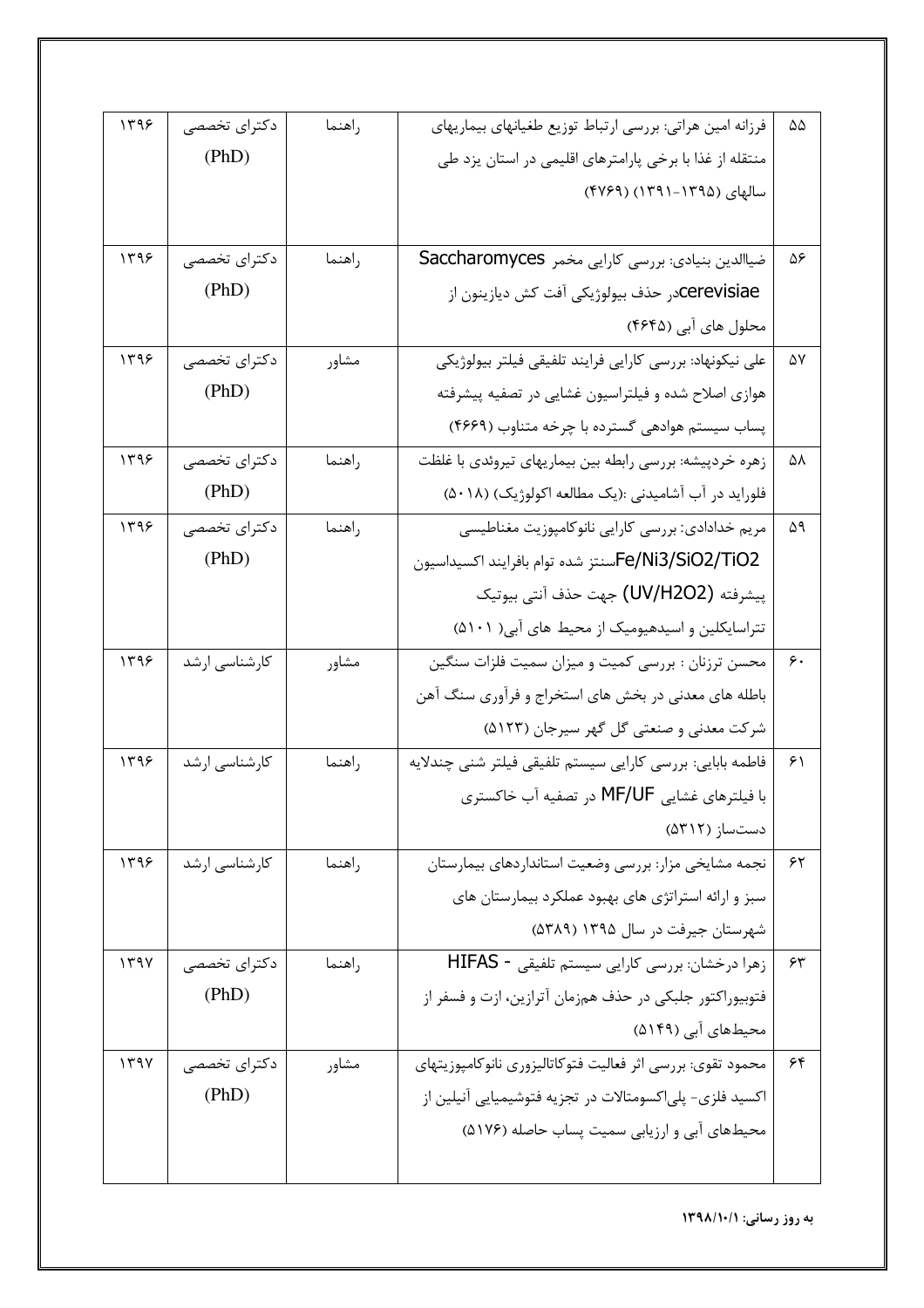| ۶۵ | صديقه فروهري: بررسي تاثيردوكارگاه أموزشي خواب وبيداري     | راهنما | دکترای تخصصی  | 1494 |
|----|-----------------------------------------------------------|--------|---------------|------|
|    | وتقویت اراده برمبنای جهت گیری مذهبی بر سلامت جسمی-        |        | (PhD)         |      |
|    | روانی دانشجویان دانشگاه علوم پزشکی شیراز سال۹۶-۹۵         |        |               |      |
|    | $(\Delta \Upsilon \Upsilon V)$                            |        |               |      |
|    |                                                           |        |               |      |
| ۶۶ | محمدمهدي شاهواروقي: بررسي ارتباط بين سلامت عمومي          | راهنما | كارشناسي ارشد | 1494 |
|    | شهروندان منطقه پردیسان شهر قم و رضایت از مولفه های        |        |               |      |
|    | اکولوژیک کیفیت زندگی شهری (۵۶۳۵)                          |        |               |      |
| ۶۷ | نمسترن شمسي: بررسي ميزان أگاهي و نگرش افراد بزرگسال       | مشاور  | دندانپزشک     | ۱۳۹۷ |
|    | در خصوص عادات بهداشت دهان و دندان در مراجعین به           |        | عمومى         |      |
|    | کلینیک¬های تحت نظر دانشگاه علوم پزشکی شهید صدوقی          |        |               |      |
|    | يزد در سال۱۳۹۷(۵۶۹۸)                                      |        |               |      |
| ۶۸ | هادی اسلامی: بررسی کارایی فرایند اکسیداسیون فتوشیمیایی با | راهنما | دکترای تخصصی  | 1494 |
|    | استفاده از اکسیدکننده ترکیبی دوفلزی آهن — منگنز توأم با   |        | (PhD)         |      |
|    | انعقاد و لخته سازی اصلاح شده در حذف آرسنیک از آبهای       |        |               |      |
|    | زیرزمینی (۵۷۳۳)                                           |        |               |      |
| ۶۹ | فرشته مولوی: بررسی کارایی فرآیند ورمی کمپوست در کاهش      | راهنما | كارشناسي ارشد | 1494 |
|    | آنتی بیوتیک کوتریموکسازول موجود در کود گاوی (۵۹۰۸)        |        |               |      |
| γ۰ | مهسا اعلايي اردكاني: بررسي باقيمانده ژنهايcry1A (b) و     | مشاور  | كارشناسى ارشد | ۱۳۹۷ |
|    | P35در خون رتهای تغذیه شده با برنج تراریخته (۵۹۱۵)         |        |               |      |
| ۷١ | زينب عباس زاده فتح أبادي: مقايسه وضعيت سلامت روان و       | راهنما | کارشناسی ارشد | 1194 |
|    | غلظت گاز رادون هوای منازل مسکونی در افراد مبتلا به بیماری |        |               |      |
|    | ام اس و افراد غیر مبتلا در شهر یزد (۶۰۴۸)                 |        |               |      |
| ٧٢ | محمد میري: بررسي ارتباط بين مواجهه با ذرات معلق PM2.5     | راهنما | کارشناسی ارشد | 1494 |
|    | و طول تلومر لوكوسيت دانش آموزان پيش دبستاني شهر سبزوار    |        |               |      |
|    | (81YY)                                                    |        |               |      |
| ٧٣ | سمانه خادمي: تبيين مدل ماليات سبز(ماليات زيست محيطى)      | مشاور  | کارشناسی ارشد | ۱۳۹۷ |
|    | برای صنایع بر مبنای تئوری بازی ها (۴۸۷۴)                  |        |               |      |
| ۷۴ | زینب حسینی: بررسی میزان کارایی سویه های قارچی بومی        | مشاور  | کارشناسی ارشد | 1494 |
|    | جداسازی شده در تجزیه زیستی فاضلاب صنعت کاغذ و مقوا        |        |               |      |
|    | $(\Delta f \mathcal{A})$                                  |        |               |      |
|    |                                                           |        |               |      |
|    |                                                           |        |               |      |